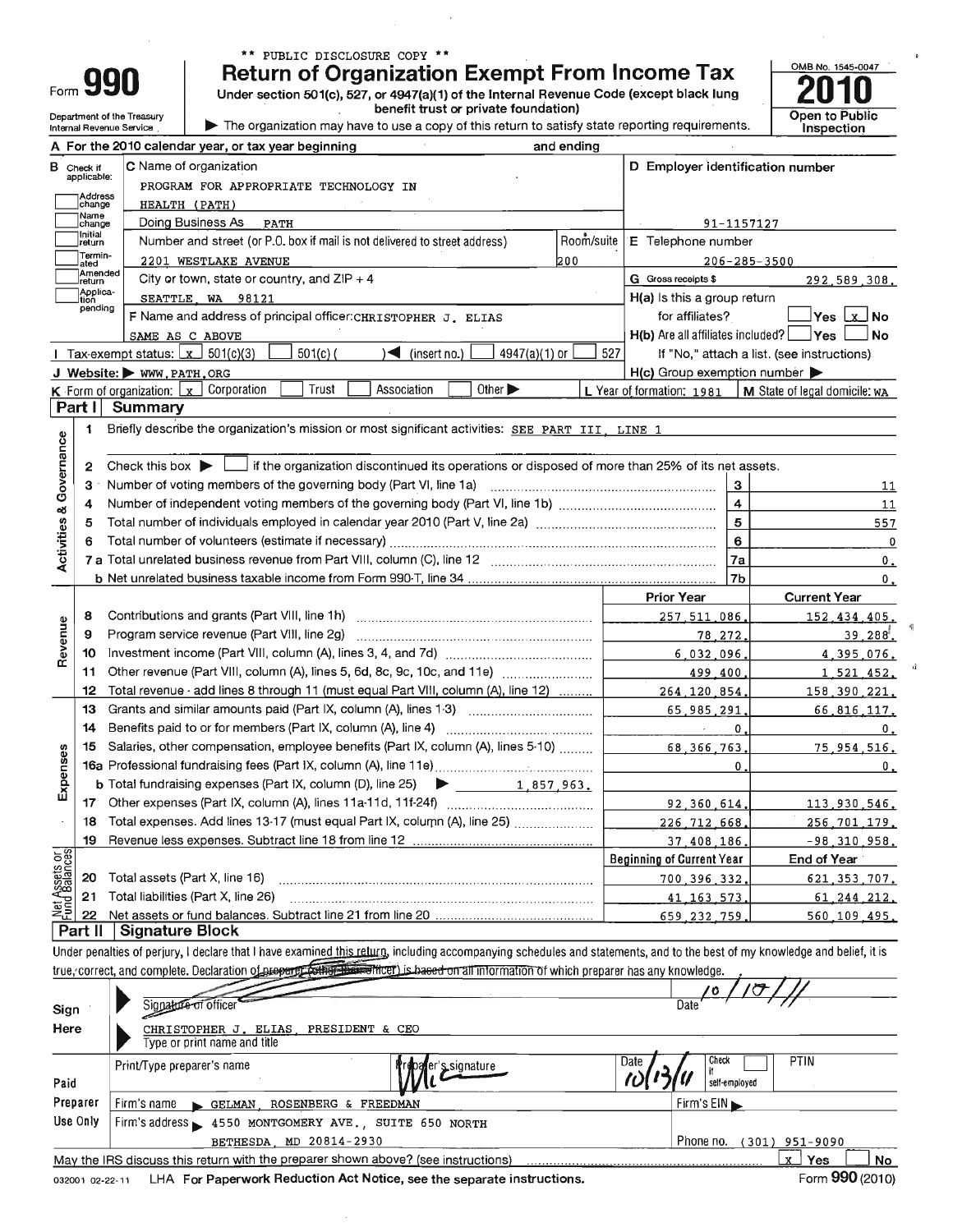|                          | PROGRAM FOR APPROPRIATE TECHNOLOGY IN                                                                                                                                                |                                  |
|--------------------------|--------------------------------------------------------------------------------------------------------------------------------------------------------------------------------------|----------------------------------|
|                          | HEALTH (PATH)<br>91-1157127<br>Form 990 (2010)                                                                                                                                       | Page 2                           |
|                          | <b>Part III Statement of Program Service Accomplishments</b>                                                                                                                         |                                  |
|                          |                                                                                                                                                                                      | $\mathbf{x}$                     |
| $\mathbf{1}$             | Briefly describe the organization's mission:                                                                                                                                         |                                  |
|                          | PATH IS AN INTERNATIONAL NONPROFIT ORGANIZATION. PATH'S MISSION IS TO                                                                                                                |                                  |
|                          | IMPROVE THE HEALTH OF PEOPLE AROUND THE WORLD BY ADVANCING                                                                                                                           |                                  |
|                          | TECHNOLOGIES, STRENGTHENING SYSTEMS, AND ENCOURAGING HEALTHY                                                                                                                         |                                  |
|                          | BEHAVIORS.                                                                                                                                                                           |                                  |
| $\mathbf{2}$             | Did the organization undertake any significant program services during the year which were not listed on                                                                             | $\Box$ Yes $\boxed{\text{x}}$ No |
|                          |                                                                                                                                                                                      |                                  |
|                          | If "Yes," describe these new services on Schedule O.                                                                                                                                 |                                  |
| 3                        |                                                                                                                                                                                      |                                  |
|                          | If "Yes," describe these changes on Schedule O.                                                                                                                                      |                                  |
| 4                        | Describe the exempt purpose achievements for each of the organization's three largest program services by expenses.                                                                  |                                  |
|                          | Section 501(c)(3) and 501(c)(4) organizations and section 4947(a)(1) trusts are required to report the amount of grants and                                                          |                                  |
|                          | allocations to others, the total expenses, and revenue, if any, for each program service reported.<br>(Expenses \$114,714,716. including grants of \$19,425,525.) (Revenue \$6,113.) |                                  |
|                          | 4a (Code:<br>VACCINES AND IMMUNIZATION:                                                                                                                                              |                                  |
|                          | VACCINATION MAY BE THE MOST EFFECTIVE HEALTH INTERVENTION OF ALL TIME.                                                                                                               |                                  |
|                          | PATH IS WORKING TO IMPROVE ACCESS TO LIFESAVING VACCINES IN LOW-INCOME                                                                                                               |                                  |
|                          | COUNTRIES AROUND THE WORLD. OUR PROJECTS IN VACCINES AND IMMUNIZATION                                                                                                                |                                  |
|                          | ACCELERATE RESEARCH AND DEVELOPMENT, INCREASE ACCESS TO NEW VACCINES,                                                                                                                |                                  |
|                          | AND STRENGTHEN HEALTH SYSTEMS.                                                                                                                                                       |                                  |
|                          |                                                                                                                                                                                      |                                  |
|                          | IN 2010, WE USED INNOVATIVE APPROACHES TO INCREASE THE USE OF EXISTING                                                                                                               |                                  |
|                          | VACCINES IN DEVELOPING COUNTRIES AND WORKED WITH PARTNERS TO ADVANCE                                                                                                                 |                                  |
|                          | THE DEVELOPMENT OF SAFE, EFFECTIVE, AFFORDABLE NEW VACCINES. THROUGH                                                                                                                 |                                  |
|                          | THIS WORK, WE ARE FIGHTING DEADLY DISEASES AND ILLNESSES INCLUDING                                                                                                                   |                                  |
|                          | CERVICAL CANCER, DIARRHEAL DISEASE, JAPANESE ENCEPHALITIS, MALARIA,                                                                                                                  |                                  |
| 4b                       | (Expenses \$ 56,903,356, including grants of \$ 16,947,452, ) (Revenue \$ 13,710, )                                                                                                  |                                  |
|                          | (Code:<br>EMERGING AND EPIDEMIC DISEASES:                                                                                                                                            |                                  |
|                          | THE BURDEN OF EMERGING AND EPIDEMIC DISEASES, INCLUDING MALARIA,                                                                                                                     |                                  |
|                          | TUBERCULOSIS (TB), HIV/AIDS, AND INFLUENZA, FALLS MOST HEAVILY ON                                                                                                                    |                                  |
|                          | DEVELOPING COUNTRIES WITH THE FEWEST RESOURCES TO RESPOND. PATH WORKS                                                                                                                |                                  |
|                          | AROUND THE GLOBE TO HELP COUNTRIES RESPOND TO THESE THREATS BY                                                                                                                       |                                  |
|                          | STRENGTHENING PREVENTION, DIAGNOSIS, AND TREATMENT, ENCOURAGING HEALTHY                                                                                                              |                                  |
|                          | BEHAVIORS, AND MOBILIZING RESOURCES TO CONTROL DISEASE.                                                                                                                              |                                  |
|                          |                                                                                                                                                                                      |                                  |
|                          | IN 2010, PATH WORKED TO ENHANCE HIV EDUCATION AND PREVENTION FOR                                                                                                                     |                                  |
|                          | AT-RISK GROUPS PREVENT MOTHER-TO-CHILD HIV TRANSMISSION STRENGTHEN                                                                                                                   |                                  |
|                          | CARE AND TREATMENT, AND INTEGRATE RELATED SERVICES. IN UGANDA, A NEW                                                                                                                 |                                  |
|                          | PROGRAM AIMS TO PREVENT HIV INFECTIONS BY ADDRESSING THE UNMET NEED FOR                                                                                                              |                                  |
|                          |                                                                                                                                                                                      | 2,910.                           |
|                          | HEALTH TECHNOLOGIES:                                                                                                                                                                 |                                  |
|                          | PATH DEVELOPS APPROPRIATELY DESIGNED, AFFORDABLE, AND INNOVATIVE                                                                                                                     |                                  |
|                          | TECHNOLOGIES AND WORKS TO BRING THEM TO LOW-RESOURCE SETTINGS. OUR                                                                                                                   |                                  |
|                          | INTERVENTIONS HELP IMPROVE IMMUNIZATION, NUTRITION, DIAGNOSIS, CHILD                                                                                                                 |                                  |
|                          | SURVIVAL, AND MATERNAL AND REPRODUCTIVE HEALTH IN DEVELOPING COUNTRIES.                                                                                                              |                                  |
|                          |                                                                                                                                                                                      |                                  |
|                          | IN 2010, OUR LARGEST TECHNOLOGY PROJECTS INCLUDED THE SAFE WATER                                                                                                                     |                                  |
|                          | PROJECT, WHICH IS DEVELOPING AND PILOT-TESTING A VARIETY OF METHODS FOR                                                                                                              |                                  |
|                          | THE COMMERCIAL PRODUCTION, MARKETING, AND DISTRIBUTION OF HOUSEHOLD                                                                                                                  |                                  |
|                          | WATER TREATMENT AND SAFE STORAGE SOLUTIONS IN ASIA AND AFRICA. FOR                                                                                                                   |                                  |
|                          | EXAMPLE, THE PROJECT COMPLETED DESIGN OF AN UPDATED WATER FILTER TO BE                                                                                                               |                                  |
|                          | DISTRIBUTED IN THE CAMBODIAN MARKETPLACE.                                                                                                                                            |                                  |
|                          | <b>4d</b> Other program services. (Describe in Schedule O.)                                                                                                                          |                                  |
|                          | 16, 555.<br>(Expenses $$34,278,522$ . including grants of \$7,069,131.) (Revenue \$                                                                                                  |                                  |
|                          | 4e Total program service expenses 224, 557, 395.                                                                                                                                     |                                  |
|                          |                                                                                                                                                                                      | Form 990 (2010)                  |
| 032002<br>$12 - 21 - 10$ | SEE SCHEDULE O FOR CONTINUATION(S)                                                                                                                                                   |                                  |
|                          | 2                                                                                                                                                                                    |                                  |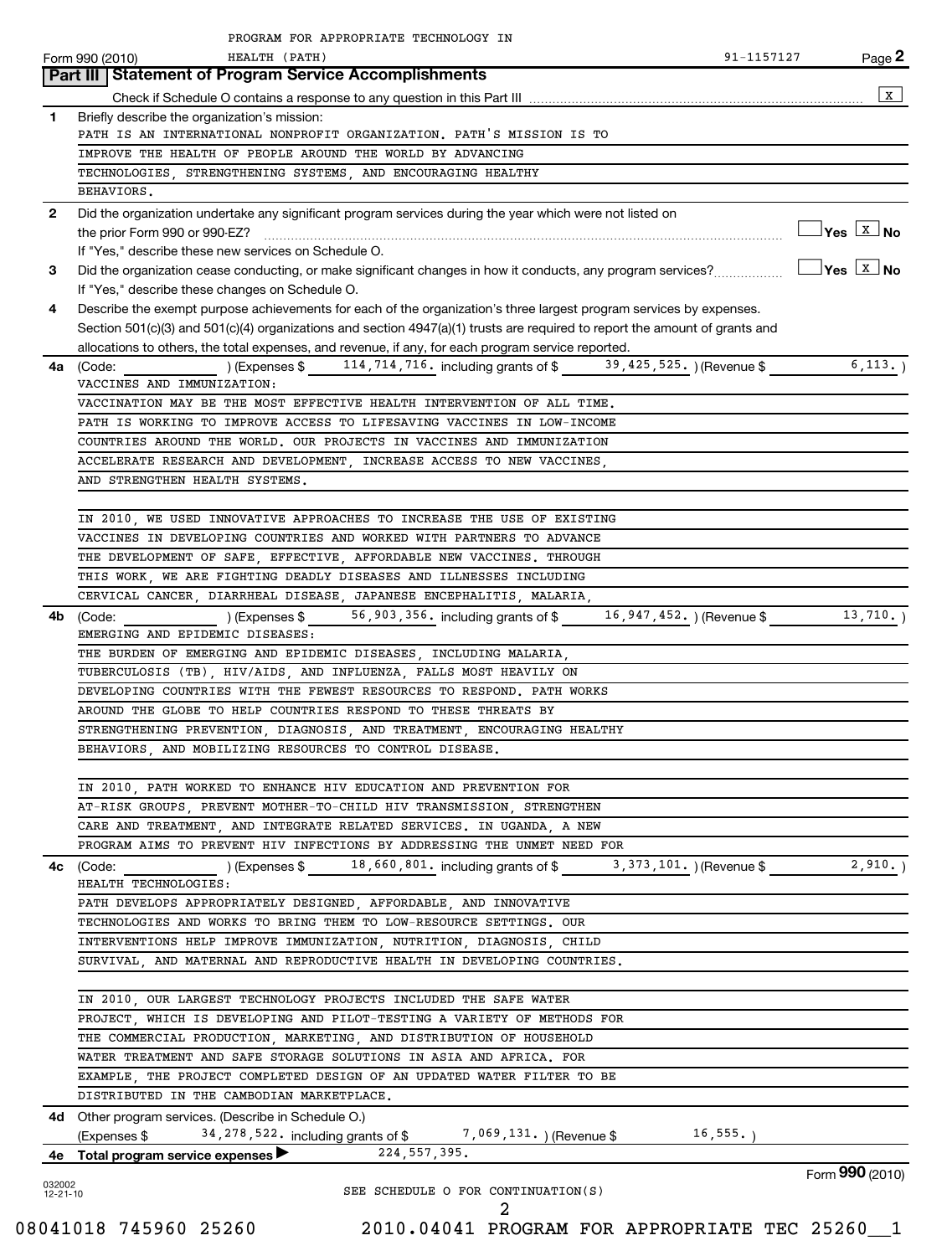|                                                                                                                                                                                                                                                                                                                                                                                                                                                                                                                                                                                                                                                                                                                                                                                                                                                                                                                                                                                                                                                                                                                                                                                                                                                                                                                                                                                 | 91-1157127<br>HEALTH (PATH)<br>Form 990 (2010)                                                                                                                                                                                                                                                                                                                                                                                                                                                                                                                                                                                                                                                                                                                                                                                                                                                                                                                                                                                                                                                                                                                                                                                                                                                                                                                                                                                                                                                                                                                                                                                                                                                                                                                                                                                                                                                                                                                                                                                                                                                                                                           |                 |              | Page 3 |
|---------------------------------------------------------------------------------------------------------------------------------------------------------------------------------------------------------------------------------------------------------------------------------------------------------------------------------------------------------------------------------------------------------------------------------------------------------------------------------------------------------------------------------------------------------------------------------------------------------------------------------------------------------------------------------------------------------------------------------------------------------------------------------------------------------------------------------------------------------------------------------------------------------------------------------------------------------------------------------------------------------------------------------------------------------------------------------------------------------------------------------------------------------------------------------------------------------------------------------------------------------------------------------------------------------------------------------------------------------------------------------|----------------------------------------------------------------------------------------------------------------------------------------------------------------------------------------------------------------------------------------------------------------------------------------------------------------------------------------------------------------------------------------------------------------------------------------------------------------------------------------------------------------------------------------------------------------------------------------------------------------------------------------------------------------------------------------------------------------------------------------------------------------------------------------------------------------------------------------------------------------------------------------------------------------------------------------------------------------------------------------------------------------------------------------------------------------------------------------------------------------------------------------------------------------------------------------------------------------------------------------------------------------------------------------------------------------------------------------------------------------------------------------------------------------------------------------------------------------------------------------------------------------------------------------------------------------------------------------------------------------------------------------------------------------------------------------------------------------------------------------------------------------------------------------------------------------------------------------------------------------------------------------------------------------------------------------------------------------------------------------------------------------------------------------------------------------------------------------------------------------------------------------------------------|-----------------|--------------|--------|
|                                                                                                                                                                                                                                                                                                                                                                                                                                                                                                                                                                                                                                                                                                                                                                                                                                                                                                                                                                                                                                                                                                                                                                                                                                                                                                                                                                                 | <b>Part IV   Checklist of Required Schedules</b>                                                                                                                                                                                                                                                                                                                                                                                                                                                                                                                                                                                                                                                                                                                                                                                                                                                                                                                                                                                                                                                                                                                                                                                                                                                                                                                                                                                                                                                                                                                                                                                                                                                                                                                                                                                                                                                                                                                                                                                                                                                                                                         |                 |              |        |
|                                                                                                                                                                                                                                                                                                                                                                                                                                                                                                                                                                                                                                                                                                                                                                                                                                                                                                                                                                                                                                                                                                                                                                                                                                                                                                                                                                                 |                                                                                                                                                                                                                                                                                                                                                                                                                                                                                                                                                                                                                                                                                                                                                                                                                                                                                                                                                                                                                                                                                                                                                                                                                                                                                                                                                                                                                                                                                                                                                                                                                                                                                                                                                                                                                                                                                                                                                                                                                                                                                                                                                          |                 | Yes          | No     |
| 1.                                                                                                                                                                                                                                                                                                                                                                                                                                                                                                                                                                                                                                                                                                                                                                                                                                                                                                                                                                                                                                                                                                                                                                                                                                                                                                                                                                              | Is the organization described in section $501(c)(3)$ or $4947(a)(1)$ (other than a private foundation)?                                                                                                                                                                                                                                                                                                                                                                                                                                                                                                                                                                                                                                                                                                                                                                                                                                                                                                                                                                                                                                                                                                                                                                                                                                                                                                                                                                                                                                                                                                                                                                                                                                                                                                                                                                                                                                                                                                                                                                                                                                                  |                 | х            |        |
|                                                                                                                                                                                                                                                                                                                                                                                                                                                                                                                                                                                                                                                                                                                                                                                                                                                                                                                                                                                                                                                                                                                                                                                                                                                                                                                                                                                 |                                                                                                                                                                                                                                                                                                                                                                                                                                                                                                                                                                                                                                                                                                                                                                                                                                                                                                                                                                                                                                                                                                                                                                                                                                                                                                                                                                                                                                                                                                                                                                                                                                                                                                                                                                                                                                                                                                                                                                                                                                                                                                                                                          | $\mathbf{1}$    | X            |        |
| 2                                                                                                                                                                                                                                                                                                                                                                                                                                                                                                                                                                                                                                                                                                                                                                                                                                                                                                                                                                                                                                                                                                                                                                                                                                                                                                                                                                               |                                                                                                                                                                                                                                                                                                                                                                                                                                                                                                                                                                                                                                                                                                                                                                                                                                                                                                                                                                                                                                                                                                                                                                                                                                                                                                                                                                                                                                                                                                                                                                                                                                                                                                                                                                                                                                                                                                                                                                                                                                                                                                                                                          | $\mathbf{2}$    |              |        |
|                                                                                                                                                                                                                                                                                                                                                                                                                                                                                                                                                                                                                                                                                                                                                                                                                                                                                                                                                                                                                                                                                                                                                                                                                                                                                                                                                                                 |                                                                                                                                                                                                                                                                                                                                                                                                                                                                                                                                                                                                                                                                                                                                                                                                                                                                                                                                                                                                                                                                                                                                                                                                                                                                                                                                                                                                                                                                                                                                                                                                                                                                                                                                                                                                                                                                                                                                                                                                                                                                                                                                                          |                 |              | x      |
|                                                                                                                                                                                                                                                                                                                                                                                                                                                                                                                                                                                                                                                                                                                                                                                                                                                                                                                                                                                                                                                                                                                                                                                                                                                                                                                                                                                 |                                                                                                                                                                                                                                                                                                                                                                                                                                                                                                                                                                                                                                                                                                                                                                                                                                                                                                                                                                                                                                                                                                                                                                                                                                                                                                                                                                                                                                                                                                                                                                                                                                                                                                                                                                                                                                                                                                                                                                                                                                                                                                                                                          | 3               |              |        |
|                                                                                                                                                                                                                                                                                                                                                                                                                                                                                                                                                                                                                                                                                                                                                                                                                                                                                                                                                                                                                                                                                                                                                                                                                                                                                                                                                                                 |                                                                                                                                                                                                                                                                                                                                                                                                                                                                                                                                                                                                                                                                                                                                                                                                                                                                                                                                                                                                                                                                                                                                                                                                                                                                                                                                                                                                                                                                                                                                                                                                                                                                                                                                                                                                                                                                                                                                                                                                                                                                                                                                                          | 4               | Х            |        |
| 5                                                                                                                                                                                                                                                                                                                                                                                                                                                                                                                                                                                                                                                                                                                                                                                                                                                                                                                                                                                                                                                                                                                                                                                                                                                                                                                                                                               |                                                                                                                                                                                                                                                                                                                                                                                                                                                                                                                                                                                                                                                                                                                                                                                                                                                                                                                                                                                                                                                                                                                                                                                                                                                                                                                                                                                                                                                                                                                                                                                                                                                                                                                                                                                                                                                                                                                                                                                                                                                                                                                                                          |                 |              |        |
|                                                                                                                                                                                                                                                                                                                                                                                                                                                                                                                                                                                                                                                                                                                                                                                                                                                                                                                                                                                                                                                                                                                                                                                                                                                                                                                                                                                 |                                                                                                                                                                                                                                                                                                                                                                                                                                                                                                                                                                                                                                                                                                                                                                                                                                                                                                                                                                                                                                                                                                                                                                                                                                                                                                                                                                                                                                                                                                                                                                                                                                                                                                                                                                                                                                                                                                                                                                                                                                                                                                                                                          | 5               | N/A          |        |
|                                                                                                                                                                                                                                                                                                                                                                                                                                                                                                                                                                                                                                                                                                                                                                                                                                                                                                                                                                                                                                                                                                                                                                                                                                                                                                                                                                                 |                                                                                                                                                                                                                                                                                                                                                                                                                                                                                                                                                                                                                                                                                                                                                                                                                                                                                                                                                                                                                                                                                                                                                                                                                                                                                                                                                                                                                                                                                                                                                                                                                                                                                                                                                                                                                                                                                                                                                                                                                                                                                                                                                          |                 |              |        |
|                                                                                                                                                                                                                                                                                                                                                                                                                                                                                                                                                                                                                                                                                                                                                                                                                                                                                                                                                                                                                                                                                                                                                                                                                                                                                                                                                                                 |                                                                                                                                                                                                                                                                                                                                                                                                                                                                                                                                                                                                                                                                                                                                                                                                                                                                                                                                                                                                                                                                                                                                                                                                                                                                                                                                                                                                                                                                                                                                                                                                                                                                                                                                                                                                                                                                                                                                                                                                                                                                                                                                                          | 6               |              | x      |
|                                                                                                                                                                                                                                                                                                                                                                                                                                                                                                                                                                                                                                                                                                                                                                                                                                                                                                                                                                                                                                                                                                                                                                                                                                                                                                                                                                                 |                                                                                                                                                                                                                                                                                                                                                                                                                                                                                                                                                                                                                                                                                                                                                                                                                                                                                                                                                                                                                                                                                                                                                                                                                                                                                                                                                                                                                                                                                                                                                                                                                                                                                                                                                                                                                                                                                                                                                                                                                                                                                                                                                          |                 |              |        |
|                                                                                                                                                                                                                                                                                                                                                                                                                                                                                                                                                                                                                                                                                                                                                                                                                                                                                                                                                                                                                                                                                                                                                                                                                                                                                                                                                                                 |                                                                                                                                                                                                                                                                                                                                                                                                                                                                                                                                                                                                                                                                                                                                                                                                                                                                                                                                                                                                                                                                                                                                                                                                                                                                                                                                                                                                                                                                                                                                                                                                                                                                                                                                                                                                                                                                                                                                                                                                                                                                                                                                                          | $\overline{7}$  |              | x      |
|                                                                                                                                                                                                                                                                                                                                                                                                                                                                                                                                                                                                                                                                                                                                                                                                                                                                                                                                                                                                                                                                                                                                                                                                                                                                                                                                                                                 |                                                                                                                                                                                                                                                                                                                                                                                                                                                                                                                                                                                                                                                                                                                                                                                                                                                                                                                                                                                                                                                                                                                                                                                                                                                                                                                                                                                                                                                                                                                                                                                                                                                                                                                                                                                                                                                                                                                                                                                                                                                                                                                                                          | 8               |              | х      |
| 9                                                                                                                                                                                                                                                                                                                                                                                                                                                                                                                                                                                                                                                                                                                                                                                                                                                                                                                                                                                                                                                                                                                                                                                                                                                                                                                                                                               | Did the organization report an amount in Part X, line 21; serve as a custodian for amounts not listed in Part X; or provide                                                                                                                                                                                                                                                                                                                                                                                                                                                                                                                                                                                                                                                                                                                                                                                                                                                                                                                                                                                                                                                                                                                                                                                                                                                                                                                                                                                                                                                                                                                                                                                                                                                                                                                                                                                                                                                                                                                                                                                                                              |                 |              |        |
|                                                                                                                                                                                                                                                                                                                                                                                                                                                                                                                                                                                                                                                                                                                                                                                                                                                                                                                                                                                                                                                                                                                                                                                                                                                                                                                                                                                 | credit counseling, debt management, credit repair, or debt negotiation services? If "Yes," complete Schedule D, Part IV<br><b>Bassi</b>                                                                                                                                                                                                                                                                                                                                                                                                                                                                                                                                                                                                                                                                                                                                                                                                                                                                                                                                                                                                                                                                                                                                                                                                                                                                                                                                                                                                                                                                                                                                                                                                                                                                                                                                                                                                                                                                                                                                                                                                                  | 9               |              | x      |
| 10                                                                                                                                                                                                                                                                                                                                                                                                                                                                                                                                                                                                                                                                                                                                                                                                                                                                                                                                                                                                                                                                                                                                                                                                                                                                                                                                                                              | Did the organization, directly or through a related organization, hold assets in term, permanent, or quasi-endowments?                                                                                                                                                                                                                                                                                                                                                                                                                                                                                                                                                                                                                                                                                                                                                                                                                                                                                                                                                                                                                                                                                                                                                                                                                                                                                                                                                                                                                                                                                                                                                                                                                                                                                                                                                                                                                                                                                                                                                                                                                                   | 10              | х            |        |
|                                                                                                                                                                                                                                                                                                                                                                                                                                                                                                                                                                                                                                                                                                                                                                                                                                                                                                                                                                                                                                                                                                                                                                                                                                                                                                                                                                                 |                                                                                                                                                                                                                                                                                                                                                                                                                                                                                                                                                                                                                                                                                                                                                                                                                                                                                                                                                                                                                                                                                                                                                                                                                                                                                                                                                                                                                                                                                                                                                                                                                                                                                                                                                                                                                                                                                                                                                                                                                                                                                                                                                          |                 |              |        |
|                                                                                                                                                                                                                                                                                                                                                                                                                                                                                                                                                                                                                                                                                                                                                                                                                                                                                                                                                                                                                                                                                                                                                                                                                                                                                                                                                                                 |                                                                                                                                                                                                                                                                                                                                                                                                                                                                                                                                                                                                                                                                                                                                                                                                                                                                                                                                                                                                                                                                                                                                                                                                                                                                                                                                                                                                                                                                                                                                                                                                                                                                                                                                                                                                                                                                                                                                                                                                                                                                                                                                                          |                 |              |        |
|                                                                                                                                                                                                                                                                                                                                                                                                                                                                                                                                                                                                                                                                                                                                                                                                                                                                                                                                                                                                                                                                                                                                                                                                                                                                                                                                                                                 |                                                                                                                                                                                                                                                                                                                                                                                                                                                                                                                                                                                                                                                                                                                                                                                                                                                                                                                                                                                                                                                                                                                                                                                                                                                                                                                                                                                                                                                                                                                                                                                                                                                                                                                                                                                                                                                                                                                                                                                                                                                                                                                                                          |                 |              |        |
|                                                                                                                                                                                                                                                                                                                                                                                                                                                                                                                                                                                                                                                                                                                                                                                                                                                                                                                                                                                                                                                                                                                                                                                                                                                                                                                                                                                 | Part VI                                                                                                                                                                                                                                                                                                                                                                                                                                                                                                                                                                                                                                                                                                                                                                                                                                                                                                                                                                                                                                                                                                                                                                                                                                                                                                                                                                                                                                                                                                                                                                                                                                                                                                                                                                                                                                                                                                                                                                                                                                                                                                                                                  | 11a             | х            |        |
|                                                                                                                                                                                                                                                                                                                                                                                                                                                                                                                                                                                                                                                                                                                                                                                                                                                                                                                                                                                                                                                                                                                                                                                                                                                                                                                                                                                 |                                                                                                                                                                                                                                                                                                                                                                                                                                                                                                                                                                                                                                                                                                                                                                                                                                                                                                                                                                                                                                                                                                                                                                                                                                                                                                                                                                                                                                                                                                                                                                                                                                                                                                                                                                                                                                                                                                                                                                                                                                                                                                                                                          |                 |              |        |
|                                                                                                                                                                                                                                                                                                                                                                                                                                                                                                                                                                                                                                                                                                                                                                                                                                                                                                                                                                                                                                                                                                                                                                                                                                                                                                                                                                                 |                                                                                                                                                                                                                                                                                                                                                                                                                                                                                                                                                                                                                                                                                                                                                                                                                                                                                                                                                                                                                                                                                                                                                                                                                                                                                                                                                                                                                                                                                                                                                                                                                                                                                                                                                                                                                                                                                                                                                                                                                                                                                                                                                          | 11b             |              | x      |
|                                                                                                                                                                                                                                                                                                                                                                                                                                                                                                                                                                                                                                                                                                                                                                                                                                                                                                                                                                                                                                                                                                                                                                                                                                                                                                                                                                                 |                                                                                                                                                                                                                                                                                                                                                                                                                                                                                                                                                                                                                                                                                                                                                                                                                                                                                                                                                                                                                                                                                                                                                                                                                                                                                                                                                                                                                                                                                                                                                                                                                                                                                                                                                                                                                                                                                                                                                                                                                                                                                                                                                          | 11c             |              | x      |
|                                                                                                                                                                                                                                                                                                                                                                                                                                                                                                                                                                                                                                                                                                                                                                                                                                                                                                                                                                                                                                                                                                                                                                                                                                                                                                                                                                                 |                                                                                                                                                                                                                                                                                                                                                                                                                                                                                                                                                                                                                                                                                                                                                                                                                                                                                                                                                                                                                                                                                                                                                                                                                                                                                                                                                                                                                                                                                                                                                                                                                                                                                                                                                                                                                                                                                                                                                                                                                                                                                                                                                          |                 |              |        |
|                                                                                                                                                                                                                                                                                                                                                                                                                                                                                                                                                                                                                                                                                                                                                                                                                                                                                                                                                                                                                                                                                                                                                                                                                                                                                                                                                                                 |                                                                                                                                                                                                                                                                                                                                                                                                                                                                                                                                                                                                                                                                                                                                                                                                                                                                                                                                                                                                                                                                                                                                                                                                                                                                                                                                                                                                                                                                                                                                                                                                                                                                                                                                                                                                                                                                                                                                                                                                                                                                                                                                                          | 11d             |              | х      |
|                                                                                                                                                                                                                                                                                                                                                                                                                                                                                                                                                                                                                                                                                                                                                                                                                                                                                                                                                                                                                                                                                                                                                                                                                                                                                                                                                                                 |                                                                                                                                                                                                                                                                                                                                                                                                                                                                                                                                                                                                                                                                                                                                                                                                                                                                                                                                                                                                                                                                                                                                                                                                                                                                                                                                                                                                                                                                                                                                                                                                                                                                                                                                                                                                                                                                                                                                                                                                                                                                                                                                                          | 11e             |              | х      |
|                                                                                                                                                                                                                                                                                                                                                                                                                                                                                                                                                                                                                                                                                                                                                                                                                                                                                                                                                                                                                                                                                                                                                                                                                                                                                                                                                                                 |                                                                                                                                                                                                                                                                                                                                                                                                                                                                                                                                                                                                                                                                                                                                                                                                                                                                                                                                                                                                                                                                                                                                                                                                                                                                                                                                                                                                                                                                                                                                                                                                                                                                                                                                                                                                                                                                                                                                                                                                                                                                                                                                                          |                 |              |        |
|                                                                                                                                                                                                                                                                                                                                                                                                                                                                                                                                                                                                                                                                                                                                                                                                                                                                                                                                                                                                                                                                                                                                                                                                                                                                                                                                                                                 | the organization's liability for uncertain tax positions under FIN 48 (ASC 740)? If "Yes," complete Schedule D, Part X                                                                                                                                                                                                                                                                                                                                                                                                                                                                                                                                                                                                                                                                                                                                                                                                                                                                                                                                                                                                                                                                                                                                                                                                                                                                                                                                                                                                                                                                                                                                                                                                                                                                                                                                                                                                                                                                                                                                                                                                                                   | 11f             |              | x      |
|                                                                                                                                                                                                                                                                                                                                                                                                                                                                                                                                                                                                                                                                                                                                                                                                                                                                                                                                                                                                                                                                                                                                                                                                                                                                                                                                                                                 |                                                                                                                                                                                                                                                                                                                                                                                                                                                                                                                                                                                                                                                                                                                                                                                                                                                                                                                                                                                                                                                                                                                                                                                                                                                                                                                                                                                                                                                                                                                                                                                                                                                                                                                                                                                                                                                                                                                                                                                                                                                                                                                                                          |                 |              |        |
|                                                                                                                                                                                                                                                                                                                                                                                                                                                                                                                                                                                                                                                                                                                                                                                                                                                                                                                                                                                                                                                                                                                                                                                                                                                                                                                                                                                 |                                                                                                                                                                                                                                                                                                                                                                                                                                                                                                                                                                                                                                                                                                                                                                                                                                                                                                                                                                                                                                                                                                                                                                                                                                                                                                                                                                                                                                                                                                                                                                                                                                                                                                                                                                                                                                                                                                                                                                                                                                                                                                                                                          | 12a             |              | х      |
|                                                                                                                                                                                                                                                                                                                                                                                                                                                                                                                                                                                                                                                                                                                                                                                                                                                                                                                                                                                                                                                                                                                                                                                                                                                                                                                                                                                 |                                                                                                                                                                                                                                                                                                                                                                                                                                                                                                                                                                                                                                                                                                                                                                                                                                                                                                                                                                                                                                                                                                                                                                                                                                                                                                                                                                                                                                                                                                                                                                                                                                                                                                                                                                                                                                                                                                                                                                                                                                                                                                                                                          |                 |              |        |
|                                                                                                                                                                                                                                                                                                                                                                                                                                                                                                                                                                                                                                                                                                                                                                                                                                                                                                                                                                                                                                                                                                                                                                                                                                                                                                                                                                                 |                                                                                                                                                                                                                                                                                                                                                                                                                                                                                                                                                                                                                                                                                                                                                                                                                                                                                                                                                                                                                                                                                                                                                                                                                                                                                                                                                                                                                                                                                                                                                                                                                                                                                                                                                                                                                                                                                                                                                                                                                                                                                                                                                          | 12b             | х            |        |
| 13                                                                                                                                                                                                                                                                                                                                                                                                                                                                                                                                                                                                                                                                                                                                                                                                                                                                                                                                                                                                                                                                                                                                                                                                                                                                                                                                                                              |                                                                                                                                                                                                                                                                                                                                                                                                                                                                                                                                                                                                                                                                                                                                                                                                                                                                                                                                                                                                                                                                                                                                                                                                                                                                                                                                                                                                                                                                                                                                                                                                                                                                                                                                                                                                                                                                                                                                                                                                                                                                                                                                                          | 13              |              | x      |
| 14a                                                                                                                                                                                                                                                                                                                                                                                                                                                                                                                                                                                                                                                                                                                                                                                                                                                                                                                                                                                                                                                                                                                                                                                                                                                                                                                                                                             |                                                                                                                                                                                                                                                                                                                                                                                                                                                                                                                                                                                                                                                                                                                                                                                                                                                                                                                                                                                                                                                                                                                                                                                                                                                                                                                                                                                                                                                                                                                                                                                                                                                                                                                                                                                                                                                                                                                                                                                                                                                                                                                                                          | 14a             | X            |        |
|                                                                                                                                                                                                                                                                                                                                                                                                                                                                                                                                                                                                                                                                                                                                                                                                                                                                                                                                                                                                                                                                                                                                                                                                                                                                                                                                                                                 |                                                                                                                                                                                                                                                                                                                                                                                                                                                                                                                                                                                                                                                                                                                                                                                                                                                                                                                                                                                                                                                                                                                                                                                                                                                                                                                                                                                                                                                                                                                                                                                                                                                                                                                                                                                                                                                                                                                                                                                                                                                                                                                                                          |                 |              |        |
|                                                                                                                                                                                                                                                                                                                                                                                                                                                                                                                                                                                                                                                                                                                                                                                                                                                                                                                                                                                                                                                                                                                                                                                                                                                                                                                                                                                 |                                                                                                                                                                                                                                                                                                                                                                                                                                                                                                                                                                                                                                                                                                                                                                                                                                                                                                                                                                                                                                                                                                                                                                                                                                                                                                                                                                                                                                                                                                                                                                                                                                                                                                                                                                                                                                                                                                                                                                                                                                                                                                                                                          | 14b             | х            |        |
| 15                                                                                                                                                                                                                                                                                                                                                                                                                                                                                                                                                                                                                                                                                                                                                                                                                                                                                                                                                                                                                                                                                                                                                                                                                                                                                                                                                                              |                                                                                                                                                                                                                                                                                                                                                                                                                                                                                                                                                                                                                                                                                                                                                                                                                                                                                                                                                                                                                                                                                                                                                                                                                                                                                                                                                                                                                                                                                                                                                                                                                                                                                                                                                                                                                                                                                                                                                                                                                                                                                                                                                          |                 |              |        |
|                                                                                                                                                                                                                                                                                                                                                                                                                                                                                                                                                                                                                                                                                                                                                                                                                                                                                                                                                                                                                                                                                                                                                                                                                                                                                                                                                                                 |                                                                                                                                                                                                                                                                                                                                                                                                                                                                                                                                                                                                                                                                                                                                                                                                                                                                                                                                                                                                                                                                                                                                                                                                                                                                                                                                                                                                                                                                                                                                                                                                                                                                                                                                                                                                                                                                                                                                                                                                                                                                                                                                                          | 15              | x            |        |
| 16                                                                                                                                                                                                                                                                                                                                                                                                                                                                                                                                                                                                                                                                                                                                                                                                                                                                                                                                                                                                                                                                                                                                                                                                                                                                                                                                                                              |                                                                                                                                                                                                                                                                                                                                                                                                                                                                                                                                                                                                                                                                                                                                                                                                                                                                                                                                                                                                                                                                                                                                                                                                                                                                                                                                                                                                                                                                                                                                                                                                                                                                                                                                                                                                                                                                                                                                                                                                                                                                                                                                                          |                 |              |        |
|                                                                                                                                                                                                                                                                                                                                                                                                                                                                                                                                                                                                                                                                                                                                                                                                                                                                                                                                                                                                                                                                                                                                                                                                                                                                                                                                                                                 |                                                                                                                                                                                                                                                                                                                                                                                                                                                                                                                                                                                                                                                                                                                                                                                                                                                                                                                                                                                                                                                                                                                                                                                                                                                                                                                                                                                                                                                                                                                                                                                                                                                                                                                                                                                                                                                                                                                                                                                                                                                                                                                                                          | 16              |              | х      |
| 17                                                                                                                                                                                                                                                                                                                                                                                                                                                                                                                                                                                                                                                                                                                                                                                                                                                                                                                                                                                                                                                                                                                                                                                                                                                                                                                                                                              |                                                                                                                                                                                                                                                                                                                                                                                                                                                                                                                                                                                                                                                                                                                                                                                                                                                                                                                                                                                                                                                                                                                                                                                                                                                                                                                                                                                                                                                                                                                                                                                                                                                                                                                                                                                                                                                                                                                                                                                                                                                                                                                                                          |                 |              |        |
|                                                                                                                                                                                                                                                                                                                                                                                                                                                                                                                                                                                                                                                                                                                                                                                                                                                                                                                                                                                                                                                                                                                                                                                                                                                                                                                                                                                 |                                                                                                                                                                                                                                                                                                                                                                                                                                                                                                                                                                                                                                                                                                                                                                                                                                                                                                                                                                                                                                                                                                                                                                                                                                                                                                                                                                                                                                                                                                                                                                                                                                                                                                                                                                                                                                                                                                                                                                                                                                                                                                                                                          | 17              |              | х      |
| 18                                                                                                                                                                                                                                                                                                                                                                                                                                                                                                                                                                                                                                                                                                                                                                                                                                                                                                                                                                                                                                                                                                                                                                                                                                                                                                                                                                              | Did the organization report more than \$15,000 total of fundraising event gross income and contributions on Part VIII, lines                                                                                                                                                                                                                                                                                                                                                                                                                                                                                                                                                                                                                                                                                                                                                                                                                                                                                                                                                                                                                                                                                                                                                                                                                                                                                                                                                                                                                                                                                                                                                                                                                                                                                                                                                                                                                                                                                                                                                                                                                             |                 |              |        |
|                                                                                                                                                                                                                                                                                                                                                                                                                                                                                                                                                                                                                                                                                                                                                                                                                                                                                                                                                                                                                                                                                                                                                                                                                                                                                                                                                                                 |                                                                                                                                                                                                                                                                                                                                                                                                                                                                                                                                                                                                                                                                                                                                                                                                                                                                                                                                                                                                                                                                                                                                                                                                                                                                                                                                                                                                                                                                                                                                                                                                                                                                                                                                                                                                                                                                                                                                                                                                                                                                                                                                                          | 18              | x            |        |
| 19                                                                                                                                                                                                                                                                                                                                                                                                                                                                                                                                                                                                                                                                                                                                                                                                                                                                                                                                                                                                                                                                                                                                                                                                                                                                                                                                                                              |                                                                                                                                                                                                                                                                                                                                                                                                                                                                                                                                                                                                                                                                                                                                                                                                                                                                                                                                                                                                                                                                                                                                                                                                                                                                                                                                                                                                                                                                                                                                                                                                                                                                                                                                                                                                                                                                                                                                                                                                                                                                                                                                                          | 19              |              |        |
|                                                                                                                                                                                                                                                                                                                                                                                                                                                                                                                                                                                                                                                                                                                                                                                                                                                                                                                                                                                                                                                                                                                                                                                                                                                                                                                                                                                 | Is the organization a section 501(c)(4), 501(c)(5), or 501(c)(6) organization that receives membership dues, assessments, or<br>Did the organization maintain any donor advised funds or any similar funds or accounts where donors have the right to<br>provide advice on the distribution or investment of amounts in such funds or accounts? If "Yes," complete Schedule D, Part I<br>Did the organization receive or hold a conservation easement, including easements to preserve open space,<br>Did the organization maintain collections of works of art, historical treasures, or other similar assets? If "Yes," complete<br>Schedule D, Part III <b>William Commission Commission Commission</b> Commission Commission Commission<br>If "Yes," complete Schedule D, Part V [111] [12] Manuscription of the Schedule D, Part V [11] Manuscription of the Manuscription of the Manuscription of the Manuscription of the Manuscription of the Manuscription of the Ma<br>If the organization's answer to any of the following questions is "Yes," then complete Schedule D, Parts VI, VII, VIII, IX, or X<br>as applicable.<br>Schedule D, Parts XI, XII, and XIII <b>construction and construction</b> of the set of the set of the set of the set of the set of the set of the set of the set of the set of the set of the set of the set of the set of the set<br>If "Yes," and if the organization answered "No" to line 12a, then completing Schedule D, Parts XI, XII, and XIII is optional<br>Did the organization have aggregate revenues or expenses of more than \$10,000 from grantmaking, fundraising, business,<br>Did the organization report on Part IX, column (A), line 3, more than \$5,000 of grants or assistance to any organization<br>Did the organization report on Part IX, column (A), line 3, more than \$5,000 of aggregate grants or assistance to individuals<br>Did the organization report a total of more than \$15,000 of expenses for professional fundraising services on Part IX,<br>Did the organization report more than \$15,000 of gross income from gaming activities on Part VIII, line 9a? If "Yes," |                 |              | х      |
| Did the organization engage in direct or indirect political campaign activities on behalf of or in opposition to candidates for<br>3<br>Section 501(c)(3) organizations. Did the organization engage in lobbying activities, or have a section 501(h) election in effect<br>4<br>6<br>7<br>8<br>11<br>a Did the organization report an amount for land, buildings, and equipment in Part X, line 10? If "Yes," complete Schedule D,<br><b>b</b> Did the organization report an amount for investments - other securities in Part X, line 12 that is 5% or more of its total<br>c Did the organization report an amount for investments - program related in Part X, line 13 that is 5% or more of its total<br>d Did the organization report an amount for other assets in Part X, line 15 that is 5% or more of its total assets reported in<br>f Did the organization's separate or consolidated financial statements for the tax year include a footnote that addresses<br>12a Did the organization obtain separate, independent audited financial statements for the tax year? If "Yes," complete<br><b>b</b> Was the organization included in consolidated, independent audited financial statements for the tax year?<br>b<br><b>b</b> If "Yes" to line 20a, did the organization attach its audited financial statements to this return? Note. Some Form 990 filers that |                                                                                                                                                                                                                                                                                                                                                                                                                                                                                                                                                                                                                                                                                                                                                                                                                                                                                                                                                                                                                                                                                                                                                                                                                                                                                                                                                                                                                                                                                                                                                                                                                                                                                                                                                                                                                                                                                                                                                                                                                                                                                                                                                          | <b>20a</b>      |              | x      |
|                                                                                                                                                                                                                                                                                                                                                                                                                                                                                                                                                                                                                                                                                                                                                                                                                                                                                                                                                                                                                                                                                                                                                                                                                                                                                                                                                                                 |                                                                                                                                                                                                                                                                                                                                                                                                                                                                                                                                                                                                                                                                                                                                                                                                                                                                                                                                                                                                                                                                                                                                                                                                                                                                                                                                                                                                                                                                                                                                                                                                                                                                                                                                                                                                                                                                                                                                                                                                                                                                                                                                                          |                 |              |        |
|                                                                                                                                                                                                                                                                                                                                                                                                                                                                                                                                                                                                                                                                                                                                                                                                                                                                                                                                                                                                                                                                                                                                                                                                                                                                                                                                                                                 |                                                                                                                                                                                                                                                                                                                                                                                                                                                                                                                                                                                                                                                                                                                                                                                                                                                                                                                                                                                                                                                                                                                                                                                                                                                                                                                                                                                                                                                                                                                                                                                                                                                                                                                                                                                                                                                                                                                                                                                                                                                                                                                                                          | 20 <sub>b</sub> | $\mathbf{A}$ |        |

Form (2010) **990**

|--|--|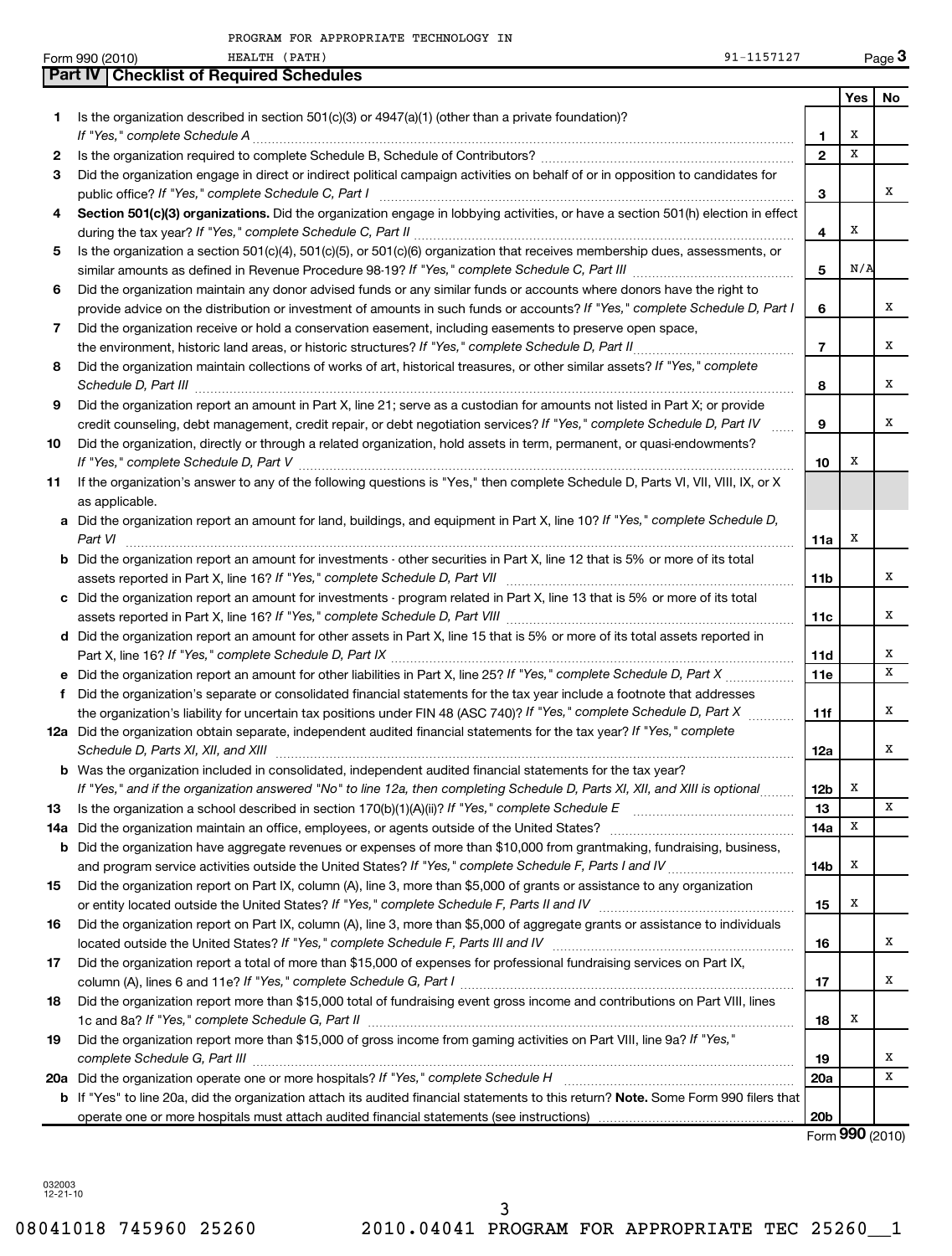|    | PROGRAM FOR APPROPRIATE TECHNOLOGY IN                                                                                                                                                                                                                                                                                                                     |                 |                 |           |
|----|-----------------------------------------------------------------------------------------------------------------------------------------------------------------------------------------------------------------------------------------------------------------------------------------------------------------------------------------------------------|-----------------|-----------------|-----------|
|    | 91-1157127<br>Form 990 (2010)<br>HEALTH (PATH)                                                                                                                                                                                                                                                                                                            |                 |                 | Page 4    |
|    | Part IV   Checklist of Required Schedules (continued)                                                                                                                                                                                                                                                                                                     |                 |                 |           |
|    |                                                                                                                                                                                                                                                                                                                                                           |                 | Yes             | <b>No</b> |
| 21 | Did the organization report more than \$5,000 of grants and other assistance to governments and organizations in the                                                                                                                                                                                                                                      | 21              | Χ               |           |
| 22 | Did the organization report more than \$5,000 of grants and other assistance to individuals in the United States on Part IX,                                                                                                                                                                                                                              |                 |                 |           |
|    |                                                                                                                                                                                                                                                                                                                                                           | 22              |                 | x         |
| 23 | Did the organization answer "Yes" to Part VII, Section A, line 3, 4, or 5 about compensation of the organization's current                                                                                                                                                                                                                                |                 |                 |           |
|    | and former officers, directors, trustees, key employees, and highest compensated employees? If "Yes," complete<br>Schedule J <b>Production Construction Construction Construction Construction Construction</b>                                                                                                                                           | 23              | х               |           |
|    | 24a Did the organization have a tax-exempt bond issue with an outstanding principal amount of more than \$100,000 as of the                                                                                                                                                                                                                               |                 |                 |           |
|    | last day of the year, that was issued after December 31, 2002? If "Yes," answer lines 24b through 24d and complete<br>Schedule K. If "No", go to line 25 [11] Schedule K. If "No", go to line 25                                                                                                                                                          | 24a             |                 | x         |
|    |                                                                                                                                                                                                                                                                                                                                                           | 24b             |                 |           |
|    | c Did the organization maintain an escrow account other than a refunding escrow at any time during the year to defease                                                                                                                                                                                                                                    |                 |                 |           |
|    |                                                                                                                                                                                                                                                                                                                                                           | 24с             |                 |           |
|    |                                                                                                                                                                                                                                                                                                                                                           | 24d             |                 |           |
|    | 25a Section 501(c)(3) and 501(c)(4) organizations. Did the organization engage in an excess benefit transaction with a                                                                                                                                                                                                                                    |                 |                 |           |
|    |                                                                                                                                                                                                                                                                                                                                                           | 25a             |                 | x         |
|    | <b>b</b> Is the organization aware that it engaged in an excess benefit transaction with a disqualified person in a prior year, and                                                                                                                                                                                                                       |                 |                 |           |
|    | that the transaction has not been reported on any of the organization's prior Forms 990 or 990-EZ? If "Yes," complete                                                                                                                                                                                                                                     |                 |                 |           |
|    | Schedule L, Part I                                                                                                                                                                                                                                                                                                                                        | 25b             |                 | x         |
| 26 | Was a loan to or by a current or former officer, director, trustee, key employee, highly compensated employee, or disqualified                                                                                                                                                                                                                            |                 |                 |           |
|    |                                                                                                                                                                                                                                                                                                                                                           | 26              |                 | x         |
| 27 | Did the organization provide a grant or other assistance to an officer, director, trustee, key employee, substantial                                                                                                                                                                                                                                      |                 |                 |           |
|    | contributor, or a grant selection committee member, or to a person related to such an individual? If "Yes," complete<br>Schedule L, Part III <b>Part III 2006</b> Construction of the construction of the construction of the construction of the construction of the construction of the construction of the construction of the construction of the con | 27              |                 | x         |
| 28 | Was the organization a party to a business transaction with one of the following parties (see Schedule L, Part IV                                                                                                                                                                                                                                         |                 |                 |           |
|    | instructions for applicable filing thresholds, conditions, and exceptions):                                                                                                                                                                                                                                                                               |                 |                 |           |
|    | a A current or former officer, director, trustee, or key employee? If "Yes," complete Schedule L, Part IV                                                                                                                                                                                                                                                 | 28a             |                 | х         |
|    | <b>b</b> A family member of a current or former officer, director, trustee, or key employee? If "Yes," complete Schedule L, Part IV                                                                                                                                                                                                                       | 28 <sub>b</sub> |                 | x         |
|    | c An entity of which a current or former officer, director, trustee, or key employee (or a family member thereof) was an officer,                                                                                                                                                                                                                         |                 |                 |           |
|    |                                                                                                                                                                                                                                                                                                                                                           | 28c             |                 | x         |
| 29 |                                                                                                                                                                                                                                                                                                                                                           | 29              | х               |           |
| 30 | Did the organization receive contributions of art, historical treasures, or other similar assets, or qualified conservation                                                                                                                                                                                                                               | 30              |                 | x         |
| 31 | Did the organization liquidate, terminate, or dissolve and cease operations?                                                                                                                                                                                                                                                                              |                 |                 |           |
|    |                                                                                                                                                                                                                                                                                                                                                           | 31              |                 | X         |
| 32 | Did the organization sell, exchange, dispose of, or transfer more than 25% of its net assets? If "Yes," complete                                                                                                                                                                                                                                          | 32              |                 | X         |
| 33 | Did the organization own 100% of an entity disregarded as separate from the organization under Regulations                                                                                                                                                                                                                                                |                 |                 |           |
|    | sections 301.7701-2 and 301.7701-3? If "Yes," complete Schedule R, Part I [1] [1] [1] [1] [1] [1] sections 301.7701-2 and 301.7701-3? If "Yes," complete Schedule R, Part I                                                                                                                                                                               | 33              |                 | х         |
| 34 | Was the organization related to any tax-exempt or taxable entity?                                                                                                                                                                                                                                                                                         |                 |                 |           |
|    |                                                                                                                                                                                                                                                                                                                                                           | 34              | х               |           |
| 35 |                                                                                                                                                                                                                                                                                                                                                           | 35              | х               |           |
| a  | Did the organization receive any payment from or engage in any transaction with a controlled entity within the meaning of<br><u>  x ∣</u> γes ∣<br>J No                                                                                                                                                                                                   |                 |                 |           |
| 36 | Section 501(c)(3) organizations. Did the organization make any transfers to an exempt non-charitable related organization?                                                                                                                                                                                                                                |                 |                 |           |
|    |                                                                                                                                                                                                                                                                                                                                                           | 36              |                 | X         |
| 37 | Did the organization conduct more than 5% of its activities through an entity that is not a related organization                                                                                                                                                                                                                                          |                 |                 |           |
|    |                                                                                                                                                                                                                                                                                                                                                           | 37              |                 | х         |
| 38 | Did the organization complete Schedule O and provide explanations in Schedule O for Part VI, lines 11 and 19?                                                                                                                                                                                                                                             |                 |                 |           |
|    |                                                                                                                                                                                                                                                                                                                                                           | 38              | х               |           |
|    |                                                                                                                                                                                                                                                                                                                                                           |                 | Form 990 (2010) |           |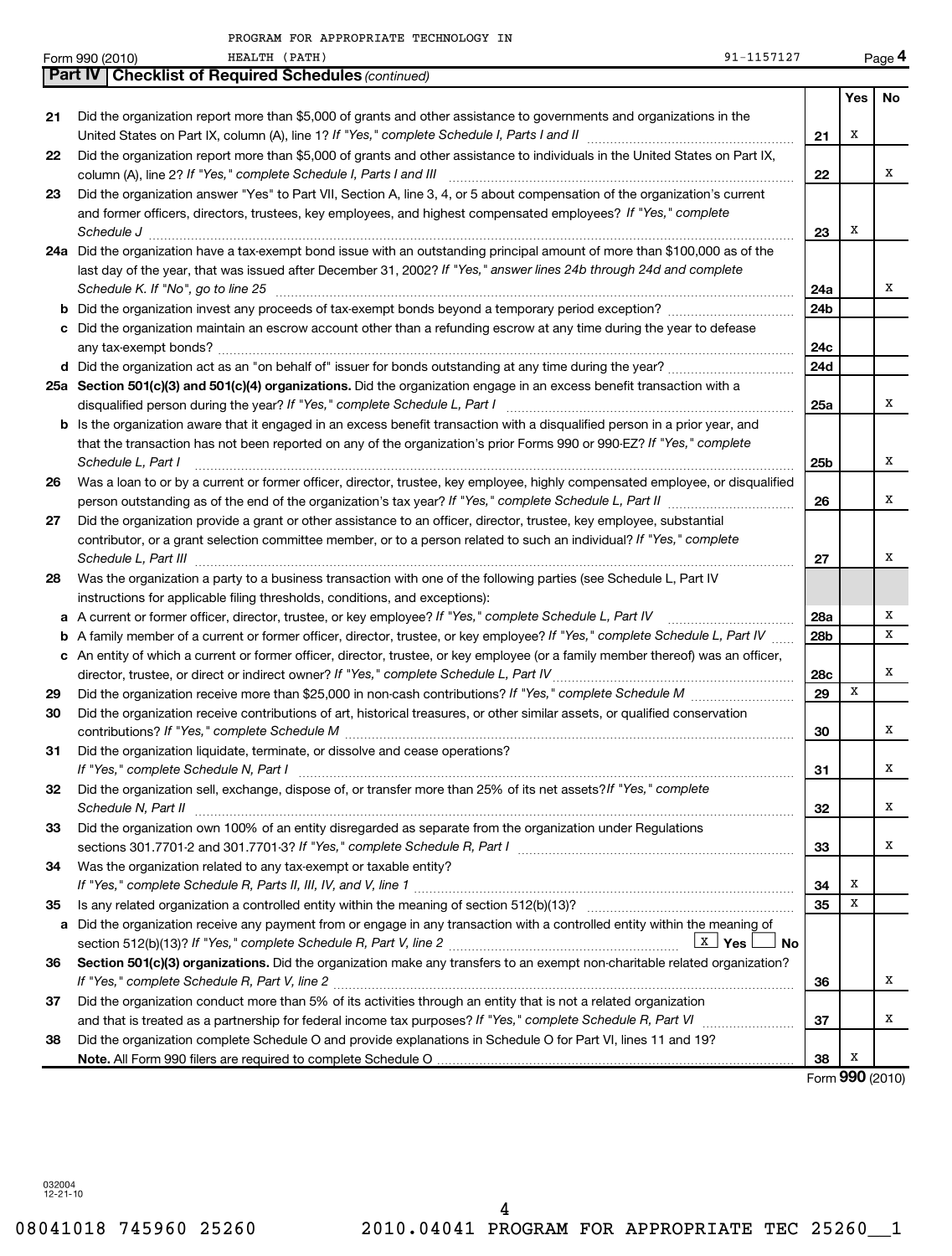|               | PROGRAM FOR APPROPRIATE TECHNOLOGY IN                                                                                                           |                 |                 |        |
|---------------|-------------------------------------------------------------------------------------------------------------------------------------------------|-----------------|-----------------|--------|
|               | 91-1157127<br>HEALTH (PATH)<br>Form 990 (2010)                                                                                                  |                 |                 | Page 5 |
| <b>Part V</b> | <b>Statements Regarding Other IRS Filings and Tax Compliance</b>                                                                                |                 |                 |        |
|               |                                                                                                                                                 |                 |                 | ΙX     |
|               |                                                                                                                                                 |                 | Yes             | No     |
|               | 178<br>1a                                                                                                                                       |                 |                 |        |
| b             | $\Omega$<br>1 <sub>b</sub><br>Enter the number of Forms W-2G included in line 1a. Enter -0- if not applicable                                   |                 |                 |        |
| c             | Did the organization comply with backup withholding rules for reportable payments to vendors and reportable gaming                              |                 |                 |        |
|               |                                                                                                                                                 | 1c              | х               |        |
|               | 2a Enter the number of employees reported on Form W-3, Transmittal of Wage and Tax Statements,                                                  |                 |                 |        |
|               | 557<br>filed for the calendar year ending with or within the year covered by this return<br>2a                                                  |                 |                 |        |
|               |                                                                                                                                                 | 2b              | Х               |        |
|               | Note. If the sum of lines 1a and 2a is greater than 250, you may be required to e-file. (see instructions)                                      |                 |                 |        |
|               |                                                                                                                                                 | За              |                 | х      |
|               | <b>b</b> If "Yes," has it filed a Form 990-T for this year? If "No," provide an explanation in Schedule O                                       | 3 <sub>b</sub>  |                 |        |
|               | 4a At any time during the calendar year, did the organization have an interest in, or a signature or other authority over, a                    |                 |                 |        |
|               | financial account in a foreign country (such as a bank account, securities account, or other financial account)?                                | 4a              | х               |        |
|               | <b>b</b> If "Yes," enter the name of the foreign country: $\triangleright$ SEE SCHEDULE O                                                       |                 |                 |        |
|               | See instructions for filing requirements for Form TD F 90-22.1, Report of Foreign Bank and Financial Accounts.                                  |                 |                 |        |
|               |                                                                                                                                                 | 5a              |                 | Х      |
| b             |                                                                                                                                                 | 5 <sub>b</sub>  |                 | х      |
| c             |                                                                                                                                                 | 5c              |                 |        |
|               | 6a Does the organization have annual gross receipts that are normally greater than \$100,000, and did the organization solicit                  |                 |                 |        |
|               |                                                                                                                                                 | 6a              |                 | х      |
|               | <b>b</b> If "Yes," did the organization include with every solicitation an express statement that such contributions or gifts                   |                 |                 |        |
|               | were not tax deductible?                                                                                                                        | 6b              |                 |        |
| 7             | Organizations that may receive deductible contributions under section 170(c).                                                                   |                 |                 |        |
| a             | Did the organization receive a payment in excess of \$75 made partly as a contribution and partly for goods and services provided to the payor? | 7a              |                 | х      |
| b             |                                                                                                                                                 | 7b              |                 |        |
|               | c Did the organization sell, exchange, or otherwise dispose of tangible personal property for which it was required                             |                 |                 |        |
|               |                                                                                                                                                 | 7c              |                 | х      |
|               | d If "Yes," indicate the number of Forms 8282 filed during the year manufactured and result of 7d                                               |                 |                 |        |
|               | Did the organization receive any funds, directly or indirectly, to pay premiums on a personal benefit contract?                                 | 7е              |                 | х      |
| е<br>f        |                                                                                                                                                 | 7f              |                 | x      |
| g             | If the organization received a contribution of qualified intellectual property, did the organization file Form 8899 as required?                | 7g              | N/A             |        |
| h             | If the organization received a contribution of cars, boats, airplanes, or other vehicles, did the organization file a Form 1098-C?              | 7h              | N/A             |        |
| 8             | Sponsoring organizations maintaining donor advised funds and section 509(a)(3) supporting organizations. Did the supporting $N/A$               |                 |                 |        |
|               | organization, or a donor advised fund maintained by a sponsoring organization, have excess business holdings at any time during the year?       | 8               |                 |        |
| 9             | Sponsoring organizations maintaining donor advised funds.                                                                                       |                 |                 |        |
| a             | N/A                                                                                                                                             | 9а              |                 |        |
| b             | N/A                                                                                                                                             | 9b              |                 |        |
| 10            | Section 501(c)(7) organizations. Enter:                                                                                                         |                 |                 |        |
| а             | 10a                                                                                                                                             |                 |                 |        |
| b             | 10 <sub>b</sub><br>Gross receipts, included on Form 990, Part VIII, line 12, for public use of club facilities                                  |                 |                 |        |
| 11            | Section 501(c)(12) organizations. Enter:                                                                                                        |                 |                 |        |
| а             | N/A<br>11a                                                                                                                                      |                 |                 |        |
|               | b Gross income from other sources (Do not net amounts due or paid to other sources against                                                      |                 |                 |        |
|               | 11b                                                                                                                                             |                 |                 |        |
|               | 12a Section 4947(a)(1) non-exempt charitable trusts. Is the organization filing Form 990 in lieu of Form 1041?                                  | 12a             |                 |        |
|               | 12b                                                                                                                                             |                 |                 |        |
|               |                                                                                                                                                 |                 |                 |        |
| 13            | Section 501(c)(29) qualified nonprofit health insurance issuers.<br>N/A                                                                         | 13a             |                 |        |
|               | a Is the organization licensed to issue qualified health plans in more than one state?                                                          |                 |                 |        |
|               | Note. See the instructions for additional information the organization must report on Schedule O.                                               |                 |                 |        |
|               | <b>b</b> Enter the amount of reserves the organization is required to maintain by the states in which the                                       |                 |                 |        |
|               | 13 <sub>b</sub>                                                                                                                                 |                 |                 |        |
|               | 13 <sub>c</sub>                                                                                                                                 |                 |                 | х      |
|               | 14a Did the organization receive any payments for indoor tanning services during the tax year?                                                  | 14a             |                 |        |
|               |                                                                                                                                                 | 14 <sub>b</sub> | Form 990 (2010) |        |
|               |                                                                                                                                                 |                 |                 |        |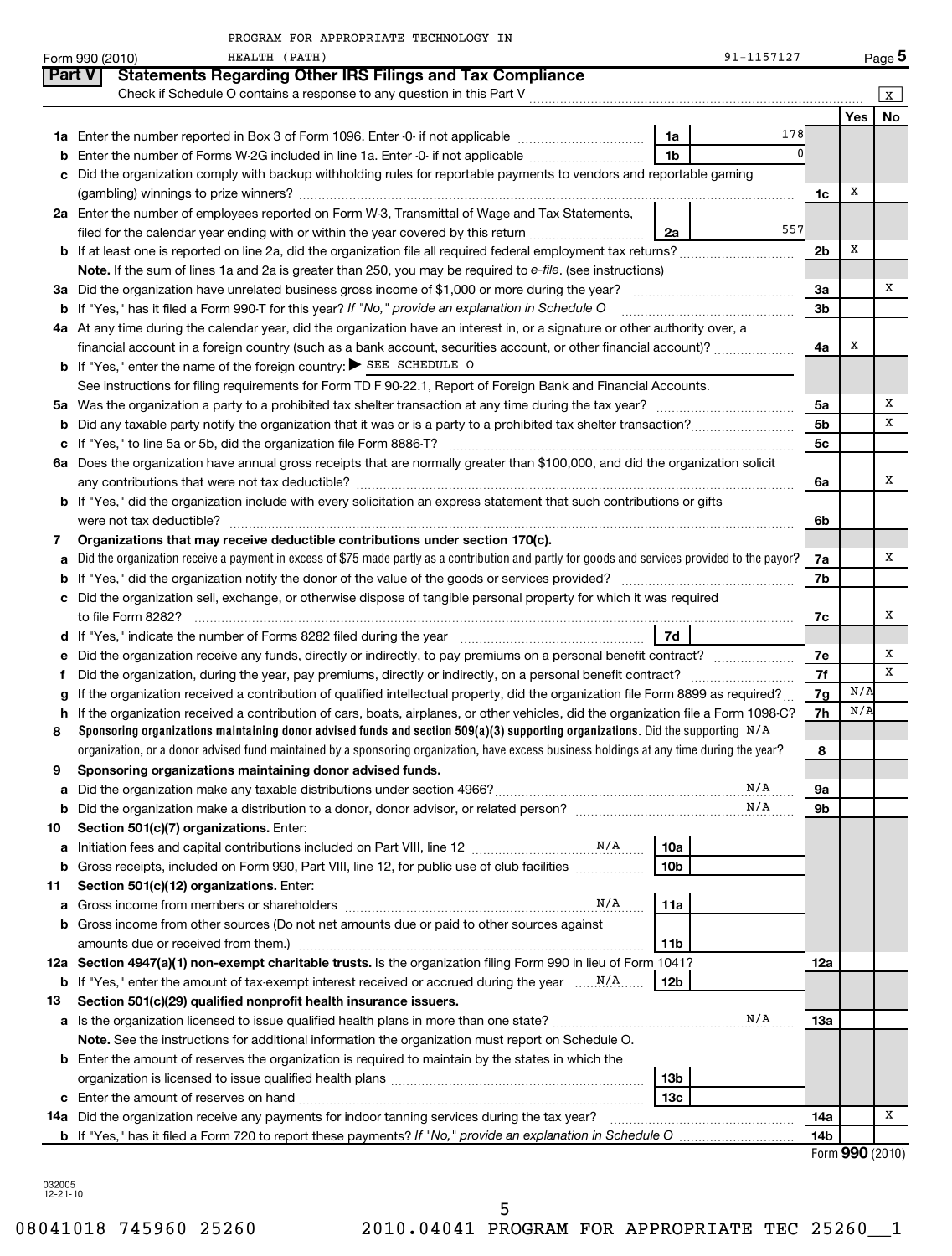|          | 91-1157127<br>HEALTH (PATH)<br>Form 990 (2010)                                                                                                                                                                                 |                 |     | Page 6          |
|----------|--------------------------------------------------------------------------------------------------------------------------------------------------------------------------------------------------------------------------------|-----------------|-----|-----------------|
|          | Governance, Management, and Disclosure For each "Yes" response to lines 2 through 7b below, and for a "No" response<br>Part VI                                                                                                 |                 |     |                 |
|          | to line 8a, 8b, or 10b below, describe the circumstances, processes, or changes in Schedule O. See instructions.                                                                                                               |                 |     |                 |
|          |                                                                                                                                                                                                                                |                 |     | X               |
|          | <b>Section A. Governing Body and Management</b>                                                                                                                                                                                |                 |     |                 |
|          |                                                                                                                                                                                                                                |                 | Yes | No              |
|          | 11<br>1a Enter the number of voting members of the governing body at the end of the tax year<br>1a                                                                                                                             |                 |     |                 |
| b        | 11<br>Enter the number of voting members included in line 1a, above, who are independent <i></i><br>1b                                                                                                                         |                 |     |                 |
| 2        | Did any officer, director, trustee, or key employee have a family relationship or a business relationship with any other                                                                                                       |                 |     |                 |
|          | officer, director, trustee, or key employee?                                                                                                                                                                                   | 2               |     | х               |
| З        | Did the organization delegate control over management duties customarily performed by or under the direct supervision                                                                                                          |                 |     |                 |
|          |                                                                                                                                                                                                                                | 3               |     | х               |
|          |                                                                                                                                                                                                                                | 4               |     | Х               |
| 4        | Did the organization make any significant changes to its governing documents since the prior Form 990 was filed?                                                                                                               | 5               |     | Х               |
| 5        |                                                                                                                                                                                                                                |                 |     |                 |
| 6        | Does the organization have members or stockholders?                                                                                                                                                                            | 6               |     | х               |
| 7a       | Does the organization have members, stockholders, or other persons who may elect one or more members of the                                                                                                                    |                 |     |                 |
|          | governing body?                                                                                                                                                                                                                | 7a              |     | х               |
|          |                                                                                                                                                                                                                                | 7b              |     | х               |
| 8        | Did the organization contemporaneously document the meetings held or written actions undertaken during the year                                                                                                                |                 |     |                 |
|          | by the following:                                                                                                                                                                                                              |                 |     |                 |
|          | a The governing body?                                                                                                                                                                                                          | 8a              | х   |                 |
|          | <b>b</b> Each committee with authority to act on behalf of the governing body?                                                                                                                                                 | 8b              | х   |                 |
| 9        | Is there any officer, director, trustee, or key employee listed in Part VII, Section A, who cannot be reached at the                                                                                                           |                 |     |                 |
|          |                                                                                                                                                                                                                                | 9               |     | х               |
|          | Section B. Policies (This Section B requests information about policies not required by the Internal Revenue Code.)                                                                                                            |                 |     |                 |
|          |                                                                                                                                                                                                                                |                 | Yes | No              |
|          |                                                                                                                                                                                                                                | <b>10a</b>      |     | х               |
|          |                                                                                                                                                                                                                                |                 |     |                 |
|          | <b>b</b> If "Yes," does the organization have written policies and procedures governing the activities of such chapters, affiliates,                                                                                           |                 |     |                 |
|          | and branches to ensure their operations are consistent with those of the organization?                                                                                                                                         | 10 <sub>b</sub> |     |                 |
|          | 11a Has the organization provided a copy of this Form 990 to all members of its governing body before filing the form?                                                                                                         | 11a             | Х   |                 |
| b        | Describe in Schedule O the process, if any, used by the organization to review this Form 990.                                                                                                                                  |                 |     |                 |
|          | 12a Does the organization have a written conflict of interest policy? If "No," go to line 13                                                                                                                                   | 12a             | х   |                 |
|          | <b>b</b> Are officers, directors or trustees, and key employees required to disclose annually interests that could give rise                                                                                                   |                 |     |                 |
|          | to conflicts?                                                                                                                                                                                                                  | 12b             | X   |                 |
|          | c Does the organization regularly and consistently monitor and enforce compliance with the policy? If "Yes," describe                                                                                                          |                 |     |                 |
|          | in Schedule O how this is done                                                                                                                                                                                                 | 12c             | х   |                 |
| 13       | Does the organization have a written whistleblower policy?                                                                                                                                                                     | 13              | х   |                 |
| 14       |                                                                                                                                                                                                                                | 14              | х   |                 |
| 15       | Did the process for determining compensation of the following persons include a review and approval by independent                                                                                                             |                 |     |                 |
|          | persons, comparability data, and contemporaneous substantiation of the deliberation and decision?                                                                                                                              |                 |     |                 |
|          | The organization's CEO, Executive Director, or top management official manufactured content of the organization's CEO, Executive Director, or top management official manufactured content of the state of the state of the st | 15a             | х   |                 |
|          |                                                                                                                                                                                                                                | 15b             | Х   |                 |
|          | If "Yes" to line 15a or 15b, describe the process in Schedule O. (See instructions.)                                                                                                                                           |                 |     |                 |
|          |                                                                                                                                                                                                                                |                 |     |                 |
|          | <b>16a</b> Did the organization invest in, contribute assets to, or participate in a joint venture or similar arrangement with a                                                                                               |                 |     | Х               |
|          | taxable entity during the year?                                                                                                                                                                                                | 16a             |     |                 |
|          | <b>b</b> If "Yes," has the organization adopted a written policy or procedure requiring the organization to evaluate its participation                                                                                         |                 |     |                 |
|          | in joint venture arrangements under applicable federal tax law, and taken steps to safeguard the organization's                                                                                                                |                 |     |                 |
|          | exempt status with respect to such arrangements?                                                                                                                                                                               | 16b             |     |                 |
|          | <b>Section C. Disclosure</b>                                                                                                                                                                                                   |                 |     |                 |
| 17       | List the states with which a copy of this Form 990 is required to be filed SEE SCHEDULE O                                                                                                                                      |                 |     |                 |
| 18       | Section 6104 requires an organization to make its Forms 1023 (or 1024 if applicable), 990, and 990-T (501(c)(3)s only) available for                                                                                           |                 |     |                 |
|          | public inspection. Indicate how you make these available. Check all that apply.                                                                                                                                                |                 |     |                 |
|          | $\boxed{\mathbf{x}}$ Upon request<br>$\lfloor x \rfloor$ Own website<br>Another's website                                                                                                                                      |                 |     |                 |
| 19       | Describe in Schedule O whether (and if so, how), the organization makes its governing documents, conflict of interest policy, and financial                                                                                    |                 |     |                 |
|          | statements available to the public.                                                                                                                                                                                            |                 |     |                 |
| 20       | State the name, physical address, and telephone number of the person who possesses the books and records of the organization:                                                                                                  |                 |     |                 |
|          | MARLOW KEE, CHIEF FINANCIAL OFFICER - 206-285-3500                                                                                                                                                                             |                 |     |                 |
|          | 2201 WESTLAKE AVE., SUITE 200, SEATTLE, WA 98121                                                                                                                                                                               |                 |     |                 |
|          |                                                                                                                                                                                                                                |                 |     | Form 990 (2010) |
| 032006   |                                                                                                                                                                                                                                |                 |     |                 |
| 12-21-10 | 6                                                                                                                                                                                                                              |                 |     |                 |
|          |                                                                                                                                                                                                                                |                 |     |                 |

08041018 745960 25260 2010.04041 PROGRAM FOR APPROPRIATE TEC 25260\_\_1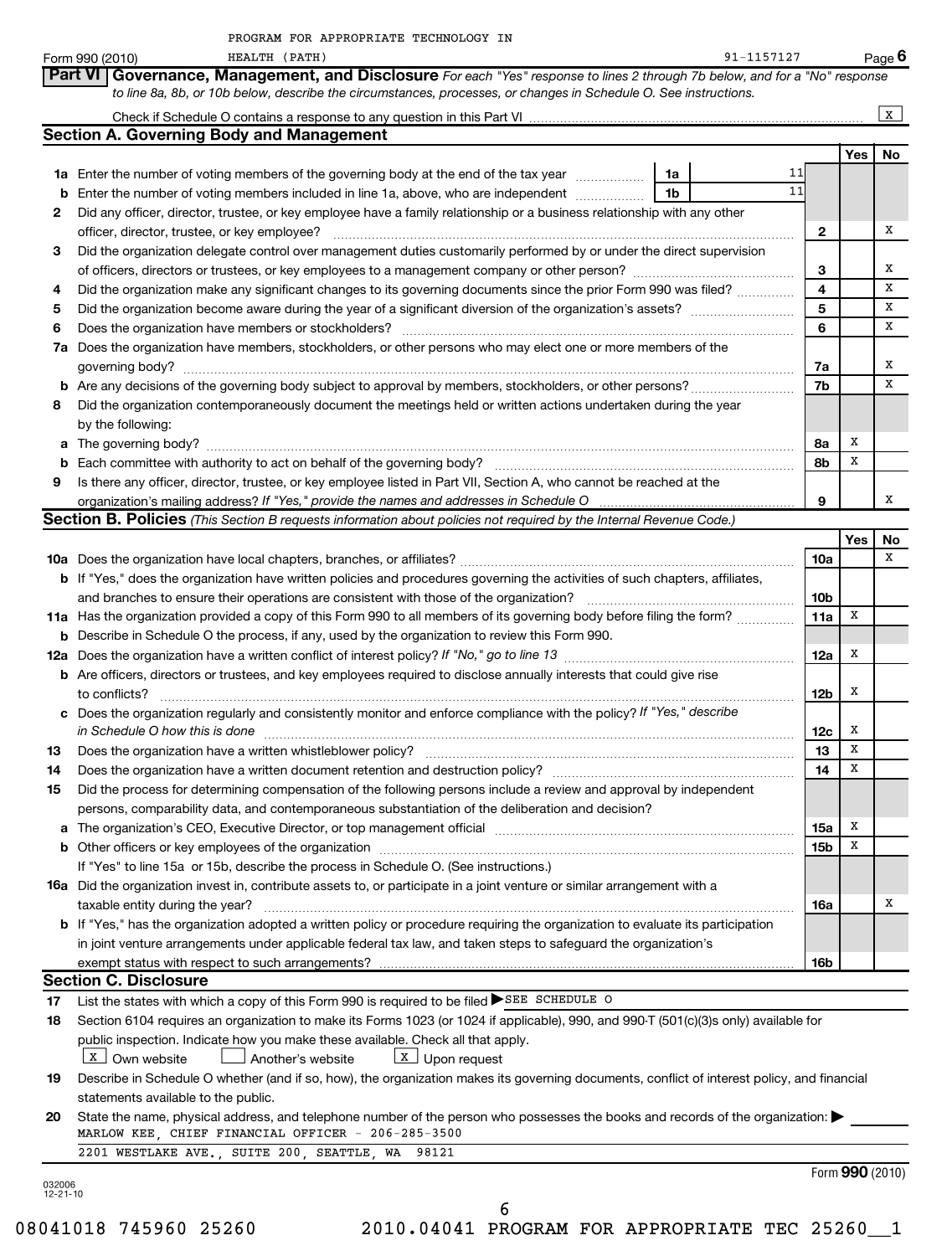HEALTH (PATH) 91-1157127

Page 7

| Form 990 (2010)                               |  | HEALTH (PATH)                                                                               |  | 91-1157127 | Page <i>I</i> |  |  |  |  |
|-----------------------------------------------|--|---------------------------------------------------------------------------------------------|--|------------|---------------|--|--|--|--|
|                                               |  | Part VIII Compensation of Officers, Directors, Trustees, Key Employees, Highest Compensated |  |            |               |  |  |  |  |
| <b>Employees, and Independent Contractors</b> |  |                                                                                             |  |            |               |  |  |  |  |
|                                               |  | Check if Schedule O contains a response to any question in this Part VII                    |  |            |               |  |  |  |  |
|                                               |  |                                                                                             |  |            |               |  |  |  |  |

**Section A. Officers, Directors, Trustees, Key Employees, and Highest Compensated Employees 1a**  Complete this table for all persons required to be listed. Report compensation for the calendar year ending with or within the organization's tax year.

• List all of the organization's current officers, directors, trustees (whether individuals or organizations), regardless of amount of compensation.

Enter -0- in columns  $(D)$ ,  $(E)$ , and  $(F)$  if no compensation was paid.

**•** List all of the organization's **current** key employees, if any. See instructions for definition of "key employee."

 $\bullet$  List the organization's five  $\tt current$  highest compensated employees (other than an officer, director, trustee, or key employee) who received reportable compensation (Box 5 of Form W-2 and/or Box 7 of Form 1099-MISC) of more than \$100,000 from the organization and any related organizations .

 $\bullet$  List all of the organization's former officers, key employees, and highest compensated employees who received more than \$100,000 of reportable compensation from the organization and any related organizations.

**•** List all of the organization's former directors or trustees that received, in the capacity as a former director or trustee of the organization, more than \$10,000 of reportable compensation from the organization and any related organizations.

List persons in the following order: individual trustees or directors; institutional trustees; officers; key employees; highest compensated employees; and former such persons.

Check this box if neither the organization nor any related organization compensated any current officer, director, or trustee.  $\left\vert \cdot\right\vert$ 

| (A)                           | (B)                                                                                          | (C)                            |                                                |             |              |                                 |        | (D)                                                            | (E)                                                              | (F)                                                                                            |
|-------------------------------|----------------------------------------------------------------------------------------------|--------------------------------|------------------------------------------------|-------------|--------------|---------------------------------|--------|----------------------------------------------------------------|------------------------------------------------------------------|------------------------------------------------------------------------------------------------|
| Name and Title                | Average                                                                                      |                                | Position                                       |             |              |                                 |        | Reportable                                                     | Reportable                                                       | Estimated                                                                                      |
|                               | hours per<br>week<br>(describe<br>hours for<br>related<br>organizations<br>in Schedule<br>O) | Individual trustee or director | (check all that apply)<br>nstitutional trustee | Officer     | Key employee | Highest compensated<br>employee | Former | compensation<br>from<br>the<br>organization<br>(W-2/1099-MISC) | compensation<br>from related<br>organizations<br>(W-2/1099-MISC) | amount of<br>other<br>compensation<br>from the<br>organization<br>and related<br>organizations |
| <b>MOLLY JOEL COYE</b>        |                                                                                              |                                |                                                |             |              |                                 |        |                                                                |                                                                  |                                                                                                |
| BOARD CHAIR                   | 2,00                                                                                         | х                              |                                                | $\mathbf x$ |              |                                 |        | 0.                                                             | 0                                                                | 0.                                                                                             |
| VERA CORDEIRO                 |                                                                                              |                                |                                                |             |              |                                 |        |                                                                |                                                                  |                                                                                                |
| <b>BOARD VICE CHAIR</b>       | 2,00                                                                                         | X                              |                                                | $\mathbf x$ |              |                                 |        | $\mathbf{0}$ .                                                 | 0                                                                | 0.                                                                                             |
| DEAN ALLEN                    |                                                                                              |                                |                                                |             |              |                                 |        |                                                                |                                                                  |                                                                                                |
| <b>BOARD TREASURER</b>        | 2,00                                                                                         | X                              |                                                | X           |              |                                 |        | 0                                                              | 0                                                                | 0.                                                                                             |
| JAY SATIA, PHD                |                                                                                              |                                |                                                |             |              |                                 |        |                                                                |                                                                  |                                                                                                |
| <b>BOARD SECRETARY</b>        | 2,00                                                                                         | X                              |                                                | X           |              |                                 |        | 0.                                                             | 0                                                                | 0.                                                                                             |
| SUPAMIT CHUNSUTTIWAT          |                                                                                              |                                |                                                |             |              |                                 |        |                                                                |                                                                  |                                                                                                |
| <b>DIRECTOR</b>               | 2,00                                                                                         | Х                              |                                                |             |              |                                 |        | 0.                                                             | 0                                                                | 0.                                                                                             |
| AWA MARIE COLL-SECK           |                                                                                              |                                |                                                |             |              |                                 |        |                                                                |                                                                  |                                                                                                |
| <b>DIRECTOR</b>               | 2,00                                                                                         | X                              |                                                |             |              |                                 |        | $\mathbf{0}$                                                   | 0                                                                | $\mathbf 0$ .                                                                                  |
| ALEX CHIKA EZEH               |                                                                                              |                                |                                                |             |              |                                 |        |                                                                |                                                                  |                                                                                                |
| <b>DIRECTOR</b>               | 2,00                                                                                         | X                              |                                                |             |              |                                 |        | $\mathbf{0}$ .                                                 | 0                                                                | $\mathbf 0$ .                                                                                  |
| GEORGE GOTSADZE               |                                                                                              |                                |                                                |             |              |                                 |        |                                                                |                                                                  |                                                                                                |
| <b>DIRECTOR</b>               | 2,00                                                                                         | х                              |                                                |             |              |                                 |        | 0.                                                             | 0                                                                | 0.                                                                                             |
| EIVOR HALKJAER                |                                                                                              |                                |                                                |             |              |                                 |        |                                                                |                                                                  |                                                                                                |
| <b>DIRECTOR</b>               | 2,00                                                                                         | X                              |                                                |             |              |                                 |        | $\mathbf{0}$ .                                                 | 0                                                                | 0.                                                                                             |
| VINCENT MCGEE                 |                                                                                              |                                |                                                |             |              |                                 |        |                                                                |                                                                  |                                                                                                |
| <b>DIRECTOR</b>               | 2.00                                                                                         | Х                              |                                                |             |              |                                 |        | 0                                                              | 0                                                                | $\mathbf 0$ .                                                                                  |
| KEVIN REILLY                  |                                                                                              |                                |                                                |             |              |                                 |        |                                                                |                                                                  |                                                                                                |
| <b>DIRECTOR</b>               | 2,00                                                                                         | X                              |                                                |             |              |                                 |        | 0.                                                             | 0                                                                | $\mathbf 0$ .                                                                                  |
| CHRISTOPHER J ELIAS           |                                                                                              |                                |                                                |             |              |                                 |        |                                                                |                                                                  |                                                                                                |
| PRESIDENT AND CEO             | 40.00                                                                                        |                                |                                                | X           |              |                                 |        | 516,893.                                                       | 0,                                                               | 39,394.                                                                                        |
| ERIC G WALKER                 |                                                                                              |                                |                                                |             |              |                                 |        |                                                                |                                                                  |                                                                                                |
| VP, CORPORATE SERVICES        | 40.00                                                                                        |                                |                                                | $\mathbf x$ |              |                                 |        | 224,097.                                                       | $\mathbf 0$ .                                                    | 35,302.                                                                                        |
| AYORINDE AJAYI                |                                                                                              |                                |                                                |             |              |                                 |        |                                                                |                                                                  |                                                                                                |
| VP, FIELD PROGRAMS            | 40.00                                                                                        |                                |                                                |             | $\mathbf x$  |                                 |        | 237,644.                                                       | 0                                                                | 32,074.                                                                                        |
| ERIK A ARNOLD                 |                                                                                              |                                |                                                |             |              |                                 |        |                                                                |                                                                  |                                                                                                |
| CHIEF INFORMATION OFFICER     | 40.00                                                                                        |                                |                                                |             | X            |                                 |        | 181, 362.                                                      | 0.                                                               | 23,030.                                                                                        |
| JOHN W BOSLEGO                |                                                                                              |                                |                                                |             |              |                                 |        |                                                                |                                                                  |                                                                                                |
| DIR, VACCINE DEV. PROGRAM     | 40.00                                                                                        |                                |                                                |             | $\mathbf x$  |                                 |        | 300,049.                                                       | 0.                                                               | 38,978.                                                                                        |
| CATHERINE BROKENSHIRE-SCOTT   |                                                                                              |                                |                                                |             |              |                                 |        |                                                                |                                                                  |                                                                                                |
| COUNTRY LEADER - SOUTH AFRICA | 40.00                                                                                        |                                |                                                |             | $\mathbf x$  |                                 |        | 203,057.                                                       | $\mathbf{0}$ .                                                   | 15,899.                                                                                        |
| 032007 12-21-10               |                                                                                              |                                |                                                |             |              |                                 |        |                                                                |                                                                  | Form 990 (2010)                                                                                |

7

032007 12-21-10

08041018 745960 25260 2010.04041 PROGRAM FOR APPROPRIATE TEC 25260\_1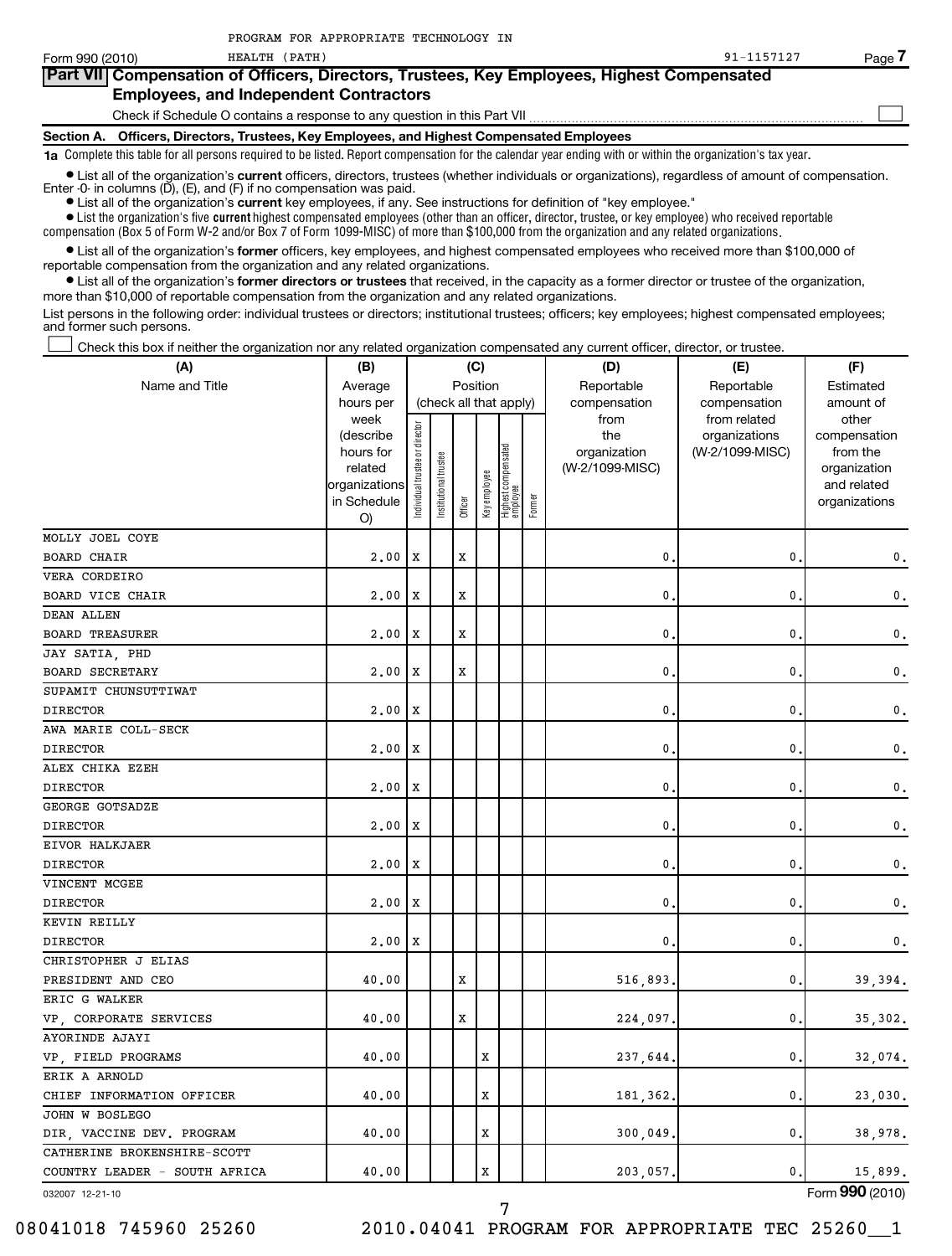| HEALTH (PATH)<br>Form 990 (2010)                                                                                                            |                        |                                |                       |          |              |                                 |        |                                 | 91-1157127           |   |                          | Page 8           |
|---------------------------------------------------------------------------------------------------------------------------------------------|------------------------|--------------------------------|-----------------------|----------|--------------|---------------------------------|--------|---------------------------------|----------------------|---|--------------------------|------------------|
| Part VII Section A. Officers, Directors, Trustees, Key Employees, and Highest Compensated Employees (continued)                             |                        |                                |                       |          |              |                                 |        |                                 |                      |   |                          |                  |
| (A)                                                                                                                                         | (B)                    |                                |                       |          | (C)          |                                 |        | (D)                             | (E)                  |   | (F)                      |                  |
| Name and title                                                                                                                              | Average                |                                |                       | Position |              |                                 |        | Reportable                      | Reportable           |   | Estimated                |                  |
|                                                                                                                                             | hours per              |                                |                       |          |              | (check all that apply)          |        | compensation                    | compensation         |   | amount of                |                  |
|                                                                                                                                             | week                   |                                |                       |          |              |                                 |        | from                            | from related         |   | other                    |                  |
|                                                                                                                                             | (describe<br>hours for |                                |                       |          |              |                                 |        | the                             | organizations        |   | compensation             |                  |
|                                                                                                                                             | related                |                                |                       |          |              |                                 |        | organization<br>(W-2/1099-MISC) | (W-2/1099-MISC)      |   | from the<br>organization |                  |
|                                                                                                                                             | organizations          | Individual trustee or director | Institutional trustee |          |              | Highest compensated<br>employee |        |                                 |                      |   | and related              |                  |
|                                                                                                                                             | in Schedule            |                                |                       | Officer  | Key employee |                                 | Former |                                 |                      |   | organizations            |                  |
|                                                                                                                                             | O)                     |                                |                       |          |              |                                 |        |                                 |                      |   |                          |                  |
| RAMONA ANNE BYRKIT                                                                                                                          |                        |                                |                       |          |              |                                 |        |                                 |                      |   |                          |                  |
| COUNTRY LEADER - VIETNAM                                                                                                                    | 40.00                  |                                |                       |          | X            |                                 |        | 195,564.                        | 0.                   |   |                          | 24, 402.         |
| MICHAEL J FREE                                                                                                                              |                        |                                |                       |          |              |                                 |        |                                 |                      |   |                          |                  |
| VP & SR. ADVISOR FOR TECH.                                                                                                                  | 40.00                  |                                |                       |          | X            |                                 |        | 206, 615.                       | 0.                   |   |                          | 34,124.          |
| MICHELLE GARDNER                                                                                                                            |                        |                                |                       |          |              |                                 |        |                                 |                      |   |                          |                  |
| COUNTRY LEADER - CAMBODIA                                                                                                                   | 40.00                  |                                |                       |          | X            |                                 |        | 161,824.                        | 0.                   |   |                          | 24,732.          |
| <b>JANE E HUTCHINGS</b>                                                                                                                     |                        |                                |                       |          |              |                                 |        |                                 |                      |   |                          |                  |
| DIR, REPRODUCTIVE HEALTH                                                                                                                    | 40.00                  |                                |                       |          | X            |                                 |        | 152,546.                        | 0.                   |   |                          | 27,250.          |
| SCOTT JACKSON                                                                                                                               |                        |                                |                       |          |              |                                 |        |                                 |                      |   |                          |                  |
| VP, EXTERNAL RELATIONS                                                                                                                      | 40.00                  |                                |                       |          | X            |                                 |        | 226,528.                        | 0.                   |   |                          | 31,602.          |
| <b>MARLOW KEE</b>                                                                                                                           |                        |                                |                       |          |              |                                 |        |                                 |                      |   |                          |                  |
| CHIEF FINANCIAL OFFICER                                                                                                                     | 40.00                  |                                |                       |          | X            |                                 |        | 192,366.                        | $\mathbf{0}$ .       |   |                          | 33, 195.         |
| F MARC LAFORCE                                                                                                                              |                        |                                |                       |          |              |                                 |        |                                 |                      |   |                          |                  |
| PROJ DIR, MENINGITIS VACCINE                                                                                                                | 40.00                  |                                |                       |          | X            |                                 |        | 226,818.                        | 0.                   |   |                          | 33, 363.         |
| DAN LASTER                                                                                                                                  |                        |                                |                       |          |              |                                 |        |                                 |                      |   |                          |                  |
| GENERAL COUNSEL                                                                                                                             | 40.00                  |                                |                       |          | X            |                                 |        | 208, 322.                       | $\mathbf{0}$ .       |   |                          | 26,579.          |
| CHRISTIAN GEORGES LOUCO                                                                                                                     |                        |                                |                       |          |              |                                 |        |                                 |                      |   |                          |                  |
| DIR. MALARIA VACCINE INIT.                                                                                                                  | 40.00                  |                                |                       |          | X            |                                 |        | 276,441.                        | $\mathbf{0}$         |   |                          | 37,310.          |
|                                                                                                                                             |                        |                                |                       |          |              |                                 |        | 3,510,126.                      | $\mathbf{0}$ .       |   |                          | 457,234.         |
|                                                                                                                                             |                        |                                |                       |          |              |                                 |        | 2,435,888.                      | 0.<br>$\mathbf{0}$ . |   |                          | 314.391.         |
|                                                                                                                                             |                        |                                |                       |          |              |                                 |        | 5,946,014.                      |                      |   |                          | 771.625.         |
| Total number of individuals (including but not limited to those listed above) who received more than \$100,000 in reportable<br>$2^{\circ}$ |                        |                                |                       |          |              |                                 |        |                                 |                      |   |                          |                  |
| compensation from the organization $\blacktriangleright$                                                                                    |                        |                                |                       |          |              |                                 |        |                                 |                      |   | Yes                      | 144<br><b>No</b> |
|                                                                                                                                             |                        |                                |                       |          |              |                                 |        |                                 |                      |   |                          |                  |
| 3<br>Did the organization list any former officer, director or trustee, key employee, or highest compensated employee on                    |                        |                                |                       |          |              |                                 |        |                                 |                      |   |                          | x                |
| line 1a? If "Yes," complete Schedule J for such individual                                                                                  |                        |                                |                       |          |              |                                 |        |                                 |                      | 3 |                          |                  |
| For any individual listed on line 1a, is the sum of reportable compensation and other compensation from the organization<br>4               |                        |                                |                       |          |              |                                 |        |                                 |                      |   |                          |                  |

*If "Yes," complete Schedule J for such person* rendered to the organization?

### **Section B. Independent Contractors**

**1** Complete this table for your five highest compensated independent contractors that received more than \$100,000 of compensation from the organization.

and related organizations greater than \$150,000? If "Yes," complete Schedule J for such individual *manumeroman* 

Did any person listed on line 1a receive or accrue compensation from any unrelated organization or individual for services

| (A)                                                                                                                              | (B)                     | (C)             |
|----------------------------------------------------------------------------------------------------------------------------------|-------------------------|-----------------|
| Name and business address                                                                                                        | Description of services | Compensation    |
| SELLEN CONSTRUCTION CO., INC.                                                                                                    |                         |                 |
| 227 WESTLAKE AVE N., SEATTLE, WA 98109                                                                                           | GENERAL CONTRACTOR      | 3,884,637.      |
| OWEST                                                                                                                            |                         |                 |
| P.O. BOX 52124, PHOENIX, AZ 85072                                                                                                | GENERAL CONTRACTOR      | 888,884.        |
| COMMERCIAL OFFICE INTERIORS                                                                                                      |                         |                 |
| 2601 4TH AVE, STE 700, SEATTLE, WA 98121                                                                                         | GENERAL CONTRACTOR      | 882,103.        |
| NORTHERN TRUST                                                                                                                   |                         |                 |
| 50 S LASALLE ST, CHICAGO, IL 60675                                                                                               | <b>ASSET MANAGEMENT</b> | 545,350.        |
| SKB ARCHITECTS                                                                                                                   |                         |                 |
| 2333 THIRD AVENUE, SEATTLE, WA 98121                                                                                             | GENERAL CONTRACTOR      | 392,507.        |
| Total number of independent contractors (including but not limited to those listed above) who received more than<br>$\mathbf{2}$ |                         |                 |
| 11<br>$$100,000$ in compensation from the organization $\triangleright$                                                          |                         |                 |
| SEE PART VII, SECTION A CONTINUATION SHEETS                                                                                      |                         | Form 990 (2010) |

032008 12-21-10

**5**

**4**

X

X

**5**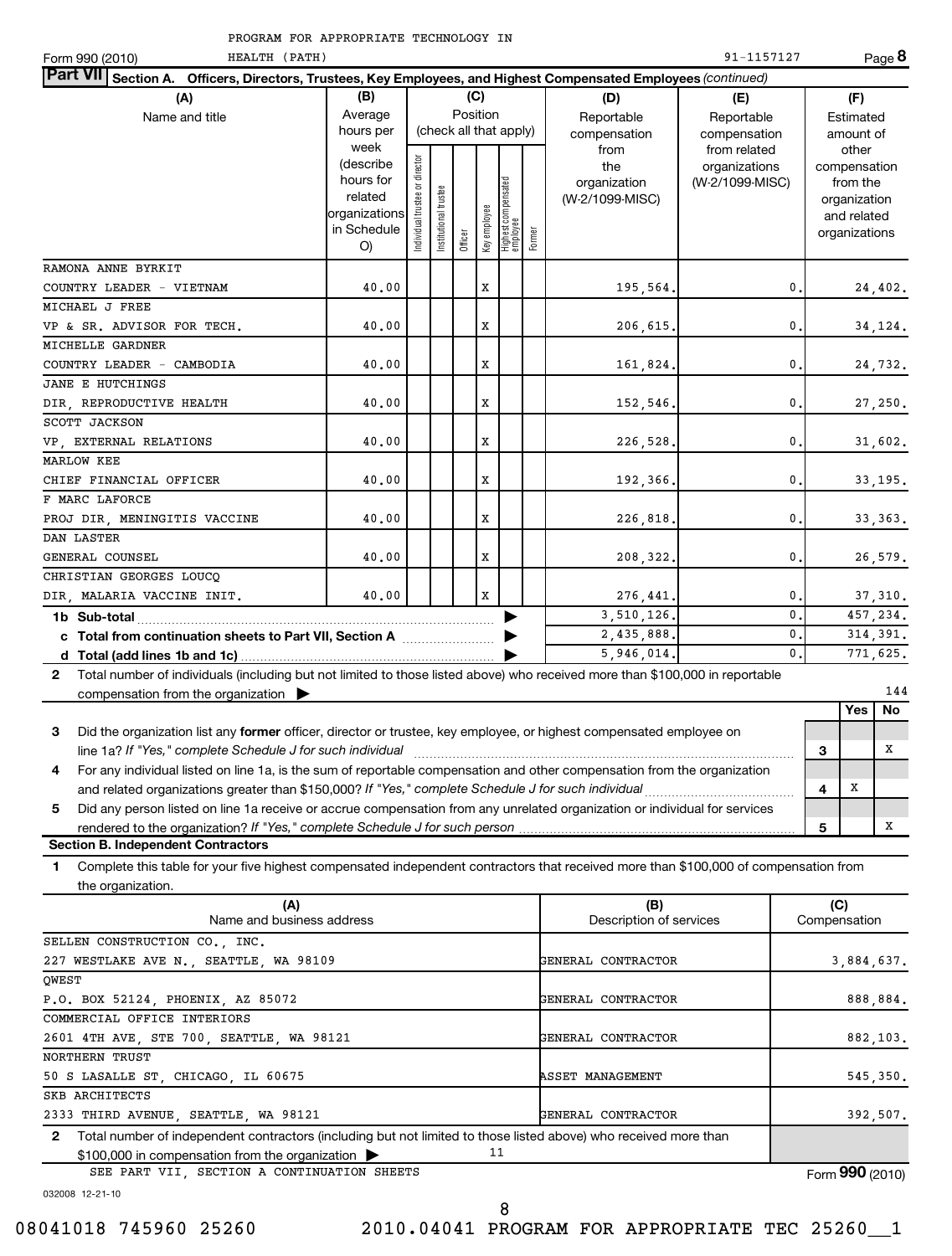| HEALTH (PATH)<br>Form 990 (2010)                                                                                |                      |                                |                       |         |                        |                              |        |                                 | 91-1157127                                                  |                                                          |
|-----------------------------------------------------------------------------------------------------------------|----------------------|--------------------------------|-----------------------|---------|------------------------|------------------------------|--------|---------------------------------|-------------------------------------------------------------|----------------------------------------------------------|
| Part VII Section A. Officers, Directors, Trustees, Key Employees, and Highest Compensated Employees (continued) |                      |                                |                       |         |                        |                              |        |                                 |                                                             |                                                          |
| (A)                                                                                                             | (B)                  |                                |                       |         | (C)                    |                              |        | (D)                             | (E)                                                         | (F)                                                      |
| Name and title                                                                                                  | Average              |                                |                       |         | Position               |                              |        | Reportable                      | Reportable<br>compensation<br>from related<br>organizations | Estimated                                                |
|                                                                                                                 | hours<br>per<br>week |                                |                       |         | (check all that apply) |                              |        | compensation<br>from<br>the     |                                                             | amount of<br>other<br>compensation                       |
|                                                                                                                 |                      | Individual trustee or director | Institutional trustee | Officer | Key employee           | Highest compensated employee | Former | organization<br>(W-2/1099-MISC) | (W-2/1099-MISC)                                             | from the<br>organization<br>and related<br>organizations |
| JULIE M PULERWITZ                                                                                               |                      |                                |                       |         |                        |                              |        |                                 |                                                             |                                                          |
| HIV/AIDS PROGRAM LEADER                                                                                         | 40.00                |                                |                       |         | $\mathbf x$            |                              |        | 161,605.                        | 0.                                                          | 25,533.                                                  |
| JACQUELINE D SHERRIS                                                                                            |                      |                                |                       |         |                        |                              |        |                                 |                                                             |                                                          |
| VP, GLOBAL PROGRAMS                                                                                             | 40.00                |                                |                       |         | $\mathbf x$            |                              |        | 237,944.                        | 0.                                                          | 28, 352.                                                 |
| CATHERINE TAYLOR                                                                                                |                      |                                |                       |         |                        |                              |        |                                 |                                                             |                                                          |
| GLOBAL PROGRAM LEADER                                                                                           | 40.00                |                                |                       |         | $\mathbf x$            |                              |        | 194,352.                        | 0.                                                          | 29,124.                                                  |
| SHARON THOMPSON                                                                                                 |                      |                                |                       |         |                        |                              |        |                                 |                                                             |                                                          |
| CHIEF H.R. OFFICER                                                                                              | 40.00                |                                |                       |         | $\mathbf x$            |                              |        | 190,124.                        | 0.                                                          | 26,812.                                                  |
| RIKKA TRANGSRUD                                                                                                 |                      |                                |                       |         |                        |                              |        |                                 |                                                             |                                                          |
| COUNTRY LEADER - KENYA                                                                                          | 40.00                |                                |                       |         | $\mathbf x$            |                              |        | 225,982.                        | 0.                                                          | 25,823.                                                  |
| JOHN ROBERT WECKER                                                                                              |                      |                                |                       |         |                        |                              |        |                                 |                                                             |                                                          |
| DIR, VACCINE ACCESS DELIV.                                                                                      | 40.00                |                                |                       |         | $\mathbf x$            |                              |        | 215,956.                        | 0.                                                          | 37, 346.                                                 |
| RICHARD STEKETEE                                                                                                |                      |                                |                       |         |                        |                              |        |                                 |                                                             |                                                          |
| PROJ ADV - MALARIA CONTROL                                                                                      | 40.00                |                                |                       |         |                        | $\mathbf x$                  |        | 324,156.                        | 0.                                                          | 23,778.                                                  |
| JOHN SKIBIAK                                                                                                    |                      |                                |                       |         |                        |                              |        |                                 |                                                             |                                                          |
| DIRECTOR, RHSC                                                                                                  | 40.00                |                                |                       |         |                        | $\mathbf X$                  |        | 236,650.                        | 0.                                                          | 21,434.                                                  |
| DUNCAN OWENS EARLE                                                                                              |                      |                                |                       |         |                        |                              |        |                                 |                                                             |                                                          |
| PROG DIR, MALARIA CONTROL                                                                                       | 40.00                |                                |                       |         |                        | $\mathbf X$                  |        | 228,552.                        | 0.                                                          | 28, 143.                                                 |
| GEORGE ROBERTSON                                                                                                |                      |                                |                       |         |                        |                              |        |                                 |                                                             |                                                          |
| SR. TECHNICAL ADVISOR                                                                                           | 40.00                |                                |                       |         |                        | $\mathbf X$                  |        | 212,839.                        | 0.                                                          | 33,706.                                                  |
| RICHARD WALKER<br>DIR, ENTERIC VACCINE INIT.                                                                    | 40.00                |                                |                       |         |                        | $\mathbf X$                  |        | 207,728.                        | $\mathbf{0}$ .                                              | 34, 340.                                                 |
|                                                                                                                 |                      |                                |                       |         |                        |                              |        |                                 |                                                             |                                                          |
|                                                                                                                 |                      |                                |                       |         |                        |                              |        |                                 |                                                             |                                                          |
|                                                                                                                 |                      |                                |                       |         |                        |                              |        |                                 |                                                             |                                                          |
|                                                                                                                 |                      |                                |                       |         |                        |                              |        |                                 |                                                             |                                                          |
|                                                                                                                 |                      |                                |                       |         |                        |                              |        |                                 |                                                             |                                                          |
|                                                                                                                 |                      |                                |                       |         |                        |                              |        |                                 |                                                             |                                                          |
|                                                                                                                 |                      |                                |                       |         |                        |                              |        |                                 |                                                             |                                                          |
| Total to Part VII, Section A, line 1c                                                                           |                      |                                |                       |         |                        |                              |        | 2,435,888.                      |                                                             | 314,391.                                                 |

032201 12-21-10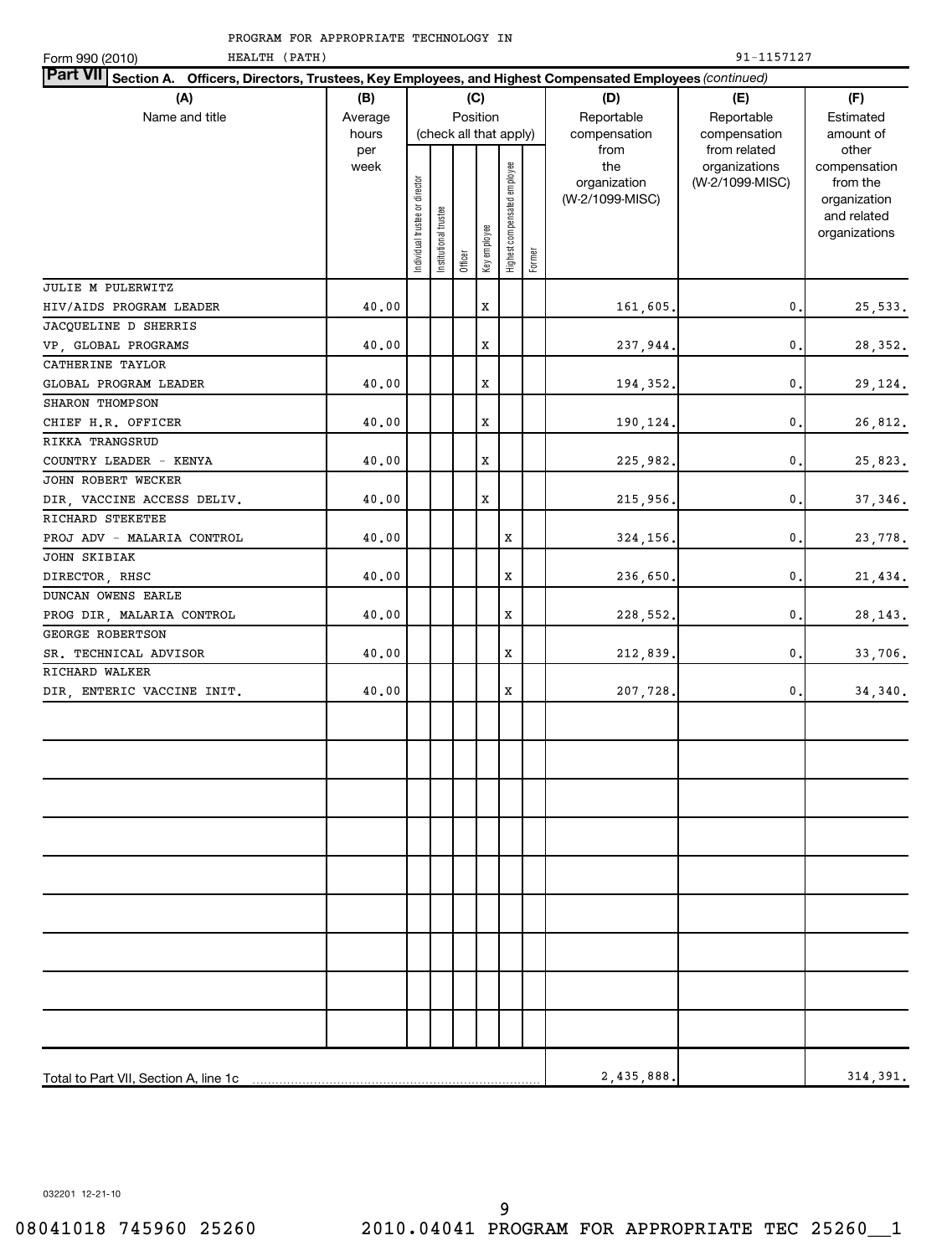|  | PROGRAM FOR APPROPRIATE TECHNOLOGY IN |  |
|--|---------------------------------------|--|
|  |                                       |  |

|                                                           |    |    | Form 990 (2010)<br>HEALTH (PATH)                                                                                                                                                                                               |                |                            |                      |                                                 | 91-1157127                              | Page 9                                                                       |
|-----------------------------------------------------------|----|----|--------------------------------------------------------------------------------------------------------------------------------------------------------------------------------------------------------------------------------|----------------|----------------------------|----------------------|-------------------------------------------------|-----------------------------------------|------------------------------------------------------------------------------|
| <b>Part VIII</b>                                          |    |    | <b>Statement of Revenue</b>                                                                                                                                                                                                    |                |                            |                      |                                                 |                                         |                                                                              |
|                                                           |    |    |                                                                                                                                                                                                                                |                |                            | (A)<br>Total revenue | (B)<br>Related or<br>exempt function<br>revenue | (C)<br>Unrelated<br>business<br>revenue | (D)<br>Revenue<br>excluded from<br>tax under<br>sections 512,<br>513, or 514 |
|                                                           |    |    | 1 a Federated campaigns                                                                                                                                                                                                        | 1a             |                            |                      |                                                 |                                         |                                                                              |
|                                                           |    |    | <b>b</b> Membership dues                                                                                                                                                                                                       | 1 <sub>b</sub> |                            |                      |                                                 |                                         |                                                                              |
|                                                           |    |    | c Fundraising events                                                                                                                                                                                                           | 1c             | 17,500.                    |                      |                                                 |                                         |                                                                              |
|                                                           |    |    | d Related organizations                                                                                                                                                                                                        | 1d<br>.        | 10,280,497.                |                      |                                                 |                                         |                                                                              |
|                                                           |    |    | e Government grants (contributions)                                                                                                                                                                                            | 1e             | 98,876,196.                |                      |                                                 |                                         |                                                                              |
|                                                           |    |    | f All other contributions, gifts, grants, and                                                                                                                                                                                  |                |                            |                      |                                                 |                                         |                                                                              |
|                                                           |    |    | similar amounts not included above                                                                                                                                                                                             | 1f             | 43,260,212.                |                      |                                                 |                                         |                                                                              |
| Contributions, gifts, grants<br>and other similar amounts |    |    | g Noncash contributions included in lines 1a-1f: \$                                                                                                                                                                            |                | 3,896,139.                 |                      |                                                 |                                         |                                                                              |
|                                                           |    |    |                                                                                                                                                                                                                                |                | ▶                          | 152,434,405.         |                                                 |                                         |                                                                              |
|                                                           |    |    |                                                                                                                                                                                                                                |                | <b>Business Code</b>       |                      |                                                 |                                         |                                                                              |
| Program Service<br>Revenue                                |    | 2а | CONSULTANCIES                                                                                                                                                                                                                  |                | 541900                     | 16,753.              | 16,753.                                         |                                         |                                                                              |
|                                                           |    | b  | HONORARIUM                                                                                                                                                                                                                     |                | 900099                     | 15, 125.             | 15, 125.                                        |                                         |                                                                              |
|                                                           |    | c  | SALES                                                                                                                                                                                                                          |                | 900099                     | 7,410.               | 7,410.                                          |                                         |                                                                              |
|                                                           |    | d  |                                                                                                                                                                                                                                |                |                            |                      |                                                 |                                         |                                                                              |
|                                                           |    | е  |                                                                                                                                                                                                                                |                |                            |                      |                                                 |                                         |                                                                              |
|                                                           |    |    | f All other program service revenue                                                                                                                                                                                            |                | ▶                          | 39,288               |                                                 |                                         |                                                                              |
|                                                           | З  |    | Investment income (including dividends, interest, and                                                                                                                                                                          |                |                            |                      |                                                 |                                         |                                                                              |
|                                                           |    |    |                                                                                                                                                                                                                                |                |                            | 4,241,260.           |                                                 |                                         | 4, 241, 260.                                                                 |
|                                                           | 4  |    | Income from investment of tax-exempt bond proceeds                                                                                                                                                                             |                |                            |                      |                                                 |                                         |                                                                              |
|                                                           | 5  |    |                                                                                                                                                                                                                                |                |                            | 58,998.              |                                                 |                                         | 58,998.                                                                      |
|                                                           |    |    |                                                                                                                                                                                                                                | (i) Real       | (ii) Personal              |                      |                                                 |                                         |                                                                              |
|                                                           |    |    | 6 a Gross Rents                                                                                                                                                                                                                | 79,808.        |                            |                      |                                                 |                                         |                                                                              |
|                                                           |    |    | <b>b</b> Less: rental expenses                                                                                                                                                                                                 | 169,800        |                            |                      |                                                 |                                         |                                                                              |
|                                                           |    |    | c Rental income or (loss)                                                                                                                                                                                                      | $-89,992$      |                            |                      |                                                 |                                         |                                                                              |
|                                                           |    |    | d Net rental income or (loss)                                                                                                                                                                                                  |                | ▶                          | $-89,992.$           |                                                 |                                         | $-89,992.$                                                                   |
|                                                           |    |    | 7 a Gross amount from sales of                                                                                                                                                                                                 | (i) Securities | (ii) Other                 |                      |                                                 |                                         |                                                                              |
|                                                           |    |    | assets other than inventory                                                                                                                                                                                                    | 128,302,000.   | 5,863,616.                 |                      |                                                 |                                         |                                                                              |
|                                                           |    |    | <b>b</b> Less: cost or other basis                                                                                                                                                                                             |                |                            |                      |                                                 |                                         |                                                                              |
|                                                           |    |    | and sales expenses                                                                                                                                                                                                             |                | $127,950,723$ . 6,061,077. |                      |                                                 |                                         |                                                                              |
|                                                           |    |    |                                                                                                                                                                                                                                | 351,277.       | $-197,461.$                |                      |                                                 |                                         |                                                                              |
|                                                           |    |    |                                                                                                                                                                                                                                |                |                            | 153,816.             |                                                 |                                         | 153,816.                                                                     |
| <b>Other Revenue</b>                                      |    |    | 8 a Gross income from fundraising events (not<br>including \$<br>$17,500$ . of                                                                                                                                                 |                |                            |                      |                                                 |                                         |                                                                              |
|                                                           |    |    | contributions reported on line 1c). See                                                                                                                                                                                        |                |                            |                      |                                                 |                                         |                                                                              |
|                                                           |    |    |                                                                                                                                                                                                                                | a              | 11,975.                    |                      |                                                 |                                         |                                                                              |
|                                                           |    |    |                                                                                                                                                                                                                                | b              | 17,487.                    |                      |                                                 |                                         |                                                                              |
|                                                           |    |    | c Net income or (loss) from fundraising events                                                                                                                                                                                 |                | ▶                          | $-5,512.$            |                                                 |                                         | $-5,512.$                                                                    |
|                                                           |    |    | 9 a Gross income from gaming activities. See                                                                                                                                                                                   |                |                            |                      |                                                 |                                         |                                                                              |
|                                                           |    |    |                                                                                                                                                                                                                                |                |                            |                      |                                                 |                                         |                                                                              |
|                                                           |    |    | <b>b</b> Less: direct expenses <b>manually</b>                                                                                                                                                                                 | b              |                            |                      |                                                 |                                         |                                                                              |
|                                                           |    |    | c Net income or (loss) from gaming activities                                                                                                                                                                                  |                |                            |                      |                                                 |                                         |                                                                              |
|                                                           |    |    | 10 a Gross sales of inventory, less returns                                                                                                                                                                                    |                |                            |                      |                                                 |                                         |                                                                              |
|                                                           |    |    |                                                                                                                                                                                                                                | b              |                            |                      |                                                 |                                         |                                                                              |
|                                                           |    |    |                                                                                                                                                                                                                                |                |                            |                      |                                                 |                                         |                                                                              |
|                                                           |    |    | c Net income or (loss) from sales of inventory<br>Miscellaneous Revenue                                                                                                                                                        |                | <b>Business Code</b>       |                      |                                                 |                                         |                                                                              |
|                                                           |    |    | 11 a REIMBURSEMENTS                                                                                                                                                                                                            |                | 900099                     | 834,328.             |                                                 |                                         | 834,328.                                                                     |
|                                                           |    |    | <b>b</b> GAIN-FOREIGN EXCH.                                                                                                                                                                                                    |                | 900099                     | 659,710.             |                                                 |                                         | 659,710.                                                                     |
|                                                           |    |    | c OTHER                                                                                                                                                                                                                        |                | 900099                     | 63,920.              |                                                 |                                         | 63,920.                                                                      |
|                                                           |    |    |                                                                                                                                                                                                                                |                |                            |                      |                                                 |                                         |                                                                              |
|                                                           |    |    |                                                                                                                                                                                                                                |                | ▶                          | 1,557,958.           |                                                 |                                         |                                                                              |
|                                                           | 12 |    | Total revenue. See instructions. Manual Communications and the control of the control of the control of the control of the control of the control of the control of the control of the control of the control of the control o |                |                            | 158, 390, 221.       | 39,288.                                         | 0.                                      | 5,916,528.                                                                   |
| 032009<br>$12 - 21 - 10$                                  |    |    |                                                                                                                                                                                                                                |                |                            |                      |                                                 |                                         | Form 990 (2010)                                                              |

10

08041018 745960 25260 2010.04041 PROGRAM FOR APPROPRIATE TEC 25260\_1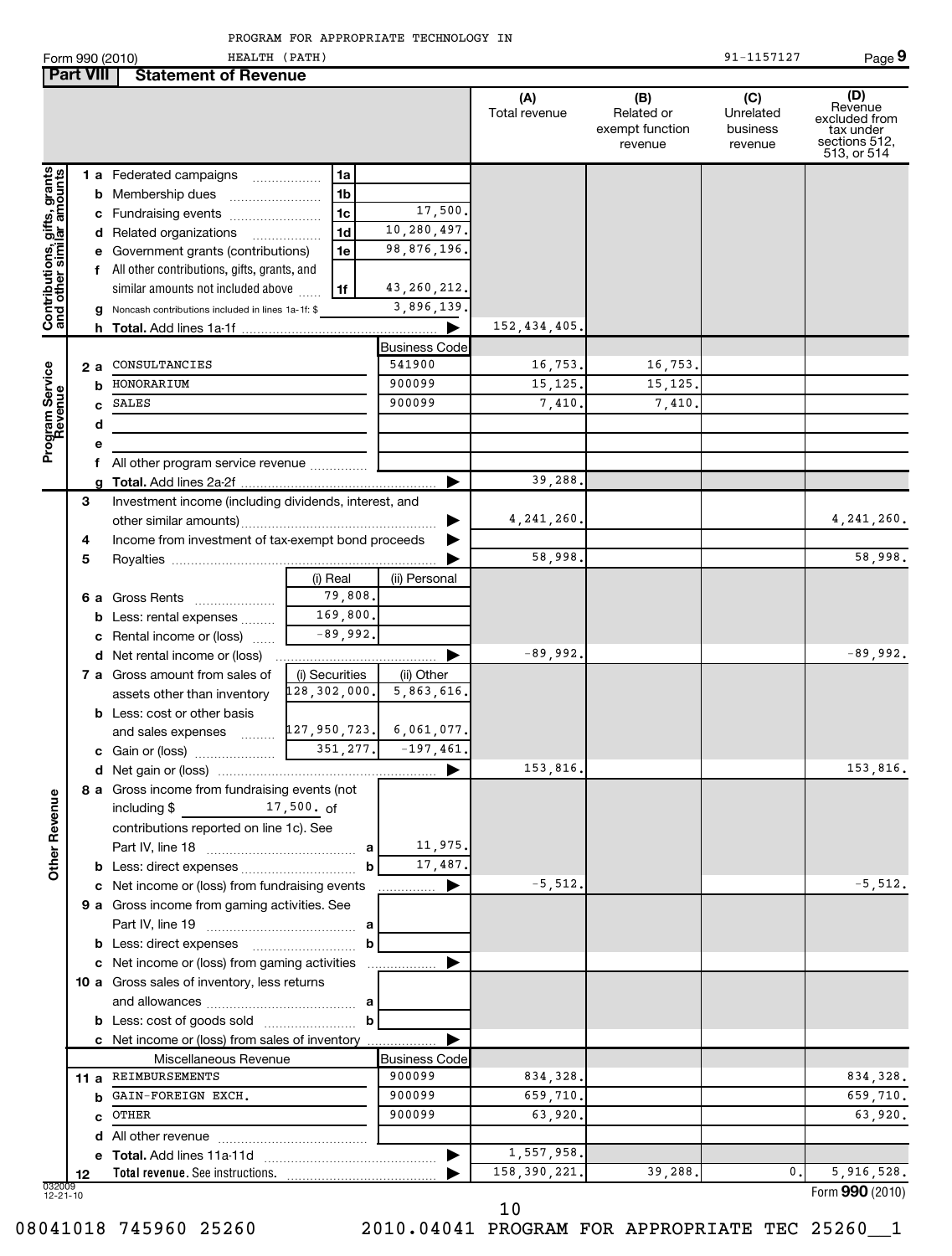**Part IX Statement of Functional Expenses** 

HEALTH (PATH)

**7b, 1**

**7 8**

**9 10 11 a b c d e f g 12 13 14 15 16 17 18**

**a b c d e f 25 26**

|              | All other organizations must complete column (A) but are not required to complete columns (B), (C), and (D).                                                                                                |                         | Section 501(c)(3) and 501(c)(4) organizations must complete all columns. |                                           |                                |
|--------------|-------------------------------------------------------------------------------------------------------------------------------------------------------------------------------------------------------------|-------------------------|--------------------------------------------------------------------------|-------------------------------------------|--------------------------------|
|              | Do not include amounts reported on lines 6b,<br>7b, 8b, 9b, and 10b of Part VIII.                                                                                                                           | (A)<br>Total expenses   | (B)<br>Program service<br>expenses                                       | (C)<br>Management and<br>general expenses | (D)<br>Fundraising<br>expenses |
| 1            | Grants and other assistance to governments and                                                                                                                                                              |                         |                                                                          |                                           |                                |
|              | organizations in the U.S. See Part IV, line 21<br>alaran.                                                                                                                                                   | 24,520,935.             | 24,520,935.                                                              |                                           |                                |
| $\mathbf{2}$ | Grants and other assistance to individuals in                                                                                                                                                               |                         |                                                                          |                                           |                                |
|              | the U.S. See Part IV, line 22                                                                                                                                                                               |                         |                                                                          |                                           |                                |
| 3            | Grants and other assistance to governments,                                                                                                                                                                 |                         |                                                                          |                                           |                                |
|              | organizations, and individuals outside the U.S.                                                                                                                                                             |                         |                                                                          |                                           |                                |
|              | See Part IV, lines 15 and 16                                                                                                                                                                                | 42, 295, 182.           | 42, 295, 182.                                                            |                                           |                                |
| 4            | Benefits paid to or for members                                                                                                                                                                             |                         |                                                                          |                                           |                                |
| 5            | Compensation of current officers, directors,                                                                                                                                                                |                         |                                                                          |                                           |                                |
|              | trustees, and key employees                                                                                                                                                                                 | 5,459,402.              | 3,459,919.                                                               | 1,961,216.                                | 38,267.                        |
| 6            | Compensation not included above, to disqualified                                                                                                                                                            |                         |                                                                          |                                           |                                |
|              | persons (as defined under section 4958(f)(1)) and<br>persons described in section 4958(c)(3)(B)                                                                                                             |                         |                                                                          |                                           |                                |
| 7            | Other salaries and wages                                                                                                                                                                                    | 53,739,803.             | 33, 174, 033.                                                            | 20,017,172.                               | 548,598.                       |
| 8            | Pension plan contributions (include section 401(k)                                                                                                                                                          |                         |                                                                          |                                           |                                |
|              | and section 403(b) employer contributions)                                                                                                                                                                  | 5,090,549.              |                                                                          | 5,090,549.                                |                                |
| 9            |                                                                                                                                                                                                             | 6,822,478.              | 1,022,893.                                                               | $\overline{5,799,585}$ .                  |                                |
| 10           |                                                                                                                                                                                                             | 4,842,284.              | 205, 135.                                                                | 4,637,149.                                |                                |
| 11           | Fees for services (non-employees):                                                                                                                                                                          |                         |                                                                          |                                           |                                |
| a            |                                                                                                                                                                                                             |                         |                                                                          |                                           |                                |
| b            |                                                                                                                                                                                                             | 506,548.                | 295,025.                                                                 | 211,523.                                  |                                |
|              |                                                                                                                                                                                                             | 309,022.                | 16,695.                                                                  | 292,327.                                  |                                |
|              |                                                                                                                                                                                                             | 124,207.                | 89,299.                                                                  | 34,139.                                   | 769.                           |
| e            | Professional fundraising services. See Part IV, line 17                                                                                                                                                     |                         |                                                                          |                                           |                                |
|              | f Investment management fees                                                                                                                                                                                | 549,888.                |                                                                          | 549,888.                                  |                                |
| g            |                                                                                                                                                                                                             | $\overline{7,941,474.}$ | 5,709,561.                                                               | $\overline{2}$ , 182, 745.                | 49,168.                        |
| 12           |                                                                                                                                                                                                             | 193,212.                | 154, 313.                                                                | 37,133.                                   | 1,766.                         |
| 13           |                                                                                                                                                                                                             | 4,837,421.              | 3,439,991.                                                               | 1,346,258.                                | 51, 172.                       |
| 14           |                                                                                                                                                                                                             | 685,710.                | 255,481.                                                                 | 428, 377.                                 | 1,852.                         |
| 15           |                                                                                                                                                                                                             | 65,913.                 | 63,738.                                                                  | 2,175.                                    |                                |
| 16           |                                                                                                                                                                                                             | 8,746,463.              | 884,578.                                                                 | 7,861,885.                                |                                |
| 17           | Travel                                                                                                                                                                                                      | 13,742,178.             | 12, 217, 119.                                                            | 1,519,630.                                | 5,429.                         |
| 18           | Payments of travel or entertainment expenses                                                                                                                                                                |                         |                                                                          |                                           |                                |
|              | for any federal, state, or local public officials<br>Conferences, conventions, and meetings                                                                                                                 | 5,940,113.              | 5,517,889                                                                | 320,079                                   | 102,145.                       |
| 19           | Interest                                                                                                                                                                                                    | 137,520                 |                                                                          | 137,520                                   |                                |
| 20           |                                                                                                                                                                                                             |                         |                                                                          |                                           |                                |
| 21<br>22     | Depreciation, depletion, and amortization                                                                                                                                                                   | 2,506,635.              | 179,178.                                                                 | 2,327,457.                                |                                |
| 23           | Insurance                                                                                                                                                                                                   | 683,693.                | 372,438.                                                                 | 311, 255.                                 |                                |
| 24           | Other expenses. Itemize expenses not covered<br>above. (List miscellaneous expenses in line 24f. If line<br>24f amount exceeds 10% of line 25, column (A)<br>amount, list line 24f expenses on Schedule O.) |                         |                                                                          |                                           |                                |
| a            | <b>SUBCONTRACTS</b>                                                                                                                                                                                         | 52,622,488.             | 52, 572, 391.                                                            | 50,097                                    |                                |
| b            | EQUIP RENT & MAINT                                                                                                                                                                                          | 8, 275, 464.            | 6,247,076.                                                               | 1,995,318                                 | 33,070.                        |
| c            | DONATED GOODS                                                                                                                                                                                               | 3,558,384               | 3,537,387.                                                               | 12,497                                    | 8,500.                         |
| d            | LEAVE & BENS ALLOC                                                                                                                                                                                          | 0.                      | 17,925,585.                                                              | $-18, 221, 189$                           | 295,604.                       |
| e            | FACILITIES ALLOC                                                                                                                                                                                            | 0                       | 8,939,136.                                                               | $-9, 163, 513.$                           | 224,377.                       |
|              | f All other expenses                                                                                                                                                                                        | 2,504,213               | 1,462,418.                                                               | 544,549.                                  | 497,246.                       |
| 25           | Total functional expenses. Add lines 1 through 24f                                                                                                                                                          | 256, 701, 179.          | 224, 557, 395.                                                           | 30,285,821                                | 1,857,963.                     |
| 26           | <b>Joint costs.</b> Check here $\blacktriangleright$ $\Box$ if following SOP                                                                                                                                |                         |                                                                          |                                           |                                |
|              | 98-2 (ASC 958-720). Complete this line only if the                                                                                                                                                          |                         |                                                                          |                                           |                                |

98-2 (ASC 958-720). Complete this line only if the organization reported in column (B) joint costs from a combined educational campaign and fundraising solicitation

032010 12-21-10

Form (2010) **990**

08041018 745960 25260 2010.04041 PROGRAM FOR APPROPRIATE TEC 25260\_1

11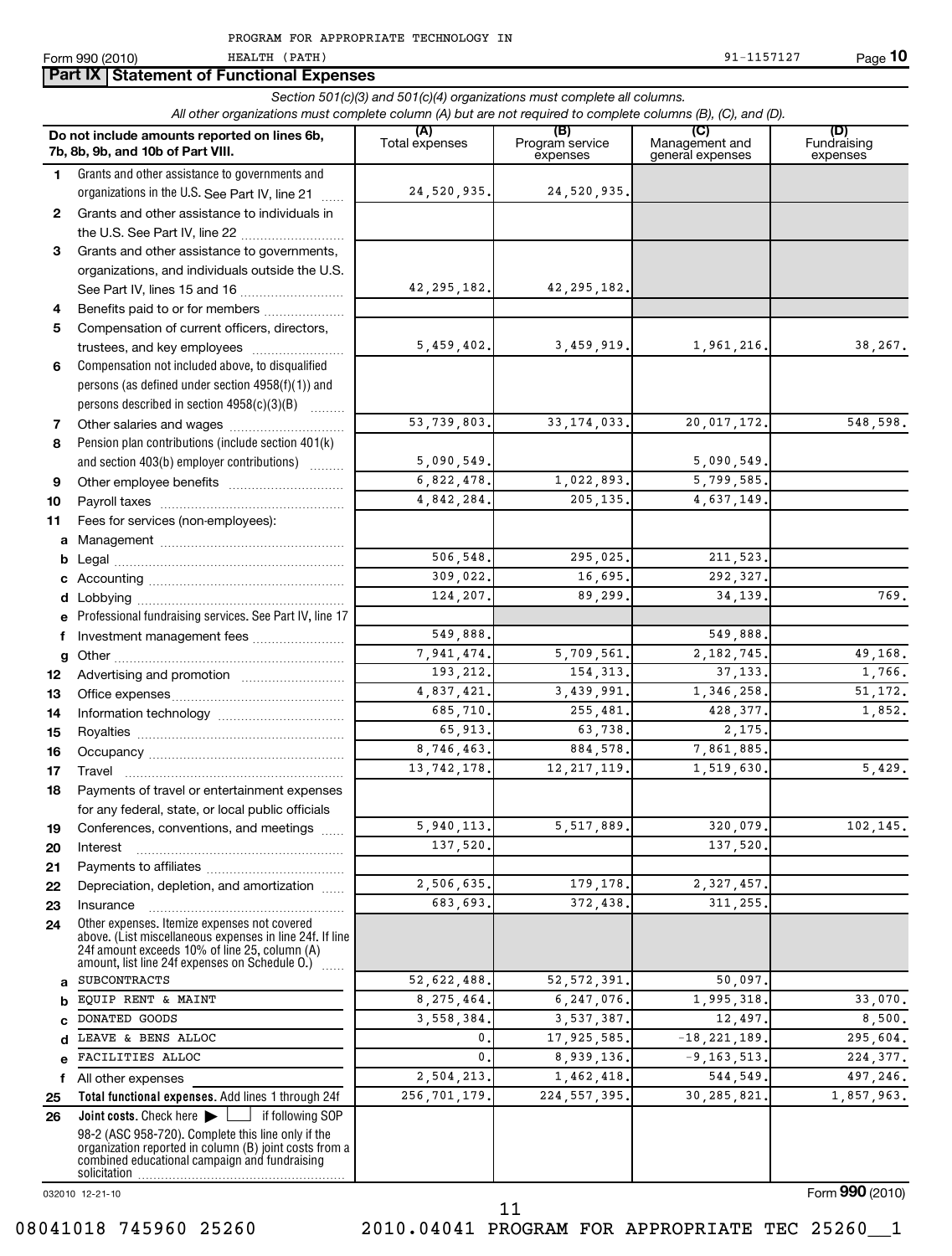032011 12-21-10

#### PROGRAM FOR APPROPRIATE TECHNOLOGY IN

Form 990 (2010) Page HEALTH (PATH) 91-1157127 **Part X** | Balance Sheet

|                             |          |                                                                                                        |                                                                        |               | (A)<br>Beginning of year |                | (B)<br>End of year         |  |
|-----------------------------|----------|--------------------------------------------------------------------------------------------------------|------------------------------------------------------------------------|---------------|--------------------------|----------------|----------------------------|--|
|                             | 1        |                                                                                                        |                                                                        |               | 3,069,962.               | $\mathbf{1}$   | 1,850,749.                 |  |
|                             | 2        |                                                                                                        |                                                                        |               | 20,037,101.              | $\overline{2}$ | 21,823,779.                |  |
|                             | 3        |                                                                                                        |                                                                        |               | 355, 924, 238.           | 3              | 318, 307, 139.             |  |
|                             | 4        |                                                                                                        |                                                                        |               | 8,873,606.               | 4              | 7,205,996.                 |  |
|                             | 5        |                                                                                                        | Receivables from current and former officers, directors, trustees, key |               |                          |                |                            |  |
|                             |          | employees, and highest compensated employees. Complete Part II                                         |                                                                        |               |                          |                |                            |  |
|                             |          | of Schedule L                                                                                          |                                                                        |               |                          | 5              |                            |  |
|                             | 6        | Receivables from other disqualified persons (as defined under section                                  |                                                                        |               |                          |                |                            |  |
|                             |          | 4958(f)(1)), persons described in section 4958(c)(3)(B), and contributing                              |                                                                        |               |                          |                |                            |  |
|                             |          | employers and sponsoring organizations of section 501(c)(9) voluntary                                  |                                                                        |               |                          |                |                            |  |
|                             |          |                                                                                                        |                                                                        |               |                          | 6              |                            |  |
| Assets                      | 7        |                                                                                                        |                                                                        |               |                          | $\overline{7}$ |                            |  |
|                             | 8        |                                                                                                        |                                                                        |               |                          | 8              |                            |  |
|                             | 9        | Prepaid expenses and deferred charges                                                                  |                                                                        |               | 1,881,855.               | 9              | $\overline{2}$ , 336, 629. |  |
|                             |          | 10a Land, buildings, and equipment: cost or other                                                      |                                                                        |               |                          |                |                            |  |
|                             |          | basis. Complete Part VI of Schedule D  10a                                                             |                                                                        | 30, 136, 139. |                          |                |                            |  |
|                             |          | <b>b</b> Less: accumulated depreciation                                                                | 10b                                                                    | 9,584,317.    | 16,860,950. 10c          |                | 20, 551, 822.              |  |
|                             | 11       |                                                                                                        |                                                                        |               | 292,807,935.             | 11             | 248, 516, 086.             |  |
|                             | 12       |                                                                                                        |                                                                        |               |                          | 12             |                            |  |
|                             | 13       |                                                                                                        |                                                                        |               |                          | 13             |                            |  |
|                             | 14       |                                                                                                        |                                                                        |               | 940,685.                 | 14             | 761,507.                   |  |
|                             | 15       |                                                                                                        |                                                                        |               |                          | 15             |                            |  |
|                             | 16       | <b>Total assets.</b> Add lines 1 through 15 (must equal line 34) <i></i>                               |                                                                        |               | 700, 396, 332.           | 16             | 621, 353, 707.             |  |
|                             | 17       |                                                                                                        |                                                                        |               | 32,867,687.              | 17             | 54, 530, 127.              |  |
|                             | 18       |                                                                                                        |                                                                        |               |                          | 18             |                            |  |
|                             | 19       |                                                                                                        |                                                                        |               |                          | 19             |                            |  |
|                             | 20       |                                                                                                        |                                                                        |               |                          | 20             |                            |  |
|                             | 21       | Escrow or custodial account liability. Complete Part IV of Schedule D                                  |                                                                        |               |                          | 21             |                            |  |
| Liabilities                 | 22       | Payables to current and former officers, directors, trustees, key employees,                           |                                                                        |               |                          |                |                            |  |
|                             |          | highest compensated employees, and disqualified persons. Complete Part II                              |                                                                        |               |                          |                |                            |  |
|                             |          | of Schedule L                                                                                          |                                                                        |               |                          | 22             |                            |  |
|                             | 23       | Secured mortgages and notes payable to unrelated third parties                                         |                                                                        |               | 8,295,886.               | 23             | 6,714,085.                 |  |
|                             | 24       |                                                                                                        |                                                                        |               |                          | 24             |                            |  |
|                             | 25       |                                                                                                        |                                                                        |               |                          | 25             |                            |  |
|                             | 26       |                                                                                                        |                                                                        |               | 41, 163, 573.            | 26             | 61, 244, 212.              |  |
|                             |          | Organizations that follow SFAS 117, check here $\blacktriangleright$ $\boxed{\mathbf{X}}$ and complete |                                                                        |               |                          |                |                            |  |
|                             |          | lines 27 through 29, and lines 33 and 34.                                                              |                                                                        |               |                          |                |                            |  |
|                             | 27       |                                                                                                        |                                                                        |               | 17,490,894.              | 27             | 18, 148, 725.              |  |
|                             | 28       | Temporarily restricted net assets                                                                      | 638, 376, 702.                                                         | 28            | 538, 593, 817.           |                |                            |  |
|                             | 29       | Permanently restricted net assets                                                                      |                                                                        |               | 3, 365, 163.             | 29             | 3,366,953.                 |  |
|                             |          | Organizations that do not follow SFAS 117, check here $\blacktriangleright$                            |                                                                        | and           |                          |                |                            |  |
|                             |          | complete lines 30 through 34.                                                                          |                                                                        |               |                          |                |                            |  |
|                             | 30       |                                                                                                        |                                                                        |               |                          | 30             |                            |  |
| Net Assets or Fund Balances | 31       | Paid-in or capital surplus, or land, building, or equipment fund                                       |                                                                        |               |                          | 31             |                            |  |
|                             | 32       | Retained earnings, endowment, accumulated income, or other funds                                       |                                                                        |               | 659, 232, 759.           | 32             | 560,109,495.               |  |
|                             | 33<br>34 |                                                                                                        |                                                                        |               | 700, 396, 332.           | 33<br>34       | 621, 353, 707.             |  |
|                             |          |                                                                                                        |                                                                        |               |                          |                |                            |  |

Form (2010) **990**

**11**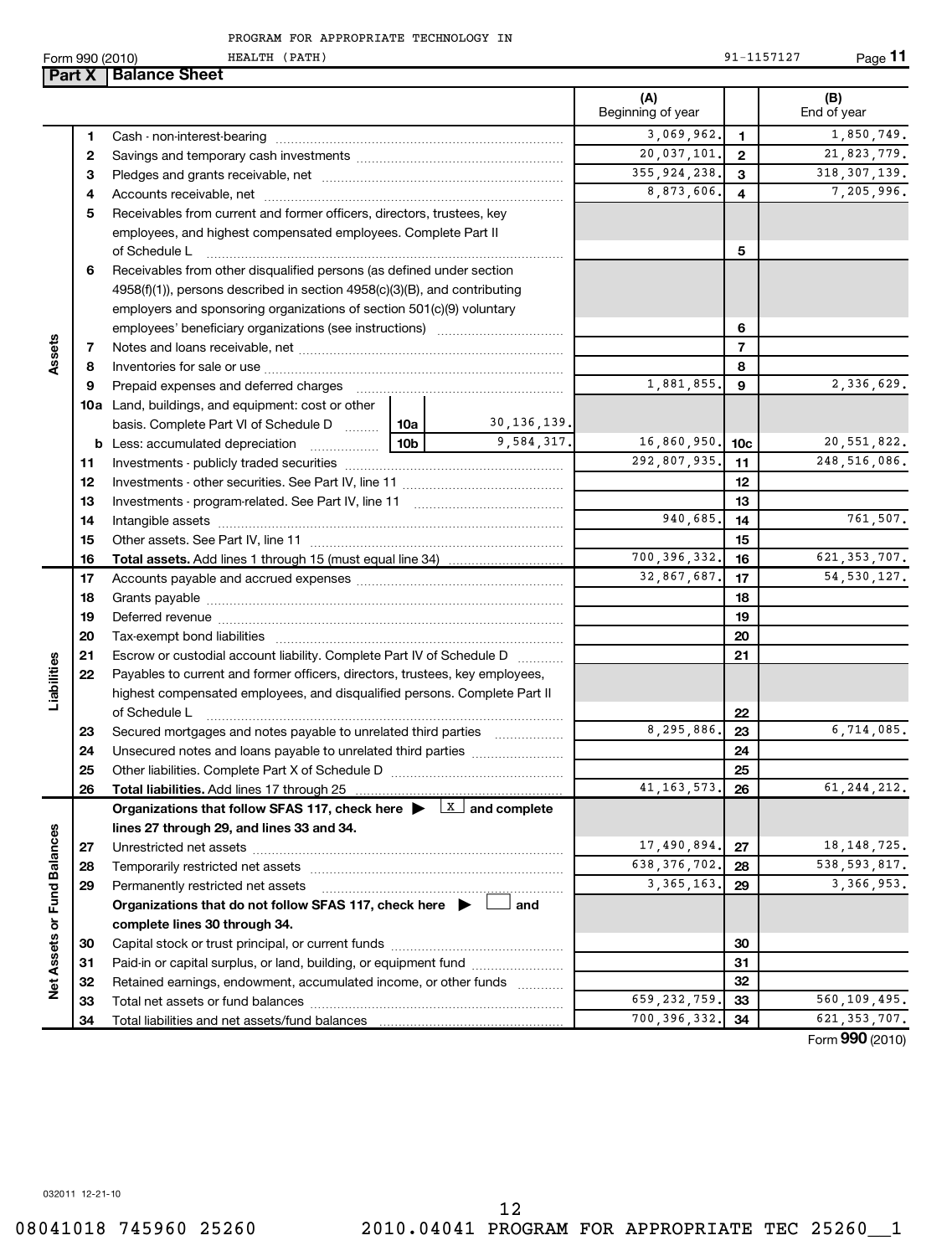|    | PROGRAM FOR APPROPRIATE TECHNOLOGY IN                                                                                                    |            |                |            |                 |  |  |  |
|----|------------------------------------------------------------------------------------------------------------------------------------------|------------|----------------|------------|-----------------|--|--|--|
|    | Form 990 (2010)<br>HEALTH (PATH)                                                                                                         | 91-1157127 |                |            | Page 12         |  |  |  |
|    | Part XI   Reconciliation of Net Assets                                                                                                   |            |                |            |                 |  |  |  |
|    |                                                                                                                                          |            |                |            | x               |  |  |  |
|    |                                                                                                                                          |            |                |            |                 |  |  |  |
| 1  | $\mathbf{1}$                                                                                                                             |            |                |            |                 |  |  |  |
| 2  | 256,701,179.<br>$\overline{2}$                                                                                                           |            |                |            |                 |  |  |  |
| 3  | 3<br>$-98, 310, 958.$<br>Revenue less expenses. Subtract line 2 from line 1                                                              |            |                |            |                 |  |  |  |
| 4  | 659, 232, 759.<br>$\overline{\mathbf{4}}$                                                                                                |            |                |            |                 |  |  |  |
| 5  | 5<br>$-812,306.$<br>Other changes in net assets or fund balances (explain in Schedule O) manufactured controller than general controller |            |                |            |                 |  |  |  |
| 6  | Net assets or fund balances at end of year. Combine lines 3, 4, and 5 (must equal Part X, line 33, column (B))                           | 6          |                |            | 560,109,495.    |  |  |  |
|    | Part XII Financial Statements and Reporting                                                                                              |            |                |            |                 |  |  |  |
|    |                                                                                                                                          |            |                |            |                 |  |  |  |
|    |                                                                                                                                          |            |                | <b>Yes</b> | <b>No</b>       |  |  |  |
| 1  | $\lfloor x \rfloor$ Accrual<br>Accounting method used to prepare the Form 990: [130] Cash<br>Other                                       |            |                |            |                 |  |  |  |
|    | If the organization changed its method of accounting from a prior year or checked "Other," explain in Schedule O.                        |            |                |            |                 |  |  |  |
| 2a |                                                                                                                                          |            | 2a             |            | х               |  |  |  |
| b  | Were the organization's financial statements audited by an independent accountant?                                                       |            | 2 <sub>b</sub> | X          |                 |  |  |  |
| c  | If "Yes" to line 2a or 2b, does the organization have a committee that assumes responsibility for oversight of the audit,                |            |                |            |                 |  |  |  |
|    |                                                                                                                                          |            | 2c             | x          |                 |  |  |  |
|    | If the organization changed either its oversight process or selection process during the tax year, explain in Schedule O.                |            |                |            |                 |  |  |  |
|    | d If "Yes" to line 2a or 2b, check a box below to indicate whether the financial statements for the year were issued on a                |            |                |            |                 |  |  |  |
|    | separate basis, consolidated basis, or both:                                                                                             |            |                |            |                 |  |  |  |
|    | $X$ Consolidated basis<br>Separate basis<br>Both consolidated and separate basis                                                         |            |                |            |                 |  |  |  |
|    | 3a As a result of a federal award, was the organization required to undergo an audit or audits as set forth in the Single Audit          |            |                |            |                 |  |  |  |
|    |                                                                                                                                          |            | За             | х          |                 |  |  |  |
|    | <b>b</b> If "Yes," did the organization undergo the required audit or audits? If the organization did not undergo the required audit     |            |                |            |                 |  |  |  |
|    |                                                                                                                                          |            | 3 <sub>b</sub> | х          |                 |  |  |  |
|    |                                                                                                                                          |            |                |            | Form 990 (2010) |  |  |  |

032012 12-21-10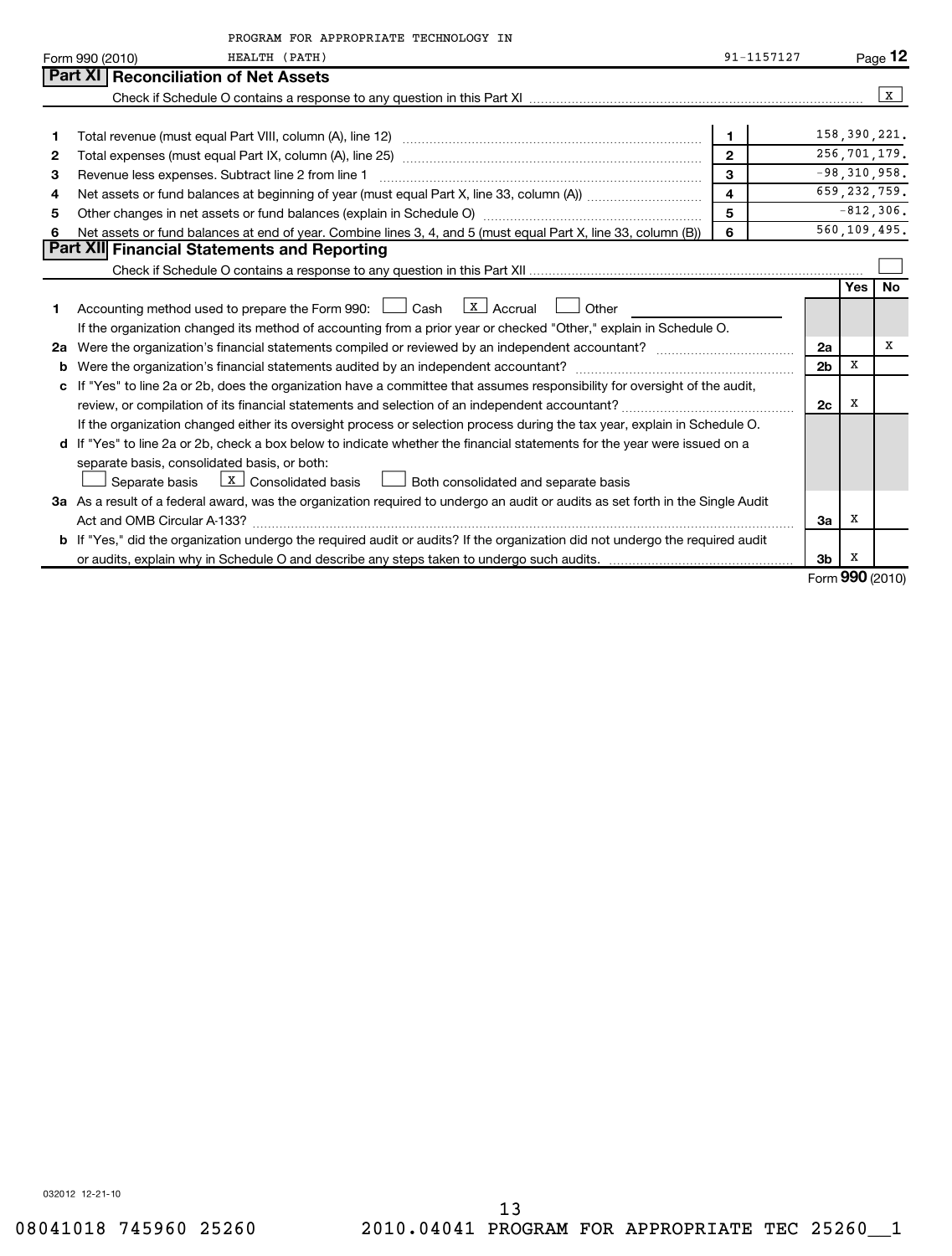| <b>SCHEDULE A</b><br><b>Public Charity Status and Public Support</b><br>(Form 990 or 990-EZ)<br>Complete if the organization is a section 501(c)(3) organization or a section<br>4947(a)(1) nonexempt charitable trust.<br>Department of the Treasury<br>Internal Revenue Service<br>Attach to Form 990 or Form 990-EZ. See separate instructions. |                                                                                                                                               |                                               |                                                                                                                                                                                                                                                                                                                                                                                                                                                                                                                                            |     |                                                   |                                                                                                   |    | OMB No. 1545-0047<br><b>Open to Public</b><br>Inspection             |    |                                       |     |    |
|----------------------------------------------------------------------------------------------------------------------------------------------------------------------------------------------------------------------------------------------------------------------------------------------------------------------------------------------------|-----------------------------------------------------------------------------------------------------------------------------------------------|-----------------------------------------------|--------------------------------------------------------------------------------------------------------------------------------------------------------------------------------------------------------------------------------------------------------------------------------------------------------------------------------------------------------------------------------------------------------------------------------------------------------------------------------------------------------------------------------------------|-----|---------------------------------------------------|---------------------------------------------------------------------------------------------------|----|----------------------------------------------------------------------|----|---------------------------------------|-----|----|
|                                                                                                                                                                                                                                                                                                                                                    | Name of the organization                                                                                                                      |                                               | PROGRAM FOR APPROPRIATE TECHNOLOGY IN                                                                                                                                                                                                                                                                                                                                                                                                                                                                                                      |     |                                                   |                                                                                                   |    |                                                                      |    | <b>Employer identification number</b> |     |    |
|                                                                                                                                                                                                                                                                                                                                                    |                                                                                                                                               | HEALTH (PATH)                                 |                                                                                                                                                                                                                                                                                                                                                                                                                                                                                                                                            |     |                                                   |                                                                                                   |    |                                                                      |    | 91-1157127                            |     |    |
| Part I                                                                                                                                                                                                                                                                                                                                             |                                                                                                                                               |                                               | Reason for Public Charity Status (All organizations must complete this part.) See instructions.                                                                                                                                                                                                                                                                                                                                                                                                                                            |     |                                                   |                                                                                                   |    |                                                                      |    |                                       |     |    |
| 1<br>2<br>3<br>4                                                                                                                                                                                                                                                                                                                                   | city, and state:                                                                                                                              |                                               | The organization is not a private foundation because it is: (For lines 1 through 11, check only one box.)<br>A church, convention of churches, or association of churches described in section 170(b)(1)(A)(i).<br>A school described in section 170(b)(1)(A)(ii). (Attach Schedule E.)<br>A hospital or a cooperative hospital service organization described in section 170(b)(1)(A)(iii).<br>A medical research organization operated in conjunction with a hospital described in section 170(b)(1)(A)(iii). Enter the hospital's name, |     |                                                   |                                                                                                   |    |                                                                      |    |                                       |     |    |
| 5                                                                                                                                                                                                                                                                                                                                                  |                                                                                                                                               | section 170(b)(1)(A)(iv). (Complete Part II.) | An organization operated for the benefit of a college or university owned or operated by a governmental unit described in                                                                                                                                                                                                                                                                                                                                                                                                                  |     |                                                   |                                                                                                   |    |                                                                      |    |                                       |     |    |
| 6                                                                                                                                                                                                                                                                                                                                                  |                                                                                                                                               |                                               | A federal, state, or local government or governmental unit described in section 170(b)(1)(A)(v).                                                                                                                                                                                                                                                                                                                                                                                                                                           |     |                                                   |                                                                                                   |    |                                                                      |    |                                       |     |    |
| $\mathbf{X}$<br>7                                                                                                                                                                                                                                                                                                                                  |                                                                                                                                               |                                               | An organization that normally receives a substantial part of its support from a governmental unit or from the general public described in                                                                                                                                                                                                                                                                                                                                                                                                  |     |                                                   |                                                                                                   |    |                                                                      |    |                                       |     |    |
|                                                                                                                                                                                                                                                                                                                                                    |                                                                                                                                               |                                               |                                                                                                                                                                                                                                                                                                                                                                                                                                                                                                                                            |     |                                                   |                                                                                                   |    |                                                                      |    |                                       |     |    |
| section 170(b)(1)(A)(vi). (Complete Part II.)<br>8<br>A community trust described in section 170(b)(1)(A)(vi). (Complete Part II.)                                                                                                                                                                                                                 |                                                                                                                                               |                                               |                                                                                                                                                                                                                                                                                                                                                                                                                                                                                                                                            |     |                                                   |                                                                                                   |    |                                                                      |    |                                       |     |    |
| 9<br>An organization that normally receives: (1) more than 33 1/3% of its support from contributions, membership fees, and gross receipts from                                                                                                                                                                                                     |                                                                                                                                               |                                               |                                                                                                                                                                                                                                                                                                                                                                                                                                                                                                                                            |     |                                                   |                                                                                                   |    |                                                                      |    |                                       |     |    |
|                                                                                                                                                                                                                                                                                                                                                    | activities related to its exempt functions - subject to certain exceptions, and (2) no more than 33 1/3% of its support from gross investment |                                               |                                                                                                                                                                                                                                                                                                                                                                                                                                                                                                                                            |     |                                                   |                                                                                                   |    |                                                                      |    |                                       |     |    |
|                                                                                                                                                                                                                                                                                                                                                    |                                                                                                                                               |                                               | income and unrelated business taxable income (less section 511 tax) from businesses acquired by the organization after June 30, 1975.                                                                                                                                                                                                                                                                                                                                                                                                      |     |                                                   |                                                                                                   |    |                                                                      |    |                                       |     |    |
|                                                                                                                                                                                                                                                                                                                                                    |                                                                                                                                               | See section 509(a)(2). (Complete Part III.)   |                                                                                                                                                                                                                                                                                                                                                                                                                                                                                                                                            |     |                                                   |                                                                                                   |    |                                                                      |    |                                       |     |    |
| 10                                                                                                                                                                                                                                                                                                                                                 |                                                                                                                                               |                                               | An organization organized and operated exclusively to test for public safety. See section 509(a)(4).                                                                                                                                                                                                                                                                                                                                                                                                                                       |     |                                                   |                                                                                                   |    |                                                                      |    |                                       |     |    |
| 11                                                                                                                                                                                                                                                                                                                                                 |                                                                                                                                               |                                               | An organization organized and operated exclusively for the benefit of, to perform the functions of, or to carry out the purposes of one or                                                                                                                                                                                                                                                                                                                                                                                                 |     |                                                   |                                                                                                   |    |                                                                      |    |                                       |     |    |
|                                                                                                                                                                                                                                                                                                                                                    |                                                                                                                                               |                                               | more publicly supported organizations described in section 509(a)(1) or section 509(a)(2). See section 509(a)(3). Check the box that                                                                                                                                                                                                                                                                                                                                                                                                       |     |                                                   |                                                                                                   |    |                                                                      |    |                                       |     |    |
|                                                                                                                                                                                                                                                                                                                                                    |                                                                                                                                               |                                               |                                                                                                                                                                                                                                                                                                                                                                                                                                                                                                                                            |     |                                                   |                                                                                                   |    |                                                                      |    |                                       |     |    |
|                                                                                                                                                                                                                                                                                                                                                    |                                                                                                                                               |                                               | describes the type of supporting organization and complete lines 11e through 11h.                                                                                                                                                                                                                                                                                                                                                                                                                                                          |     |                                                   |                                                                                                   |    |                                                                      |    |                                       |     |    |
|                                                                                                                                                                                                                                                                                                                                                    | $\Box$ Type I<br>a L                                                                                                                          | $\mathbf b$                                   | J Type II<br>c l                                                                                                                                                                                                                                                                                                                                                                                                                                                                                                                           |     |                                                   | Type III - Functionally integrated                                                                |    |                                                                      | d  | Type III - Other                      |     |    |
| е                                                                                                                                                                                                                                                                                                                                                  |                                                                                                                                               |                                               | By checking this box, I certify that the organization is not controlled directly or indirectly by one or more disqualified persons other than                                                                                                                                                                                                                                                                                                                                                                                              |     |                                                   |                                                                                                   |    |                                                                      |    |                                       |     |    |
|                                                                                                                                                                                                                                                                                                                                                    |                                                                                                                                               |                                               | foundation managers and other than one or more publicly supported organizations described in section 509(a)(1) or section 509(a)(2).                                                                                                                                                                                                                                                                                                                                                                                                       |     |                                                   |                                                                                                   |    |                                                                      |    |                                       |     |    |
| f                                                                                                                                                                                                                                                                                                                                                  |                                                                                                                                               |                                               | If the organization received a written determination from the IRS that it is a Type I, Type II, or Type III                                                                                                                                                                                                                                                                                                                                                                                                                                |     |                                                   |                                                                                                   |    |                                                                      |    |                                       |     |    |
|                                                                                                                                                                                                                                                                                                                                                    |                                                                                                                                               | supporting organization, check this box       |                                                                                                                                                                                                                                                                                                                                                                                                                                                                                                                                            |     |                                                   |                                                                                                   |    |                                                                      |    |                                       |     |    |
| g                                                                                                                                                                                                                                                                                                                                                  |                                                                                                                                               |                                               | Since August 17, 2006, has the organization accepted any gift or contribution from any of the following persons?                                                                                                                                                                                                                                                                                                                                                                                                                           |     |                                                   |                                                                                                   |    |                                                                      |    |                                       |     |    |
|                                                                                                                                                                                                                                                                                                                                                    | (i)                                                                                                                                           |                                               | A person who directly or indirectly controls, either alone or together with persons described in (ii) and (iii) below,                                                                                                                                                                                                                                                                                                                                                                                                                     |     |                                                   |                                                                                                   |    |                                                                      |    |                                       | Yes | No |
|                                                                                                                                                                                                                                                                                                                                                    |                                                                                                                                               |                                               |                                                                                                                                                                                                                                                                                                                                                                                                                                                                                                                                            |     |                                                   |                                                                                                   |    |                                                                      |    | 11g(i)                                |     |    |
|                                                                                                                                                                                                                                                                                                                                                    |                                                                                                                                               |                                               | (ii) A family member of a person described in (i) above?                                                                                                                                                                                                                                                                                                                                                                                                                                                                                   |     |                                                   |                                                                                                   |    |                                                                      |    | 11g(ii)                               |     |    |
|                                                                                                                                                                                                                                                                                                                                                    |                                                                                                                                               |                                               |                                                                                                                                                                                                                                                                                                                                                                                                                                                                                                                                            |     |                                                   |                                                                                                   |    |                                                                      |    | 11g(iii)                              |     |    |
| h                                                                                                                                                                                                                                                                                                                                                  |                                                                                                                                               |                                               | Provide the following information about the supported organization(s).                                                                                                                                                                                                                                                                                                                                                                                                                                                                     |     |                                                   |                                                                                                   |    |                                                                      |    |                                       |     |    |
|                                                                                                                                                                                                                                                                                                                                                    |                                                                                                                                               |                                               |                                                                                                                                                                                                                                                                                                                                                                                                                                                                                                                                            |     |                                                   |                                                                                                   |    |                                                                      |    |                                       |     |    |
|                                                                                                                                                                                                                                                                                                                                                    | (i) Name of supported<br>organization                                                                                                         | (ii) EIN                                      | (iii) Type of<br>organization<br>(described on lines 1-9<br>above or IRC section                                                                                                                                                                                                                                                                                                                                                                                                                                                           |     | in col. (i) listed in your<br>governing document? | (iv) is the organization $(v)$ Did you notify the<br>organization in col.<br>(i) of your support? |    | (vi) is the<br>organizátion in col.<br>(i) organized in the $U.S.$ ? |    | (vii) Amount of<br>support            |     |    |
|                                                                                                                                                                                                                                                                                                                                                    |                                                                                                                                               |                                               | (see instructions))                                                                                                                                                                                                                                                                                                                                                                                                                                                                                                                        | Yes | <b>No</b>                                         | Yes                                                                                               | No | Yes                                                                  | No |                                       |     |    |
|                                                                                                                                                                                                                                                                                                                                                    |                                                                                                                                               |                                               |                                                                                                                                                                                                                                                                                                                                                                                                                                                                                                                                            |     |                                                   |                                                                                                   |    |                                                                      |    |                                       |     |    |
|                                                                                                                                                                                                                                                                                                                                                    |                                                                                                                                               |                                               |                                                                                                                                                                                                                                                                                                                                                                                                                                                                                                                                            |     |                                                   |                                                                                                   |    |                                                                      |    |                                       |     |    |
|                                                                                                                                                                                                                                                                                                                                                    |                                                                                                                                               |                                               |                                                                                                                                                                                                                                                                                                                                                                                                                                                                                                                                            |     |                                                   |                                                                                                   |    |                                                                      |    |                                       |     |    |
|                                                                                                                                                                                                                                                                                                                                                    |                                                                                                                                               |                                               |                                                                                                                                                                                                                                                                                                                                                                                                                                                                                                                                            |     |                                                   |                                                                                                   |    |                                                                      |    |                                       |     |    |

LHA **For Paperwork Reduction Act Notice, see the Instructions for Form 990 or 990-EZ.**

**Schedule A (Form 990 or 990-EZ) 2010**

032021 12-21-10

**Total**

14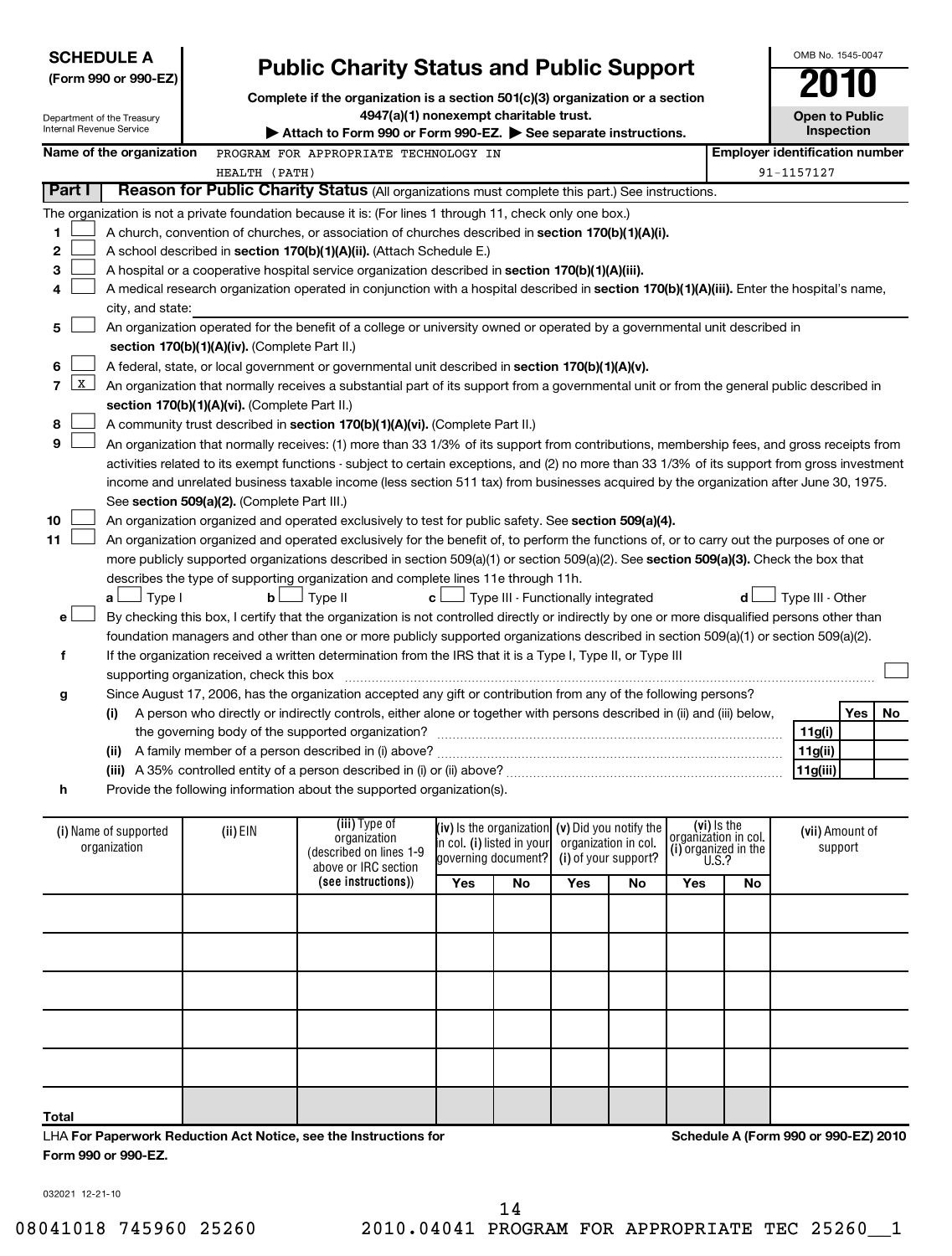|                                                                                                                                                                                                                              | PROGRAM FOR APPROPRIATE TECHNOLOGY IN |                |                |                |             |                                       |
|------------------------------------------------------------------------------------------------------------------------------------------------------------------------------------------------------------------------------|---------------------------------------|----------------|----------------|----------------|-------------|---------------------------------------|
| Schedule A (Form 990 or 990-EZ) 2010 HEALTH (PATH)                                                                                                                                                                           |                                       |                |                |                | 91-1157127  | Page 2                                |
| Support Schedule for Organizations Described in Sections 170(b)(1)(A)(iv) and 170(b)(1)(A)(vi)<br>Part II                                                                                                                    |                                       |                |                |                |             |                                       |
| (Complete only if you checked the box on line 5, 7, or 8 of Part I or if the organization failed to qualify under Part III. If the organization<br>fails to qualify under the tests listed below, please complete Part III.) |                                       |                |                |                |             |                                       |
|                                                                                                                                                                                                                              |                                       |                |                |                |             |                                       |
| <b>Section A. Public Support</b>                                                                                                                                                                                             |                                       |                |                |                |             |                                       |
| Calendar year (or fiscal year beginning in)                                                                                                                                                                                  | (a) 2006                              | (b) 2007       | $(c)$ 2008     | $(d)$ 2009     | (e) 2010    | (f) Total                             |
| 1 Gifts, grants, contributions, and                                                                                                                                                                                          |                                       |                |                |                |             |                                       |
| membership fees received. (Do not                                                                                                                                                                                            |                                       |                | 270, 187, 073. | 257.511.086.   |             | 1035584298.                           |
| include any "unusual grants.")                                                                                                                                                                                               | 165,997,082.                          | 189,454,652.   |                |                | 152,434,405 |                                       |
| 2 Tax revenues levied for the organ-<br>ization's benefit and either paid to                                                                                                                                                 |                                       |                |                |                |             |                                       |
| or expended on its behalf                                                                                                                                                                                                    |                                       |                |                |                |             |                                       |
| 3 The value of services or facilities                                                                                                                                                                                        |                                       |                |                |                |             |                                       |
| furnished by a governmental unit to                                                                                                                                                                                          |                                       |                |                |                |             |                                       |
| the organization without charge                                                                                                                                                                                              |                                       |                |                |                |             |                                       |
| 4 Total. Add lines 1 through 3                                                                                                                                                                                               | $\overline{165}$ , 997, 082.          | 189, 454, 652. | 270, 187, 073. | 257, 511, 086. | 152,434,405 | 1035584298.                           |
| 5 The portion of total contributions                                                                                                                                                                                         |                                       |                |                |                |             |                                       |
| by each person (other than a                                                                                                                                                                                                 |                                       |                |                |                |             |                                       |
| governmental unit or publicly                                                                                                                                                                                                |                                       |                |                |                |             |                                       |
| supported organization) included                                                                                                                                                                                             |                                       |                |                |                |             |                                       |
| on line 1 that exceeds 2% of the                                                                                                                                                                                             |                                       |                |                |                |             |                                       |
| amount shown on line 11,                                                                                                                                                                                                     |                                       |                |                |                |             |                                       |
| column (f)                                                                                                                                                                                                                   |                                       |                |                |                |             | 529,657,875.                          |
| 6 Public support. Subtract line 5 from line 4.                                                                                                                                                                               |                                       |                |                |                |             | 505, 926, 423.                        |
| <b>Section B. Total Support</b>                                                                                                                                                                                              |                                       |                |                |                |             |                                       |
| Calendar year (or fiscal year beginning in) $\blacktriangleright$                                                                                                                                                            | (a) 2006                              | (b) 2007       | $(c)$ 2008     | $(d)$ 2009     | (e) 2010    | (f) Total                             |
| 7 Amounts from line 4                                                                                                                                                                                                        | 165,997,082.                          | 189, 454, 652  | 270, 187, 073. | 257, 511, 086  | 152,434,405 | 1035584298,                           |
| 8 Gross income from interest,                                                                                                                                                                                                |                                       |                |                |                |             |                                       |
| dividends, payments received on                                                                                                                                                                                              |                                       |                |                |                |             |                                       |
| securities loans, rents, royalties                                                                                                                                                                                           |                                       |                |                |                |             |                                       |
| and income from similar sources                                                                                                                                                                                              | 11,683,620.                           | 11,645,679     | 9,272,569.     | 5,825,631.     | 4,380,066.  | 42,807,565.                           |
| <b>9</b> Net income from unrelated business                                                                                                                                                                                  |                                       |                |                |                |             |                                       |
| activities, whether or not the                                                                                                                                                                                               |                                       |                |                |                |             |                                       |
| business is regularly carried on                                                                                                                                                                                             |                                       |                |                |                |             |                                       |
| <b>10</b> Other income. Do not include gain                                                                                                                                                                                  |                                       |                |                |                |             |                                       |
| or loss from the sale of capital                                                                                                                                                                                             |                                       |                |                |                |             |                                       |
| assets (Explain in Part IV.)                                                                                                                                                                                                 | 240,170.                              | 222,330.       | 483,060.       | 524,296.       | 1,557,958   | 3,027,814.                            |
| <b>11 Total support.</b> Add lines 7 through 10                                                                                                                                                                              |                                       |                |                |                |             | 1081419677.                           |
| <b>12</b> Gross receipts from related activities, etc. (see instructions)                                                                                                                                                    |                                       |                |                |                | 12          | 11,384,662.                           |
| 13 First five years. If the Form 990 is for the organization's first, second, third, fourth, or fifth tax year as a section 501(c)(3)                                                                                        |                                       |                |                |                |             |                                       |
| organization, check this box and stop here<br>Section C. Computation of Public Support Percentage                                                                                                                            |                                       |                |                |                |             |                                       |
|                                                                                                                                                                                                                              |                                       |                |                |                | 14          | 46.78<br>%                            |
|                                                                                                                                                                                                                              |                                       |                |                |                | 15          | 38.97<br>%                            |
| 16a 33 1/3% support test - 2010. If the organization did not check the box on line 13, and line 14 is 33 1/3% or more, check this box and                                                                                    |                                       |                |                |                |             |                                       |
| stop here. The organization qualifies as a publicly supported organization                                                                                                                                                   |                                       |                |                |                |             | $\blacktriangleright$ $\vert x \vert$ |
| b 33 1/3% support test - 2009. If the organization did not check a box on line 13 or 16a, and line 15 is 33 1/3% or more, check this box                                                                                     |                                       |                |                |                |             |                                       |
|                                                                                                                                                                                                                              |                                       |                |                |                |             |                                       |
| 17a 10% -facts-and-circumstances test - 2010. If the organization did not check a box on line 13, 16a, or 16b, and line 14 is 10% or more,                                                                                   |                                       |                |                |                |             |                                       |
| and if the organization meets the "facts-and-circumstances" test, check this box and stop here. Explain in Part IV how the organization                                                                                      |                                       |                |                |                |             |                                       |
|                                                                                                                                                                                                                              |                                       |                |                |                |             |                                       |
| b 10% -facts-and-circumstances test - 2009.If the organization did not check a box on line 13, 16a, 16b, or 17a, and line 15 is 10% or                                                                                       |                                       |                |                |                |             |                                       |
| more, and if the organization meets the "facts-and-circumstances" test, check this box and stop here. Explain in Part IV how the                                                                                             |                                       |                |                |                |             |                                       |
| organization meets the "facts-and-circumstances" test. The organization qualifies as a publicly supported organization                                                                                                       |                                       |                |                |                |             |                                       |
| 18 Private foundation. If the organization did not check a box on line 13, 16a, 16b, 17a, or 17b, check this box and see instructions                                                                                        |                                       |                |                |                |             |                                       |

**Schedule A (Form 990 or 990-EZ) 2010**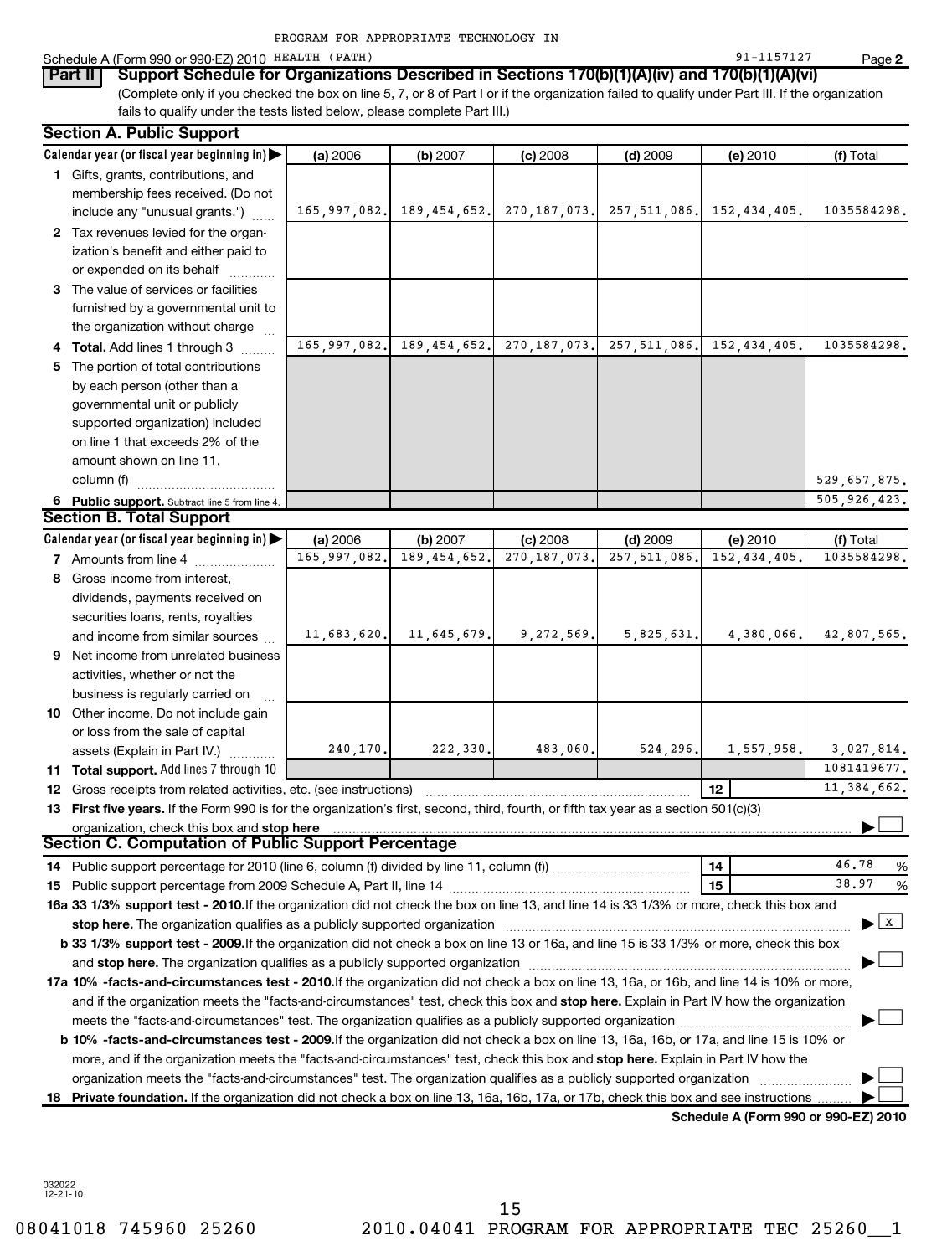### Part III | Support Schedule for Organizations Described in Section 509(a)(2)

(Complete only if you checked the box on line 9 of Part I or if the organization failed to qualify under Part II. If the organization fails to qualify under the tests listed below, please complete Part II.)

| <b>Section A. Public Support</b>                                                                                                                                                                                               |          |          |            |            |          |                                      |
|--------------------------------------------------------------------------------------------------------------------------------------------------------------------------------------------------------------------------------|----------|----------|------------|------------|----------|--------------------------------------|
| Calendar year (or fiscal year beginning in) $\blacktriangleright$                                                                                                                                                              | (a) 2006 | (b) 2007 | $(c)$ 2008 | $(d)$ 2009 | (e) 2010 | (f) Total                            |
| 1 Gifts, grants, contributions, and                                                                                                                                                                                            |          |          |            |            |          |                                      |
| membership fees received. (Do not                                                                                                                                                                                              |          |          |            |            |          |                                      |
| include any "unusual grants.")                                                                                                                                                                                                 |          |          |            |            |          |                                      |
| 2 Gross receipts from admissions,<br>merchandise sold or services per-<br>formed, or facilities furnished in<br>any activity that is related to the<br>organization's tax-exempt purpose                                       |          |          |            |            |          |                                      |
| 3 Gross receipts from activities that<br>are not an unrelated trade or bus-                                                                                                                                                    |          |          |            |            |          |                                      |
| iness under section 513                                                                                                                                                                                                        |          |          |            |            |          |                                      |
| 4 Tax revenues levied for the organ-<br>ization's benefit and either paid to<br>or expended on its behalf                                                                                                                      |          |          |            |            |          |                                      |
| 5 The value of services or facilities                                                                                                                                                                                          |          |          |            |            |          |                                      |
| furnished by a governmental unit to<br>the organization without charge                                                                                                                                                         |          |          |            |            |          |                                      |
| 6 Total. Add lines 1 through 5                                                                                                                                                                                                 |          |          |            |            |          |                                      |
| <b>7a</b> Amounts included on lines 1, 2, and                                                                                                                                                                                  |          |          |            |            |          |                                      |
| 3 received from disqualified persons                                                                                                                                                                                           |          |          |            |            |          |                                      |
| <b>b</b> Amounts included on lines 2 and 3 received<br>from other than disqualified persons that<br>exceed the greater of \$5,000 or 1% of the<br>amount on line 13 for the year                                               |          |          |            |            |          |                                      |
| c Add lines 7a and 7b                                                                                                                                                                                                          |          |          |            |            |          |                                      |
| 8 Public support (Subtract line 7c from line 6.)                                                                                                                                                                               |          |          |            |            |          |                                      |
| <b>Section B. Total Support</b>                                                                                                                                                                                                |          |          |            |            |          |                                      |
| Calendar year (or fiscal year beginning in)                                                                                                                                                                                    | (a) 2006 | (b) 2007 | $(c)$ 2008 | $(d)$ 2009 | (e) 2010 | (f) Total                            |
| 9 Amounts from line 6                                                                                                                                                                                                          |          |          |            |            |          |                                      |
| <b>10a</b> Gross income from interest,<br>dividends, payments received on<br>securities loans, rents, royalties<br>and income from similar sources                                                                             |          |          |            |            |          |                                      |
| <b>b</b> Unrelated business taxable income                                                                                                                                                                                     |          |          |            |            |          |                                      |
| (less section 511 taxes) from businesses<br>acquired after June 30, 1975                                                                                                                                                       |          |          |            |            |          |                                      |
| c Add lines 10a and 10b                                                                                                                                                                                                        |          |          |            |            |          |                                      |
| <b>11</b> Net income from unrelated business<br>activities not included in line 10b,<br>whether or not the business is<br>regularly carried on                                                                                 |          |          |            |            |          |                                      |
| <b>12</b> Other income. Do not include gain<br>or loss from the sale of capital<br>assets (Explain in Part IV.) $\cdots$                                                                                                       |          |          |            |            |          |                                      |
| 13 Total support (Add lines 9, 10c, 11, and 12.)                                                                                                                                                                               |          |          |            |            |          |                                      |
| 14 First five years. If the Form 990 is for the organization's first, second, third, fourth, or fifth tax year as a section 501(c)(3) organization,                                                                            |          |          |            |            |          |                                      |
| check this box and stop here with the continuum control of the state of the state of the state of the state of the state of the state of the state of the state of the state of the state of the state of the state of the sta |          |          |            |            |          |                                      |
| Section C. Computation of Public Support Percentage                                                                                                                                                                            |          |          |            |            |          |                                      |
|                                                                                                                                                                                                                                |          |          |            |            | 15       | %                                    |
| Public support percentage from 2009 Schedule A, Part III, line 15 [11] [11] Turn manufacture manufacture Publi<br>16                                                                                                           |          |          |            |            | 16       | %                                    |
| Section D. Computation of Investment Income Percentage                                                                                                                                                                         |          |          |            |            |          |                                      |
|                                                                                                                                                                                                                                |          |          |            |            | 17       | %                                    |
| 18 Investment income percentage from 2009 Schedule A, Part III, line 17                                                                                                                                                        |          |          |            |            | 18       | %                                    |
| 19a 33 1/3% support tests - 2010. If the organization did not check the box on line 14, and line 15 is more than 33 1/3%, and line 17 is not                                                                                   |          |          |            |            |          |                                      |
| more than 33 1/3%, check this box and stop here. The organization qualifies as a publicly supported organization                                                                                                               |          |          |            |            |          |                                      |
| b 33 1/3% support tests - 2009. If the organization did not check a box on line 14 or line 19a, and line 16 is more than 33 1/3%, and                                                                                          |          |          |            |            |          |                                      |
| line 18 is not more than 33 1/3%, check this box and stop here. The organization qualifies as a publicly supported organization                                                                                                |          |          |            |            |          |                                      |
| 032023 12-21-10                                                                                                                                                                                                                |          |          |            |            |          | Schedule A (Form 990 or 990-EZ) 2010 |
|                                                                                                                                                                                                                                |          |          | 16         |            |          |                                      |

08041018 745960 25260 2010.04041 PROGRAM FOR APPROPRIATE TEC 25260\_1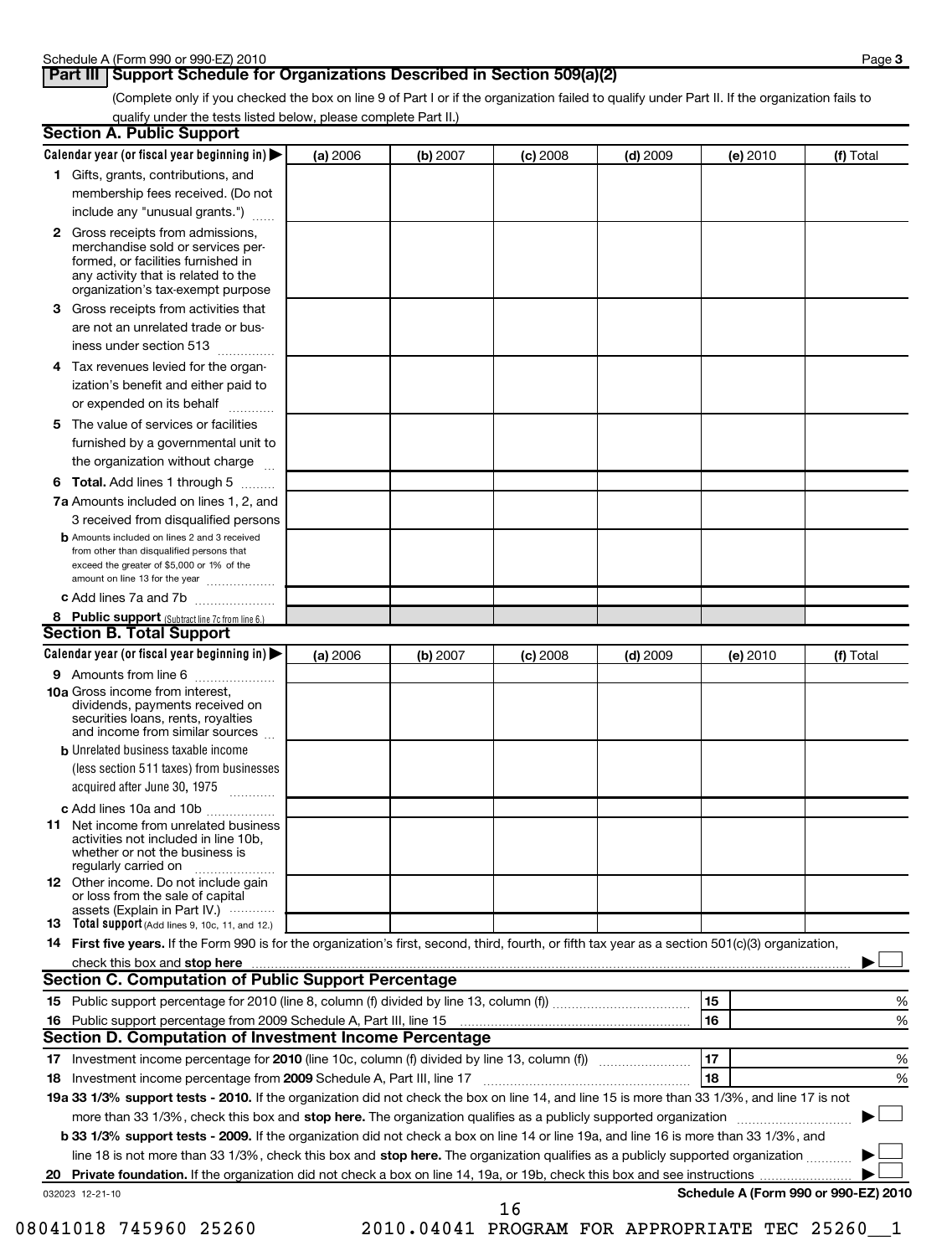|  |  | ** PUBLIC DISCLOSURE COPY ** |  |  |
|--|--|------------------------------|--|--|
|--|--|------------------------------|--|--|

# **Schedule B Schedule of Contributors**

**or 990-PF) | Attach to Form 990, 990-EZ, or 990-PF.**

OMB No. 1545-0047

**2010**

**Name of the organization Employer identification number**

|  | Name of the organization |
|--|--------------------------|
|--|--------------------------|

Department of the Treasury Internal Revenue Service

**(Form 990, 990-EZ,**

PROGRAM FOR APPROPRIATE TECHNOLOGY IN

HEALTH (PATH) 91-1157127

**Organization type** (check one):

| Filers of:         | <b>Section:</b>                                                                    |
|--------------------|------------------------------------------------------------------------------------|
| Form 990 or 990-FZ | $\boxed{\text{X}}$ 501(c)( <sup>3</sup> ) (enter number) organization              |
|                    | $4947(a)(1)$ nonexempt charitable trust <b>not</b> treated as a private foundation |
|                    | 527 political organization                                                         |
| Form 990-PF        | 501(c)(3) exempt private foundation                                                |
|                    | 4947(a)(1) nonexempt charitable trust treated as a private foundation              |
|                    | 501(c)(3) taxable private foundation                                               |

Check if your organization is covered by the General Rule or a Special Rule. **Note.**  Only a section 501(c)(7), (8), or (10) organization can check boxes for both the General Rule and a Special Rule. See instructions.

#### **General Rule**

For an organization filing Form 990, 990-EZ, or 990-PF that received, during the year, \$5,000 or more (in money or property) from any one contributor. Complete Parts I and II.  $\left\vert \cdot\right\vert$ 

#### **Special Rules**

509(a)(1) and 170(b)(1)(A)(vi), and received from any one contributor, during the year, a contribution of the greater of (1) \$5,000 or (2) 2%  $\boxed{\text{X}}$  For a section 501(c)(3) organization filing Form 990 or 990-EZ that met the 33 1/3% support test of the regulations under sections of the amount on (i) Form 990, Part VIII, line 1h or (ii) Form 990-EZ, line 1. Complete Parts I and II.

aggregate contributions of more than \$1,000 for use exclusively for religious, charitable, scientific, literary, or educational purposes, or For a section 501(c)(7), (8), or (10) organization filing Form 990 or 990-EZ that received from any one contributor, during the year, the prevention of cruelty to children or animals. Complete Parts I, II, and III.  $\left\vert \cdot\right\vert$ 

purpose. Do not complete any of the parts unless the General Rule applies to this organization because it received nonexclusively contributions for use exclusively for religious, charitable, etc., purposes, but these contributions did not aggregate to more than \$1,000. If this box is checked, enter here the total contributions that were received during the year for an exclusively religious, charitable, etc., For a section 501(c)(7), (8), or (10) organization filing Form 990 or 990-EZ that received from any one contributor, during the year, religious, charitable, etc., contributions of \$5,000 or more during the year. ~~~~~~~~~~~~~~~~~ | \$  $\left\vert \cdot\right\vert$ 

**Caution.** An organization that is not covered by the General Rule and/or the Special Rules does not file Schedule B (Form 990, 990-EZ, or 990-PF), but it **must** answer "No" on Part IV, line 2 of its Form 990, or check the box on line H of its Form 990-EZ, or on line 2 of its Form 990-PF, to certify that it does not meet the filing requirements of Schedule B (Form 990, 990-EZ, or 990-PF).

LHA For Paperwork Reduction Act Notice, see the Instructions for Form 990, 990-EZ, or 990-PF. Schedule B (Form 990, 990-EZ, or 990-PF) (2010)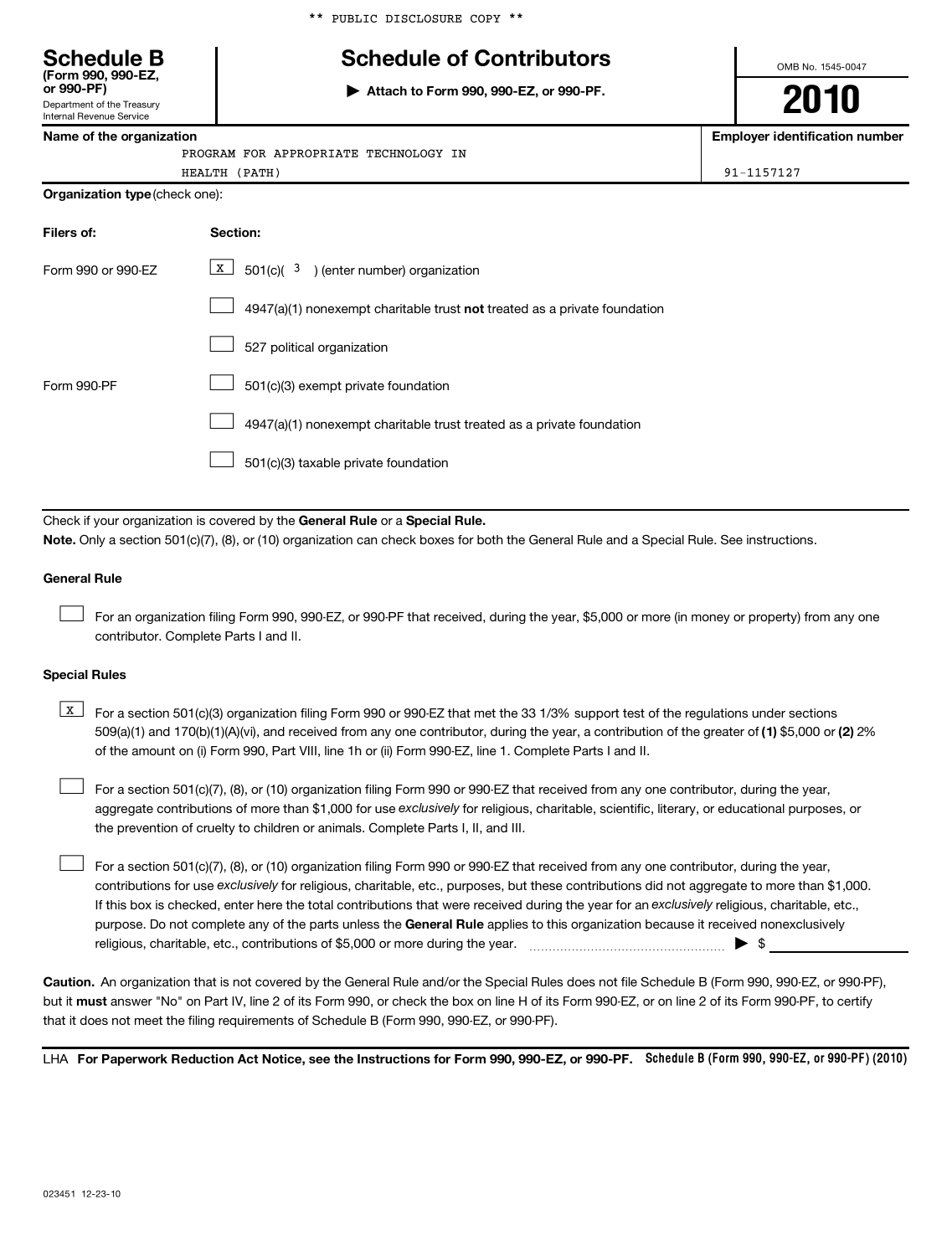| (a)<br>No.           | (b)<br>Name, address, and ZIP + 4 | (c)<br><b>Aggregate contributions</b> | (d)<br>Type of contribution                                                                                                                       |
|----------------------|-----------------------------------|---------------------------------------|---------------------------------------------------------------------------------------------------------------------------------------------------|
| 1                    |                                   | 59,984,433.<br>$\frac{1}{2}$          | $\mathbf{x}$<br>Person<br>Payroll<br>Noncash<br>(Complete Part II if there<br>is a noncash contribution.)                                         |
| (a)<br>No.           | (b)<br>Name, address, and ZIP + 4 | (c)<br><b>Aggregate contributions</b> | (d)<br>Type of contribution                                                                                                                       |
| 2                    |                                   | 31,693,007.<br>\$                     | X<br>Person<br>Payroll<br>Noncash<br>(Complete Part II if there<br>is a noncash contribution.)                                                    |
| (a)<br>No.           | (b)<br>Name, address, and ZIP + 4 | (c)<br><b>Aggregate contributions</b> | (d)<br>Type of contribution                                                                                                                       |
| 3                    |                                   | 13,636,657.<br>\$                     | X<br>Person<br>Payroll<br>Noncash<br>(Complete Part II if there<br>is a noncash contribution.)                                                    |
| (a)<br>No.           | (b)<br>Name, address, and ZIP + 4 | (c)<br><b>Aggregate contributions</b> | (d)<br>Type of contribution                                                                                                                       |
| 4                    |                                   | 10,280,497.<br>\$                     | X<br>Person<br>Payroll<br><b>Noncash</b><br>(Complete Part II if there<br>is a noncash contribution.)                                             |
| (a)<br>No.           | (b)<br>Name, address, and ZIP + 4 | (c)<br><b>Aggregate contributions</b> | (d)<br>Type of contribution                                                                                                                       |
| 5                    |                                   | 5,036,311.<br>\$                      | x<br>Person<br>Payroll<br><b>Noncash</b><br>(Complete Part II if there                                                                            |
|                      |                                   |                                       | is a noncash contribution.)                                                                                                                       |
| (a)<br>No.           | (b)<br>Name, address, and ZIP + 4 | (c)<br>Aggregate contributions        | (d)<br>Type of contribution                                                                                                                       |
| 6<br>023452 12-23-10 | 18                                | 3,973,413.<br>\$                      | X<br>Person<br>Payroll<br>Noncash<br>(Complete Part II if there<br>is a noncash contribution.)<br>Schedule B (Form 990, 990-EZ, or 990-PF) (2010) |

**Part I Contributors** (see instructions)

PROGRAM FOR APPROPRIATE TECHNOLOGY IN

Page 1 of 2 of Part I

**Name of organization Employer identification number**

HEALTH (PATH) 91-1157127

08041018 745960 25260 2010.04041 PROGRAM FOR APPROPRIATE TEC 25260\_\_1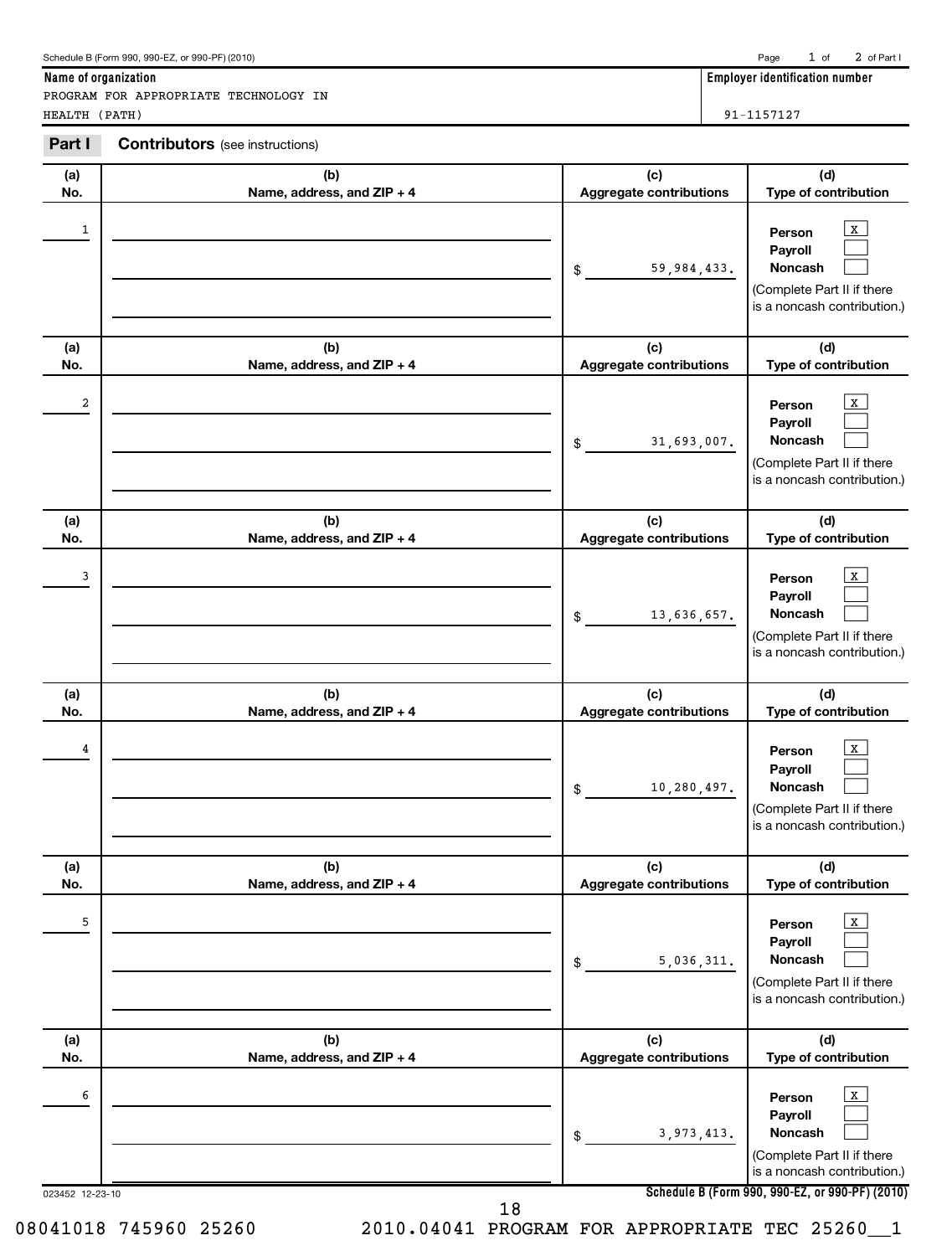| Name of organization | Emplover identification number |  |
|----------------------|--------------------------------|--|

PROGRAM FOR APPROPRIATE TECHNOLOGY IN HEALTH (PATH) 91-1157127

**Part I Contributors** (see instructions)

| (a) | (b)                          | (c)                            | (d)                                                                                                                         |
|-----|------------------------------|--------------------------------|-----------------------------------------------------------------------------------------------------------------------------|
| No. | Name, address, and ZIP + 4   | Aggregate contributions        | Type of contribution                                                                                                        |
| 7   |                              | 3, 544, 164.<br>\$             | Person<br>Payroll<br>$\overline{\mathbf{x}}$<br><b>Noncash</b><br>(Complete Part II if there<br>is a noncash contribution.) |
| (a) | (b)                          | (c)                            | (d)                                                                                                                         |
| No. | Name, address, and ZIP + 4   | Aggregate contributions        | Type of contribution                                                                                                        |
|     |                              | \$                             | Person<br>Payroll<br><b>Noncash</b><br>(Complete Part II if there<br>is a noncash contribution.)                            |
| (a) | (b)                          | (c)                            | (d)                                                                                                                         |
| No. | Name, address, and ZIP + 4   | Aggregate contributions        | Type of contribution                                                                                                        |
|     |                              | \$                             | Person<br>Payroll<br>Noncash<br>(Complete Part II if there<br>is a noncash contribution.)                                   |
| (a) | (b)                          | (c)                            | (d)                                                                                                                         |
| No. | Name, address, and ZIP + 4   | Aggregate contributions        | Type of contribution                                                                                                        |
|     |                              | \$                             | Person<br>Payroll<br>Noncash<br>(Complete Part II if there<br>is a noncash contribution.)                                   |
| (a) | (b)                          | (c)                            | (d)                                                                                                                         |
| No. | Name, address, and $ZIP + 4$ | <b>Aggregate contributions</b> | Type of contribution                                                                                                        |
|     |                              | \$                             | Person<br>Payroll<br>Noncash<br>(Complete Part II if there<br>is a noncash contribution.)                                   |
| (a) | (b)                          | (c)                            | (d)                                                                                                                         |
| No. | Name, address, and ZIP + 4   | Aggregate contributions        | Type of contribution                                                                                                        |
|     |                              | \$                             | Person<br>Payroll<br>Noncash<br>(Complete Part II if there<br>is a noncash contribution.)                                   |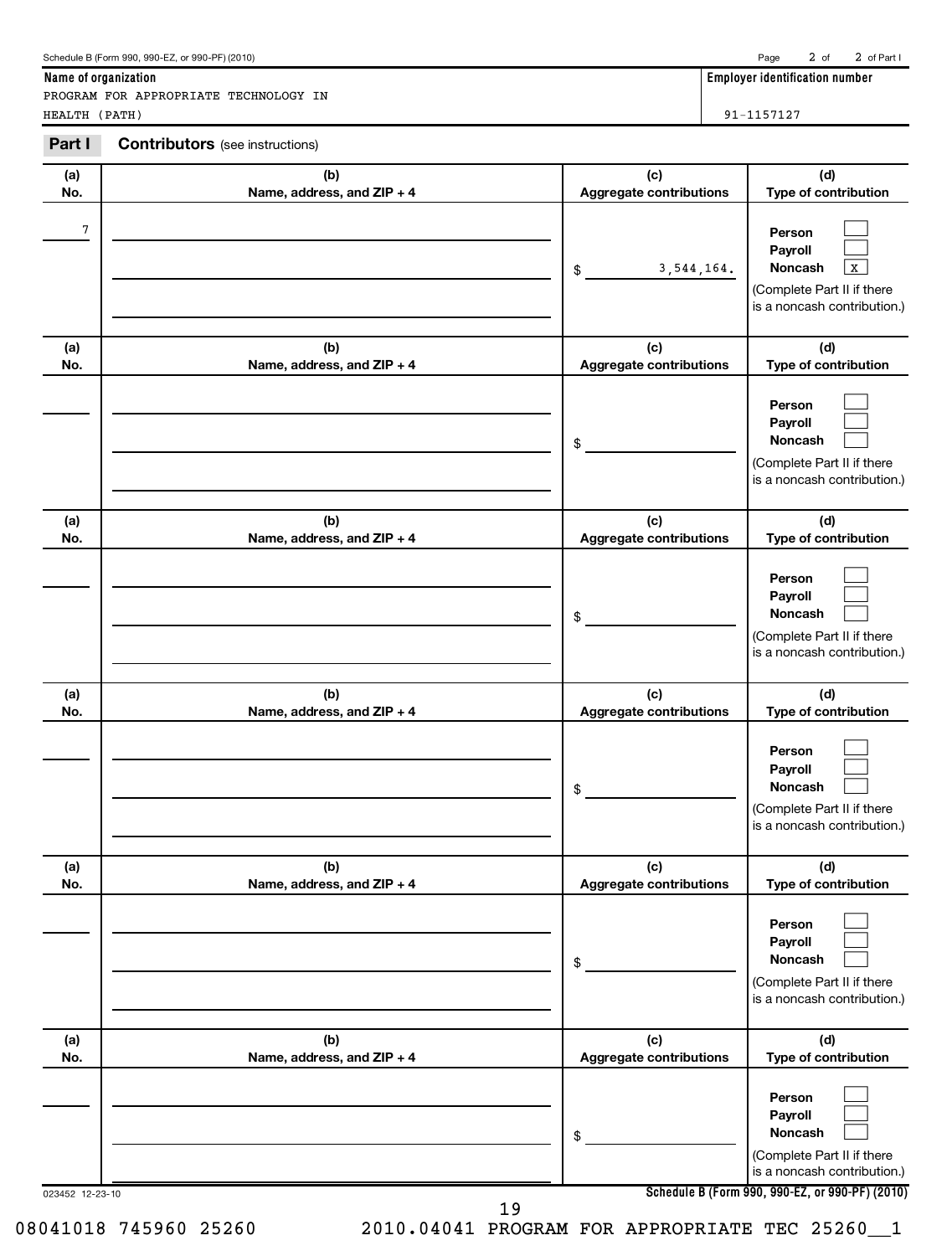| Schedule B (Form 990, 990-EZ, or 990-PF) (2010) |  |  | Page $1$ of $1$ of Part II |
|-------------------------------------------------|--|--|----------------------------|
|-------------------------------------------------|--|--|----------------------------|

PROGRAM FOR APPROPRIATE TECHNOLOGY IN HEALTH (PATH) 91-1157127

**Name of organization Employer identification number**

**Part II** Noncash Property (see instructions)

| (a)<br>No.<br>from<br>Part I | (b)<br>Description of noncash property given | (c)<br>FMV (or estimate)<br>(see instructions) | (d)<br>Date received                            |
|------------------------------|----------------------------------------------|------------------------------------------------|-------------------------------------------------|
|                              | <b>VACCINES</b>                              |                                                |                                                 |
| 7                            |                                              |                                                |                                                 |
|                              |                                              | 3,544,164.<br>$\frac{1}{2}$                    | 12/31/10                                        |
| (a)                          |                                              | (c)                                            |                                                 |
| No.<br>from                  | (b)<br>Description of noncash property given | FMV (or estimate)                              | (d)<br>Date received                            |
| Part I                       |                                              | (see instructions)                             |                                                 |
|                              |                                              |                                                |                                                 |
|                              |                                              |                                                |                                                 |
|                              |                                              | $\mathsf{\$}$                                  |                                                 |
| (a)<br>No.                   |                                              | (c)                                            |                                                 |
| from                         | (b)<br>Description of noncash property given | FMV (or estimate)<br>(see instructions)        | (d)<br>Date received                            |
| Part I                       |                                              |                                                |                                                 |
|                              |                                              |                                                |                                                 |
|                              |                                              |                                                |                                                 |
|                              |                                              | $\mathsf{\$}$                                  |                                                 |
| (a)<br>No.                   | (b)                                          | (c)                                            | (d)                                             |
| from                         | Description of noncash property given        | FMV (or estimate)<br>(see instructions)        | Date received                                   |
| Part I                       |                                              |                                                |                                                 |
|                              |                                              |                                                |                                                 |
|                              |                                              | $\frac{1}{2}$                                  |                                                 |
|                              |                                              |                                                |                                                 |
| (a)<br>No.                   | (b)                                          | (c)                                            | (d)                                             |
| from                         | Description of noncash property given        | FMV (or estimate)<br>(see instructions)        | Date received                                   |
| Part I                       |                                              |                                                |                                                 |
|                              |                                              |                                                |                                                 |
|                              |                                              | \$                                             |                                                 |
|                              |                                              |                                                |                                                 |
| (a)<br>No.                   | (b)                                          | (c)                                            | (d)                                             |
| from<br>Part I               | Description of noncash property given        | FMV (or estimate)<br>(see instructions)        | Date received                                   |
|                              |                                              |                                                |                                                 |
|                              |                                              |                                                |                                                 |
|                              |                                              | \$                                             |                                                 |
| 023453 12-23-10              | 20                                           |                                                | Schedule B (Form 990, 990-EZ, or 990-PF) (2010) |

08041018 745960 25260 2010.04041 PROGRAM FOR APPROPRIATE TEC 25260\_\_1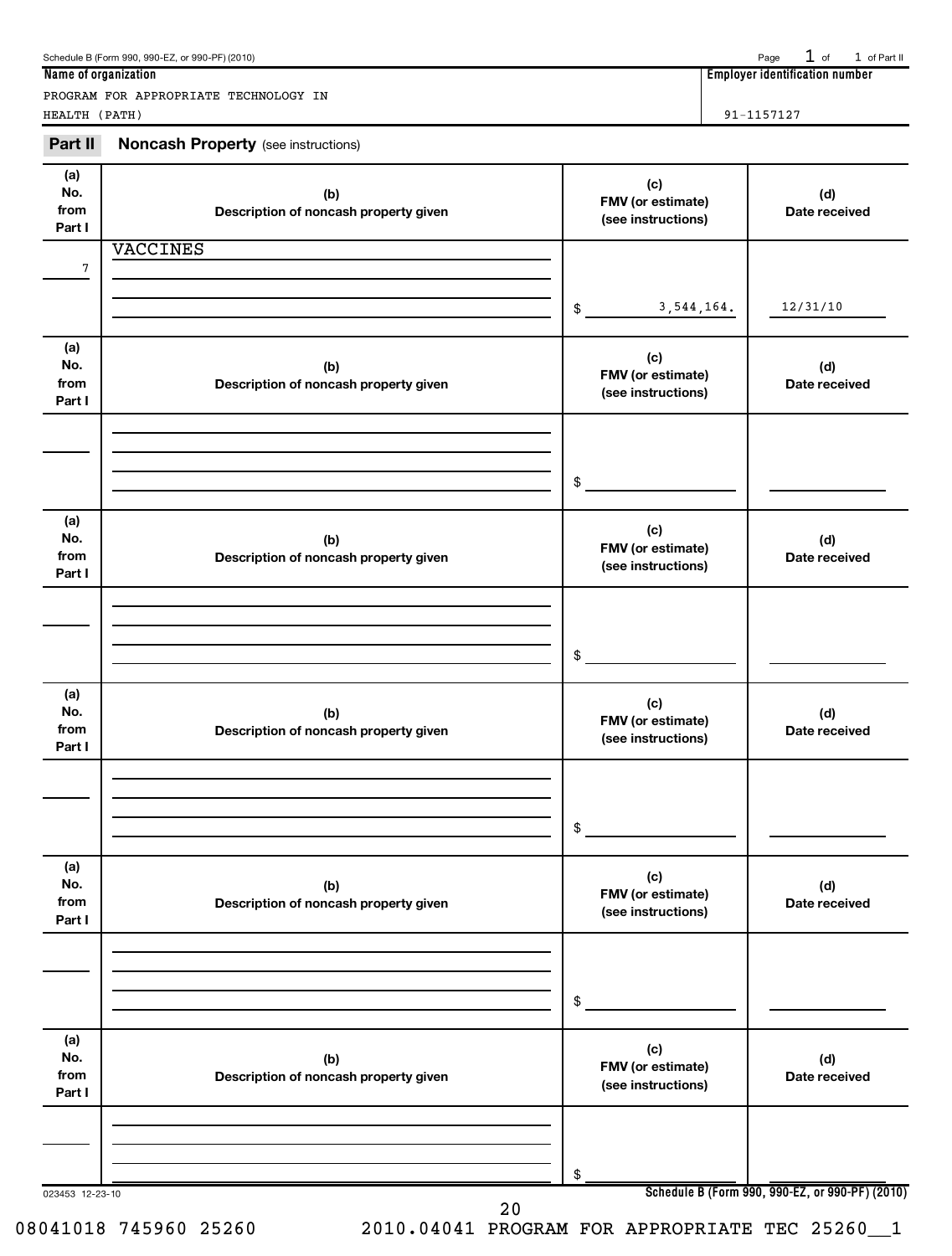|                             | Schedule B (Form 990, 990-EZ, or 990-PF) (2010)                                                                                                                               |                      | of Part III<br>Page<br>of                                                                                                                                                                                                                                     |
|-----------------------------|-------------------------------------------------------------------------------------------------------------------------------------------------------------------------------|----------------------|---------------------------------------------------------------------------------------------------------------------------------------------------------------------------------------------------------------------------------------------------------------|
| Name of organization        |                                                                                                                                                                               |                      | <b>Employer identification number</b>                                                                                                                                                                                                                         |
|                             | PROGRAM FOR APPROPRIATE TECHNOLOGY IN                                                                                                                                         |                      |                                                                                                                                                                                                                                                               |
| HEALTH (PATH)               |                                                                                                                                                                               |                      | 91-1157127                                                                                                                                                                                                                                                    |
| Part III                    | Part III, enter the total of exclusively religious, charitable, etc., contributions of<br>\$1,000 or less for the year. (Enter this information once. See instructions.) > \$ |                      | Exclusively religious, charitable, etc., individual contributions to section 501(c)(7), (8), or (10) organizations aggregating<br>more than \$1,000 for the year. Complete columns (a) through (e) and the following line entry. For organizations completing |
| (a) No.<br>from<br>Part I   | (b) Purpose of gift                                                                                                                                                           | (c) Use of gift      | (d) Description of how gift is held                                                                                                                                                                                                                           |
|                             |                                                                                                                                                                               |                      |                                                                                                                                                                                                                                                               |
|                             |                                                                                                                                                                               | (e) Transfer of gift |                                                                                                                                                                                                                                                               |
|                             | Transferee's name, address, and $ZIP + 4$                                                                                                                                     |                      | Relationship of transferor to transferee                                                                                                                                                                                                                      |
| $(a)$ No.<br>from<br>Part I | (b) Purpose of gift                                                                                                                                                           | (c) Use of gift      | (d) Description of how gift is held                                                                                                                                                                                                                           |
|                             |                                                                                                                                                                               |                      |                                                                                                                                                                                                                                                               |
|                             |                                                                                                                                                                               | (e) Transfer of gift |                                                                                                                                                                                                                                                               |
|                             | Transferee's name, address, and $ZIP + 4$                                                                                                                                     |                      | Relationship of transferor to transferee                                                                                                                                                                                                                      |
| (a) No.<br>from<br>Part I   | (b) Purpose of gift                                                                                                                                                           | (c) Use of gift      | (d) Description of how gift is held                                                                                                                                                                                                                           |
|                             |                                                                                                                                                                               | (e) Transfer of gift |                                                                                                                                                                                                                                                               |
|                             | Transferee's name, address, and ZIP + 4                                                                                                                                       |                      | Relationship of transferor to transferee                                                                                                                                                                                                                      |
| (a) No.<br>from<br>Part I   | (b) Purpose of gift                                                                                                                                                           | (c) Use of gift      | (d) Description of how gift is held                                                                                                                                                                                                                           |
|                             |                                                                                                                                                                               |                      |                                                                                                                                                                                                                                                               |
|                             |                                                                                                                                                                               | (e) Transfer of gift |                                                                                                                                                                                                                                                               |
|                             | Transferee's name, address, and ZIP + 4                                                                                                                                       |                      | Relationship of transferor to transferee                                                                                                                                                                                                                      |
| 023454 12-23-10             |                                                                                                                                                                               | $\sim$               | Schedule B (Form 990, 990-EZ, or 990-PF) (2010)                                                                                                                                                                                                               |

08041018 745960 25260 2010.04041 PROGRAM FOR APPROPRIATE TEC 25260\_1

 <sup>21</sup>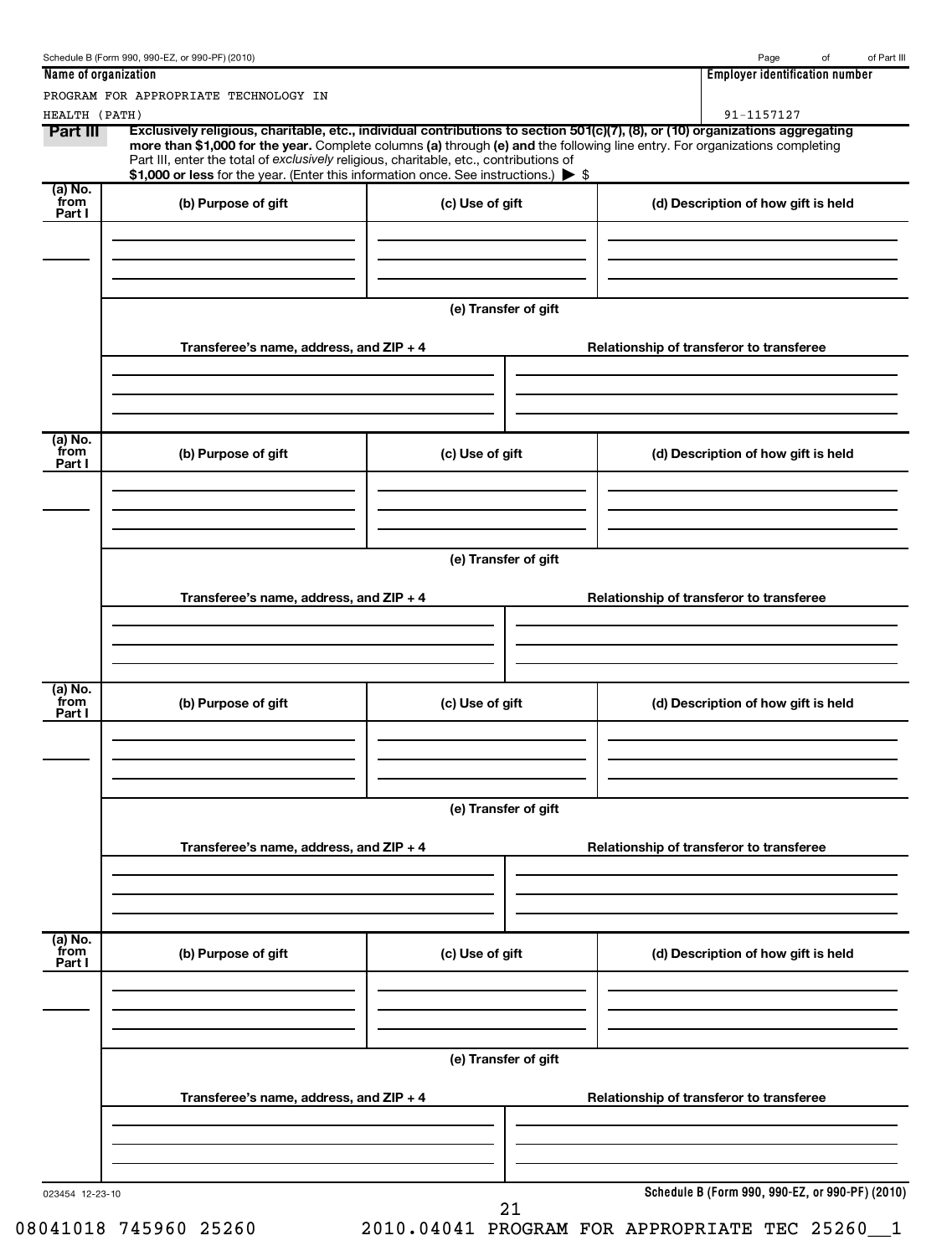| <b>SCHEDULE C</b>                                      |                                                                               | <b>Political Campaign and Lobbying Activities</b>                                                                                                                                                                                                                                             |                            |                            |                          | OMB No. 1545-0047                                  |
|--------------------------------------------------------|-------------------------------------------------------------------------------|-----------------------------------------------------------------------------------------------------------------------------------------------------------------------------------------------------------------------------------------------------------------------------------------------|----------------------------|----------------------------|--------------------------|----------------------------------------------------|
| (Form 990 or 990-EZ)                                   | For Organizations Exempt From Income Tax Under section 501(c) and section 527 | U                                                                                                                                                                                                                                                                                             |                            |                            |                          |                                                    |
| Department of the Treasury<br>Internal Revenue Service |                                                                               | Complete if the organization is described below.<br>Attach to Form 990 or Form 990-EZ.                                                                                                                                                                                                        |                            |                            |                          | <b>Open to Public</b><br><b>Inspection</b>         |
|                                                        |                                                                               | If the organization answered "Yes," to Form 990, Part IV, line 3, or Form 990-EZ, Part V, line 46 (Political Campaign Activities), then                                                                                                                                                       | See separate instructions. |                            |                          |                                                    |
|                                                        |                                                                               | • Section 501(c)(3) organizations: Complete Parts I-A and B. Do not complete Part I-C.                                                                                                                                                                                                        |                            |                            |                          |                                                    |
|                                                        |                                                                               | ● Section 501(c) (other than section 501(c)(3)) organizations: Complete Parts I-A and C below. Do not complete Part I-B.                                                                                                                                                                      |                            |                            |                          |                                                    |
| · Section 527 organizations: Complete Part I-A only.   |                                                                               |                                                                                                                                                                                                                                                                                               |                            |                            |                          |                                                    |
|                                                        |                                                                               | If the organization answered "Yes," to Form 990, Part IV, line 4, or Form 990-EZ, Part VI, line 47 (Lobbying Activities), then                                                                                                                                                                |                            |                            |                          |                                                    |
|                                                        |                                                                               | • Section 501(c)(3) organizations that have filed Form 5768 (election under section 501(h)): Complete Part II-A. Do not complete Part II-B.                                                                                                                                                   |                            |                            |                          |                                                    |
|                                                        |                                                                               | • Section 501(c)(3) organizations that have NOT filed Form 5768 (election under section 501(h)): Complete Part II-B. Do not complete Part II-A.                                                                                                                                               |                            |                            |                          |                                                    |
|                                                        |                                                                               | If the organization answered "Yes," to Form 990, Part IV, line 5 (Proxy Tax), or Form 990-EZ, Part V, line 35a (Proxy Tax), then                                                                                                                                                              |                            |                            |                          |                                                    |
|                                                        |                                                                               | • Section 501(c)(4), (5), or (6) organizations: Complete Part III.                                                                                                                                                                                                                            |                            |                            |                          |                                                    |
| Name of organization                                   |                                                                               | PROGRAM FOR APPROPRIATE TECHNOLOGY IN                                                                                                                                                                                                                                                         |                            |                            |                          | <b>Employer identification number</b>              |
|                                                        | HEALTH (PATH)                                                                 |                                                                                                                                                                                                                                                                                               |                            |                            |                          | 91-1157127                                         |
| Part I-A                                               |                                                                               | Complete if the organization is exempt under section 501(c) or is a section 527 organization.                                                                                                                                                                                                 |                            |                            |                          |                                                    |
|                                                        |                                                                               |                                                                                                                                                                                                                                                                                               |                            |                            |                          |                                                    |
|                                                        |                                                                               | 1 Provide a description of the organization's direct and indirect political campaign activities in Part IV.                                                                                                                                                                                   |                            |                            |                          |                                                    |
| $\mathbf{2}$                                           |                                                                               | Political expenditures entertainment and the contract of the contract of the contract of the contract of the contract of the contract of the contract of the contract of the contract of the contract of the contract of the c                                                                |                            |                            | $\blacktriangleright$ \$ |                                                    |
|                                                        |                                                                               |                                                                                                                                                                                                                                                                                               |                            |                            |                          |                                                    |
| Part I-B                                               |                                                                               | Complete if the organization is exempt under section 501(c)(3).                                                                                                                                                                                                                               |                            |                            |                          |                                                    |
|                                                        |                                                                               |                                                                                                                                                                                                                                                                                               |                            |                            |                          |                                                    |
|                                                        |                                                                               |                                                                                                                                                                                                                                                                                               |                            |                            |                          |                                                    |
| 3                                                      |                                                                               |                                                                                                                                                                                                                                                                                               |                            |                            |                          | Yes<br><b>No</b>                                   |
|                                                        |                                                                               |                                                                                                                                                                                                                                                                                               |                            |                            |                          | <b>No</b><br>Yes                                   |
| <b>b</b> If "Yes," describe in Part IV.                |                                                                               |                                                                                                                                                                                                                                                                                               |                            |                            |                          |                                                    |
|                                                        |                                                                               | Part I-C   Complete if the organization is exempt under section 501(c), except section 501(c)(3).                                                                                                                                                                                             |                            |                            |                          |                                                    |
|                                                        |                                                                               | 1 Enter the amount directly expended by the filing organization for section 527 exempt function activities                                                                                                                                                                                    |                            |                            | $\blacktriangleright$ \$ |                                                    |
|                                                        |                                                                               | 2 Enter the amount of the filing organization's funds contributed to other organizations for section 527                                                                                                                                                                                      |                            |                            |                          |                                                    |
|                                                        |                                                                               |                                                                                                                                                                                                                                                                                               |                            |                            | $\blacktriangleright$ \$ |                                                    |
|                                                        |                                                                               | 3 Total exempt function expenditures. Add lines 1 and 2. Enter here and on Form 1120-POL,                                                                                                                                                                                                     |                            |                            |                          |                                                    |
|                                                        |                                                                               |                                                                                                                                                                                                                                                                                               |                            |                            |                          |                                                    |
|                                                        |                                                                               |                                                                                                                                                                                                                                                                                               |                            |                            |                          | Yes<br><b>No</b>                                   |
| 5.                                                     |                                                                               | Enter the names, addresses and employer identification number (EIN) of all section 527 political organizations to which the filing organization                                                                                                                                               |                            |                            |                          |                                                    |
|                                                        |                                                                               | made payments. For each organization listed, enter the amount paid from the filing organization's funds. Also enter the amount of political<br>contributions received that were promptly and directly delivered to a separate political organization, such as a separate segregated fund or a |                            |                            |                          |                                                    |
|                                                        |                                                                               | political action committee (PAC). If additional space is needed, provide information in Part IV.                                                                                                                                                                                              |                            |                            |                          |                                                    |
| (a) Name                                               |                                                                               | (b) Address                                                                                                                                                                                                                                                                                   |                            | (d) Amount paid from       |                          | (e) Amount of political                            |
|                                                        |                                                                               |                                                                                                                                                                                                                                                                                               | $(c)$ EIN                  | filing organization's      |                          | contributions received and                         |
|                                                        |                                                                               |                                                                                                                                                                                                                                                                                               |                            | funds. If none, enter -0-. |                          | promptly and directly                              |
|                                                        |                                                                               |                                                                                                                                                                                                                                                                                               |                            |                            |                          | delivered to a separate<br>political organization. |
|                                                        |                                                                               |                                                                                                                                                                                                                                                                                               |                            |                            |                          | If none, enter -0-.                                |
|                                                        |                                                                               |                                                                                                                                                                                                                                                                                               |                            |                            |                          |                                                    |
|                                                        |                                                                               |                                                                                                                                                                                                                                                                                               |                            |                            |                          |                                                    |
|                                                        |                                                                               |                                                                                                                                                                                                                                                                                               |                            |                            |                          |                                                    |
|                                                        |                                                                               |                                                                                                                                                                                                                                                                                               |                            |                            |                          |                                                    |
|                                                        |                                                                               |                                                                                                                                                                                                                                                                                               |                            |                            |                          |                                                    |
|                                                        |                                                                               |                                                                                                                                                                                                                                                                                               |                            |                            |                          |                                                    |
|                                                        |                                                                               |                                                                                                                                                                                                                                                                                               |                            |                            |                          |                                                    |
|                                                        |                                                                               |                                                                                                                                                                                                                                                                                               |                            |                            |                          |                                                    |
|                                                        |                                                                               |                                                                                                                                                                                                                                                                                               |                            |                            |                          |                                                    |
|                                                        |                                                                               |                                                                                                                                                                                                                                                                                               |                            |                            |                          |                                                    |
|                                                        |                                                                               |                                                                                                                                                                                                                                                                                               |                            |                            |                          |                                                    |
|                                                        |                                                                               | For Paperwork Reduction Act Notice, see the Instructions for Form 990 or 990-EZ.                                                                                                                                                                                                              |                            |                            |                          |                                                    |
| LHA                                                    |                                                                               |                                                                                                                                                                                                                                                                                               |                            |                            |                          | Schedule C (Form 990 or 990-EZ) 2010               |

032041 02-02-11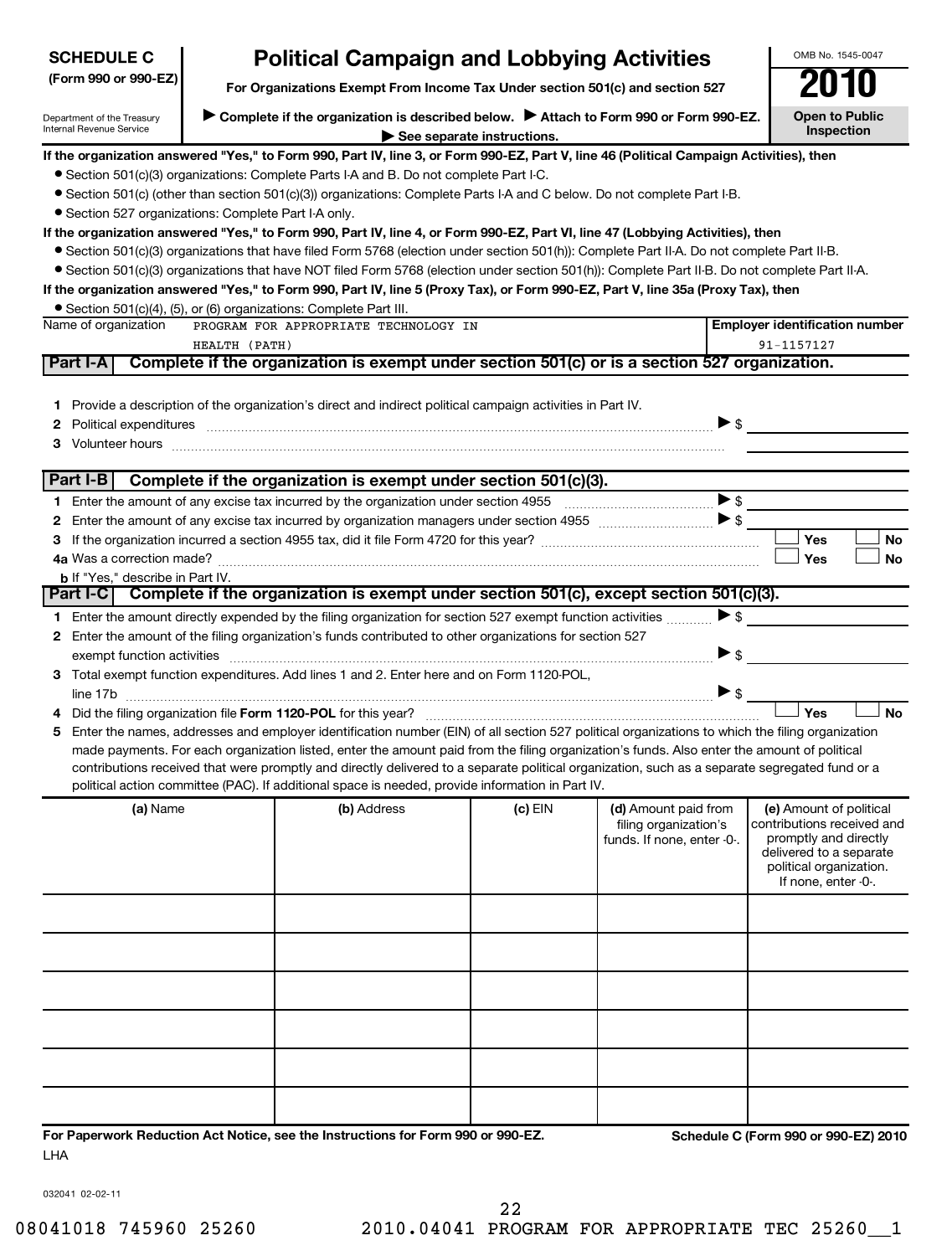|                                                                                                           |               |                                        | PROGRAM FOR APPROPRIATE TECHNOLOGY IN                                            |                                                                                                                                                                            |                                        |                                |
|-----------------------------------------------------------------------------------------------------------|---------------|----------------------------------------|----------------------------------------------------------------------------------|----------------------------------------------------------------------------------------------------------------------------------------------------------------------------|----------------------------------------|--------------------------------|
| Schedule C (Form 990 or 990-EZ) 2010                                                                      | HEALTH (PATH) |                                        |                                                                                  |                                                                                                                                                                            | 91-1157127                             | Page 2                         |
| Complete if the organization is exempt under section 501(c)(3) and filed Form 5768<br>Part II-A           |               |                                        |                                                                                  |                                                                                                                                                                            |                                        |                                |
| (election under section 501(h)).                                                                          |               |                                        |                                                                                  |                                                                                                                                                                            |                                        |                                |
| A Check $\blacktriangleright$<br>if the filing organization belongs to an affiliated group.               |               |                                        |                                                                                  |                                                                                                                                                                            |                                        |                                |
| <b>B</b> Check                                                                                            |               |                                        | if the filing organization checked box A and "limited control" provisions apply. |                                                                                                                                                                            |                                        |                                |
|                                                                                                           |               | <b>Limits on Lobbying Expenditures</b> | (The term "expenditures" means amounts paid or incurred.)                        |                                                                                                                                                                            | (a) Filing<br>organization's<br>totals | (b) Affiliated group<br>totals |
| <b>1a</b> Total lobbying expenditures to influence public opinion (grass roots lobbying)                  |               |                                        |                                                                                  |                                                                                                                                                                            | 6,398                                  |                                |
| <b>b</b> Total lobbying expenditures to influence a legislative body (direct lobbying)                    |               |                                        |                                                                                  |                                                                                                                                                                            | 213,011                                |                                |
| c                                                                                                         |               |                                        |                                                                                  |                                                                                                                                                                            | 219,409                                |                                |
| d Other exempt purpose expenditures                                                                       |               |                                        |                                                                                  |                                                                                                                                                                            | 256, 481, 770.                         |                                |
|                                                                                                           |               |                                        |                                                                                  |                                                                                                                                                                            | $\overline{256}$ , 701, 179.           |                                |
| f Lobbying nontaxable amount. Enter the amount from the following table in both columns.                  |               |                                        |                                                                                  |                                                                                                                                                                            | 1,000,000                              |                                |
| If the amount on line $1e$ , column (a) or (b) is:                                                        |               |                                        | The lobbying nontaxable amount is:                                               |                                                                                                                                                                            |                                        |                                |
| Not over \$500,000                                                                                        |               |                                        | 20% of the amount on line 1e.                                                    |                                                                                                                                                                            |                                        |                                |
| Over \$500,000 but not over \$1,000,000                                                                   |               |                                        | \$100,000 plus 15% of the excess over \$500,000.                                 |                                                                                                                                                                            |                                        |                                |
| Over \$1,000,000 but not over \$1,500,000<br>\$175,000 plus 10% of the excess over \$1,000,000            |               |                                        |                                                                                  |                                                                                                                                                                            |                                        |                                |
| Over \$1,500,000 but not over \$17,000,000                                                                |               |                                        | \$225,000 plus 5% of the excess over \$1,500,000.                                |                                                                                                                                                                            |                                        |                                |
| Over \$17,000,000                                                                                         |               | \$1,000,000.                           |                                                                                  |                                                                                                                                                                            |                                        |                                |
|                                                                                                           |               |                                        |                                                                                  |                                                                                                                                                                            |                                        |                                |
| g Grassroots nontaxable amount (enter 25% of line 1f)                                                     |               |                                        |                                                                                  |                                                                                                                                                                            | 250,000                                |                                |
| <b>h</b> Subtract line 1g from line 1a. If zero or less, enter -0-                                        |               |                                        |                                                                                  |                                                                                                                                                                            | 0                                      |                                |
| i Subtract line 1f from line 1c. If zero or less, enter -0-                                               |               |                                        |                                                                                  |                                                                                                                                                                            | 0                                      |                                |
| j If there is an amount other than zero on either line 1h or line 1i, did the organization file Form 4720 |               |                                        |                                                                                  |                                                                                                                                                                            |                                        |                                |
| reporting section 4911 tax for this year?                                                                 |               |                                        |                                                                                  |                                                                                                                                                                            |                                        | Yes<br>No                      |
|                                                                                                           |               |                                        | 4-Year Averaging Period Under Section 501(h)                                     | (Some organizations that made a section 501(h) election do not have to complete all of the five<br>columns below. See the instructions for lines 2a through 2f on page 4.) |                                        |                                |
|                                                                                                           |               |                                        | Lobbying Expenditures During 4-Year Averaging Period                             |                                                                                                                                                                            |                                        |                                |
| Calendar year<br>(or fiscal year beginning in)                                                            |               | (a) 2007                               | $(b)$ 2008                                                                       | $(c)$ 2009                                                                                                                                                                 | $(d)$ 2010                             | (e) Total                      |
| 2a Lobbying nontaxable amount                                                                             |               | 1,000,000.                             | 1,000,000.                                                                       | 1,000,000.                                                                                                                                                                 | 1,000,000.                             | 4,000,000.                     |
| <b>b</b> Lobbying ceiling amount<br>$(150\% \text{ of line } 2a, \text{column}(e))$                       |               |                                        |                                                                                  |                                                                                                                                                                            |                                        | 6,000,000.                     |
| c Total lobbying expenditures                                                                             |               | 222,019.                               | 244,080                                                                          | 195,195.                                                                                                                                                                   | 219,409.                               | 880,703.                       |
| d Grassroots nontaxable amount                                                                            |               | 250,000.                               | 250,000.                                                                         | 250,000.                                                                                                                                                                   | 250,000.                               | 1,000,000.                     |

**f** Grassroots lobbying expenditures (150% of line 2d, column (e)) 1,500,000. 11,136. 7,575. 4,137. 6,398. 29,246.

**Schedule C (Form 990 or 990-EZ) 2010**

032042 02-02-11

**e** Grassroots ceiling amount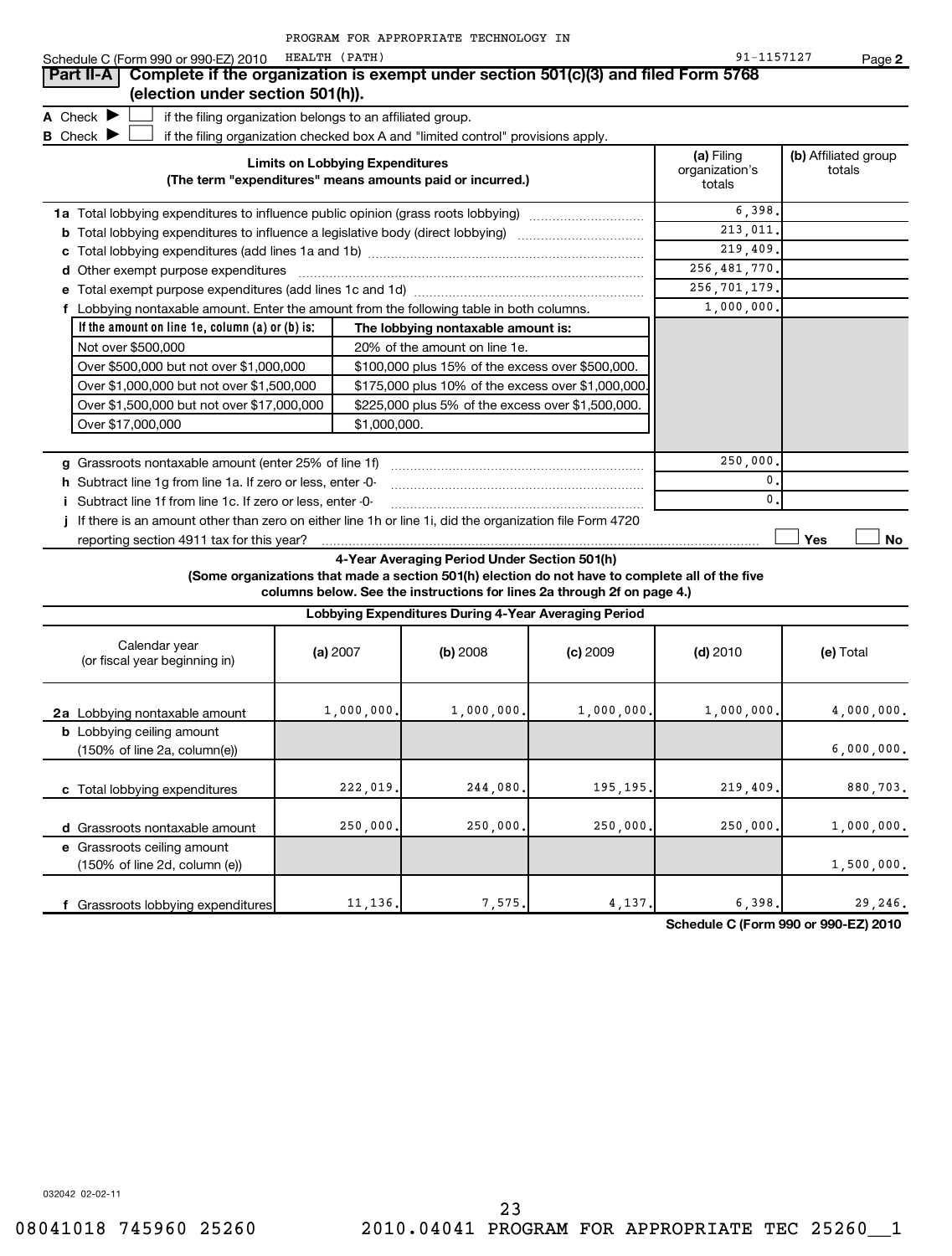### Schedule C (Form 990 or 990-EZ) 2010 HEALTH (PATH) 30 and 2010 11:57127

**3**

## **Part II-B** Complete if the organization is exempt under section 501(c)(3) and has NOT filed Form 5768 **(election under section 501(h)).**

|   |                                                                                                                                                                                                                                     | (a) |                | (b)    |    |
|---|-------------------------------------------------------------------------------------------------------------------------------------------------------------------------------------------------------------------------------------|-----|----------------|--------|----|
|   |                                                                                                                                                                                                                                     | Yes | No             | Amount |    |
| 1 | During the year, did the filing organization attempt to influence foreign, national, state or<br>local legislation, including any attempt to influence public opinion on a legislative matter<br>or referendum, through the use of: |     |                |        |    |
|   | <b>b</b> Paid staff or management (include compensation in expenses reported on lines 1c through 1i)?                                                                                                                               |     |                |        |    |
|   |                                                                                                                                                                                                                                     |     |                |        |    |
|   |                                                                                                                                                                                                                                     |     |                |        |    |
|   | g Direct contact with legislators, their staffs, government officials, or a legislative body?<br>h Rallies, demonstrations, seminars, conventions, speeches, lectures, or any similar means?                                        |     |                |        |    |
|   |                                                                                                                                                                                                                                     |     |                |        |    |
|   | 2a Did the activities in line 1 cause the organization to be not described in section 501(c)(3)?                                                                                                                                    |     |                |        |    |
|   | c If "Yes," enter the amount of any tax incurred by organization managers under section 4912<br>d If the filing organization incurred a section 4912 tax, did it file Form 4720 for this year?                                      |     |                |        |    |
|   | Part III-A Complete if the organization is exempt under section $501(c)(4)$ , section $501(c)(5)$ , or section                                                                                                                      |     |                |        |    |
|   | 501(c)(6).                                                                                                                                                                                                                          |     |                |        |    |
|   |                                                                                                                                                                                                                                     |     |                | Yes    | No |
| 1 |                                                                                                                                                                                                                                     |     | $\mathbf{1}$   |        |    |
| 2 |                                                                                                                                                                                                                                     |     | $\overline{2}$ |        |    |
| 3 | Did the organization agree to carryover lobbying and political expenditures from the prior year?<br>Part III-B Complete if the organization is exempt under section 501(c)(4), section 501(c)(5), or section                        |     |                |        |    |
|   | 501(c)(6) if BOTH Part III-A, lines 1 and 2 are answered "No" OR if Part III-A, line 3 is answered<br>"Yes."                                                                                                                        |     |                |        |    |
| 1 |                                                                                                                                                                                                                                     |     | 1              |        |    |
| 2 | Section 162(e) nondeductible lobbying and political expenditures (do not include amounts of political<br>expenses for which the section 527(f) tax was paid).                                                                       |     |                |        |    |
|   |                                                                                                                                                                                                                                     |     | 2a             |        |    |
|   | b Carryover from last year manufactured and contract the contract of the contract of the contract of the contract of the contract of the contract of the contract of the contract of the contract of contract of contract of c      |     | 2 <sub>b</sub> |        |    |
|   |                                                                                                                                                                                                                                     |     | 2c             |        |    |
| З |                                                                                                                                                                                                                                     |     | 3              |        |    |
| 4 | If notices were sent and the amount on line 2c exceeds the amount on line 3, what portion of the excess                                                                                                                             |     |                |        |    |
|   | does the organization agree to carryover to the reasonable estimate of nondeductible lobbying and political                                                                                                                         |     | 4              |        |    |
| 5 |                                                                                                                                                                                                                                     |     | 5              |        |    |
|   | ∣Part IV ∣<br><b>Supplemental Information</b>                                                                                                                                                                                       |     |                |        |    |
|   | Complete this part to provide the descriptions required for Part I-A, line 1; Part I-B, line 4; Part I-C, line 5; and Part II-B, line 1i. Also, complete this part                                                                  |     |                |        |    |

for any additional information.

24

032043 02-02-11

**Schedule C (Form 990 or 990-EZ) 2010**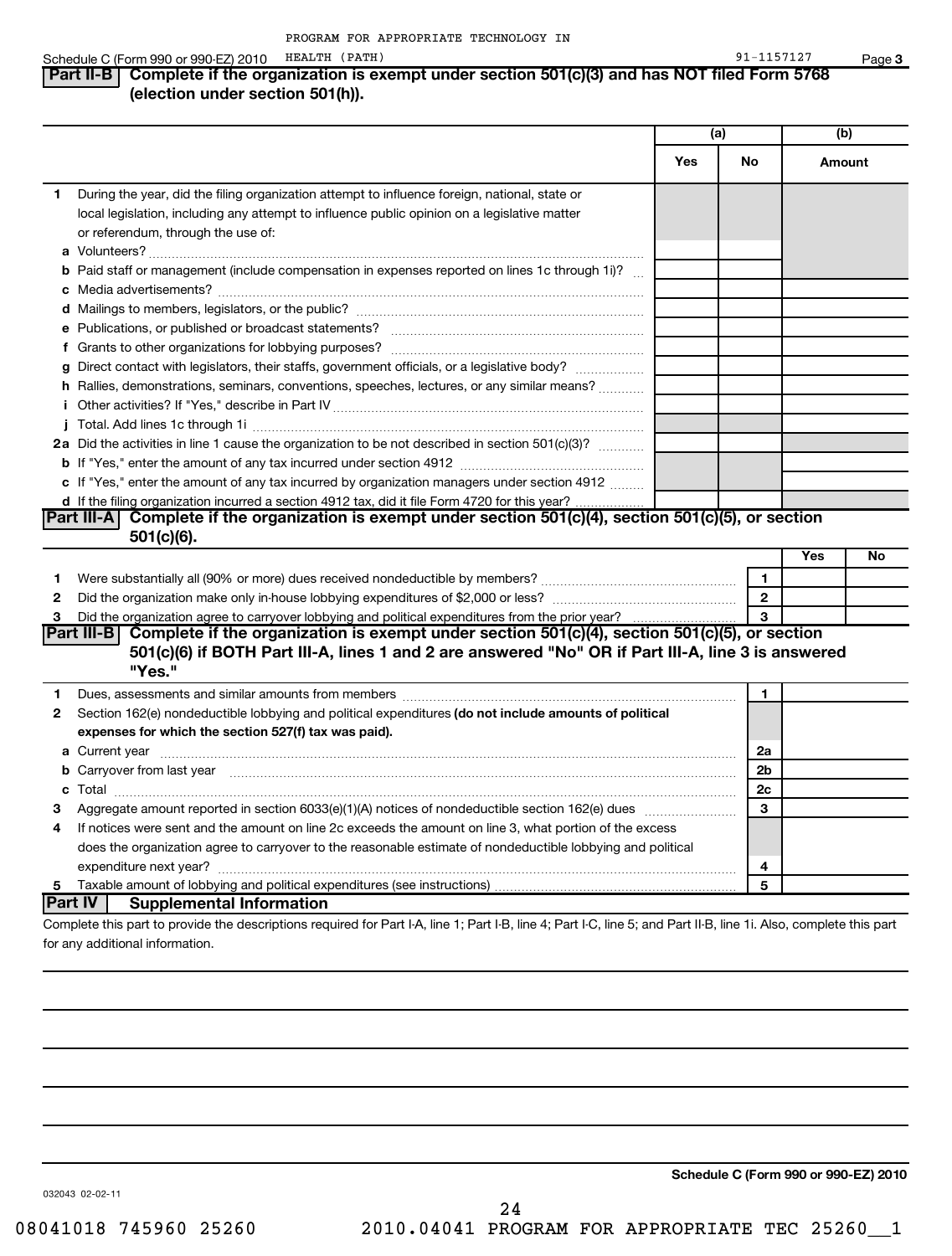| <b>SCHEDULE D</b> |  |
|-------------------|--|
|                   |  |

| (Form 990) |  |
|------------|--|
|------------|--|

# **Supplemental Financial Statements**

OMB No. 1545-0047

**Open to Public Inspection**

**(Form 990) | Complete if the organization answered "Yes," to Form 990,**

**Part IV, line 6, 7, 8, 9, 10, 11, or 12.**

|                          | Department of the Treasury<br>Internal Revenue Service | Attach to Form 990. See separate instructions.                                                                                                                                |                                                     |                |                                       | Inspection |           |
|--------------------------|--------------------------------------------------------|-------------------------------------------------------------------------------------------------------------------------------------------------------------------------------|-----------------------------------------------------|----------------|---------------------------------------|------------|-----------|
|                          | Name of the organization                               | PROGRAM FOR APPROPRIATE TECHNOLOGY IN                                                                                                                                         |                                                     |                | <b>Employer identification number</b> |            |           |
|                          |                                                        | HEALTH (PATH)                                                                                                                                                                 |                                                     |                | 91-1157127                            |            |           |
|                          | Part I                                                 | Organizations Maintaining Donor Advised Funds or Other Similar Funds or Accounts. Complete if the                                                                             |                                                     |                |                                       |            |           |
|                          |                                                        | organization answered "Yes" to Form 990, Part IV, line 6.                                                                                                                     |                                                     |                |                                       |            |           |
|                          |                                                        |                                                                                                                                                                               | (a) Donor advised funds                             |                | (b) Funds and other accounts          |            |           |
| 1.                       |                                                        |                                                                                                                                                                               |                                                     |                |                                       |            |           |
| 2                        |                                                        |                                                                                                                                                                               |                                                     |                |                                       |            |           |
| З                        |                                                        |                                                                                                                                                                               |                                                     |                |                                       |            |           |
| 4                        |                                                        |                                                                                                                                                                               |                                                     |                |                                       |            |           |
| 5                        |                                                        | Did the organization inform all donors and donor advisors in writing that the assets held in donor advised funds                                                              |                                                     |                |                                       |            | No        |
| 6                        |                                                        | Did the organization inform all grantees, donors, and donor advisors in writing that grant funds can be used only                                                             |                                                     |                | Yes                                   |            |           |
|                          |                                                        | for charitable purposes and not for the benefit of the donor or donor advisor, or for any other purpose conferring                                                            |                                                     |                |                                       |            |           |
|                          | impermissible private benefit?                         |                                                                                                                                                                               |                                                     |                | Yes                                   |            | No        |
|                          | Part II                                                | Conservation Easements. Complete if the organization answered "Yes" to Form 990, Part IV, line 7.                                                                             |                                                     |                |                                       |            |           |
| 1.                       |                                                        | Purpose(s) of conservation easements held by the organization (check all that apply).                                                                                         |                                                     |                |                                       |            |           |
|                          |                                                        | Preservation of land for public use (e.g., recreation or education)                                                                                                           | Preservation of an historically important land area |                |                                       |            |           |
|                          | Protection of natural habitat                          |                                                                                                                                                                               | Preservation of a certified historic structure      |                |                                       |            |           |
|                          | Preservation of open space                             |                                                                                                                                                                               |                                                     |                |                                       |            |           |
| 2                        |                                                        | Complete lines 2a through 2d if the organization held a qualified conservation contribution in the form of a conservation easement on the last                                |                                                     |                |                                       |            |           |
|                          | day of the tax year.                                   |                                                                                                                                                                               |                                                     |                |                                       |            |           |
|                          |                                                        |                                                                                                                                                                               |                                                     |                | Held at the End of the Tax Year       |            |           |
|                          |                                                        |                                                                                                                                                                               |                                                     | 2a             |                                       |            |           |
| b                        | Total acreage restricted by conservation easements     |                                                                                                                                                                               |                                                     | 2 <sub>b</sub> |                                       |            |           |
| с                        |                                                        |                                                                                                                                                                               |                                                     | 2c             |                                       |            |           |
|                          |                                                        | d Number of conservation easements included in (c) acquired after 8/17/06, and not on a historic structure                                                                    |                                                     |                |                                       |            |           |
|                          |                                                        |                                                                                                                                                                               |                                                     | 2d             |                                       |            |           |
| 3                        |                                                        | Number of conservation easements modified, transferred, released, extinguished, or terminated by the organization during the tax                                              |                                                     |                |                                       |            |           |
|                          | year                                                   |                                                                                                                                                                               |                                                     |                |                                       |            |           |
| 4                        |                                                        | Number of states where property subject to conservation easement is located >                                                                                                 |                                                     |                |                                       |            |           |
| 5                        |                                                        | Does the organization have a written policy regarding the periodic monitoring, inspection, handling of<br>violations, and enforcement of the conservation easements it holds? |                                                     |                | Yes                                   |            | <b>No</b> |
| 6                        |                                                        | Staff and volunteer hours devoted to monitoring, inspecting, and enforcing conservation easements during the year                                                             |                                                     |                |                                       |            |           |
| 7                        |                                                        | Amount of expenses incurred in monitoring, inspecting, and enforcing conservation easements during the year $\triangleright$ \$                                               |                                                     |                |                                       |            |           |
| 8                        |                                                        | Does each conservation easement reported on line 2(d) above satisfy the requirements of section 170(h)(4)(B)(i)                                                               |                                                     |                |                                       |            |           |
|                          |                                                        |                                                                                                                                                                               |                                                     |                | Yes                                   |            | <b>No</b> |
| 9                        |                                                        | In Part XIV, describe how the organization reports conservation easements in its revenue and expense statement, and balance sheet, and                                        |                                                     |                |                                       |            |           |
|                          |                                                        | include, if applicable, the text of the footnote to the organization's financial statements that describes the organization's accounting for                                  |                                                     |                |                                       |            |           |
|                          | conservation easements.                                |                                                                                                                                                                               |                                                     |                |                                       |            |           |
|                          | Part III                                               | Organizations Maintaining Collections of Art, Historical Treasures, or Other Similar Assets.                                                                                  |                                                     |                |                                       |            |           |
|                          |                                                        | Complete if the organization answered "Yes" to Form 990, Part IV, line 8.                                                                                                     |                                                     |                |                                       |            |           |
|                          |                                                        | 1a If the organization elected, as permitted under SFAS 116 (ASC 958), not to report in its revenue statement and balance sheet works of art,                                 |                                                     |                |                                       |            |           |
|                          |                                                        | historical treasures, or other similar assets held for public exhibition, education, or research in furtherance of public service, provide, in Part XIV,                      |                                                     |                |                                       |            |           |
|                          |                                                        | the text of the footnote to its financial statements that describes these items.                                                                                              |                                                     |                |                                       |            |           |
|                          |                                                        | <b>b</b> If the organization elected, as permitted under SFAS 116 (ASC 958), to report in its revenue statement and balance sheet works of art, historical                    |                                                     |                |                                       |            |           |
|                          |                                                        | treasures, or other similar assets held for public exhibition, education, or research in furtherance of public service, provide the following amounts                         |                                                     |                |                                       |            |           |
|                          | relating to these items:                               |                                                                                                                                                                               |                                                     |                |                                       |            |           |
|                          |                                                        |                                                                                                                                                                               |                                                     |                |                                       |            |           |
|                          |                                                        |                                                                                                                                                                               |                                                     |                |                                       |            |           |
| 2                        |                                                        | If the organization received or held works of art, historical treasures, or other similar assets for financial gain, provide                                                  |                                                     |                |                                       |            |           |
|                          |                                                        | the following amounts required to be reported under SFAS 116 (ASC 958) relating to these items:                                                                               |                                                     |                |                                       |            |           |
| а                        |                                                        |                                                                                                                                                                               |                                                     |                |                                       |            |           |
| b                        |                                                        |                                                                                                                                                                               |                                                     |                |                                       |            |           |
|                          |                                                        | LHA For Paperwork Reduction Act Notice, see the Instructions for Form 990.                                                                                                    |                                                     |                | Schedule D (Form 990) 2010            |            |           |
| 032051<br>$12 - 20 - 10$ |                                                        |                                                                                                                                                                               |                                                     |                |                                       |            |           |

25

08041018 745960 25260 2010.04041 PROGRAM FOR APPROPRIATE TEC 25260\_1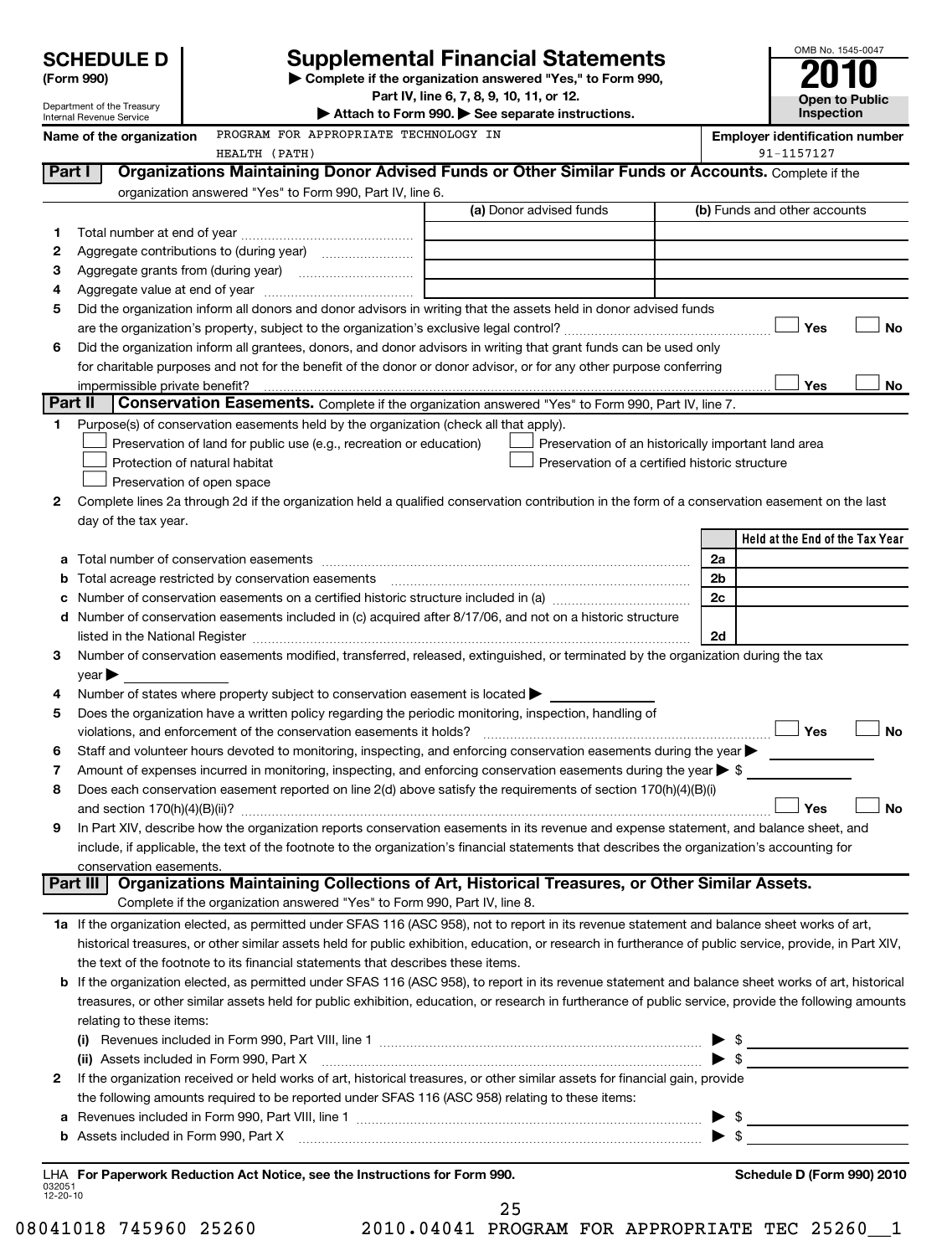| HEALTH (PATH)<br>91-1157127<br>Page 2<br>Schedule D (Form 990) 2010<br>Part III   Organizations Maintaining Collections of Art, Historical Treasures, or Other Similar Assets (continued)<br>Using the organization's acquisition, accession, and other records, check any of the following that are a significant use of its collection items<br>3<br>(check all that apply):<br>Public exhibition<br>Loan or exchange programs<br>a<br>Other and the control of the control of the control of the control of the control of the control of the control of the control of the control of the control of the control of the control of the control of the control of th<br>Scholarly research<br>b<br>Preservation for future generations<br>c<br>Provide a description of the organization's collections and explain how they further the organization's exempt purpose in Part XIV.<br>4<br>During the year, did the organization solicit or receive donations of art, historical treasures, or other similar assets<br>5<br>Yes<br><b>Part IV</b><br>Escrow and Custodial Arrangements. Complete if the organization answered "Yes" to Form 990, Part IV, line 9, or<br>reported an amount on Form 990, Part X, line 21.<br>1a Is the organization an agent, trustee, custodian or other intermediary for contributions or other assets not included<br>Yes<br>No<br><b>b</b> If "Yes," explain the arrangement in Part XIV and complete the following table:<br>Amount<br>c Beginning balance <b>communications</b> and a construction of the construction of the construction of the construction of the construction of the construction of the construction of the construction of the construction of the<br>1c<br>1d<br>e Distributions during the year manufactured and continuum and contact the year manufactured and contact the year manufactured and contact the year manufactured and contact the year manufactured and contact the year manufa<br>1e<br>1f<br>Yes<br>No<br><b>b</b> If "Yes," explain the arrangement in Part XIV.<br>Endowment Funds. Complete if the organization answered "Yes" to Form 990, Part IV, line 10.<br><b>Part V</b><br>(c) Two years back $ $ (d) Three years back $ $<br>(e) Four years back<br>(a) Current year<br>(b) Prior year<br>6,474,476.<br>5,943,911.<br>4,752,059.<br><b>1a</b> Beginning of year balance<br>1,790.<br>2,039.<br>21,290.<br>725,831.<br>1,189,813.<br>$-1, 591, 603.$<br>Net investment earnings, gains, and losses<br>e Other expenditures for facilities<br>152,104.<br>and programs<br>f Administrative expenses<br>6,671,532.<br>5,943,911.<br>4,752,059.<br>g<br>Provide the estimated percentage of the year end balance held as:<br>50.00<br>Board designated or quasi-endowment<br>%<br>а<br>50.00<br>Permanent endowment ><br>%<br><b>c</b> Term endowment $\blacktriangleright$<br>%<br>3a Are there endowment funds not in the possession of the organization that are held and administered for the organization<br>Yes<br>No<br>by:<br>х<br>3a(i)<br>х<br>3a(ii)<br>3b<br>Describe in Part XIV the intended uses of the organization's endowment funds.<br>Land, Buildings, and Equipment. See Form 990, Part X, line 10.<br><b>Part VI</b><br>Description of investment<br>(a) Cost or other<br>(b) Cost or other<br>(c) Accumulated<br>(d) Book value<br>basis (investment)<br>basis (other)<br>depreciation<br>b<br>19,201,645.<br>3, 383, 955.<br>8,401,877.<br>5,673,333.<br>2,532,617.<br>527,029.<br>2,005,588.<br>Total. Add lines 1a through 1e. (Column (d) must equal Form 990, Part X, column (B), line 10(c).) |  | PROGRAM FOR APPROPRIATE TECHNOLOGY IN |  |  |  |  |  |  |  |  |
|---------------------------------------------------------------------------------------------------------------------------------------------------------------------------------------------------------------------------------------------------------------------------------------------------------------------------------------------------------------------------------------------------------------------------------------------------------------------------------------------------------------------------------------------------------------------------------------------------------------------------------------------------------------------------------------------------------------------------------------------------------------------------------------------------------------------------------------------------------------------------------------------------------------------------------------------------------------------------------------------------------------------------------------------------------------------------------------------------------------------------------------------------------------------------------------------------------------------------------------------------------------------------------------------------------------------------------------------------------------------------------------------------------------------------------------------------------------------------------------------------------------------------------------------------------------------------------------------------------------------------------------------------------------------------------------------------------------------------------------------------------------------------------------------------------------------------------------------------------------------------------------------------------------------------------------------------------------------------------------------------------------------------------------------------------------------------------------------------------------------------------------------------------------------------------------------------------------------------------------------------------------------------------------------------------------------------------------------------------------------------------------------------------------------------------------------------------------------------------------------------------------------------------------------------------------------------------------------------------------------------------------------------------------------------------------------------------------------------------------------------------------------------------------------------------------------------------------------------------------------------------------------------------------------------------------------------------------------------------------------------------------------------------------------------------------------------------------------------------------------------------------------------------------------------------------------------------------------------------------------------------------------------------------------------------------------------------------------------------------------------------------------------------------------------------------------------------------------------------------------------------------------------------------------------------------------------------------------------------------------|--|---------------------------------------|--|--|--|--|--|--|--|--|
|                                                                                                                                                                                                                                                                                                                                                                                                                                                                                                                                                                                                                                                                                                                                                                                                                                                                                                                                                                                                                                                                                                                                                                                                                                                                                                                                                                                                                                                                                                                                                                                                                                                                                                                                                                                                                                                                                                                                                                                                                                                                                                                                                                                                                                                                                                                                                                                                                                                                                                                                                                                                                                                                                                                                                                                                                                                                                                                                                                                                                                                                                                                                                                                                                                                                                                                                                                                                                                                                                                                                                                                                                     |  |                                       |  |  |  |  |  |  |  |  |
|                                                                                                                                                                                                                                                                                                                                                                                                                                                                                                                                                                                                                                                                                                                                                                                                                                                                                                                                                                                                                                                                                                                                                                                                                                                                                                                                                                                                                                                                                                                                                                                                                                                                                                                                                                                                                                                                                                                                                                                                                                                                                                                                                                                                                                                                                                                                                                                                                                                                                                                                                                                                                                                                                                                                                                                                                                                                                                                                                                                                                                                                                                                                                                                                                                                                                                                                                                                                                                                                                                                                                                                                                     |  |                                       |  |  |  |  |  |  |  |  |
| No                                                                                                                                                                                                                                                                                                                                                                                                                                                                                                                                                                                                                                                                                                                                                                                                                                                                                                                                                                                                                                                                                                                                                                                                                                                                                                                                                                                                                                                                                                                                                                                                                                                                                                                                                                                                                                                                                                                                                                                                                                                                                                                                                                                                                                                                                                                                                                                                                                                                                                                                                                                                                                                                                                                                                                                                                                                                                                                                                                                                                                                                                                                                                                                                                                                                                                                                                                                                                                                                                                                                                                                                                  |  |                                       |  |  |  |  |  |  |  |  |
|                                                                                                                                                                                                                                                                                                                                                                                                                                                                                                                                                                                                                                                                                                                                                                                                                                                                                                                                                                                                                                                                                                                                                                                                                                                                                                                                                                                                                                                                                                                                                                                                                                                                                                                                                                                                                                                                                                                                                                                                                                                                                                                                                                                                                                                                                                                                                                                                                                                                                                                                                                                                                                                                                                                                                                                                                                                                                                                                                                                                                                                                                                                                                                                                                                                                                                                                                                                                                                                                                                                                                                                                                     |  |                                       |  |  |  |  |  |  |  |  |
|                                                                                                                                                                                                                                                                                                                                                                                                                                                                                                                                                                                                                                                                                                                                                                                                                                                                                                                                                                                                                                                                                                                                                                                                                                                                                                                                                                                                                                                                                                                                                                                                                                                                                                                                                                                                                                                                                                                                                                                                                                                                                                                                                                                                                                                                                                                                                                                                                                                                                                                                                                                                                                                                                                                                                                                                                                                                                                                                                                                                                                                                                                                                                                                                                                                                                                                                                                                                                                                                                                                                                                                                                     |  |                                       |  |  |  |  |  |  |  |  |
|                                                                                                                                                                                                                                                                                                                                                                                                                                                                                                                                                                                                                                                                                                                                                                                                                                                                                                                                                                                                                                                                                                                                                                                                                                                                                                                                                                                                                                                                                                                                                                                                                                                                                                                                                                                                                                                                                                                                                                                                                                                                                                                                                                                                                                                                                                                                                                                                                                                                                                                                                                                                                                                                                                                                                                                                                                                                                                                                                                                                                                                                                                                                                                                                                                                                                                                                                                                                                                                                                                                                                                                                                     |  |                                       |  |  |  |  |  |  |  |  |
|                                                                                                                                                                                                                                                                                                                                                                                                                                                                                                                                                                                                                                                                                                                                                                                                                                                                                                                                                                                                                                                                                                                                                                                                                                                                                                                                                                                                                                                                                                                                                                                                                                                                                                                                                                                                                                                                                                                                                                                                                                                                                                                                                                                                                                                                                                                                                                                                                                                                                                                                                                                                                                                                                                                                                                                                                                                                                                                                                                                                                                                                                                                                                                                                                                                                                                                                                                                                                                                                                                                                                                                                                     |  |                                       |  |  |  |  |  |  |  |  |
|                                                                                                                                                                                                                                                                                                                                                                                                                                                                                                                                                                                                                                                                                                                                                                                                                                                                                                                                                                                                                                                                                                                                                                                                                                                                                                                                                                                                                                                                                                                                                                                                                                                                                                                                                                                                                                                                                                                                                                                                                                                                                                                                                                                                                                                                                                                                                                                                                                                                                                                                                                                                                                                                                                                                                                                                                                                                                                                                                                                                                                                                                                                                                                                                                                                                                                                                                                                                                                                                                                                                                                                                                     |  |                                       |  |  |  |  |  |  |  |  |
|                                                                                                                                                                                                                                                                                                                                                                                                                                                                                                                                                                                                                                                                                                                                                                                                                                                                                                                                                                                                                                                                                                                                                                                                                                                                                                                                                                                                                                                                                                                                                                                                                                                                                                                                                                                                                                                                                                                                                                                                                                                                                                                                                                                                                                                                                                                                                                                                                                                                                                                                                                                                                                                                                                                                                                                                                                                                                                                                                                                                                                                                                                                                                                                                                                                                                                                                                                                                                                                                                                                                                                                                                     |  |                                       |  |  |  |  |  |  |  |  |
|                                                                                                                                                                                                                                                                                                                                                                                                                                                                                                                                                                                                                                                                                                                                                                                                                                                                                                                                                                                                                                                                                                                                                                                                                                                                                                                                                                                                                                                                                                                                                                                                                                                                                                                                                                                                                                                                                                                                                                                                                                                                                                                                                                                                                                                                                                                                                                                                                                                                                                                                                                                                                                                                                                                                                                                                                                                                                                                                                                                                                                                                                                                                                                                                                                                                                                                                                                                                                                                                                                                                                                                                                     |  |                                       |  |  |  |  |  |  |  |  |
|                                                                                                                                                                                                                                                                                                                                                                                                                                                                                                                                                                                                                                                                                                                                                                                                                                                                                                                                                                                                                                                                                                                                                                                                                                                                                                                                                                                                                                                                                                                                                                                                                                                                                                                                                                                                                                                                                                                                                                                                                                                                                                                                                                                                                                                                                                                                                                                                                                                                                                                                                                                                                                                                                                                                                                                                                                                                                                                                                                                                                                                                                                                                                                                                                                                                                                                                                                                                                                                                                                                                                                                                                     |  |                                       |  |  |  |  |  |  |  |  |
|                                                                                                                                                                                                                                                                                                                                                                                                                                                                                                                                                                                                                                                                                                                                                                                                                                                                                                                                                                                                                                                                                                                                                                                                                                                                                                                                                                                                                                                                                                                                                                                                                                                                                                                                                                                                                                                                                                                                                                                                                                                                                                                                                                                                                                                                                                                                                                                                                                                                                                                                                                                                                                                                                                                                                                                                                                                                                                                                                                                                                                                                                                                                                                                                                                                                                                                                                                                                                                                                                                                                                                                                                     |  |                                       |  |  |  |  |  |  |  |  |
|                                                                                                                                                                                                                                                                                                                                                                                                                                                                                                                                                                                                                                                                                                                                                                                                                                                                                                                                                                                                                                                                                                                                                                                                                                                                                                                                                                                                                                                                                                                                                                                                                                                                                                                                                                                                                                                                                                                                                                                                                                                                                                                                                                                                                                                                                                                                                                                                                                                                                                                                                                                                                                                                                                                                                                                                                                                                                                                                                                                                                                                                                                                                                                                                                                                                                                                                                                                                                                                                                                                                                                                                                     |  |                                       |  |  |  |  |  |  |  |  |
|                                                                                                                                                                                                                                                                                                                                                                                                                                                                                                                                                                                                                                                                                                                                                                                                                                                                                                                                                                                                                                                                                                                                                                                                                                                                                                                                                                                                                                                                                                                                                                                                                                                                                                                                                                                                                                                                                                                                                                                                                                                                                                                                                                                                                                                                                                                                                                                                                                                                                                                                                                                                                                                                                                                                                                                                                                                                                                                                                                                                                                                                                                                                                                                                                                                                                                                                                                                                                                                                                                                                                                                                                     |  |                                       |  |  |  |  |  |  |  |  |
|                                                                                                                                                                                                                                                                                                                                                                                                                                                                                                                                                                                                                                                                                                                                                                                                                                                                                                                                                                                                                                                                                                                                                                                                                                                                                                                                                                                                                                                                                                                                                                                                                                                                                                                                                                                                                                                                                                                                                                                                                                                                                                                                                                                                                                                                                                                                                                                                                                                                                                                                                                                                                                                                                                                                                                                                                                                                                                                                                                                                                                                                                                                                                                                                                                                                                                                                                                                                                                                                                                                                                                                                                     |  |                                       |  |  |  |  |  |  |  |  |
|                                                                                                                                                                                                                                                                                                                                                                                                                                                                                                                                                                                                                                                                                                                                                                                                                                                                                                                                                                                                                                                                                                                                                                                                                                                                                                                                                                                                                                                                                                                                                                                                                                                                                                                                                                                                                                                                                                                                                                                                                                                                                                                                                                                                                                                                                                                                                                                                                                                                                                                                                                                                                                                                                                                                                                                                                                                                                                                                                                                                                                                                                                                                                                                                                                                                                                                                                                                                                                                                                                                                                                                                                     |  |                                       |  |  |  |  |  |  |  |  |
|                                                                                                                                                                                                                                                                                                                                                                                                                                                                                                                                                                                                                                                                                                                                                                                                                                                                                                                                                                                                                                                                                                                                                                                                                                                                                                                                                                                                                                                                                                                                                                                                                                                                                                                                                                                                                                                                                                                                                                                                                                                                                                                                                                                                                                                                                                                                                                                                                                                                                                                                                                                                                                                                                                                                                                                                                                                                                                                                                                                                                                                                                                                                                                                                                                                                                                                                                                                                                                                                                                                                                                                                                     |  |                                       |  |  |  |  |  |  |  |  |
|                                                                                                                                                                                                                                                                                                                                                                                                                                                                                                                                                                                                                                                                                                                                                                                                                                                                                                                                                                                                                                                                                                                                                                                                                                                                                                                                                                                                                                                                                                                                                                                                                                                                                                                                                                                                                                                                                                                                                                                                                                                                                                                                                                                                                                                                                                                                                                                                                                                                                                                                                                                                                                                                                                                                                                                                                                                                                                                                                                                                                                                                                                                                                                                                                                                                                                                                                                                                                                                                                                                                                                                                                     |  |                                       |  |  |  |  |  |  |  |  |
|                                                                                                                                                                                                                                                                                                                                                                                                                                                                                                                                                                                                                                                                                                                                                                                                                                                                                                                                                                                                                                                                                                                                                                                                                                                                                                                                                                                                                                                                                                                                                                                                                                                                                                                                                                                                                                                                                                                                                                                                                                                                                                                                                                                                                                                                                                                                                                                                                                                                                                                                                                                                                                                                                                                                                                                                                                                                                                                                                                                                                                                                                                                                                                                                                                                                                                                                                                                                                                                                                                                                                                                                                     |  |                                       |  |  |  |  |  |  |  |  |
|                                                                                                                                                                                                                                                                                                                                                                                                                                                                                                                                                                                                                                                                                                                                                                                                                                                                                                                                                                                                                                                                                                                                                                                                                                                                                                                                                                                                                                                                                                                                                                                                                                                                                                                                                                                                                                                                                                                                                                                                                                                                                                                                                                                                                                                                                                                                                                                                                                                                                                                                                                                                                                                                                                                                                                                                                                                                                                                                                                                                                                                                                                                                                                                                                                                                                                                                                                                                                                                                                                                                                                                                                     |  |                                       |  |  |  |  |  |  |  |  |
|                                                                                                                                                                                                                                                                                                                                                                                                                                                                                                                                                                                                                                                                                                                                                                                                                                                                                                                                                                                                                                                                                                                                                                                                                                                                                                                                                                                                                                                                                                                                                                                                                                                                                                                                                                                                                                                                                                                                                                                                                                                                                                                                                                                                                                                                                                                                                                                                                                                                                                                                                                                                                                                                                                                                                                                                                                                                                                                                                                                                                                                                                                                                                                                                                                                                                                                                                                                                                                                                                                                                                                                                                     |  |                                       |  |  |  |  |  |  |  |  |
|                                                                                                                                                                                                                                                                                                                                                                                                                                                                                                                                                                                                                                                                                                                                                                                                                                                                                                                                                                                                                                                                                                                                                                                                                                                                                                                                                                                                                                                                                                                                                                                                                                                                                                                                                                                                                                                                                                                                                                                                                                                                                                                                                                                                                                                                                                                                                                                                                                                                                                                                                                                                                                                                                                                                                                                                                                                                                                                                                                                                                                                                                                                                                                                                                                                                                                                                                                                                                                                                                                                                                                                                                     |  |                                       |  |  |  |  |  |  |  |  |
|                                                                                                                                                                                                                                                                                                                                                                                                                                                                                                                                                                                                                                                                                                                                                                                                                                                                                                                                                                                                                                                                                                                                                                                                                                                                                                                                                                                                                                                                                                                                                                                                                                                                                                                                                                                                                                                                                                                                                                                                                                                                                                                                                                                                                                                                                                                                                                                                                                                                                                                                                                                                                                                                                                                                                                                                                                                                                                                                                                                                                                                                                                                                                                                                                                                                                                                                                                                                                                                                                                                                                                                                                     |  |                                       |  |  |  |  |  |  |  |  |
|                                                                                                                                                                                                                                                                                                                                                                                                                                                                                                                                                                                                                                                                                                                                                                                                                                                                                                                                                                                                                                                                                                                                                                                                                                                                                                                                                                                                                                                                                                                                                                                                                                                                                                                                                                                                                                                                                                                                                                                                                                                                                                                                                                                                                                                                                                                                                                                                                                                                                                                                                                                                                                                                                                                                                                                                                                                                                                                                                                                                                                                                                                                                                                                                                                                                                                                                                                                                                                                                                                                                                                                                                     |  |                                       |  |  |  |  |  |  |  |  |
|                                                                                                                                                                                                                                                                                                                                                                                                                                                                                                                                                                                                                                                                                                                                                                                                                                                                                                                                                                                                                                                                                                                                                                                                                                                                                                                                                                                                                                                                                                                                                                                                                                                                                                                                                                                                                                                                                                                                                                                                                                                                                                                                                                                                                                                                                                                                                                                                                                                                                                                                                                                                                                                                                                                                                                                                                                                                                                                                                                                                                                                                                                                                                                                                                                                                                                                                                                                                                                                                                                                                                                                                                     |  |                                       |  |  |  |  |  |  |  |  |
| 15,817,690.<br>2,728,544.<br>20,551,822.                                                                                                                                                                                                                                                                                                                                                                                                                                                                                                                                                                                                                                                                                                                                                                                                                                                                                                                                                                                                                                                                                                                                                                                                                                                                                                                                                                                                                                                                                                                                                                                                                                                                                                                                                                                                                                                                                                                                                                                                                                                                                                                                                                                                                                                                                                                                                                                                                                                                                                                                                                                                                                                                                                                                                                                                                                                                                                                                                                                                                                                                                                                                                                                                                                                                                                                                                                                                                                                                                                                                                                            |  |                                       |  |  |  |  |  |  |  |  |
|                                                                                                                                                                                                                                                                                                                                                                                                                                                                                                                                                                                                                                                                                                                                                                                                                                                                                                                                                                                                                                                                                                                                                                                                                                                                                                                                                                                                                                                                                                                                                                                                                                                                                                                                                                                                                                                                                                                                                                                                                                                                                                                                                                                                                                                                                                                                                                                                                                                                                                                                                                                                                                                                                                                                                                                                                                                                                                                                                                                                                                                                                                                                                                                                                                                                                                                                                                                                                                                                                                                                                                                                                     |  |                                       |  |  |  |  |  |  |  |  |
|                                                                                                                                                                                                                                                                                                                                                                                                                                                                                                                                                                                                                                                                                                                                                                                                                                                                                                                                                                                                                                                                                                                                                                                                                                                                                                                                                                                                                                                                                                                                                                                                                                                                                                                                                                                                                                                                                                                                                                                                                                                                                                                                                                                                                                                                                                                                                                                                                                                                                                                                                                                                                                                                                                                                                                                                                                                                                                                                                                                                                                                                                                                                                                                                                                                                                                                                                                                                                                                                                                                                                                                                                     |  |                                       |  |  |  |  |  |  |  |  |
|                                                                                                                                                                                                                                                                                                                                                                                                                                                                                                                                                                                                                                                                                                                                                                                                                                                                                                                                                                                                                                                                                                                                                                                                                                                                                                                                                                                                                                                                                                                                                                                                                                                                                                                                                                                                                                                                                                                                                                                                                                                                                                                                                                                                                                                                                                                                                                                                                                                                                                                                                                                                                                                                                                                                                                                                                                                                                                                                                                                                                                                                                                                                                                                                                                                                                                                                                                                                                                                                                                                                                                                                                     |  |                                       |  |  |  |  |  |  |  |  |
|                                                                                                                                                                                                                                                                                                                                                                                                                                                                                                                                                                                                                                                                                                                                                                                                                                                                                                                                                                                                                                                                                                                                                                                                                                                                                                                                                                                                                                                                                                                                                                                                                                                                                                                                                                                                                                                                                                                                                                                                                                                                                                                                                                                                                                                                                                                                                                                                                                                                                                                                                                                                                                                                                                                                                                                                                                                                                                                                                                                                                                                                                                                                                                                                                                                                                                                                                                                                                                                                                                                                                                                                                     |  |                                       |  |  |  |  |  |  |  |  |
|                                                                                                                                                                                                                                                                                                                                                                                                                                                                                                                                                                                                                                                                                                                                                                                                                                                                                                                                                                                                                                                                                                                                                                                                                                                                                                                                                                                                                                                                                                                                                                                                                                                                                                                                                                                                                                                                                                                                                                                                                                                                                                                                                                                                                                                                                                                                                                                                                                                                                                                                                                                                                                                                                                                                                                                                                                                                                                                                                                                                                                                                                                                                                                                                                                                                                                                                                                                                                                                                                                                                                                                                                     |  |                                       |  |  |  |  |  |  |  |  |
|                                                                                                                                                                                                                                                                                                                                                                                                                                                                                                                                                                                                                                                                                                                                                                                                                                                                                                                                                                                                                                                                                                                                                                                                                                                                                                                                                                                                                                                                                                                                                                                                                                                                                                                                                                                                                                                                                                                                                                                                                                                                                                                                                                                                                                                                                                                                                                                                                                                                                                                                                                                                                                                                                                                                                                                                                                                                                                                                                                                                                                                                                                                                                                                                                                                                                                                                                                                                                                                                                                                                                                                                                     |  |                                       |  |  |  |  |  |  |  |  |
|                                                                                                                                                                                                                                                                                                                                                                                                                                                                                                                                                                                                                                                                                                                                                                                                                                                                                                                                                                                                                                                                                                                                                                                                                                                                                                                                                                                                                                                                                                                                                                                                                                                                                                                                                                                                                                                                                                                                                                                                                                                                                                                                                                                                                                                                                                                                                                                                                                                                                                                                                                                                                                                                                                                                                                                                                                                                                                                                                                                                                                                                                                                                                                                                                                                                                                                                                                                                                                                                                                                                                                                                                     |  |                                       |  |  |  |  |  |  |  |  |
|                                                                                                                                                                                                                                                                                                                                                                                                                                                                                                                                                                                                                                                                                                                                                                                                                                                                                                                                                                                                                                                                                                                                                                                                                                                                                                                                                                                                                                                                                                                                                                                                                                                                                                                                                                                                                                                                                                                                                                                                                                                                                                                                                                                                                                                                                                                                                                                                                                                                                                                                                                                                                                                                                                                                                                                                                                                                                                                                                                                                                                                                                                                                                                                                                                                                                                                                                                                                                                                                                                                                                                                                                     |  |                                       |  |  |  |  |  |  |  |  |
|                                                                                                                                                                                                                                                                                                                                                                                                                                                                                                                                                                                                                                                                                                                                                                                                                                                                                                                                                                                                                                                                                                                                                                                                                                                                                                                                                                                                                                                                                                                                                                                                                                                                                                                                                                                                                                                                                                                                                                                                                                                                                                                                                                                                                                                                                                                                                                                                                                                                                                                                                                                                                                                                                                                                                                                                                                                                                                                                                                                                                                                                                                                                                                                                                                                                                                                                                                                                                                                                                                                                                                                                                     |  |                                       |  |  |  |  |  |  |  |  |
|                                                                                                                                                                                                                                                                                                                                                                                                                                                                                                                                                                                                                                                                                                                                                                                                                                                                                                                                                                                                                                                                                                                                                                                                                                                                                                                                                                                                                                                                                                                                                                                                                                                                                                                                                                                                                                                                                                                                                                                                                                                                                                                                                                                                                                                                                                                                                                                                                                                                                                                                                                                                                                                                                                                                                                                                                                                                                                                                                                                                                                                                                                                                                                                                                                                                                                                                                                                                                                                                                                                                                                                                                     |  |                                       |  |  |  |  |  |  |  |  |
|                                                                                                                                                                                                                                                                                                                                                                                                                                                                                                                                                                                                                                                                                                                                                                                                                                                                                                                                                                                                                                                                                                                                                                                                                                                                                                                                                                                                                                                                                                                                                                                                                                                                                                                                                                                                                                                                                                                                                                                                                                                                                                                                                                                                                                                                                                                                                                                                                                                                                                                                                                                                                                                                                                                                                                                                                                                                                                                                                                                                                                                                                                                                                                                                                                                                                                                                                                                                                                                                                                                                                                                                                     |  |                                       |  |  |  |  |  |  |  |  |
|                                                                                                                                                                                                                                                                                                                                                                                                                                                                                                                                                                                                                                                                                                                                                                                                                                                                                                                                                                                                                                                                                                                                                                                                                                                                                                                                                                                                                                                                                                                                                                                                                                                                                                                                                                                                                                                                                                                                                                                                                                                                                                                                                                                                                                                                                                                                                                                                                                                                                                                                                                                                                                                                                                                                                                                                                                                                                                                                                                                                                                                                                                                                                                                                                                                                                                                                                                                                                                                                                                                                                                                                                     |  |                                       |  |  |  |  |  |  |  |  |
|                                                                                                                                                                                                                                                                                                                                                                                                                                                                                                                                                                                                                                                                                                                                                                                                                                                                                                                                                                                                                                                                                                                                                                                                                                                                                                                                                                                                                                                                                                                                                                                                                                                                                                                                                                                                                                                                                                                                                                                                                                                                                                                                                                                                                                                                                                                                                                                                                                                                                                                                                                                                                                                                                                                                                                                                                                                                                                                                                                                                                                                                                                                                                                                                                                                                                                                                                                                                                                                                                                                                                                                                                     |  |                                       |  |  |  |  |  |  |  |  |
|                                                                                                                                                                                                                                                                                                                                                                                                                                                                                                                                                                                                                                                                                                                                                                                                                                                                                                                                                                                                                                                                                                                                                                                                                                                                                                                                                                                                                                                                                                                                                                                                                                                                                                                                                                                                                                                                                                                                                                                                                                                                                                                                                                                                                                                                                                                                                                                                                                                                                                                                                                                                                                                                                                                                                                                                                                                                                                                                                                                                                                                                                                                                                                                                                                                                                                                                                                                                                                                                                                                                                                                                                     |  |                                       |  |  |  |  |  |  |  |  |
|                                                                                                                                                                                                                                                                                                                                                                                                                                                                                                                                                                                                                                                                                                                                                                                                                                                                                                                                                                                                                                                                                                                                                                                                                                                                                                                                                                                                                                                                                                                                                                                                                                                                                                                                                                                                                                                                                                                                                                                                                                                                                                                                                                                                                                                                                                                                                                                                                                                                                                                                                                                                                                                                                                                                                                                                                                                                                                                                                                                                                                                                                                                                                                                                                                                                                                                                                                                                                                                                                                                                                                                                                     |  |                                       |  |  |  |  |  |  |  |  |
|                                                                                                                                                                                                                                                                                                                                                                                                                                                                                                                                                                                                                                                                                                                                                                                                                                                                                                                                                                                                                                                                                                                                                                                                                                                                                                                                                                                                                                                                                                                                                                                                                                                                                                                                                                                                                                                                                                                                                                                                                                                                                                                                                                                                                                                                                                                                                                                                                                                                                                                                                                                                                                                                                                                                                                                                                                                                                                                                                                                                                                                                                                                                                                                                                                                                                                                                                                                                                                                                                                                                                                                                                     |  |                                       |  |  |  |  |  |  |  |  |
|                                                                                                                                                                                                                                                                                                                                                                                                                                                                                                                                                                                                                                                                                                                                                                                                                                                                                                                                                                                                                                                                                                                                                                                                                                                                                                                                                                                                                                                                                                                                                                                                                                                                                                                                                                                                                                                                                                                                                                                                                                                                                                                                                                                                                                                                                                                                                                                                                                                                                                                                                                                                                                                                                                                                                                                                                                                                                                                                                                                                                                                                                                                                                                                                                                                                                                                                                                                                                                                                                                                                                                                                                     |  |                                       |  |  |  |  |  |  |  |  |
|                                                                                                                                                                                                                                                                                                                                                                                                                                                                                                                                                                                                                                                                                                                                                                                                                                                                                                                                                                                                                                                                                                                                                                                                                                                                                                                                                                                                                                                                                                                                                                                                                                                                                                                                                                                                                                                                                                                                                                                                                                                                                                                                                                                                                                                                                                                                                                                                                                                                                                                                                                                                                                                                                                                                                                                                                                                                                                                                                                                                                                                                                                                                                                                                                                                                                                                                                                                                                                                                                                                                                                                                                     |  |                                       |  |  |  |  |  |  |  |  |
|                                                                                                                                                                                                                                                                                                                                                                                                                                                                                                                                                                                                                                                                                                                                                                                                                                                                                                                                                                                                                                                                                                                                                                                                                                                                                                                                                                                                                                                                                                                                                                                                                                                                                                                                                                                                                                                                                                                                                                                                                                                                                                                                                                                                                                                                                                                                                                                                                                                                                                                                                                                                                                                                                                                                                                                                                                                                                                                                                                                                                                                                                                                                                                                                                                                                                                                                                                                                                                                                                                                                                                                                                     |  |                                       |  |  |  |  |  |  |  |  |
|                                                                                                                                                                                                                                                                                                                                                                                                                                                                                                                                                                                                                                                                                                                                                                                                                                                                                                                                                                                                                                                                                                                                                                                                                                                                                                                                                                                                                                                                                                                                                                                                                                                                                                                                                                                                                                                                                                                                                                                                                                                                                                                                                                                                                                                                                                                                                                                                                                                                                                                                                                                                                                                                                                                                                                                                                                                                                                                                                                                                                                                                                                                                                                                                                                                                                                                                                                                                                                                                                                                                                                                                                     |  |                                       |  |  |  |  |  |  |  |  |
|                                                                                                                                                                                                                                                                                                                                                                                                                                                                                                                                                                                                                                                                                                                                                                                                                                                                                                                                                                                                                                                                                                                                                                                                                                                                                                                                                                                                                                                                                                                                                                                                                                                                                                                                                                                                                                                                                                                                                                                                                                                                                                                                                                                                                                                                                                                                                                                                                                                                                                                                                                                                                                                                                                                                                                                                                                                                                                                                                                                                                                                                                                                                                                                                                                                                                                                                                                                                                                                                                                                                                                                                                     |  |                                       |  |  |  |  |  |  |  |  |
|                                                                                                                                                                                                                                                                                                                                                                                                                                                                                                                                                                                                                                                                                                                                                                                                                                                                                                                                                                                                                                                                                                                                                                                                                                                                                                                                                                                                                                                                                                                                                                                                                                                                                                                                                                                                                                                                                                                                                                                                                                                                                                                                                                                                                                                                                                                                                                                                                                                                                                                                                                                                                                                                                                                                                                                                                                                                                                                                                                                                                                                                                                                                                                                                                                                                                                                                                                                                                                                                                                                                                                                                                     |  |                                       |  |  |  |  |  |  |  |  |
|                                                                                                                                                                                                                                                                                                                                                                                                                                                                                                                                                                                                                                                                                                                                                                                                                                                                                                                                                                                                                                                                                                                                                                                                                                                                                                                                                                                                                                                                                                                                                                                                                                                                                                                                                                                                                                                                                                                                                                                                                                                                                                                                                                                                                                                                                                                                                                                                                                                                                                                                                                                                                                                                                                                                                                                                                                                                                                                                                                                                                                                                                                                                                                                                                                                                                                                                                                                                                                                                                                                                                                                                                     |  |                                       |  |  |  |  |  |  |  |  |

**Schedule D (Form 990) 2010**

032052 12-20-10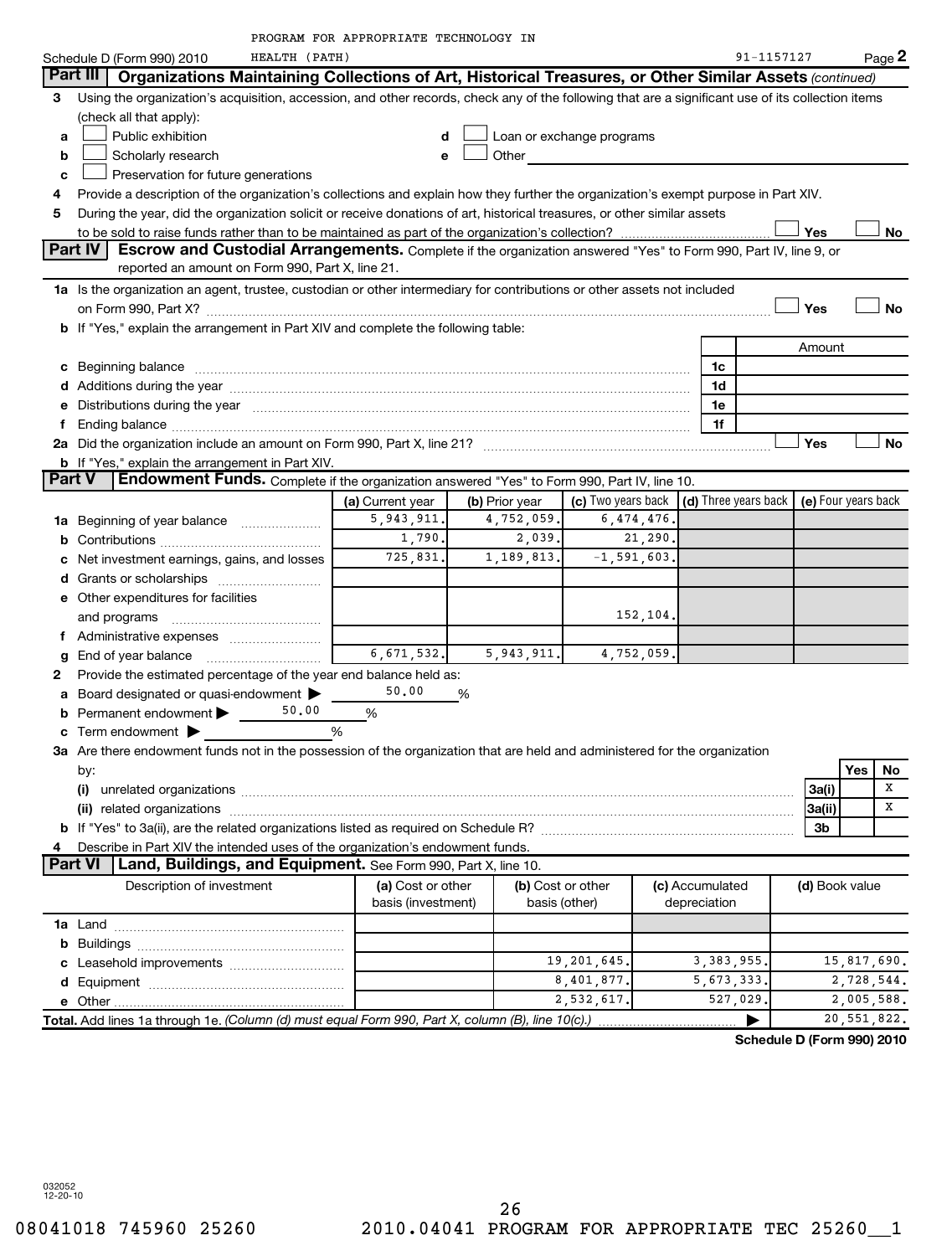| Part VII Investments - Other Securities. See Form 990, Part X, line 12.<br>(a) Description of security or category<br>(c) Method of valuation:<br>(b) Book value<br>(including name of security)<br>Cost or end-of-year market value<br>(3) Other<br>(A)<br>(B)<br>(C)<br>(D)<br>(E)<br>(F)<br>(G)<br>(H)<br>(1)<br>Total. (Col (b) must equal Form 990, Part X, col (B) line 12.) $\blacktriangleright$<br>Part VIII Investments - Program Related. See Form 990, Part X, line 13.<br>(c) Method of valuation:<br>(a) Description of investment type<br>(b) Book value<br>Cost or end-of-year market value<br>(1)<br>(2)<br>(3)<br>(4)<br>(5)<br>(6)<br>(7)<br>(8)<br>(9)<br>(10)<br>Total. (Col (b) must equal Form 990, Part X, col (B) line 13.) $\blacktriangleright$<br>Part IX<br>Other Assets. See Form 990, Part X, line 15.<br>(a) Description<br>(b) Book value<br>(1)<br>(2)<br>(3)<br>(4)<br>(5)<br>(6)<br>(7)<br>(8)<br>(9)<br>(10)<br>Total. (Column (b) must equal Form 990, Part X, col (B) line 15.)<br>Part X<br>Other Liabilities. See Form 990, Part X, line 25.<br>(a) Description of liability<br>(b) Amount<br>1.<br>(1)<br>Federal income taxes<br>(2)<br>(3)<br>(4)<br>(5)<br>(6)<br>(7)<br>(8)<br>(9)<br>(10)<br>(11)<br>Total. (Column (b) must equal Form 990, Part X, col (B) line 25.)<br>Fini 48 (ASC 740) Footnote. In Part XIV, provide the text of the footnote to the organization's financial statements that reports the organization's liability for uncertain tax positions unde<br>FIN 48 (ASC 740).<br>2. FIN 4<br>032053<br>12-20-10<br>Schedule D (Form 990) 2010 | HEALTH (PATH)<br>Schedule D (Form 990) 2010 |  | 91-1157127 | Page 3 |
|---------------------------------------------------------------------------------------------------------------------------------------------------------------------------------------------------------------------------------------------------------------------------------------------------------------------------------------------------------------------------------------------------------------------------------------------------------------------------------------------------------------------------------------------------------------------------------------------------------------------------------------------------------------------------------------------------------------------------------------------------------------------------------------------------------------------------------------------------------------------------------------------------------------------------------------------------------------------------------------------------------------------------------------------------------------------------------------------------------------------------------------------------------------------------------------------------------------------------------------------------------------------------------------------------------------------------------------------------------------------------------------------------------------------------------------------------------------------------------------------------------------------------------------------------------------------------------------------------------------|---------------------------------------------|--|------------|--------|
|                                                                                                                                                                                                                                                                                                                                                                                                                                                                                                                                                                                                                                                                                                                                                                                                                                                                                                                                                                                                                                                                                                                                                                                                                                                                                                                                                                                                                                                                                                                                                                                                               |                                             |  |            |        |
|                                                                                                                                                                                                                                                                                                                                                                                                                                                                                                                                                                                                                                                                                                                                                                                                                                                                                                                                                                                                                                                                                                                                                                                                                                                                                                                                                                                                                                                                                                                                                                                                               |                                             |  |            |        |
|                                                                                                                                                                                                                                                                                                                                                                                                                                                                                                                                                                                                                                                                                                                                                                                                                                                                                                                                                                                                                                                                                                                                                                                                                                                                                                                                                                                                                                                                                                                                                                                                               |                                             |  |            |        |
|                                                                                                                                                                                                                                                                                                                                                                                                                                                                                                                                                                                                                                                                                                                                                                                                                                                                                                                                                                                                                                                                                                                                                                                                                                                                                                                                                                                                                                                                                                                                                                                                               |                                             |  |            |        |
|                                                                                                                                                                                                                                                                                                                                                                                                                                                                                                                                                                                                                                                                                                                                                                                                                                                                                                                                                                                                                                                                                                                                                                                                                                                                                                                                                                                                                                                                                                                                                                                                               |                                             |  |            |        |
|                                                                                                                                                                                                                                                                                                                                                                                                                                                                                                                                                                                                                                                                                                                                                                                                                                                                                                                                                                                                                                                                                                                                                                                                                                                                                                                                                                                                                                                                                                                                                                                                               |                                             |  |            |        |
|                                                                                                                                                                                                                                                                                                                                                                                                                                                                                                                                                                                                                                                                                                                                                                                                                                                                                                                                                                                                                                                                                                                                                                                                                                                                                                                                                                                                                                                                                                                                                                                                               |                                             |  |            |        |
|                                                                                                                                                                                                                                                                                                                                                                                                                                                                                                                                                                                                                                                                                                                                                                                                                                                                                                                                                                                                                                                                                                                                                                                                                                                                                                                                                                                                                                                                                                                                                                                                               |                                             |  |            |        |
|                                                                                                                                                                                                                                                                                                                                                                                                                                                                                                                                                                                                                                                                                                                                                                                                                                                                                                                                                                                                                                                                                                                                                                                                                                                                                                                                                                                                                                                                                                                                                                                                               |                                             |  |            |        |
|                                                                                                                                                                                                                                                                                                                                                                                                                                                                                                                                                                                                                                                                                                                                                                                                                                                                                                                                                                                                                                                                                                                                                                                                                                                                                                                                                                                                                                                                                                                                                                                                               |                                             |  |            |        |
|                                                                                                                                                                                                                                                                                                                                                                                                                                                                                                                                                                                                                                                                                                                                                                                                                                                                                                                                                                                                                                                                                                                                                                                                                                                                                                                                                                                                                                                                                                                                                                                                               |                                             |  |            |        |
|                                                                                                                                                                                                                                                                                                                                                                                                                                                                                                                                                                                                                                                                                                                                                                                                                                                                                                                                                                                                                                                                                                                                                                                                                                                                                                                                                                                                                                                                                                                                                                                                               |                                             |  |            |        |
|                                                                                                                                                                                                                                                                                                                                                                                                                                                                                                                                                                                                                                                                                                                                                                                                                                                                                                                                                                                                                                                                                                                                                                                                                                                                                                                                                                                                                                                                                                                                                                                                               |                                             |  |            |        |
|                                                                                                                                                                                                                                                                                                                                                                                                                                                                                                                                                                                                                                                                                                                                                                                                                                                                                                                                                                                                                                                                                                                                                                                                                                                                                                                                                                                                                                                                                                                                                                                                               |                                             |  |            |        |
|                                                                                                                                                                                                                                                                                                                                                                                                                                                                                                                                                                                                                                                                                                                                                                                                                                                                                                                                                                                                                                                                                                                                                                                                                                                                                                                                                                                                                                                                                                                                                                                                               |                                             |  |            |        |
|                                                                                                                                                                                                                                                                                                                                                                                                                                                                                                                                                                                                                                                                                                                                                                                                                                                                                                                                                                                                                                                                                                                                                                                                                                                                                                                                                                                                                                                                                                                                                                                                               |                                             |  |            |        |
|                                                                                                                                                                                                                                                                                                                                                                                                                                                                                                                                                                                                                                                                                                                                                                                                                                                                                                                                                                                                                                                                                                                                                                                                                                                                                                                                                                                                                                                                                                                                                                                                               |                                             |  |            |        |
|                                                                                                                                                                                                                                                                                                                                                                                                                                                                                                                                                                                                                                                                                                                                                                                                                                                                                                                                                                                                                                                                                                                                                                                                                                                                                                                                                                                                                                                                                                                                                                                                               |                                             |  |            |        |
|                                                                                                                                                                                                                                                                                                                                                                                                                                                                                                                                                                                                                                                                                                                                                                                                                                                                                                                                                                                                                                                                                                                                                                                                                                                                                                                                                                                                                                                                                                                                                                                                               |                                             |  |            |        |
|                                                                                                                                                                                                                                                                                                                                                                                                                                                                                                                                                                                                                                                                                                                                                                                                                                                                                                                                                                                                                                                                                                                                                                                                                                                                                                                                                                                                                                                                                                                                                                                                               |                                             |  |            |        |
|                                                                                                                                                                                                                                                                                                                                                                                                                                                                                                                                                                                                                                                                                                                                                                                                                                                                                                                                                                                                                                                                                                                                                                                                                                                                                                                                                                                                                                                                                                                                                                                                               |                                             |  |            |        |
|                                                                                                                                                                                                                                                                                                                                                                                                                                                                                                                                                                                                                                                                                                                                                                                                                                                                                                                                                                                                                                                                                                                                                                                                                                                                                                                                                                                                                                                                                                                                                                                                               |                                             |  |            |        |
|                                                                                                                                                                                                                                                                                                                                                                                                                                                                                                                                                                                                                                                                                                                                                                                                                                                                                                                                                                                                                                                                                                                                                                                                                                                                                                                                                                                                                                                                                                                                                                                                               |                                             |  |            |        |
|                                                                                                                                                                                                                                                                                                                                                                                                                                                                                                                                                                                                                                                                                                                                                                                                                                                                                                                                                                                                                                                                                                                                                                                                                                                                                                                                                                                                                                                                                                                                                                                                               |                                             |  |            |        |
|                                                                                                                                                                                                                                                                                                                                                                                                                                                                                                                                                                                                                                                                                                                                                                                                                                                                                                                                                                                                                                                                                                                                                                                                                                                                                                                                                                                                                                                                                                                                                                                                               |                                             |  |            |        |
|                                                                                                                                                                                                                                                                                                                                                                                                                                                                                                                                                                                                                                                                                                                                                                                                                                                                                                                                                                                                                                                                                                                                                                                                                                                                                                                                                                                                                                                                                                                                                                                                               |                                             |  |            |        |
|                                                                                                                                                                                                                                                                                                                                                                                                                                                                                                                                                                                                                                                                                                                                                                                                                                                                                                                                                                                                                                                                                                                                                                                                                                                                                                                                                                                                                                                                                                                                                                                                               |                                             |  |            |        |
|                                                                                                                                                                                                                                                                                                                                                                                                                                                                                                                                                                                                                                                                                                                                                                                                                                                                                                                                                                                                                                                                                                                                                                                                                                                                                                                                                                                                                                                                                                                                                                                                               |                                             |  |            |        |
|                                                                                                                                                                                                                                                                                                                                                                                                                                                                                                                                                                                                                                                                                                                                                                                                                                                                                                                                                                                                                                                                                                                                                                                                                                                                                                                                                                                                                                                                                                                                                                                                               |                                             |  |            |        |
|                                                                                                                                                                                                                                                                                                                                                                                                                                                                                                                                                                                                                                                                                                                                                                                                                                                                                                                                                                                                                                                                                                                                                                                                                                                                                                                                                                                                                                                                                                                                                                                                               |                                             |  |            |        |
|                                                                                                                                                                                                                                                                                                                                                                                                                                                                                                                                                                                                                                                                                                                                                                                                                                                                                                                                                                                                                                                                                                                                                                                                                                                                                                                                                                                                                                                                                                                                                                                                               |                                             |  |            |        |
|                                                                                                                                                                                                                                                                                                                                                                                                                                                                                                                                                                                                                                                                                                                                                                                                                                                                                                                                                                                                                                                                                                                                                                                                                                                                                                                                                                                                                                                                                                                                                                                                               |                                             |  |            |        |
|                                                                                                                                                                                                                                                                                                                                                                                                                                                                                                                                                                                                                                                                                                                                                                                                                                                                                                                                                                                                                                                                                                                                                                                                                                                                                                                                                                                                                                                                                                                                                                                                               |                                             |  |            |        |
|                                                                                                                                                                                                                                                                                                                                                                                                                                                                                                                                                                                                                                                                                                                                                                                                                                                                                                                                                                                                                                                                                                                                                                                                                                                                                                                                                                                                                                                                                                                                                                                                               |                                             |  |            |        |
|                                                                                                                                                                                                                                                                                                                                                                                                                                                                                                                                                                                                                                                                                                                                                                                                                                                                                                                                                                                                                                                                                                                                                                                                                                                                                                                                                                                                                                                                                                                                                                                                               |                                             |  |            |        |
|                                                                                                                                                                                                                                                                                                                                                                                                                                                                                                                                                                                                                                                                                                                                                                                                                                                                                                                                                                                                                                                                                                                                                                                                                                                                                                                                                                                                                                                                                                                                                                                                               |                                             |  |            |        |
|                                                                                                                                                                                                                                                                                                                                                                                                                                                                                                                                                                                                                                                                                                                                                                                                                                                                                                                                                                                                                                                                                                                                                                                                                                                                                                                                                                                                                                                                                                                                                                                                               |                                             |  |            |        |
|                                                                                                                                                                                                                                                                                                                                                                                                                                                                                                                                                                                                                                                                                                                                                                                                                                                                                                                                                                                                                                                                                                                                                                                                                                                                                                                                                                                                                                                                                                                                                                                                               |                                             |  |            |        |
|                                                                                                                                                                                                                                                                                                                                                                                                                                                                                                                                                                                                                                                                                                                                                                                                                                                                                                                                                                                                                                                                                                                                                                                                                                                                                                                                                                                                                                                                                                                                                                                                               |                                             |  |            |        |
|                                                                                                                                                                                                                                                                                                                                                                                                                                                                                                                                                                                                                                                                                                                                                                                                                                                                                                                                                                                                                                                                                                                                                                                                                                                                                                                                                                                                                                                                                                                                                                                                               |                                             |  |            |        |
|                                                                                                                                                                                                                                                                                                                                                                                                                                                                                                                                                                                                                                                                                                                                                                                                                                                                                                                                                                                                                                                                                                                                                                                                                                                                                                                                                                                                                                                                                                                                                                                                               |                                             |  |            |        |
|                                                                                                                                                                                                                                                                                                                                                                                                                                                                                                                                                                                                                                                                                                                                                                                                                                                                                                                                                                                                                                                                                                                                                                                                                                                                                                                                                                                                                                                                                                                                                                                                               |                                             |  |            |        |
|                                                                                                                                                                                                                                                                                                                                                                                                                                                                                                                                                                                                                                                                                                                                                                                                                                                                                                                                                                                                                                                                                                                                                                                                                                                                                                                                                                                                                                                                                                                                                                                                               |                                             |  |            |        |
|                                                                                                                                                                                                                                                                                                                                                                                                                                                                                                                                                                                                                                                                                                                                                                                                                                                                                                                                                                                                                                                                                                                                                                                                                                                                                                                                                                                                                                                                                                                                                                                                               |                                             |  |            |        |
|                                                                                                                                                                                                                                                                                                                                                                                                                                                                                                                                                                                                                                                                                                                                                                                                                                                                                                                                                                                                                                                                                                                                                                                                                                                                                                                                                                                                                                                                                                                                                                                                               |                                             |  |            |        |
|                                                                                                                                                                                                                                                                                                                                                                                                                                                                                                                                                                                                                                                                                                                                                                                                                                                                                                                                                                                                                                                                                                                                                                                                                                                                                                                                                                                                                                                                                                                                                                                                               |                                             |  |            |        |
|                                                                                                                                                                                                                                                                                                                                                                                                                                                                                                                                                                                                                                                                                                                                                                                                                                                                                                                                                                                                                                                                                                                                                                                                                                                                                                                                                                                                                                                                                                                                                                                                               |                                             |  |            |        |
|                                                                                                                                                                                                                                                                                                                                                                                                                                                                                                                                                                                                                                                                                                                                                                                                                                                                                                                                                                                                                                                                                                                                                                                                                                                                                                                                                                                                                                                                                                                                                                                                               |                                             |  |            |        |
|                                                                                                                                                                                                                                                                                                                                                                                                                                                                                                                                                                                                                                                                                                                                                                                                                                                                                                                                                                                                                                                                                                                                                                                                                                                                                                                                                                                                                                                                                                                                                                                                               |                                             |  |            |        |
|                                                                                                                                                                                                                                                                                                                                                                                                                                                                                                                                                                                                                                                                                                                                                                                                                                                                                                                                                                                                                                                                                                                                                                                                                                                                                                                                                                                                                                                                                                                                                                                                               |                                             |  |            |        |
|                                                                                                                                                                                                                                                                                                                                                                                                                                                                                                                                                                                                                                                                                                                                                                                                                                                                                                                                                                                                                                                                                                                                                                                                                                                                                                                                                                                                                                                                                                                                                                                                               |                                             |  |            |        |
|                                                                                                                                                                                                                                                                                                                                                                                                                                                                                                                                                                                                                                                                                                                                                                                                                                                                                                                                                                                                                                                                                                                                                                                                                                                                                                                                                                                                                                                                                                                                                                                                               |                                             |  |            |        |

27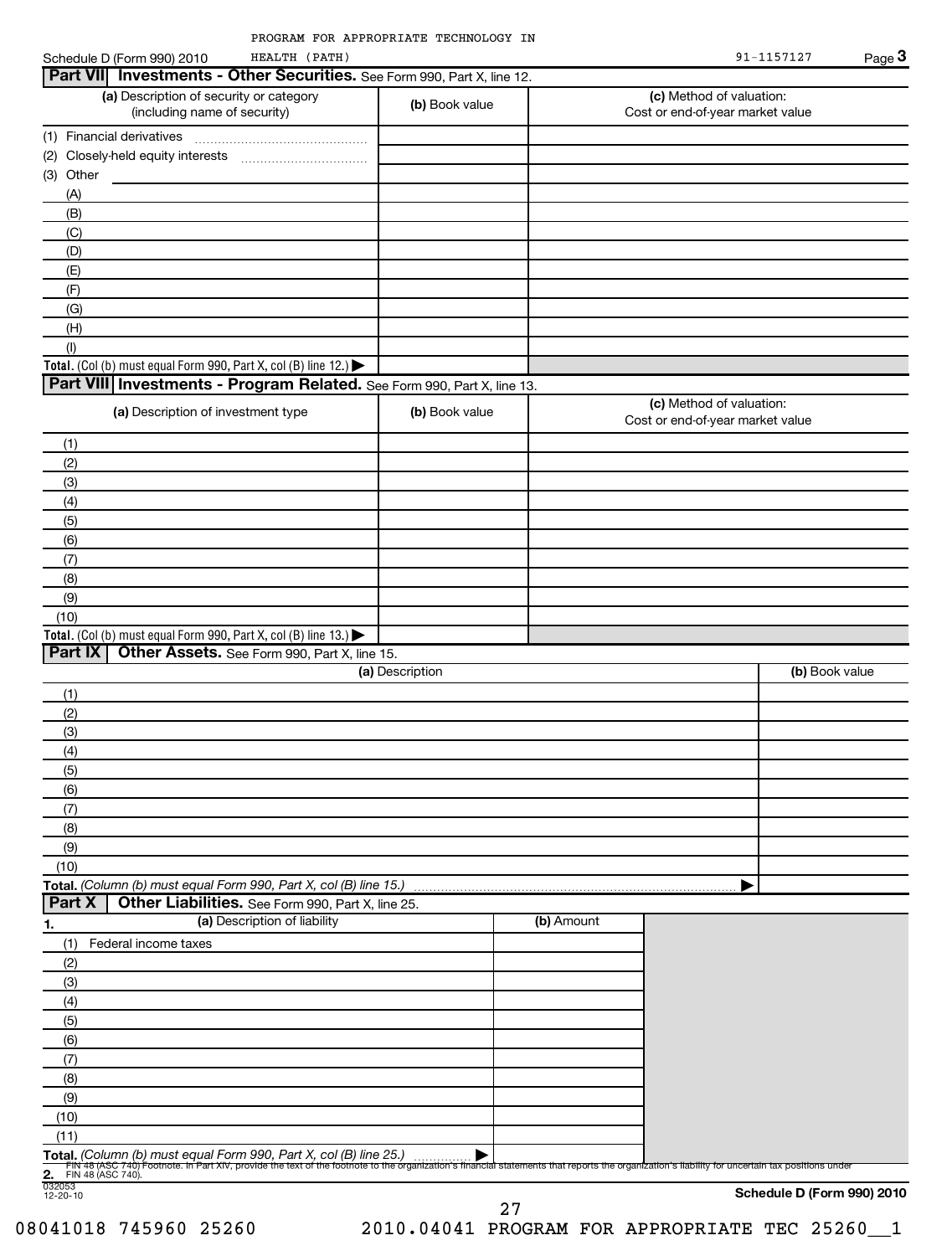|              | PROGRAM FOR APPROPRIATE TECHNOLOGY IN                                                                                                                            |                |                         |            |        |
|--------------|------------------------------------------------------------------------------------------------------------------------------------------------------------------|----------------|-------------------------|------------|--------|
|              | Schedule D (Form 990) 2010<br>HEALTH (PATH)                                                                                                                      |                |                         | 91-1157127 | Page 4 |
|              | Reconciliation of Change in Net Assets from Form 990 to Audited Financial Statements<br>Part XI                                                                  |                |                         |            |        |
| 1            | Total revenue (Form 990, Part VIII, column (A), line 12)                                                                                                         |                | 1                       |            |        |
| $\mathbf{2}$ |                                                                                                                                                                  |                | $\mathbf{2}$            |            |        |
| 3            |                                                                                                                                                                  |                | 3                       |            |        |
| 4            | Net unrealized gains (losses) on investments [11] matter contents and the unrealized gains (losses) on investments                                               |                | $\overline{\mathbf{4}}$ |            |        |
| 5            |                                                                                                                                                                  |                | 5                       |            |        |
| 6            |                                                                                                                                                                  |                | 6                       |            |        |
| 7            |                                                                                                                                                                  |                | $\overline{7}$          |            |        |
| 8            | Other (Describe in Part XIV.) <b>CONFIDENTIAL CONSUMING THE CONSUMING THE CONSUMING TERM</b>                                                                     |                | 8                       |            |        |
| 9            |                                                                                                                                                                  |                | 9                       |            |        |
| 10           | Excess or (deficit) for the year per audited financial statements. Combine lines 3 and 9                                                                         |                | 10                      |            |        |
|              | Part XII   Reconciliation of Revenue per Audited Financial Statements With Revenue per Return                                                                    |                |                         |            |        |
| 1            |                                                                                                                                                                  |                |                         |            |        |
| 2            | Amounts included on line 1 but not on Form 990, Part VIII, line 12:                                                                                              |                |                         |            |        |
| a            | Net unrealized gains on investments [11] matter contracts and the unrealized gains on investments [11] matter                                                    | 2a             |                         |            |        |
| b            |                                                                                                                                                                  | 2 <sub>b</sub> |                         |            |        |
| с            |                                                                                                                                                                  | 2c             |                         |            |        |
| d            |                                                                                                                                                                  | 2d             |                         |            |        |
|              | e Add lines 2a through 2d                                                                                                                                        |                |                         | 2e         |        |
| 3            |                                                                                                                                                                  |                |                         | 3          |        |
| 4            | Amounts included on Form 990, Part VIII, line 12, but not on line 1:                                                                                             |                |                         |            |        |
|              | a Investment expenses not included on Form 990, Part VIII, line 7b [11, 11, 11, 11, 11]                                                                          | 4a             |                         |            |        |
| b            |                                                                                                                                                                  | 4b             |                         |            |        |
|              | c Add lines 4a and 4b                                                                                                                                            |                |                         | 4с         |        |
| 5            | Total revenue. Add lines 3 and 4c. (This must equal Form 990, Part I, line 12.)                                                                                  |                |                         | 5          |        |
|              | Part XIII Reconciliation of Expenses per Audited Financial Statements With Expenses per Return                                                                   |                |                         |            |        |
| 1            |                                                                                                                                                                  |                |                         | 1          |        |
| 2            | Amounts included on line 1 but not on Form 990, Part IX, line 25:                                                                                                |                |                         |            |        |
| a            |                                                                                                                                                                  | 2a             |                         |            |        |
| b            | Prior year adjustments [ www.communications of the contract of the contract of the contract of the contract of                                                   | 2 <sub>b</sub> |                         |            |        |
| c            |                                                                                                                                                                  | 2 <sub>c</sub> |                         |            |        |
|              |                                                                                                                                                                  | 2d             |                         |            |        |
| е            | Add lines 2a through 2d                                                                                                                                          |                |                         | 2e         |        |
| З.           |                                                                                                                                                                  |                |                         | 3          |        |
| 4            | Amounts included on Form 990, Part IX, line 25, but not on line 1:                                                                                               |                |                         |            |        |
|              |                                                                                                                                                                  | 4a             |                         |            |        |
| b            |                                                                                                                                                                  | 4 <sub>b</sub> |                         |            |        |
|              | c Add lines 4a and 4b                                                                                                                                            |                |                         | 4c         |        |
| 5            | Total expenses. Add lines 3 and 4c. (This must equal Form 990, Part I, line 18.) <i>manumeron and sequenon</i> and the                                           |                |                         | 5          |        |
|              | Part XIV Supplemental Information                                                                                                                                |                |                         |            |        |
|              | Complete this part to provide the descriptions required for Part II, lines 3, 5, and 9; Part III, lines 1a and 4; Part IV, lines 1b and 2b; Part V, line 4; Part |                |                         |            |        |

X, line 2; Part XI, line 8; Part XII, lines 2d and 4b; and Part XIII, lines 2d and 4b. Also complete this part to provide any additional information. PART V, LINE 4: PATH UTILIZES THE INVESTED INTEREST EARNINGS FROM THE

ENDOWMENT AS AN IMPORTANT FUNDING SOURCE TO HELP STRENGTHEN OUR EXISTING

PROGRAMMATIC WORK IN GLOBAL HEALTH AND TO FUND NEW OPPORTUNITIES TO EXPAND

OUR REACH AND IMPACT AS AN ORGANIZATION IN THE FIELD OF GLOBAL HEALTH, IN

ACCORDANCE WITH PATH'S ENDOWMENT SPENDING POLICY.

**Schedule D (Form 990) 2010**

032054 12-20-10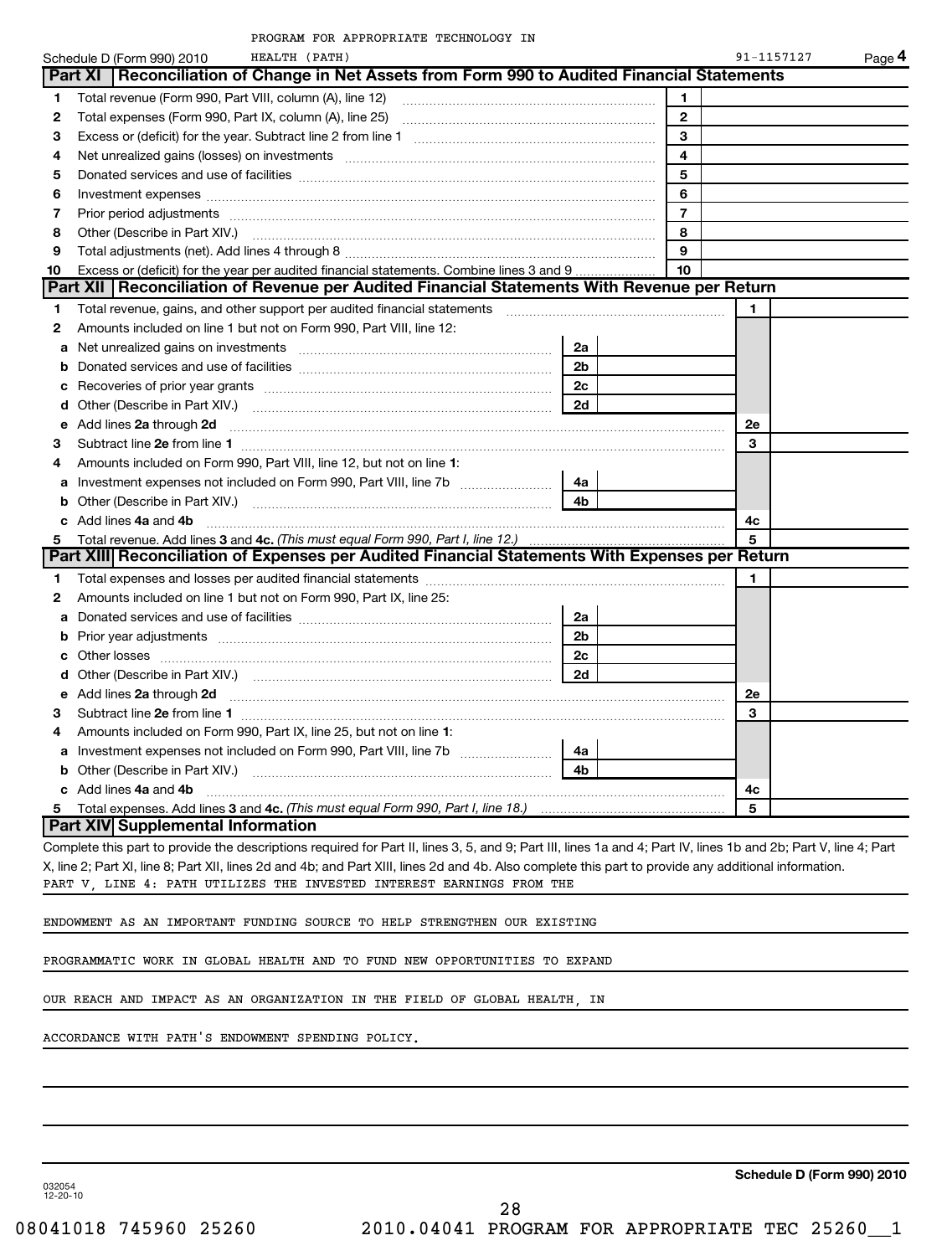| SCHEDULE F |  |
|------------|--|
|            |  |

# **Statement of Activities Outside the United States**

**| Complete if the organization answered "Yes" to Form 990,**

| OMB No. 1545-0047                   |
|-------------------------------------|
| 2010                                |
| <b>Open to Public</b><br>Inspection |

Department of the Treasury Internal Revenue Service **Part IV, line 14b, 15, or 16. Conserved Bart IV, 15, external at the Second Bart IV, 15, or 16. Conserved Bart IV, 15, or 16. Open to Public Inspection Employer identification number 1 2 3 For grantmakers.**  Does the organization maintain records to substantiate the amount of the grants or assistance, the **X** Yes No **For grantmakers.**  Describe in Part V the organization's procedures for monitoring the use of grant funds outside the United States. (a) Region **(b)** Number of  $|$  (c) Number of  $|$  (d) Activities conducted in region  $|$  (e) If activity listed in (d)  $|$  (f) **3 a** Sub-total .................. **b** Total from continuation Name of the organization Part I | General Information on Activities Outside the United States. Complete if the organization answered "Yes" to Form 990, Part IV, line 14b. grantees' eligibility for the grants or assistance, and the selection criteria used to award the grants or assistance? Activities per Region. (The following Part I, line 3 table can be duplicated if additional space is needed.) (a) Region  $\vert$  (b) Number of offices in the region (c) Number of<br>employees, agents, and independent contractors in region (by type) (e.g., fundraising, program services, investments, grants to recipients located in the region) (e) If activity listed in (d) is a program service, describe specific type of service(s) in region (f) Total expenditures for and investments in region sheets to Part  $1$   $\ldots$ ... PROGRAM FOR APPROPRIATE TECHNOLOGY IN HEALTH (PATH) 91-1157127 CENTRAL AMERICA AND THE CARIBBEAN 1 12 0. CENTRAL AMERICA AND THE CARIBBEAN 0 0 PROGRAM SERVICES CROSS PROGRAM 14,465. CENTRAL AMERICA AND EMERGING AND EPIDEMIC THE CARIBBEAN (and the set of the control of the control of program services the piscases of the set of the set o CENTRAL AMERICA AND THE CARIBBEAN **120 CONTACT AN INCREASE** 10 PROGRAM SERVICES **HEALTH TECHNOLOGIES** 16,204. CENTRAL AMERICA AND THE CARIBBEAN **1** 0 0 MANAGEMENT AND GENERAL MANAGEMENT AND GENERAL 367,416. CENTRAL AMERICA AND THE CARIBBEAN **1** 0 0 PROGRAM SERVICES MATERNAL & CHILD HEALTH 49,242. CENTRAL AMERICA AND THE CARIBBEAN **1** 0 0 PROGRAM SERVICES REPRODUCTIVE HEALTH 213,101. CENTRAL AMERICA AND VACCINES AND THE CARIBBEAN  $\begin{array}{ccc} | & 0 & 0 \end{array}$  PROGRAM SERVICES  $\begin{array}{ccc} \texttt{IMMUNIZATIONS} & & 19,778. \end{array}$  $12$  12 704,751.  $31$  507  $112,529,973$ .

**For Paperwork Reduction Act Notice, see the Instructions for Form 990. Schedule F (Form 990) 2010** LHA

032071 12-20-10

**c Totals**  (add lines 3a

and 3b)

32 519 113,234,724.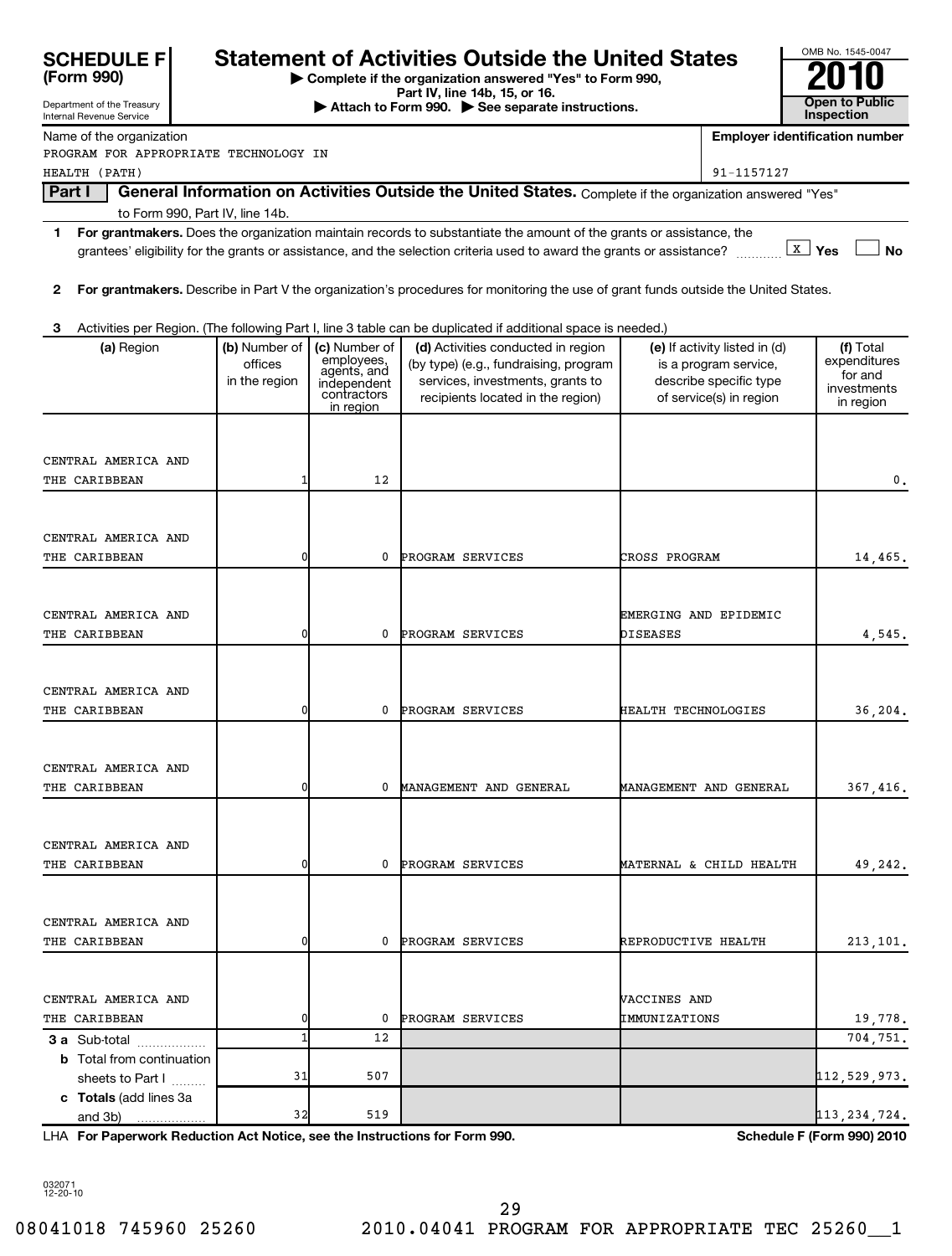| Schedule F (Form 990)                | HEALTH (PATH)                             |                                                      |                                                                                                                                         | 91-1157127                                                                                                  | Page 1                                  |
|--------------------------------------|-------------------------------------------|------------------------------------------------------|-----------------------------------------------------------------------------------------------------------------------------------------|-------------------------------------------------------------------------------------------------------------|-----------------------------------------|
| <b>Part I</b>                        |                                           |                                                      | Continuation of Activities per Region. (Schedule F (Form 990), Part I, line 3)                                                          |                                                                                                             |                                         |
| (a) Region                           | (b) Number of<br>offices<br>in the region | (c) Number of<br>employees or<br>agents in<br>region | (d) Activities conducted in region<br>(by type) (i.e., fundraising,<br>program services, grants to<br>recipients located in the region) | (e) If activity listed in (d)<br>is a program service,<br>describe specific type<br>of service(s) in region | (f) Total<br>expenditures<br>for region |
| CENTRAL AMERICA AND<br>THE CARIBBEAN | 0                                         | 0                                                    | <b>GRANTS</b>                                                                                                                           |                                                                                                             | 35,474.                                 |
| EAST ASIA AND THE<br>PACIFIC         | 4                                         | 93                                                   |                                                                                                                                         |                                                                                                             | 0.                                      |
| EAST ASIA AND THE<br>PACIFIC         | 0                                         | 0                                                    | PROGRAM SERVICES                                                                                                                        | CROSS PROGRAM                                                                                               | 20,038.                                 |
| EAST ASIA AND THE<br>PACIFIC         | 0                                         | 0                                                    | PROGRAM SERVICES                                                                                                                        | EMERGING AND EPIDEMIC<br><b>DISEASES</b>                                                                    | 1,648,177.                              |
| EAST ASIA AND THE<br>PACIFIC         |                                           |                                                      | FUNDRAISING                                                                                                                             | FUNDRAISING                                                                                                 | 805.                                    |
| EAST ASIA AND THE<br>PACIFIC         | 0                                         | 0                                                    | PROGRAM SERVICES                                                                                                                        | HEALTH TECHNOLOGIES                                                                                         | 459,791.                                |
| EAST ASIA AND THE<br>PACIFIC         | 0                                         | 0                                                    | MANAGEMENT AND GENERAL                                                                                                                  | MANAGEMENT AND GENERAL                                                                                      | 1,511,135.                              |
| EAST ASIA AND THE<br>PACIFIC         | 01                                        |                                                      | 0 PROGRAM SERVICES                                                                                                                      | MATERNAL & CHILD HEALTH                                                                                     | 88,173.                                 |
| EAST ASIA AND THE<br>PACIFIC         | 0                                         | 0                                                    | PROGRAM SERVICES                                                                                                                        | REPRODUCTIVE HEALTH                                                                                         | 644,481.                                |
| EAST ASIA AND THE<br>PACIFIC         | 0                                         | 0                                                    | PROGRAM SERVICES                                                                                                                        | VACCINES AND<br>IMMUNIZATIONS                                                                               | 1,024,942.                              |
| <b>Totals</b>                        |                                           |                                                      |                                                                                                                                         |                                                                                                             |                                         |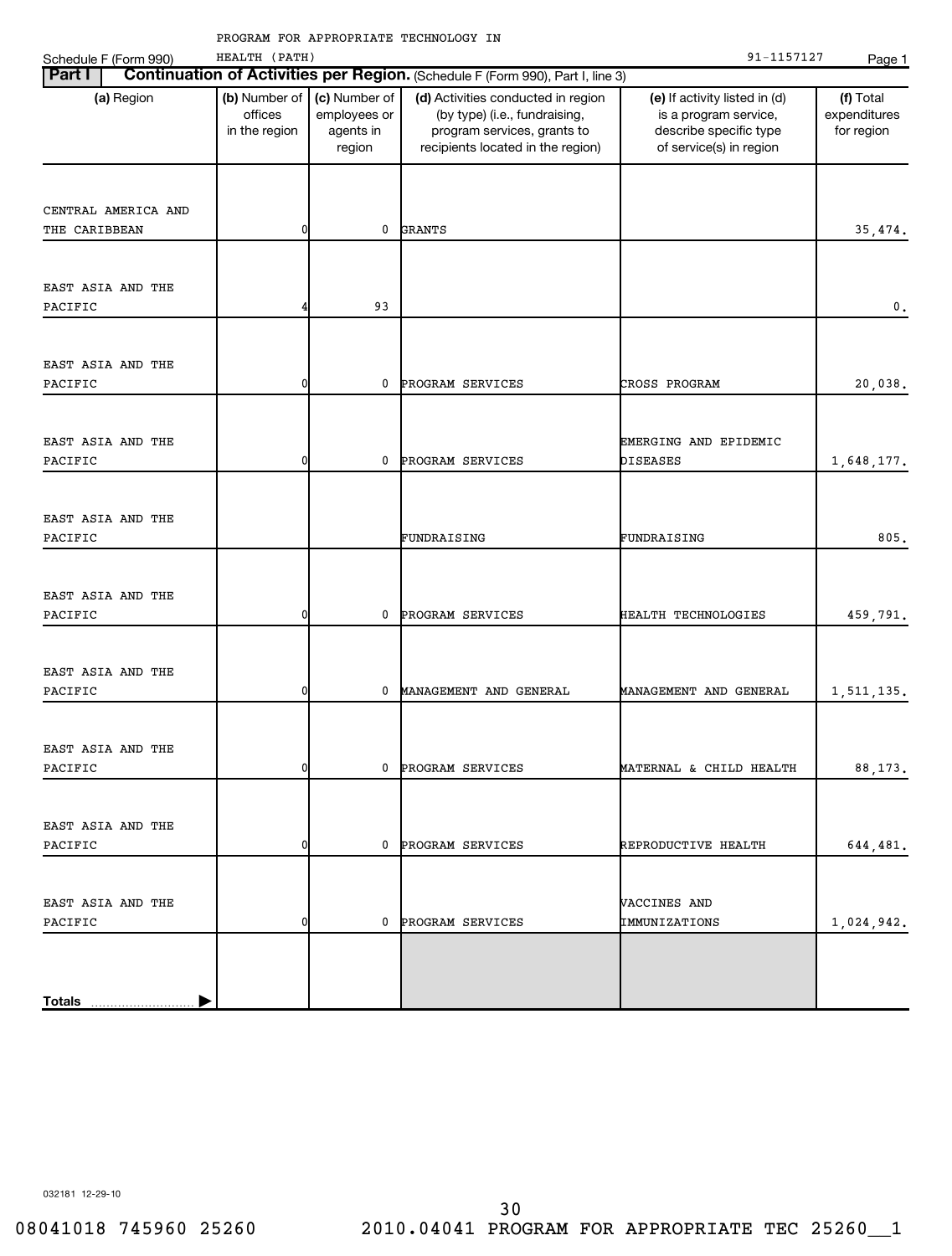| Part I<br>Continuation of Activities per Region. (Schedule F (Form 990), Part I, line 3)<br>(b) Number of<br>(c) Number of<br>(d) Activities conducted in region<br>(f) Total<br>(a) Region<br>(e) If activity listed in (d)<br>offices<br>employees or<br>(by type) (i.e., fundraising,<br>expenditures<br>is a program service,<br>in the region<br>agents in<br>program services, grants to<br>describe specific type<br>for region<br>recipients located in the region)<br>of service(s) in region<br>region<br>EAST ASIA AND THE<br>PACIFIC<br>0<br>0<br><b>GRANTS</b><br>4,785,326.<br>51<br><b>EUROPE</b><br>2<br>$\mathbf{0}$ .<br><b>EUROPE</b><br>0<br>PROGRAM SERVICES<br>CROSS PROGRAM<br>1,039.<br>0<br>EMERGING AND EPIDEMIC<br>0<br>PROGRAM SERVICES<br><b>DISEASES</b><br>2,016,801.<br><b>EUROPE</b><br>0<br>0<br>FUNDRAISING<br>FUNDRAISING<br>225.<br><b>EUROPE</b><br>0<br>0<br>PROGRAM SERVICES<br>HEALTH TECHNOLOGIES<br>155,306.<br><b>EUROPE</b><br>0<br>0<br>MANAGEMENT AND GENERAL<br>MANAGEMENT AND GENERAL<br>2,879,612.<br><b>EUROPE</b><br>0<br>0<br>267,657.<br><b>EUROPE</b><br>PROGRAM SERVICES<br>MATERNAL & CHILD HEALTH<br>0<br>PROGRAM SERVICES<br><b>EUROPE</b><br>0<br>0<br>REPRODUCTIVE HEALTH<br>577, 357.<br>VACCINES AND<br>PROGRAM SERVICES<br>IMMUNIZATIONS<br>9,109,037.<br><b>EUROPE</b><br>0<br>0 | Schedule F (Form 990) | HEALTH (PATH) |  | 91-1157127 | Page 1 |
|---------------------------------------------------------------------------------------------------------------------------------------------------------------------------------------------------------------------------------------------------------------------------------------------------------------------------------------------------------------------------------------------------------------------------------------------------------------------------------------------------------------------------------------------------------------------------------------------------------------------------------------------------------------------------------------------------------------------------------------------------------------------------------------------------------------------------------------------------------------------------------------------------------------------------------------------------------------------------------------------------------------------------------------------------------------------------------------------------------------------------------------------------------------------------------------------------------------------------------------------------------------------------------------------------------------------------------------------------|-----------------------|---------------|--|------------|--------|
|                                                                                                                                                                                                                                                                                                                                                                                                                                                                                                                                                                                                                                                                                                                                                                                                                                                                                                                                                                                                                                                                                                                                                                                                                                                                                                                                                   |                       |               |  |            |        |
|                                                                                                                                                                                                                                                                                                                                                                                                                                                                                                                                                                                                                                                                                                                                                                                                                                                                                                                                                                                                                                                                                                                                                                                                                                                                                                                                                   |                       |               |  |            |        |
|                                                                                                                                                                                                                                                                                                                                                                                                                                                                                                                                                                                                                                                                                                                                                                                                                                                                                                                                                                                                                                                                                                                                                                                                                                                                                                                                                   |                       |               |  |            |        |
|                                                                                                                                                                                                                                                                                                                                                                                                                                                                                                                                                                                                                                                                                                                                                                                                                                                                                                                                                                                                                                                                                                                                                                                                                                                                                                                                                   |                       |               |  |            |        |
|                                                                                                                                                                                                                                                                                                                                                                                                                                                                                                                                                                                                                                                                                                                                                                                                                                                                                                                                                                                                                                                                                                                                                                                                                                                                                                                                                   |                       |               |  |            |        |
|                                                                                                                                                                                                                                                                                                                                                                                                                                                                                                                                                                                                                                                                                                                                                                                                                                                                                                                                                                                                                                                                                                                                                                                                                                                                                                                                                   |                       |               |  |            |        |
|                                                                                                                                                                                                                                                                                                                                                                                                                                                                                                                                                                                                                                                                                                                                                                                                                                                                                                                                                                                                                                                                                                                                                                                                                                                                                                                                                   |                       |               |  |            |        |
|                                                                                                                                                                                                                                                                                                                                                                                                                                                                                                                                                                                                                                                                                                                                                                                                                                                                                                                                                                                                                                                                                                                                                                                                                                                                                                                                                   |                       |               |  |            |        |
|                                                                                                                                                                                                                                                                                                                                                                                                                                                                                                                                                                                                                                                                                                                                                                                                                                                                                                                                                                                                                                                                                                                                                                                                                                                                                                                                                   |                       |               |  |            |        |
|                                                                                                                                                                                                                                                                                                                                                                                                                                                                                                                                                                                                                                                                                                                                                                                                                                                                                                                                                                                                                                                                                                                                                                                                                                                                                                                                                   |                       |               |  |            |        |
|                                                                                                                                                                                                                                                                                                                                                                                                                                                                                                                                                                                                                                                                                                                                                                                                                                                                                                                                                                                                                                                                                                                                                                                                                                                                                                                                                   |                       |               |  |            |        |
|                                                                                                                                                                                                                                                                                                                                                                                                                                                                                                                                                                                                                                                                                                                                                                                                                                                                                                                                                                                                                                                                                                                                                                                                                                                                                                                                                   |                       |               |  |            |        |
|                                                                                                                                                                                                                                                                                                                                                                                                                                                                                                                                                                                                                                                                                                                                                                                                                                                                                                                                                                                                                                                                                                                                                                                                                                                                                                                                                   |                       |               |  |            |        |
|                                                                                                                                                                                                                                                                                                                                                                                                                                                                                                                                                                                                                                                                                                                                                                                                                                                                                                                                                                                                                                                                                                                                                                                                                                                                                                                                                   |                       |               |  |            |        |
|                                                                                                                                                                                                                                                                                                                                                                                                                                                                                                                                                                                                                                                                                                                                                                                                                                                                                                                                                                                                                                                                                                                                                                                                                                                                                                                                                   |                       |               |  |            |        |
|                                                                                                                                                                                                                                                                                                                                                                                                                                                                                                                                                                                                                                                                                                                                                                                                                                                                                                                                                                                                                                                                                                                                                                                                                                                                                                                                                   |                       |               |  |            |        |
|                                                                                                                                                                                                                                                                                                                                                                                                                                                                                                                                                                                                                                                                                                                                                                                                                                                                                                                                                                                                                                                                                                                                                                                                                                                                                                                                                   |                       |               |  |            |        |
|                                                                                                                                                                                                                                                                                                                                                                                                                                                                                                                                                                                                                                                                                                                                                                                                                                                                                                                                                                                                                                                                                                                                                                                                                                                                                                                                                   |                       |               |  |            |        |
|                                                                                                                                                                                                                                                                                                                                                                                                                                                                                                                                                                                                                                                                                                                                                                                                                                                                                                                                                                                                                                                                                                                                                                                                                                                                                                                                                   |                       |               |  |            |        |
|                                                                                                                                                                                                                                                                                                                                                                                                                                                                                                                                                                                                                                                                                                                                                                                                                                                                                                                                                                                                                                                                                                                                                                                                                                                                                                                                                   |                       |               |  |            |        |
|                                                                                                                                                                                                                                                                                                                                                                                                                                                                                                                                                                                                                                                                                                                                                                                                                                                                                                                                                                                                                                                                                                                                                                                                                                                                                                                                                   |                       |               |  |            |        |
|                                                                                                                                                                                                                                                                                                                                                                                                                                                                                                                                                                                                                                                                                                                                                                                                                                                                                                                                                                                                                                                                                                                                                                                                                                                                                                                                                   |                       |               |  |            |        |
|                                                                                                                                                                                                                                                                                                                                                                                                                                                                                                                                                                                                                                                                                                                                                                                                                                                                                                                                                                                                                                                                                                                                                                                                                                                                                                                                                   |                       |               |  |            |        |
|                                                                                                                                                                                                                                                                                                                                                                                                                                                                                                                                                                                                                                                                                                                                                                                                                                                                                                                                                                                                                                                                                                                                                                                                                                                                                                                                                   |                       |               |  |            |        |
|                                                                                                                                                                                                                                                                                                                                                                                                                                                                                                                                                                                                                                                                                                                                                                                                                                                                                                                                                                                                                                                                                                                                                                                                                                                                                                                                                   |                       |               |  |            |        |
|                                                                                                                                                                                                                                                                                                                                                                                                                                                                                                                                                                                                                                                                                                                                                                                                                                                                                                                                                                                                                                                                                                                                                                                                                                                                                                                                                   |                       |               |  |            |        |
|                                                                                                                                                                                                                                                                                                                                                                                                                                                                                                                                                                                                                                                                                                                                                                                                                                                                                                                                                                                                                                                                                                                                                                                                                                                                                                                                                   |                       |               |  |            |        |
|                                                                                                                                                                                                                                                                                                                                                                                                                                                                                                                                                                                                                                                                                                                                                                                                                                                                                                                                                                                                                                                                                                                                                                                                                                                                                                                                                   |                       |               |  |            |        |
|                                                                                                                                                                                                                                                                                                                                                                                                                                                                                                                                                                                                                                                                                                                                                                                                                                                                                                                                                                                                                                                                                                                                                                                                                                                                                                                                                   |                       |               |  |            |        |
|                                                                                                                                                                                                                                                                                                                                                                                                                                                                                                                                                                                                                                                                                                                                                                                                                                                                                                                                                                                                                                                                                                                                                                                                                                                                                                                                                   |                       |               |  |            |        |
|                                                                                                                                                                                                                                                                                                                                                                                                                                                                                                                                                                                                                                                                                                                                                                                                                                                                                                                                                                                                                                                                                                                                                                                                                                                                                                                                                   |                       |               |  |            |        |
|                                                                                                                                                                                                                                                                                                                                                                                                                                                                                                                                                                                                                                                                                                                                                                                                                                                                                                                                                                                                                                                                                                                                                                                                                                                                                                                                                   |                       |               |  |            |        |
|                                                                                                                                                                                                                                                                                                                                                                                                                                                                                                                                                                                                                                                                                                                                                                                                                                                                                                                                                                                                                                                                                                                                                                                                                                                                                                                                                   | <b>Totals</b>         |               |  |            |        |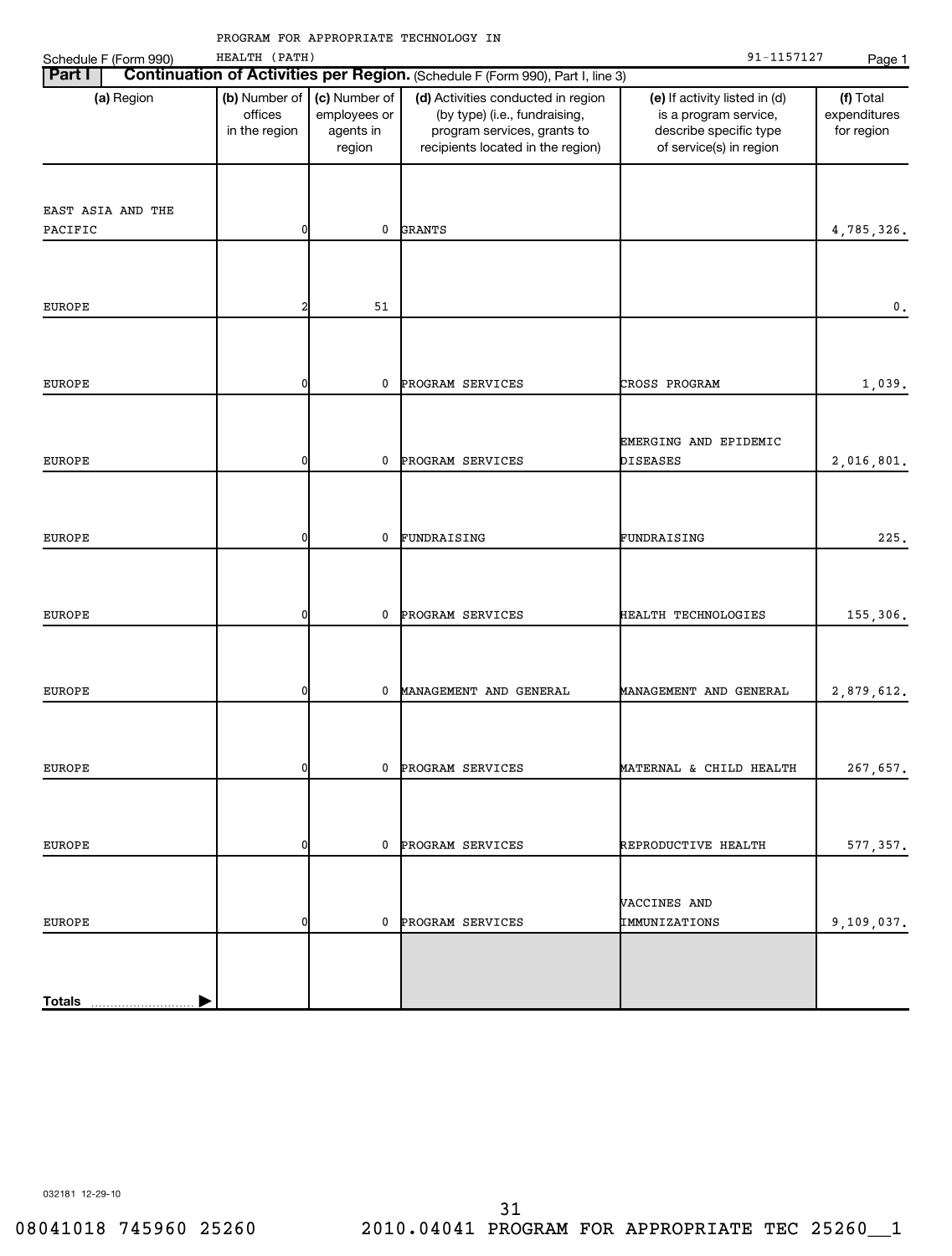| chedule F (Form 990) | HEALTH (PATH |
|----------------------|--------------|
|----------------------|--------------|

| Schedule F (Form 990) | HEALTH (PATH)                             |                                                      |                                                                                                                                         | 91-1157127                                                                                                  | Page 1                                  |
|-----------------------|-------------------------------------------|------------------------------------------------------|-----------------------------------------------------------------------------------------------------------------------------------------|-------------------------------------------------------------------------------------------------------------|-----------------------------------------|
| <b>Part I</b>         |                                           |                                                      | Continuation of Activities per Region. (Schedule F (Form 990), Part I, line 3)                                                          |                                                                                                             |                                         |
| (a) Region            | (b) Number of<br>offices<br>in the region | (c) Number of<br>employees or<br>agents in<br>region | (d) Activities conducted in region<br>(by type) (i.e., fundraising,<br>program services, grants to<br>recipients located in the region) | (e) If activity listed in (d)<br>is a program service,<br>describe specific type<br>of service(s) in region | (f) Total<br>expenditures<br>for region |
|                       |                                           |                                                      |                                                                                                                                         |                                                                                                             |                                         |
| EUROPE                | 0                                         | 0                                                    | <b>GRANTS</b>                                                                                                                           |                                                                                                             | 15, 266, 953.                           |
| MIDDLE EAST AND       |                                           |                                                      |                                                                                                                                         |                                                                                                             |                                         |
| NORTH AFRICA          | 0                                         | 0                                                    |                                                                                                                                         |                                                                                                             | 0.                                      |
| MIDDLE EAST AND       |                                           |                                                      |                                                                                                                                         | VACCINES AND                                                                                                |                                         |
| NORTH AFRICA          | 0                                         | 0                                                    | PROGRAM SERVICES                                                                                                                        | IMMUNIZATIONS                                                                                               | 82,303.                                 |
| MIDDLE EAST AND       |                                           |                                                      |                                                                                                                                         |                                                                                                             |                                         |
| NORTH AFRICA          | 0                                         | 0                                                    | MANAGEMENT AND GENERAL                                                                                                                  | MANAGEMENT AND GENERAL                                                                                      | $-25.$                                  |
|                       |                                           |                                                      |                                                                                                                                         |                                                                                                             |                                         |
| NORTH AMERICA         | 0                                         | 0                                                    |                                                                                                                                         |                                                                                                             | $\mathfrak o$ .                         |
| NORTH AMERICA         | 0                                         | 0                                                    | PROGRAM SERVICES                                                                                                                        | EMERGING AND EPIDEMIC<br><b>DISEASES</b>                                                                    | 21,783.                                 |
| NORTH AMERICA         | 0                                         | 0                                                    | PROGRAM SERVICES                                                                                                                        | HEALTH TECHNOLOGIES                                                                                         | 9,563.                                  |
| NORTH AMERICA         | ΩI                                        | $\mathbf{0}$                                         | MANAGEMENT AND GENERAL                                                                                                                  |                                                                                                             |                                         |
|                       |                                           |                                                      |                                                                                                                                         | MANAGEMENT AND GENERAL                                                                                      | 16,404.                                 |
| NORTH AMERICA         | 0                                         |                                                      | 0 PROGRAM SERVICES                                                                                                                      | MATERNAL & CHILD HEALTH                                                                                     | 33,140.                                 |
|                       |                                           |                                                      |                                                                                                                                         |                                                                                                             |                                         |
| NORTH AMERICA         | 0                                         |                                                      | 0 PROGRAM SERVICES                                                                                                                      | REPRODUCTIVE HEALTH                                                                                         | 9,790.                                  |
|                       |                                           |                                                      |                                                                                                                                         |                                                                                                             |                                         |
| <b>Totals</b>         |                                           |                                                      |                                                                                                                                         |                                                                                                             |                                         |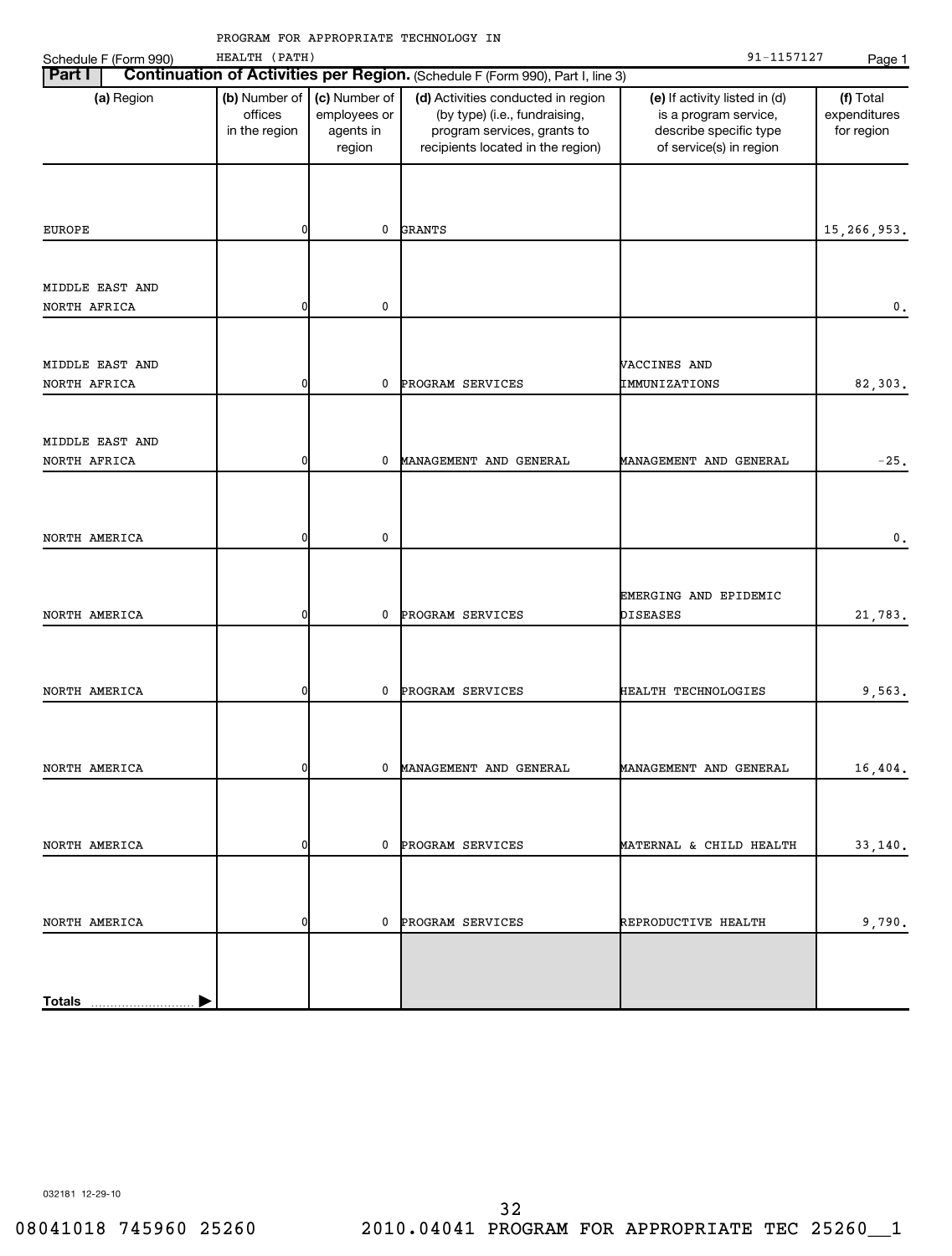| Schedule F (Form 990)                      | HEALTH (PATH)                             |                                                      |                                                                                                                                         | 91-1157127                                                                                                  | Page 1                                  |
|--------------------------------------------|-------------------------------------------|------------------------------------------------------|-----------------------------------------------------------------------------------------------------------------------------------------|-------------------------------------------------------------------------------------------------------------|-----------------------------------------|
| Part I                                     |                                           |                                                      | Continuation of Activities per Region. (Schedule F (Form 990), Part I, line 3)                                                          |                                                                                                             |                                         |
| (a) Region                                 | (b) Number of<br>offices<br>in the region | (c) Number of<br>employees or<br>agents in<br>region | (d) Activities conducted in region<br>(by type) (i.e., fundraising,<br>program services, grants to<br>recipients located in the region) | (e) If activity listed in (d)<br>is a program service,<br>describe specific type<br>of service(s) in region | (f) Total<br>expenditures<br>for region |
| NORTH AMERICA                              | 0                                         | 0                                                    | PROGRAM SERVICES                                                                                                                        | VACCINES AND<br>IMMUNIZATIONS                                                                               | 172,713.                                |
| NORTH AMERICA                              | 0                                         | 0                                                    | <b>GRANTS</b>                                                                                                                           |                                                                                                             | 24,399.                                 |
| RUSSIA AND THE NEWLY<br>INDEPENDENT STATES | 1                                         | 19                                                   |                                                                                                                                         |                                                                                                             | 0.                                      |
| RUSSIA AND THE NEWLY<br>INDEPENDENT STATES | 0                                         | 0                                                    | PROGRAM SERVICES                                                                                                                        | EMERGING AND EPIDEMIC<br>DISEASES                                                                           | 1,664,742.                              |
| RUSSIA AND THE NEWLY<br>INDEPENDENT STATES | 0                                         | 0                                                    | MANAGEMENT AND GENERAL                                                                                                                  | MANAGEMENT AND GENERAL                                                                                      | 745,886.                                |
| RUSSIA AND THE NEWLY<br>INDEPENDENT STATES | 0                                         | 0                                                    | PROGRAM SERVICES                                                                                                                        | REPRODUCTIVE HEALTH                                                                                         | 5,255.                                  |
| RUSSIA AND THE NEWLY<br>INDEPENDENT STATES | 0                                         | 0                                                    | PROGRAM SERVICES                                                                                                                        | VACCINES AND<br>IMMUNIZATIONS                                                                               | 919.                                    |
| RUSSIA AND THE NEWLY<br>INDEPENDENT STATES | <sup>0</sup>                              | 0                                                    | <b>GRANTS</b>                                                                                                                           |                                                                                                             | 58,800.                                 |
| SOUTH AMERICA                              | 1                                         | 2                                                    |                                                                                                                                         |                                                                                                             | $\mathbf 0$ .                           |
| SOUTH AMERICA                              | 0                                         | $\mathbf 0$                                          | PROGRAM SERVICES                                                                                                                        | CROSS PROGRAM                                                                                               | 31.                                     |
| <b>Totals</b>                              |                                           |                                                      |                                                                                                                                         |                                                                                                             |                                         |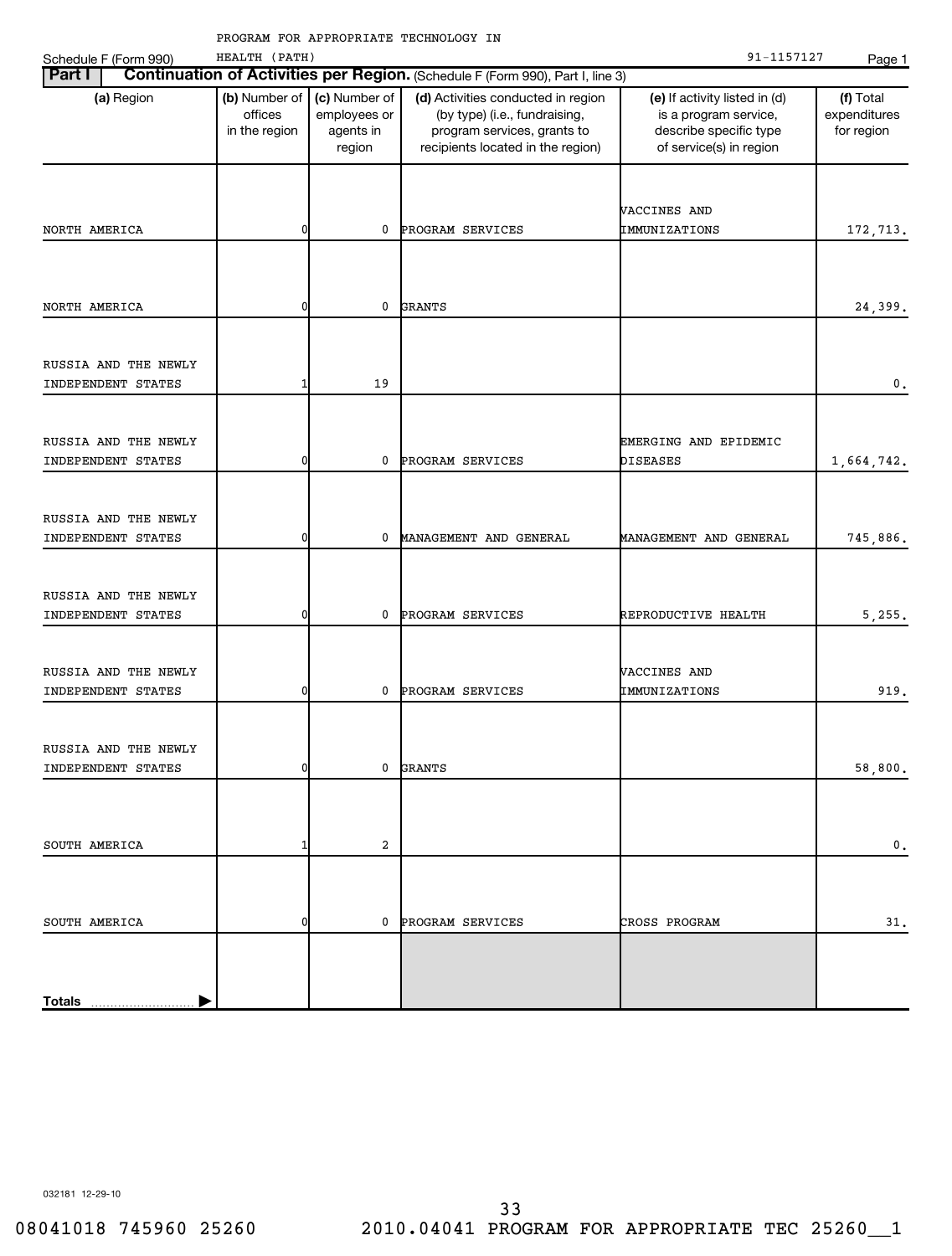|  |                       | <b>Part I   Continuation of Activities per Region. (Schedu</b> |  |  |
|--|-----------------------|----------------------------------------------------------------|--|--|
|  | Schedule F (Form 990) | HEALTH (PATH)                                                  |  |  |

|                                                                                                 | Schedule F (Form 990) | HEALTH (PATH)                             |                                                      |                                                                                                                                         | 91-1157127                                                                                                  | Page 1                                  |  |  |
|-------------------------------------------------------------------------------------------------|-----------------------|-------------------------------------------|------------------------------------------------------|-----------------------------------------------------------------------------------------------------------------------------------------|-------------------------------------------------------------------------------------------------------------|-----------------------------------------|--|--|
| Continuation of Activities per Region. (Schedule F (Form 990), Part I, line 3)<br><b>Part I</b> |                       |                                           |                                                      |                                                                                                                                         |                                                                                                             |                                         |  |  |
|                                                                                                 | (a) Region            | (b) Number of<br>offices<br>in the region | (c) Number of<br>employees or<br>agents in<br>region | (d) Activities conducted in region<br>(by type) (i.e., fundraising,<br>program services, grants to<br>recipients located in the region) | (e) If activity listed in (d)<br>is a program service,<br>describe specific type<br>of service(s) in region | (f) Total<br>expenditures<br>for region |  |  |
|                                                                                                 | SOUTH AMERICA         | 0                                         | 0                                                    | PROGRAM SERVICES                                                                                                                        | HEALTH TECHNOLOGIES                                                                                         | 92,052.                                 |  |  |
|                                                                                                 | SOUTH AMERICA         | 0                                         | 0                                                    | MANAGEMENT AND GENERAL                                                                                                                  | MANAGEMENT AND GENERAL                                                                                      | 85,632.                                 |  |  |
|                                                                                                 | SOUTH AMERICA         | 0                                         | 0                                                    | PROGRAM SERVICES                                                                                                                        | MATERNAL & CHILD HEALTH                                                                                     | 158,085.                                |  |  |
|                                                                                                 | SOUTH AMERICA         | 0                                         | 0                                                    | PROGRAM SERVICES                                                                                                                        | REPRODUCTIVE HEALTH                                                                                         | 469,238.                                |  |  |
|                                                                                                 | SOUTH AMERICA         | 0                                         | 0                                                    | PROGRAM SERVICES                                                                                                                        | VACCINES AND<br>IMMUNIZATIONS                                                                               | 3,901.                                  |  |  |
|                                                                                                 | SOUTH AMERICA         | 0                                         | 0                                                    | <b>GRANTS</b>                                                                                                                           |                                                                                                             | 505,031.                                |  |  |
| SOUTH ASIA                                                                                      |                       | 5                                         | 91                                                   |                                                                                                                                         |                                                                                                             | $\mathbf 0$ .                           |  |  |
| SOUTH ASIA                                                                                      |                       | ΩI                                        |                                                      | 0 PROGRAM SERVICES                                                                                                                      | EMERGING AND EPIDEMIC<br>DISEASES                                                                           | 600,332.                                |  |  |
| SOUTH ASIA                                                                                      |                       | 0                                         |                                                      | 0 PROGRAM SERVICES                                                                                                                      | HEALTH TECHNOLOGIES                                                                                         | 623,843.                                |  |  |
| SOUTH ASIA                                                                                      |                       | 0                                         |                                                      | 0 MANAGEMENT AND GENERAL                                                                                                                | MANAGEMENT AND GENERAL                                                                                      | 1,687,162.                              |  |  |
|                                                                                                 | Totals                |                                           |                                                      |                                                                                                                                         |                                                                                                             |                                         |  |  |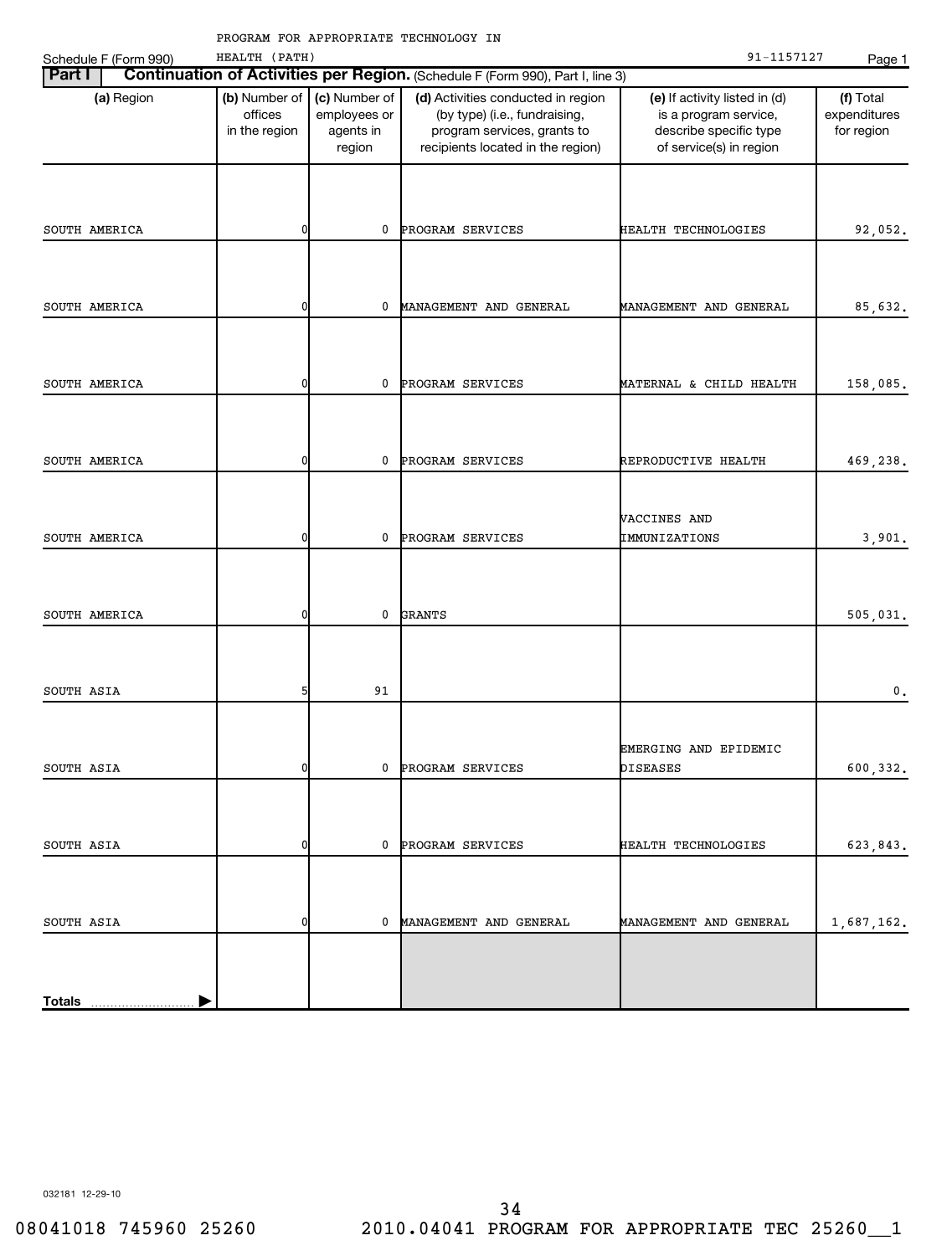| Schedule F (Form 990) | HEALTH (PATH)                             |                                                      | PROGRAM FOR APPROPRIATE TECHNOLOGY IN                                                                                                   | 91-1157127                                                                                                  | Page 1                                  |
|-----------------------|-------------------------------------------|------------------------------------------------------|-----------------------------------------------------------------------------------------------------------------------------------------|-------------------------------------------------------------------------------------------------------------|-----------------------------------------|
| Part I                |                                           |                                                      | Continuation of Activities per Region. (Schedule F (Form 990), Part I, line 3)                                                          |                                                                                                             |                                         |
| (a) Region            | (b) Number of<br>offices<br>in the region | (c) Number of<br>employees or<br>agents in<br>region | (d) Activities conducted in region<br>(by type) (i.e., fundraising,<br>program services, grants to<br>recipients located in the region) | (e) If activity listed in (d)<br>is a program service,<br>describe specific type<br>of service(s) in region | (f) Total<br>expenditures<br>for region |
|                       |                                           |                                                      |                                                                                                                                         |                                                                                                             |                                         |
| SOUTH ASIA            | 0                                         | $\mathbf 0$                                          | PROGRAM SERVICES                                                                                                                        | MATERNAL & CHILD HEALTH                                                                                     | 2, 411, 734.                            |
| SOUTH ASIA            | 0                                         | $\mathbf 0$                                          | PROGRAM SERVICES                                                                                                                        | REPRODUCTIVE HEALTH                                                                                         | 695,583.                                |
| SOUTH ASIA            | 0                                         | $\mathbf 0$                                          | PROGRAM SERVICES                                                                                                                        | VACCINES AND<br>IMMUNIZATIONS                                                                               | 2,931,465.                              |
|                       |                                           |                                                      |                                                                                                                                         |                                                                                                             |                                         |
| SOUTH ASIA            | 0                                         | $\mathbf 0$                                          | <b>GRANTS</b>                                                                                                                           |                                                                                                             | 4, 322, 839.                            |
| SUB-SAHARAN AFRICA    | 18                                        | 251                                                  |                                                                                                                                         |                                                                                                             | 0.                                      |
|                       |                                           |                                                      |                                                                                                                                         | EMERGING AND EPIDEMIC                                                                                       |                                         |
| SUB-SAHARAN AFRICA    | 0                                         | $\mathbf{0}$                                         | PROGRAM SERVICES                                                                                                                        | <b>DISEASES</b>                                                                                             | 14,482,880.                             |
| SUB-SAHARAN AFRICA    | 01                                        | 0                                                    | FUNDRAISING                                                                                                                             | FUNDRAISING                                                                                                 | 3,749.                                  |
|                       | 0                                         |                                                      | 0 PROGRAM SERVICES                                                                                                                      | HEALTH TECHNOLOGIES                                                                                         |                                         |
| SUB-SAHARAN AFRICA    |                                           |                                                      |                                                                                                                                         |                                                                                                             | 145, 363.                               |
| SUB-SAHARAN AFRICA    | 0                                         |                                                      | 0 MANAGEMENT AND GENERAL                                                                                                                | MANAGEMENT AND GENERAL                                                                                      | 4,051,544.                              |
| SUB-SAHARAN AFRICA    | 0                                         |                                                      | 0 PROGRAM SERVICES                                                                                                                      | MATERNAL & CHILD HEALTH                                                                                     | 2, 234, 395.                            |
|                       |                                           |                                                      |                                                                                                                                         |                                                                                                             |                                         |

032181 12-29-10

**Totals**

 $\overline{\phantom{0}}$ 

 $\blacktriangleright$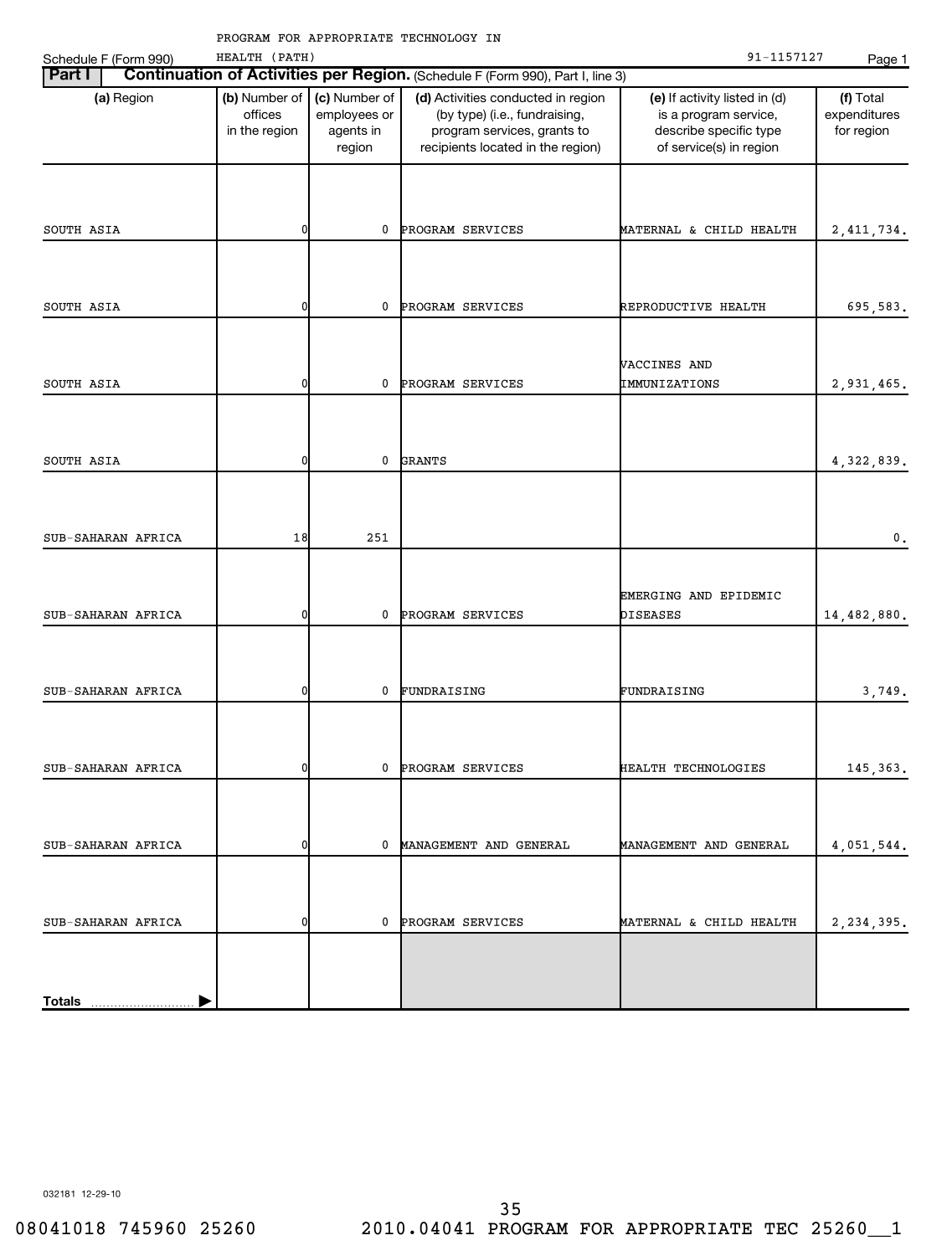|                                 |                                           |                                                      | PROGRAM FOR APPROPRIATE TECHNOLOGY IN                                                                                                   |                                                                                                             |                                         |
|---------------------------------|-------------------------------------------|------------------------------------------------------|-----------------------------------------------------------------------------------------------------------------------------------------|-------------------------------------------------------------------------------------------------------------|-----------------------------------------|
| Schedule F (Form 990)<br>Part I | HEALTH (PATH)                             |                                                      | Continuation of Activities per Region. (Schedule F (Form 990), Part I, line 3)                                                          | 91-1157127                                                                                                  | Page 1                                  |
| (a) Region                      | (b) Number of<br>offices<br>in the region | (c) Number of<br>employees or<br>agents in<br>region | (d) Activities conducted in region<br>(by type) (i.e., fundraising,<br>program services, grants to<br>recipients located in the region) | (e) If activity listed in (d)<br>is a program service,<br>describe specific type<br>of service(s) in region | (f) Total<br>expenditures<br>for region |
| SUB-SAHARAN AFRICA              | 0                                         | 0                                                    | PROGRAM SERVICES                                                                                                                        | REPRODUCTIVE HEALTH                                                                                         | 518,667.                                |
| SUB-SAHARAN AFRICA              | 0                                         | 0                                                    | PROGRAM SERVICES                                                                                                                        | VACCINES AND<br>IMMUNIZATIONS                                                                               | 15,872,086.                             |
| SUB-SAHARAN AFRICA              | 0                                         | 0                                                    | <b>GRANTS</b>                                                                                                                           |                                                                                                             | 17,296,360.                             |
|                                 |                                           |                                                      |                                                                                                                                         |                                                                                                             |                                         |
|                                 |                                           |                                                      |                                                                                                                                         |                                                                                                             |                                         |
|                                 |                                           |                                                      |                                                                                                                                         |                                                                                                             |                                         |
|                                 |                                           |                                                      |                                                                                                                                         |                                                                                                             |                                         |
|                                 |                                           |                                                      |                                                                                                                                         |                                                                                                             |                                         |
|                                 |                                           |                                                      |                                                                                                                                         |                                                                                                             |                                         |
|                                 |                                           |                                                      |                                                                                                                                         |                                                                                                             |                                         |
| <b>Totals</b>                   | 31                                        | 507                                                  |                                                                                                                                         |                                                                                                             | 112,529,973.                            |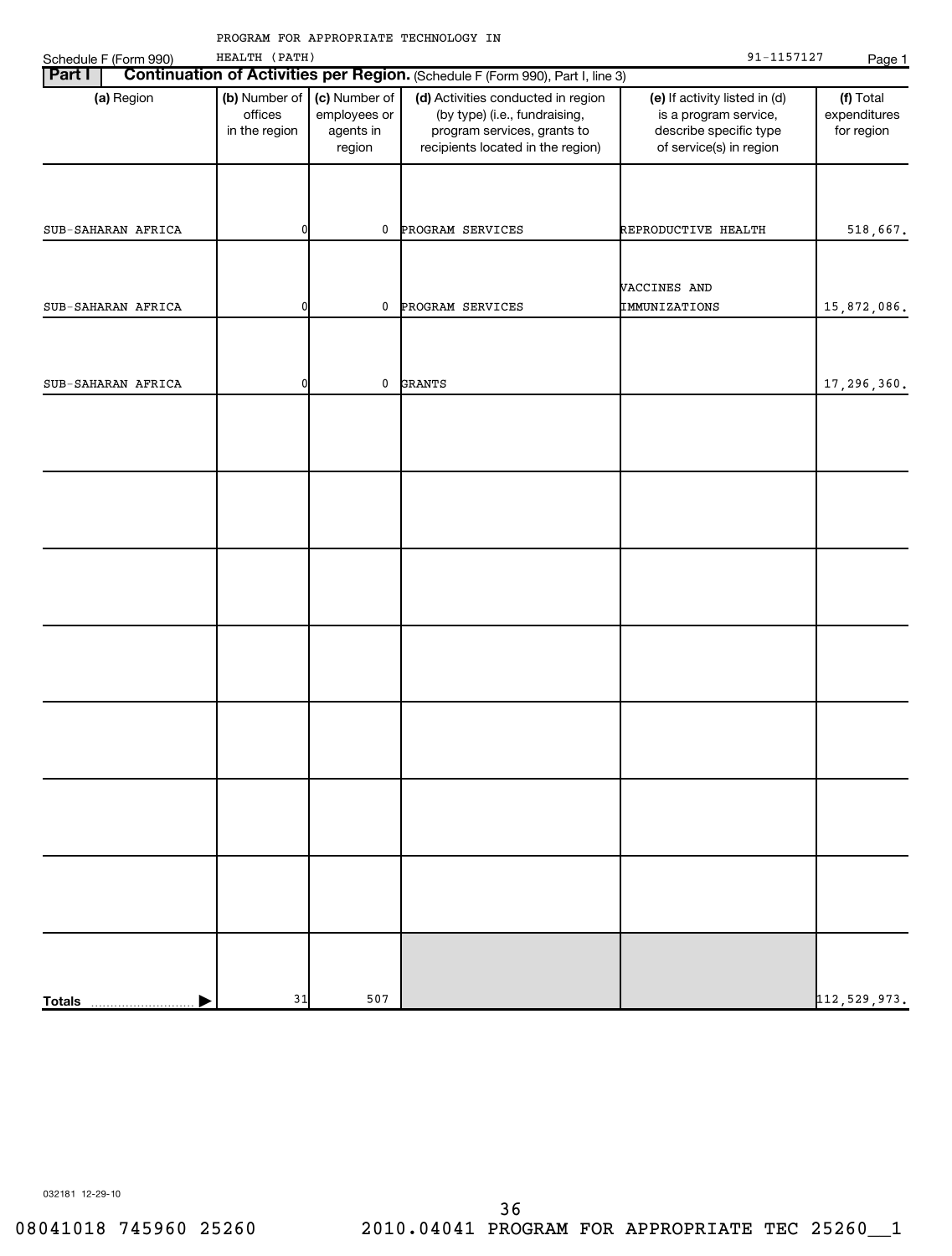| PROGRAM FOR APPROPRIATE TECHNOLOGY IN |  |
|---------------------------------------|--|
|---------------------------------------|--|

Schedule F (Form 990) 2010 Page

# Part II | Grants and Other Assistance to Organizations or Entities Outside the United States. Complete if the organization answered "Yes" to Form 990, Part IV, line 15, for any

recipient who received more than \$5,000. Check this box if no one recipient received more than \$5,000 ~~~~~~~~~~~~~~~~~~~~~~~~~~~~~~~~~~~~~

Part II can be duplicated if additional space is needed.

HEALTH (PATH)

| $\mathbf{1}$<br>(a) Name of organization                   | (b) IRS code section<br>and EIN (if applicable) | (c) Region         | (d) Purpose of<br>grant                                                                                                                                                                                                                                                                                                                                                           | (e) Amount<br>of cash grant | (f) Manner of<br>cash disbursement | (g) Amount of<br>non-cash<br>assistance | (h) Description<br>of non-cash<br>assistance | (i) Method of<br>valuation (book, FMV,<br>appraisal, other) |
|------------------------------------------------------------|-------------------------------------------------|--------------------|-----------------------------------------------------------------------------------------------------------------------------------------------------------------------------------------------------------------------------------------------------------------------------------------------------------------------------------------------------------------------------------|-----------------------------|------------------------------------|-----------------------------------------|----------------------------------------------|-------------------------------------------------------------|
|                                                            |                                                 |                    |                                                                                                                                                                                                                                                                                                                                                                                   |                             |                                    |                                         |                                              |                                                             |
|                                                            |                                                 |                    |                                                                                                                                                                                                                                                                                                                                                                                   |                             |                                    |                                         |                                              |                                                             |
|                                                            |                                                 | SOUTH ASIA         | HEALTH TECHOLOGIES                                                                                                                                                                                                                                                                                                                                                                |                             | 5,838. WIRE/CHECK                  | $\mathbf{0}$                            |                                              |                                                             |
|                                                            |                                                 |                    |                                                                                                                                                                                                                                                                                                                                                                                   |                             |                                    |                                         |                                              |                                                             |
|                                                            |                                                 | NORTH AMERICA      | REPRODUCTIVE HEALTH                                                                                                                                                                                                                                                                                                                                                               |                             | 24,399. WIRE/CHECK                 | 0                                       |                                              |                                                             |
|                                                            |                                                 |                    |                                                                                                                                                                                                                                                                                                                                                                                   |                             |                                    |                                         |                                              |                                                             |
|                                                            |                                                 | <b>SUB-SAHARAN</b> | EMERGING AND EPIDEMIC                                                                                                                                                                                                                                                                                                                                                             |                             |                                    |                                         |                                              |                                                             |
|                                                            |                                                 | AFRICA             | <b>DISEASES</b>                                                                                                                                                                                                                                                                                                                                                                   |                             | 22, 192. WIRE/CHECK                | 0                                       |                                              |                                                             |
|                                                            |                                                 |                    |                                                                                                                                                                                                                                                                                                                                                                                   |                             |                                    |                                         |                                              |                                                             |
|                                                            |                                                 |                    |                                                                                                                                                                                                                                                                                                                                                                                   |                             |                                    |                                         |                                              |                                                             |
|                                                            |                                                 | EAST ASIA & THE    | EMERGING AND EPIDEMIC                                                                                                                                                                                                                                                                                                                                                             |                             |                                    |                                         |                                              |                                                             |
|                                                            |                                                 | PACIFIC            | <b>DISEASES</b>                                                                                                                                                                                                                                                                                                                                                                   |                             | 238,001. WIRE/CHECK                | 0                                       |                                              |                                                             |
|                                                            |                                                 |                    |                                                                                                                                                                                                                                                                                                                                                                                   |                             |                                    |                                         |                                              |                                                             |
|                                                            |                                                 | EAST ASIA & THE    |                                                                                                                                                                                                                                                                                                                                                                                   |                             |                                    |                                         |                                              |                                                             |
|                                                            |                                                 | PACIFIC            | REPRODUCTIVE HEALTH                                                                                                                                                                                                                                                                                                                                                               |                             | 48,336. WIRE/CHECK                 | 0                                       |                                              |                                                             |
|                                                            |                                                 |                    |                                                                                                                                                                                                                                                                                                                                                                                   |                             |                                    |                                         |                                              |                                                             |
|                                                            |                                                 | <b>SUB-SAHARAN</b> | EMERGING AND EPIDEMIC                                                                                                                                                                                                                                                                                                                                                             |                             |                                    |                                         |                                              |                                                             |
|                                                            |                                                 | AFRICA             | <b>DISEASES</b>                                                                                                                                                                                                                                                                                                                                                                   |                             | 59,706. WIRE/CHECK                 | 0                                       |                                              |                                                             |
|                                                            |                                                 |                    |                                                                                                                                                                                                                                                                                                                                                                                   |                             |                                    |                                         |                                              |                                                             |
|                                                            |                                                 |                    |                                                                                                                                                                                                                                                                                                                                                                                   |                             |                                    |                                         |                                              |                                                             |
|                                                            |                                                 | SOUTH ASIA         | MATERNAL & CHILD<br><b>HEALTH</b>                                                                                                                                                                                                                                                                                                                                                 |                             | 120,043. WIRE/CHECK                | 0                                       |                                              |                                                             |
|                                                            |                                                 |                    |                                                                                                                                                                                                                                                                                                                                                                                   |                             |                                    |                                         |                                              |                                                             |
|                                                            |                                                 |                    |                                                                                                                                                                                                                                                                                                                                                                                   |                             |                                    |                                         |                                              |                                                             |
|                                                            |                                                 | SUB-SAHARAN        | EMERGING AND EPIDEMIC                                                                                                                                                                                                                                                                                                                                                             |                             |                                    |                                         |                                              |                                                             |
|                                                            |                                                 | AFRICA             | <b>DISEASES</b>                                                                                                                                                                                                                                                                                                                                                                   |                             | 150,000. WIRE/CHECK                | $\mathbf 0$ .                           |                                              |                                                             |
| $\mathbf{2}$                                               |                                                 |                    | Enter total number of recipient organizations listed above that are recognized as charities by the foreign country, recognized as tax-exempt by<br>the IRS, or for which the grantee or counsel has provided a section 501(c)(3) equivalency letter [1] conter the IRS, or for which the grantee or counsel has provided a section 501(c)(3) equivalency letter [1] conterminatio |                             |                                    |                                         |                                              | 157                                                         |
| Enter total number of other organizations or entities<br>3 |                                                 |                    |                                                                                                                                                                                                                                                                                                                                                                                   |                             |                                    |                                         |                                              | 19                                                          |

**2**

**|**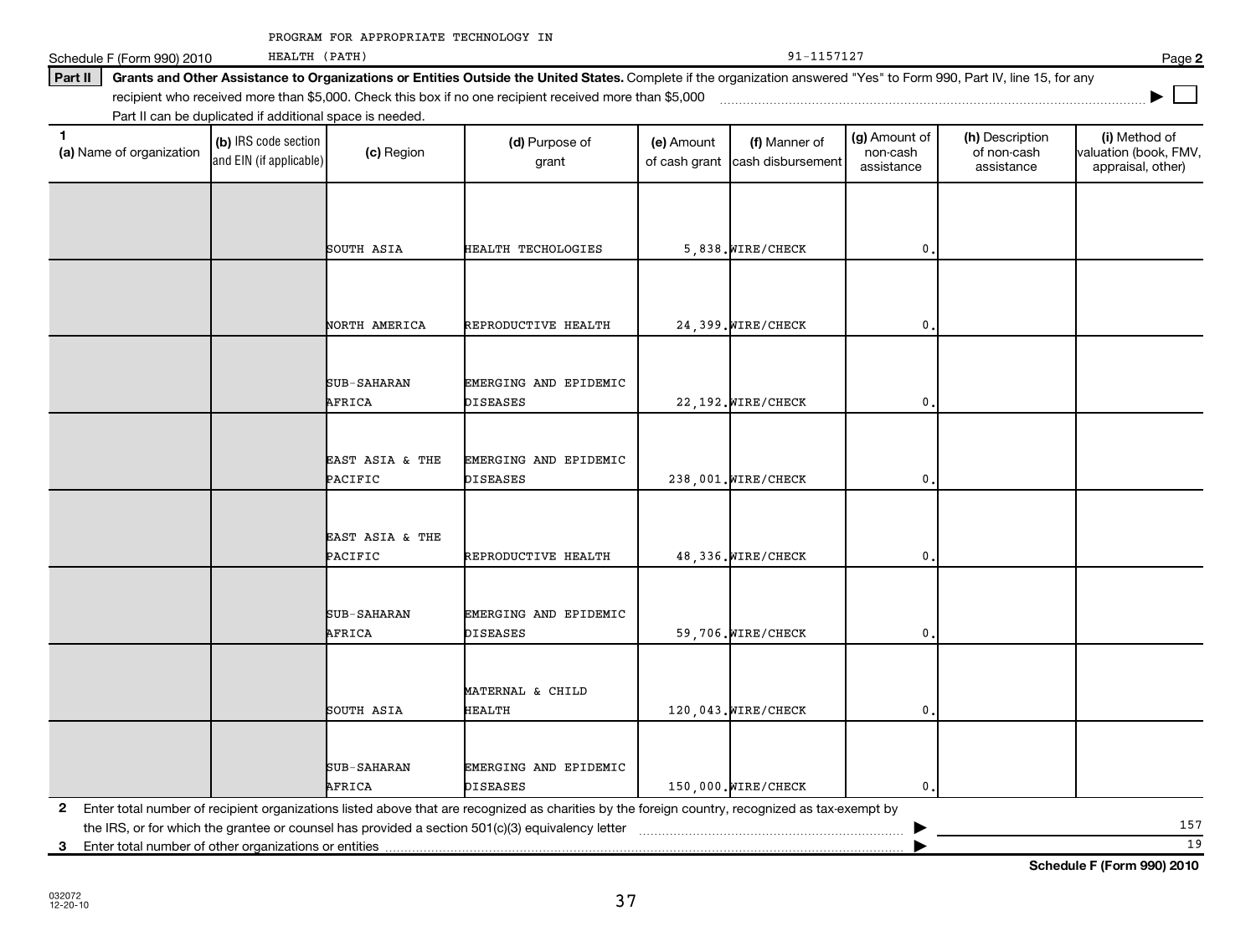|              | Schedule F (Form 990)    | HEALTH (PATH)                                   |                              | 91-1157127<br>Page 2                                                                                                                         |                             |                                    |                                         |                                              |                                                             |  |
|--------------|--------------------------|-------------------------------------------------|------------------------------|----------------------------------------------------------------------------------------------------------------------------------------------|-----------------------------|------------------------------------|-----------------------------------------|----------------------------------------------|-------------------------------------------------------------|--|
| Part II      |                          |                                                 |                              | Continuation of Grants and Other Assistance to Organizations or Entities Outside the United States. (Schedule F (Form 990), Part II, line 1) |                             |                                    |                                         |                                              |                                                             |  |
| $\mathbf{1}$ | (a) Name of organization | (b) IRS code section<br>and EIN (if applicable) | (c) Region                   | (d) Purpose of<br>grant                                                                                                                      | (e) Amount<br>of cash grant | (f) Manner of<br>cash disbursement | (g) Amount of<br>non-cash<br>assistance | (h) Description<br>of non-cash<br>assistance | (i) Method of<br>valuation (book, FMV,<br>appraisal, other) |  |
|              |                          |                                                 |                              |                                                                                                                                              |                             |                                    |                                         |                                              |                                                             |  |
|              |                          |                                                 | <b>SUB-SAHARAN</b><br>AFRICA | EMERGING AND EPIDEMIC<br><b>DISEASES</b>                                                                                                     |                             | 46,338. WIRE/CHECK                 | $\mathbf{0}$                            |                                              |                                                             |  |
|              |                          |                                                 |                              |                                                                                                                                              |                             |                                    |                                         |                                              |                                                             |  |
|              |                          |                                                 | CENTRAL AMERICA              | AND THE CARIBBEAN REPRODUCTIVE HEALTH                                                                                                        |                             | 16,000. WIRE/CHECK                 | $\mathbf 0$                             |                                              |                                                             |  |
|              |                          |                                                 |                              |                                                                                                                                              |                             |                                    |                                         |                                              |                                                             |  |
|              |                          |                                                 | SOUTH ASIA                   | REPRODUCTIVE HEALTH                                                                                                                          |                             | 22,500. WIRE/CHECK                 | 0                                       |                                              |                                                             |  |
|              |                          |                                                 |                              |                                                                                                                                              |                             |                                    |                                         |                                              |                                                             |  |
|              |                          |                                                 | SOUTH ASIA                   | MATERNAL & CHILD<br><b>HEALTH</b>                                                                                                            |                             | 413, 559. WIRE/CHECK               | $\mathbf{0}$                            |                                              |                                                             |  |
|              |                          |                                                 |                              |                                                                                                                                              |                             |                                    |                                         |                                              |                                                             |  |
|              |                          |                                                 | EAST ASIA & THE<br>PACIFIC   | EMERGING AND EPIDEMIC<br><b>DISEASES</b>                                                                                                     |                             | 26,896. WIRE/CHECK                 | 0                                       |                                              |                                                             |  |
|              |                          |                                                 |                              |                                                                                                                                              |                             |                                    |                                         |                                              |                                                             |  |
|              |                          |                                                 | SUB-SAHARAN<br>AFRICA        | EMERGING AND EPIDEMIC<br><b>DISEASES</b>                                                                                                     |                             | 52,500. WIRE/CHECK                 | 0                                       |                                              |                                                             |  |
|              |                          |                                                 |                              |                                                                                                                                              |                             |                                    |                                         |                                              |                                                             |  |
|              |                          |                                                 | EAST ASIA & THE<br>PACIFIC   | REPRODUCTIVE HEALTH                                                                                                                          |                             | 219,840. WIRE/CHECK                | $\mathbf{0}$                            |                                              |                                                             |  |
|              |                          |                                                 |                              |                                                                                                                                              |                             |                                    |                                         |                                              |                                                             |  |
|              |                          |                                                 | SOUTH ASIA                   | MATERNAL & CHILD<br><b>HEALTH</b>                                                                                                            |                             | 506, 597. WIRE/CHECK               | $\mathbf{0}$                            |                                              |                                                             |  |
|              |                          |                                                 |                              |                                                                                                                                              |                             |                                    |                                         |                                              |                                                             |  |
|              |                          |                                                 | EAST ASIA & THE<br>PACIFIC   | HEALTH TECHOLOGIES                                                                                                                           |                             | 8, 297. WIRE/CHECK                 | $\mathbf 0$ .                           |                                              |                                                             |  |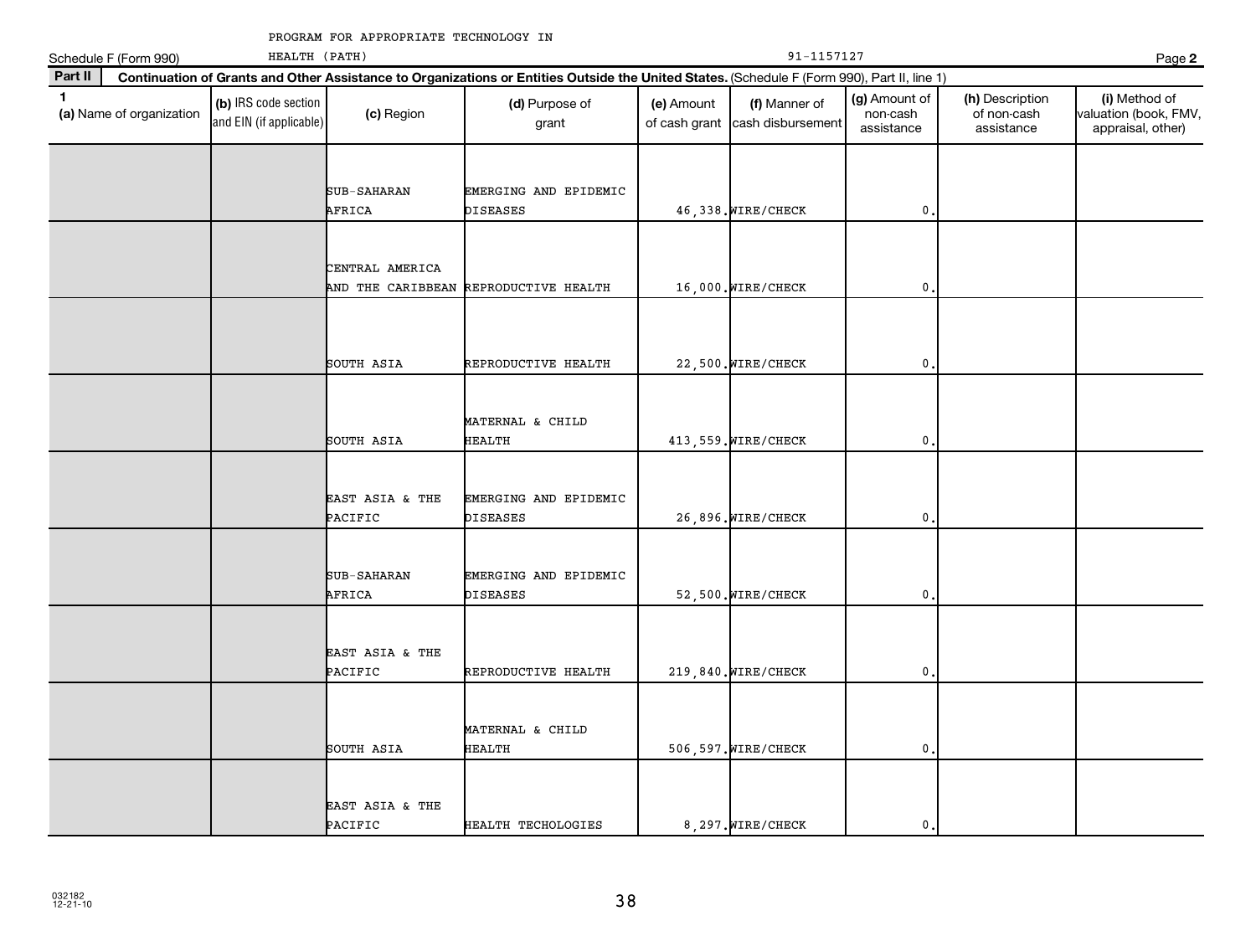|              | Schedule F (Form 990)    | HEALTH (PATH)                                   |                            |                                                                                                                                              |                             | Page 2                             |                                         |                                              |                                                             |
|--------------|--------------------------|-------------------------------------------------|----------------------------|----------------------------------------------------------------------------------------------------------------------------------------------|-----------------------------|------------------------------------|-----------------------------------------|----------------------------------------------|-------------------------------------------------------------|
| Part II      |                          |                                                 |                            | Continuation of Grants and Other Assistance to Organizations or Entities Outside the United States. (Schedule F (Form 990), Part II, line 1) |                             |                                    |                                         |                                              |                                                             |
| $\mathbf{1}$ | (a) Name of organization | (b) IRS code section<br>and EIN (if applicable) | (c) Region                 | (d) Purpose of<br>grant                                                                                                                      | (e) Amount<br>of cash grant | (f) Manner of<br>cash disbursement | (g) Amount of<br>non-cash<br>assistance | (h) Description<br>of non-cash<br>assistance | (i) Method of<br>valuation (book, FMV,<br>appraisal, other) |
|              |                          |                                                 |                            |                                                                                                                                              |                             |                                    |                                         |                                              |                                                             |
|              |                          |                                                 | SOUTH AMERICA              | REPRODUCTIVE HEALTH                                                                                                                          |                             | 33, 721. WIRE/CHECK                | $\mathbf{0}$                            |                                              |                                                             |
|              |                          |                                                 | SUB-SAHARAN<br>AFRICA      | EMERGING AND EPIDEMIC<br>DISEASES                                                                                                            |                             | 26,695. WIRE/CHECK                 | $\mathbf{0}$                            |                                              |                                                             |
|              |                          |                                                 | <b>EUROPE</b>              | VACCINES AND<br>IMMUNIZATIONS                                                                                                                |                             | 66,203. WIRE/CHECK                 | $\mathbf{0}$                            |                                              |                                                             |
|              |                          |                                                 | SUB-SAHARAN<br>AFRICA      | VACCINES AND<br>IMMUNIZATIONS                                                                                                                |                             | 45,384. WIRE/CHECK                 | $\mathbf{0}$                            |                                              |                                                             |
|              |                          |                                                 | EAST ASIA & THE<br>PACIFIC | VACCINES AND<br>IMMUNIZATIONS                                                                                                                |                             | 838, 635. WIRE/CHECK               | $\mathbf{0}$                            |                                              |                                                             |
|              |                          |                                                 | EAST ASIA & THE<br>PACIFIC | EMERGING AND EPIDEMIC<br>DISEASES                                                                                                            |                             | 157,662. WIRE/CHECK                | $\mathbf{0}$                            |                                              |                                                             |
|              |                          |                                                 | SOUTH ASIA                 | VACCINES AND<br>IMMUNIZATIONS                                                                                                                |                             | 650,000. WIRE/CHECK                | $\mathbf{0}$                            |                                              |                                                             |
|              |                          |                                                 | SUB-SAHARAN<br>AFRICA      | MATERNAL & CHILD<br>HEALTH                                                                                                                   |                             | 25,300. WIRE/CHECK                 | $\mathbf{0}$                            |                                              |                                                             |
|              |                          |                                                 | EAST ASIA & THE<br>PACIFIC | REPRODUCTIVE HEALTH                                                                                                                          |                             | 26,799. WIRE/CHECK                 | $\mathbf{0}$                            |                                              |                                                             |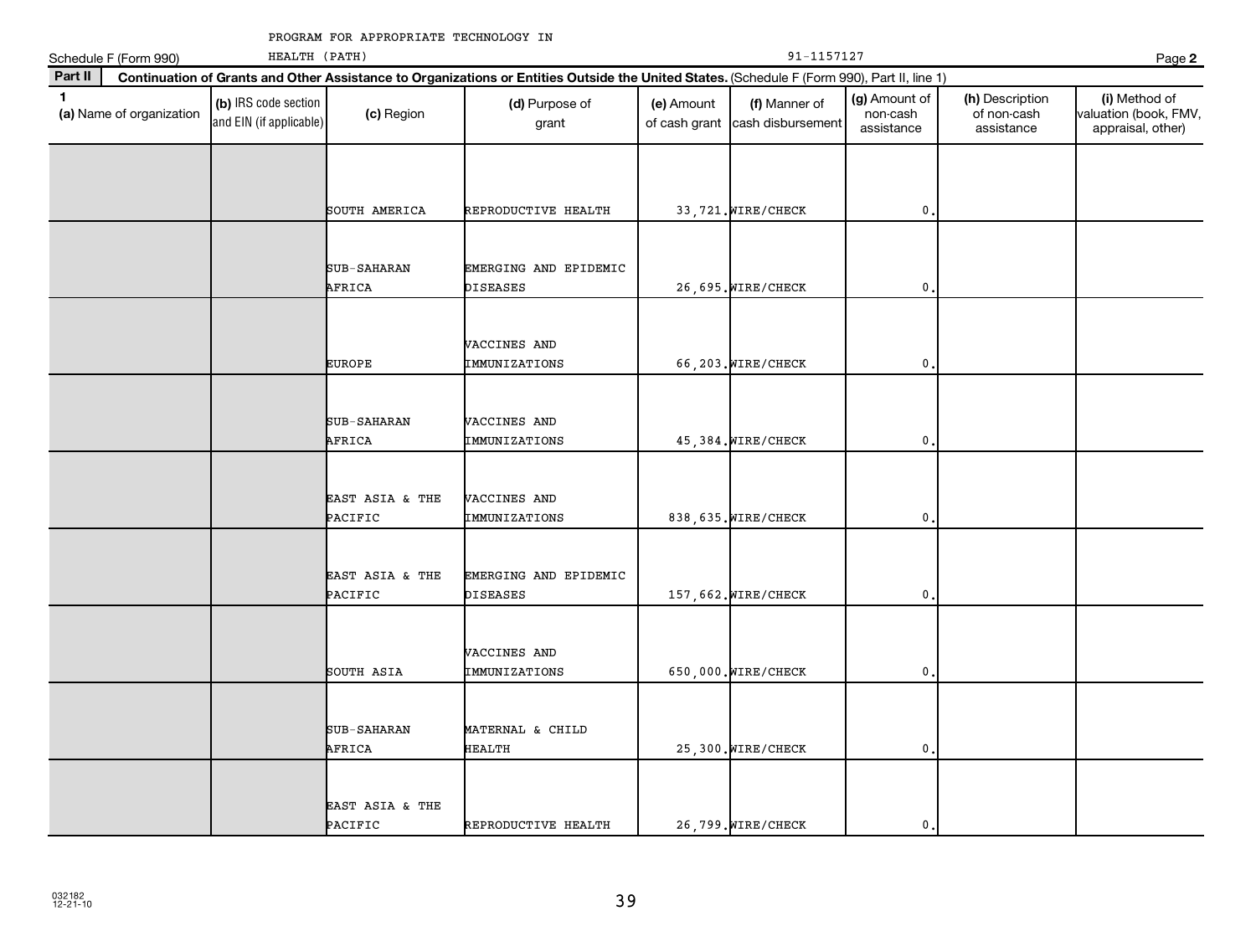|              | Schedule F (Form 990)    | HEALTH (PATH)                                   |                            |                                                                                                                                              |                             | Page 2                             |                                         |                                              |                                                             |
|--------------|--------------------------|-------------------------------------------------|----------------------------|----------------------------------------------------------------------------------------------------------------------------------------------|-----------------------------|------------------------------------|-----------------------------------------|----------------------------------------------|-------------------------------------------------------------|
| Part II      |                          |                                                 |                            | Continuation of Grants and Other Assistance to Organizations or Entities Outside the United States. (Schedule F (Form 990), Part II, line 1) |                             |                                    |                                         |                                              |                                                             |
| $\mathbf{1}$ | (a) Name of organization | (b) IRS code section<br>and EIN (if applicable) | (c) Region                 | (d) Purpose of<br>grant                                                                                                                      | (e) Amount<br>of cash grant | (f) Manner of<br>cash disbursement | (g) Amount of<br>non-cash<br>assistance | (h) Description<br>of non-cash<br>assistance | (i) Method of<br>valuation (book, FMV,<br>appraisal, other) |
|              |                          |                                                 | <b>EUROPE</b>              | VACCINES AND<br>IMMUNIZATIONS                                                                                                                |                             | 923,029. WIRE/CHECK                | 0                                       |                                              |                                                             |
|              |                          |                                                 | SOUTH ASIA                 | REPRODUCTIVE HEALTH                                                                                                                          |                             | 47, 414. WIRE/CHECK                | $\pmb{0}$                               |                                              |                                                             |
|              |                          |                                                 | EAST ASIA & THE<br>PACIFIC | REPRODUCTIVE HEALTH                                                                                                                          |                             | 29, 327. WIRE/CHECK                | $\pmb{0}$                               |                                              |                                                             |
|              |                          |                                                 | SUB-SAHARAN<br>AFRICA      | EMERGING AND EPIDEMIC<br><b>DISEASES</b>                                                                                                     |                             | 933, 243. WIRE/CHECK               | 0                                       |                                              |                                                             |
|              |                          |                                                 | SOUTH AMERICA              | REPRODUCTIVE HEALTH                                                                                                                          |                             | 8, 911. WIRE/CHECK                 | $\mathbf 0$                             |                                              |                                                             |
|              |                          |                                                 | SOUTH AMERICA              | REPRODUCTIVE HEALTH                                                                                                                          |                             | 12,266. WIRE/CHECK                 | 0                                       |                                              |                                                             |
|              |                          |                                                 | SOUTH AMERICA              | REPRODUCTIVE HEALTH                                                                                                                          |                             | 8,935. WIRE/CHECK                  | $\mathbf 0$                             |                                              |                                                             |
|              |                          |                                                 | SUB-SAHARAN<br>AFRICA      | EMERGING AND EPIDEMIC<br><b>DISEASES</b>                                                                                                     |                             | 54, 717. WIRE/CHECK                | 0                                       |                                              |                                                             |
|              |                          |                                                 | EAST ASIA & THE<br>PACIFIC | VACCINES AND<br>IMMUNIZATIONS                                                                                                                |                             | 94,250. WIRE/CHECK                 | 0,                                      |                                              |                                                             |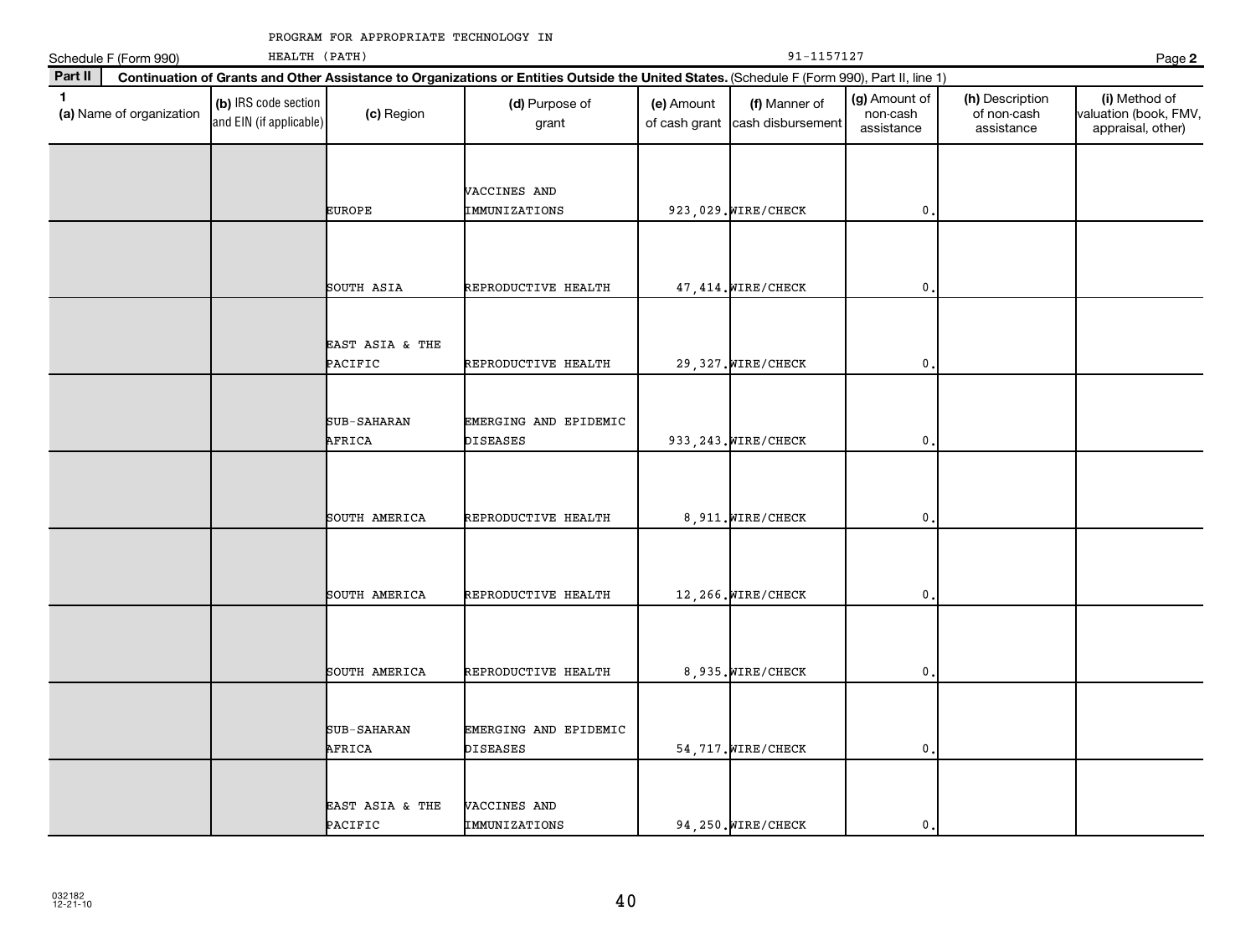|         | Schedule F (Form 990)    | HEALTH (PATH)                                   |                              |                                                                                                                                              | Page 2                      |                                    |                                         |                                              |                                                             |
|---------|--------------------------|-------------------------------------------------|------------------------------|----------------------------------------------------------------------------------------------------------------------------------------------|-----------------------------|------------------------------------|-----------------------------------------|----------------------------------------------|-------------------------------------------------------------|
| Part II |                          |                                                 |                              | Continuation of Grants and Other Assistance to Organizations or Entities Outside the United States. (Schedule F (Form 990), Part II, line 1) |                             |                                    |                                         |                                              |                                                             |
| 1       | (a) Name of organization | (b) IRS code section<br>and EIN (if applicable) | (c) Region                   | (d) Purpose of<br>grant                                                                                                                      | (e) Amount<br>of cash grant | (f) Manner of<br>cash disbursement | (g) Amount of<br>non-cash<br>assistance | (h) Description<br>of non-cash<br>assistance | (i) Method of<br>valuation (book, FMV,<br>appraisal, other) |
|         |                          |                                                 |                              |                                                                                                                                              |                             |                                    |                                         |                                              |                                                             |
|         |                          |                                                 | <b>EUROPE</b>                | REPRODUCTIVE HEALTH                                                                                                                          |                             | 6,075. WIRE/CHECK                  | 0                                       |                                              |                                                             |
|         |                          |                                                 | SOUTH ASIA                   | MATERNAL & CHILD<br>HEALTH                                                                                                                   |                             | 45, 343. WIRE/CHECK                | $\pmb{0}$                               |                                              |                                                             |
|         |                          |                                                 | SUB-SAHARAN<br>AFRICA        | EMERGING AND EPIDEMIC<br>DISEASES                                                                                                            |                             | 63,281. WIRE/CHECK                 | 0                                       |                                              |                                                             |
|         |                          |                                                 |                              |                                                                                                                                              |                             |                                    |                                         |                                              |                                                             |
|         |                          |                                                 | SUB-SAHARAN<br>AFRICA        | EMERGING AND EPIDEMIC<br>DISEASES                                                                                                            |                             | 43, 469. WIRE/CHECK                | 0                                       |                                              |                                                             |
|         |                          |                                                 | SUB-SAHARAN<br>AFRICA        | EMERGING AND EPIDEMIC<br>DISEASES                                                                                                            |                             | 914, 753. WIRE/CHECK               | 0                                       |                                              |                                                             |
|         |                          |                                                 | SUB-SAHARAN<br>AFRICA        | EMERGING AND EPIDEMIC<br>DISEASES                                                                                                            |                             | 301, 535. WIRE/CHECK               | 0                                       |                                              |                                                             |
|         |                          |                                                 | <b>SUB-SAHARAN</b><br>AFRICA | EMERGING AND EPIDEMIC<br><b>DISEASES</b>                                                                                                     |                             | 44, 161. WIRE/CHECK                | 0                                       |                                              |                                                             |
|         |                          |                                                 | <b>EUROPE</b>                | REPRODUCTIVE HEALTH                                                                                                                          |                             | 10,000. WIRE/CHECK                 | $\mathbf 0$                             |                                              |                                                             |
|         |                          |                                                 | SOUTH AMERICA                | HEALTH TECHOLOGIES                                                                                                                           |                             | 330.850. WIRE/CHECK                | $\mathbf 0$ .                           |                                              |                                                             |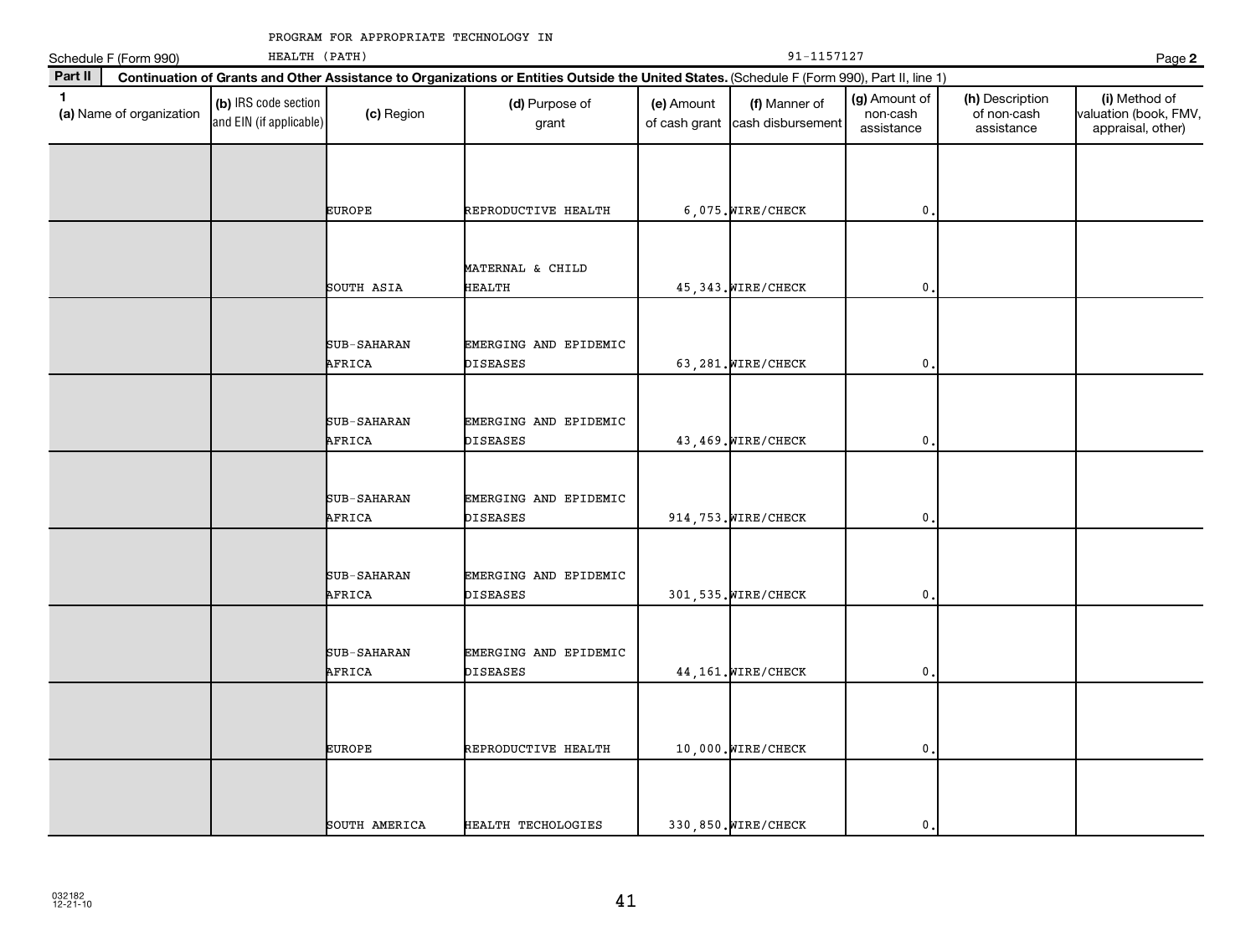|              | Schedule F (Form 990)    | HEALTH (PATH)                                   |                                      |                                                                                                                                              | 91-1157127                  |                                    |                                         |                                              |                                                             |  |
|--------------|--------------------------|-------------------------------------------------|--------------------------------------|----------------------------------------------------------------------------------------------------------------------------------------------|-----------------------------|------------------------------------|-----------------------------------------|----------------------------------------------|-------------------------------------------------------------|--|
| Part II      |                          |                                                 |                                      | Continuation of Grants and Other Assistance to Organizations or Entities Outside the United States. (Schedule F (Form 990), Part II, line 1) |                             |                                    |                                         |                                              | Page 2                                                      |  |
| $\mathbf{1}$ | (a) Name of organization | (b) IRS code section<br>and EIN (if applicable) | (c) Region                           | (d) Purpose of<br>grant                                                                                                                      | (e) Amount<br>of cash grant | (f) Manner of<br>cash disbursement | (g) Amount of<br>non-cash<br>assistance | (h) Description<br>of non-cash<br>assistance | (i) Method of<br>valuation (book, FMV,<br>appraisal, other) |  |
|              |                          |                                                 |                                      |                                                                                                                                              |                             |                                    |                                         |                                              |                                                             |  |
|              |                          |                                                 | SUB-SAHARAN<br>AFRICA                | EMERGING AND EPIDEMIC<br><b>DISEASES</b>                                                                                                     |                             | 64,605. WIRE/CHECK                 | 0                                       |                                              |                                                             |  |
|              |                          |                                                 |                                      |                                                                                                                                              |                             |                                    |                                         |                                              |                                                             |  |
|              |                          |                                                 | CENTRAL AMERICA<br>AND THE CARIBBEAN | VACCINES AND<br><b>IMMUNIZATIONS</b>                                                                                                         |                             | 8,179. WIRE/CHECK                  | $\mathbf 0$                             |                                              |                                                             |  |
|              |                          |                                                 |                                      |                                                                                                                                              |                             |                                    |                                         |                                              |                                                             |  |
|              |                          |                                                 | EAST ASIA & THE<br>PACIFIC           | REPRODUCTIVE HEALTH                                                                                                                          |                             | 29,621. WIRE/CHECK                 | $\pmb{0}$                               |                                              |                                                             |  |
|              |                          |                                                 |                                      |                                                                                                                                              |                             |                                    |                                         |                                              |                                                             |  |
|              |                          |                                                 | SOUTH ASIA                           | VACCINES AND<br>IMMUNIZATIONS                                                                                                                |                             | 612, 346. WIRE/CHECK               | 0                                       |                                              |                                                             |  |
|              |                          |                                                 |                                      |                                                                                                                                              |                             |                                    |                                         |                                              |                                                             |  |
|              |                          |                                                 | <b>EUROPE</b>                        | VACCINES AND<br>IMMUNIZATIONS                                                                                                                |                             | 4, 105, 785. WIRE/CHECK            | 0                                       |                                              |                                                             |  |
|              |                          |                                                 |                                      |                                                                                                                                              |                             |                                    |                                         |                                              |                                                             |  |
|              |                          |                                                 | EAST ASIA & THE<br>PACIFIC           | EMERGING AND EPIDEMIC<br><b>DISEASES</b>                                                                                                     |                             | 11,232. WIRE/CHECK                 | 0                                       |                                              |                                                             |  |
|              |                          |                                                 |                                      |                                                                                                                                              |                             |                                    |                                         |                                              |                                                             |  |
|              |                          |                                                 | EAST ASIA & THE<br>PACIFIC           | HEALTH TECHOLOGIES                                                                                                                           |                             | 5,686. WIRE/CHECK                  | $\mathbf{0}$                            |                                              |                                                             |  |
|              |                          |                                                 |                                      |                                                                                                                                              |                             |                                    |                                         |                                              |                                                             |  |
|              |                          |                                                 | SOUTH ASIA                           | MATERNAL & CHILD<br><b>HEALTH</b>                                                                                                            |                             | 59,631. WIRE/CHECK                 | 0                                       |                                              |                                                             |  |
|              |                          |                                                 |                                      |                                                                                                                                              |                             |                                    |                                         |                                              |                                                             |  |
|              |                          |                                                 | SUB-SAHARAN<br>AFRICA                | EMERGING AND EPIDEMIC<br><b>DISEASES</b>                                                                                                     |                             | 47,860. WIRE/CHECK                 | $\mathbf 0$                             |                                              |                                                             |  |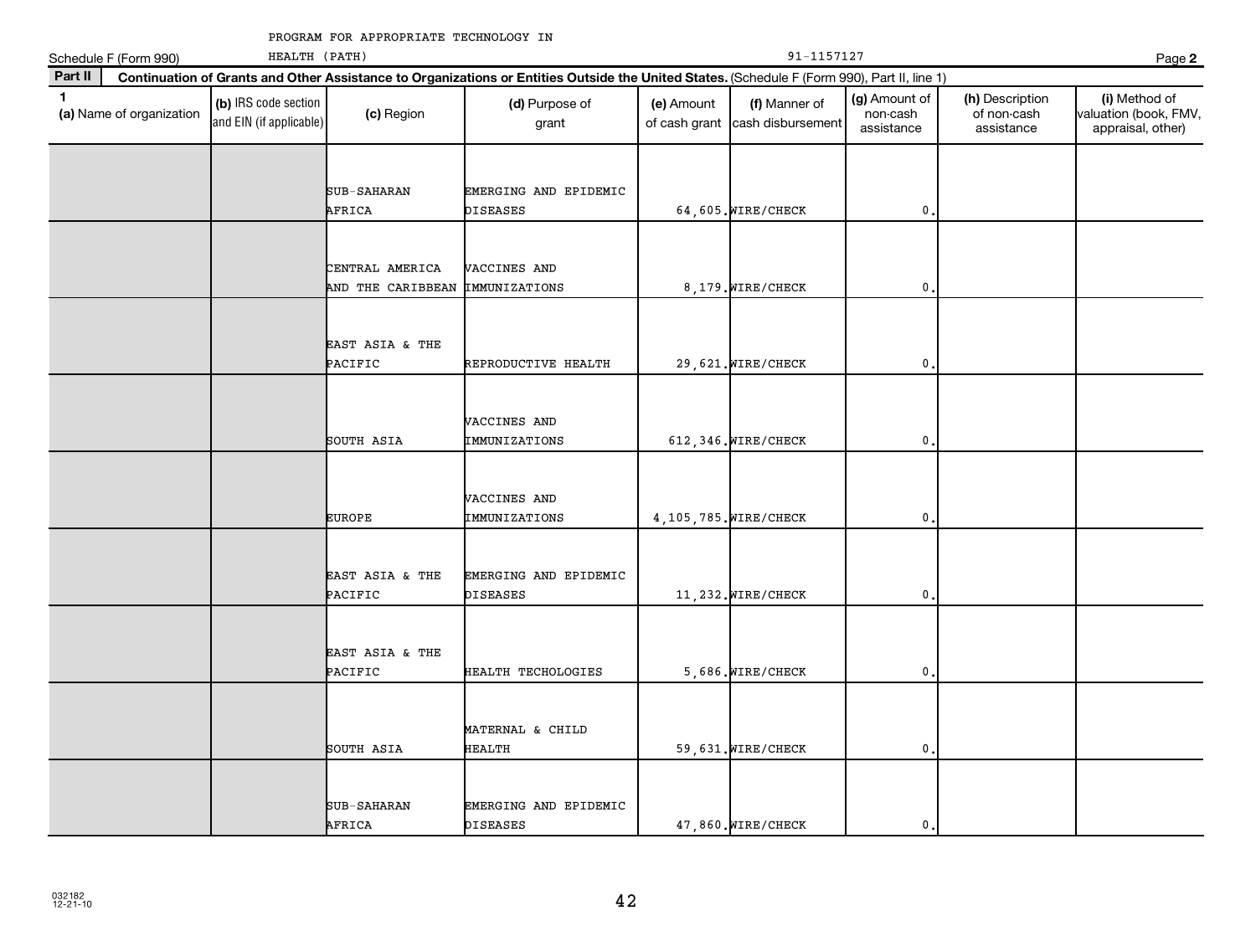|              | Schedule F (Form 990)    | HEALTH (PATH)                                   |                            |                                                                                                                                              |                             |                                    | Page 2                                  |                                              |                                                             |
|--------------|--------------------------|-------------------------------------------------|----------------------------|----------------------------------------------------------------------------------------------------------------------------------------------|-----------------------------|------------------------------------|-----------------------------------------|----------------------------------------------|-------------------------------------------------------------|
| Part II      |                          |                                                 |                            | Continuation of Grants and Other Assistance to Organizations or Entities Outside the United States. (Schedule F (Form 990), Part II, line 1) |                             |                                    |                                         |                                              |                                                             |
| $\mathbf{1}$ | (a) Name of organization | (b) IRS code section<br>and EIN (if applicable) | (c) Region                 | (d) Purpose of<br>grant                                                                                                                      | (e) Amount<br>of cash grant | (f) Manner of<br>cash disbursement | (g) Amount of<br>non-cash<br>assistance | (h) Description<br>of non-cash<br>assistance | (i) Method of<br>valuation (book, FMV,<br>appraisal, other) |
|              |                          |                                                 | SOUTH ASIA                 | MATERNAL & CHILD<br><b>HEALTH</b>                                                                                                            |                             | 218, 364. WIRE/CHECK               | 0                                       |                                              |                                                             |
|              |                          |                                                 | <b>EUROPE</b>              | VACCINES AND<br>IMMUNIZATIONS                                                                                                                |                             | 34, 329. WIRE/CHECK                | $\mathbf 0$                             |                                              |                                                             |
|              |                          |                                                 | SUB-SAHARAN<br>AFRICA      | VACCINES AND<br>IMMUNIZATIONS                                                                                                                |                             | 25, 349. WIRE/CHECK                | 0                                       |                                              |                                                             |
|              |                          |                                                 | EAST ASIA & THE<br>PACIFIC | VACCINES AND<br>IMMUNIZATIONS                                                                                                                |                             | 60,259. WIRE/CHECK                 | 0                                       |                                              |                                                             |
|              |                          |                                                 | SUB-SAHARAN<br>AFRICA      | EMERGING AND EPIDEMIC<br><b>DISEASES</b>                                                                                                     |                             | 415, 147. WIRE/CHECK               | 0                                       |                                              |                                                             |
|              |                          |                                                 | SUB-SAHARAN<br>AFRICA      | EMERGING AND EPIDEMIC<br><b>DISEASES</b>                                                                                                     |                             | 88,663. WIRE/CHECK                 | 0                                       |                                              |                                                             |
|              |                          |                                                 | EAST ASIA & THE<br>PACIFIC | HEALTH TECHOLOGIES                                                                                                                           |                             | 75,920. WIRE/CHECK                 | 0                                       |                                              |                                                             |
|              |                          |                                                 | SUB-SAHARAN<br>AFRICA      | REPRODUCTIVE HEALTH                                                                                                                          |                             | 8,707. WIRE/CHECK                  | $\mathbf 0$                             |                                              |                                                             |
|              |                          |                                                 | SUB-SAHARAN<br>AFRICA      | REPRODUCTIVE HEALTH                                                                                                                          |                             | 10,726. WIRE/CHECK                 | $\mathbf 0$                             |                                              |                                                             |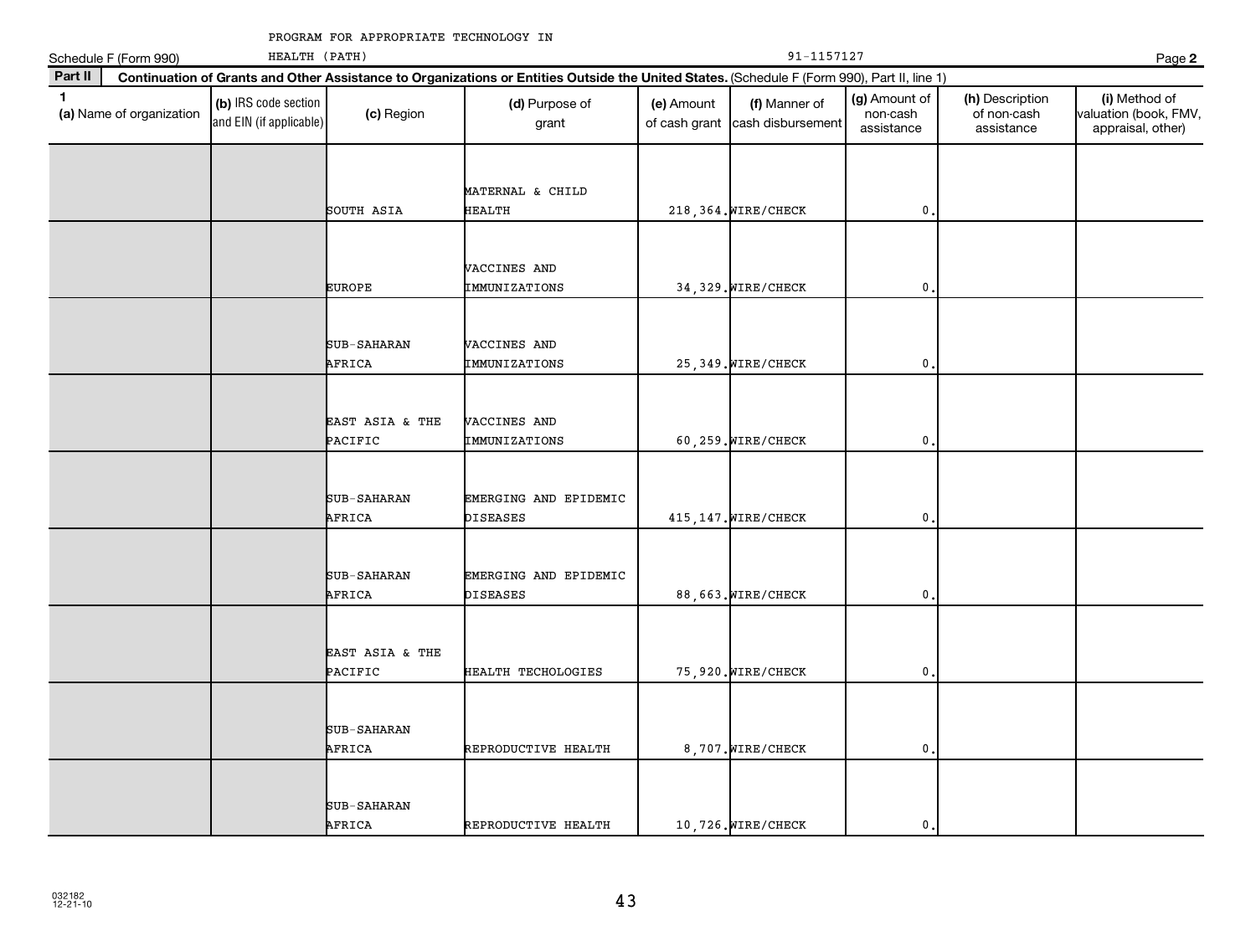|              | Schedule F (Form 990)    | HEALTH (PATH)                                   |                              |                                                                                                                                              | 91-1157127                  |                                    |                                         |                                              |                                                             |
|--------------|--------------------------|-------------------------------------------------|------------------------------|----------------------------------------------------------------------------------------------------------------------------------------------|-----------------------------|------------------------------------|-----------------------------------------|----------------------------------------------|-------------------------------------------------------------|
| Part II      |                          |                                                 |                              | Continuation of Grants and Other Assistance to Organizations or Entities Outside the United States. (Schedule F (Form 990), Part II, line 1) |                             |                                    |                                         |                                              | Page 2                                                      |
| $\mathbf{1}$ | (a) Name of organization | (b) IRS code section<br>and EIN (if applicable) | (c) Region                   | (d) Purpose of<br>grant                                                                                                                      | (e) Amount<br>of cash grant | (f) Manner of<br>cash disbursement | (g) Amount of<br>non-cash<br>assistance | (h) Description<br>of non-cash<br>assistance | (i) Method of<br>valuation (book, FMV,<br>appraisal, other) |
|              |                          |                                                 | SUB-SAHARAN<br>AFRICA        | VACCINES AND<br>IMMUNIZATIONS                                                                                                                |                             | 4, 212, 406. WIRE/CHECK            | $\mathbf{0}$                            |                                              |                                                             |
|              |                          |                                                 | SUB-SAHARAN<br>AFRICA        | VACCINES AND<br>IMMUNIZATIONS                                                                                                                |                             | 484, 901. WIRE/CHECK               | $\mathbf{0}$                            |                                              |                                                             |
|              |                          |                                                 | <b>EUROPE</b>                | VACCINES AND<br>IMMUNIZATIONS                                                                                                                |                             | 48,960. WIRE/CHECK                 | $\mathbf{0}$                            |                                              |                                                             |
|              |                          |                                                 | <b>SUB-SAHARAN</b><br>AFRICA | VACCINES AND<br>IMMUNIZATIONS                                                                                                                |                             | 168,400. WIRE/CHECK                | $\mathbf{0}$                            |                                              |                                                             |
|              |                          |                                                 | SOUTH ASIA                   | REPRODUCTIVE HEALTH                                                                                                                          |                             | 37,609. WIRE/CHECK                 | $\mathbf{0}$                            |                                              |                                                             |
|              |                          |                                                 | SOUTH ASIA                   | MATERNAL & CHILD<br>HEALTH                                                                                                                   |                             | 29, 227. WIRE/CHECK                | 0                                       |                                              |                                                             |
|              |                          |                                                 | SOUTH AMERICA                | REPRODUCTIVE HEALTH                                                                                                                          |                             | 93,000. WIRE/CHECK                 | $\mathbf{0}$                            |                                              |                                                             |
|              |                          |                                                 | SOUTH ASIA                   | VACCINES AND<br>IMMUNIZATIONS                                                                                                                |                             | 648, 877. WIRE/CHECK               | $\mathbf{0}$                            |                                              |                                                             |
|              |                          |                                                 | SUB-SAHARAN<br>AFRICA        | REPRODUCTIVE HEALTH                                                                                                                          |                             | 8,513. WIRE/CHECK                  | $\mathbf{0}$                            |                                              |                                                             |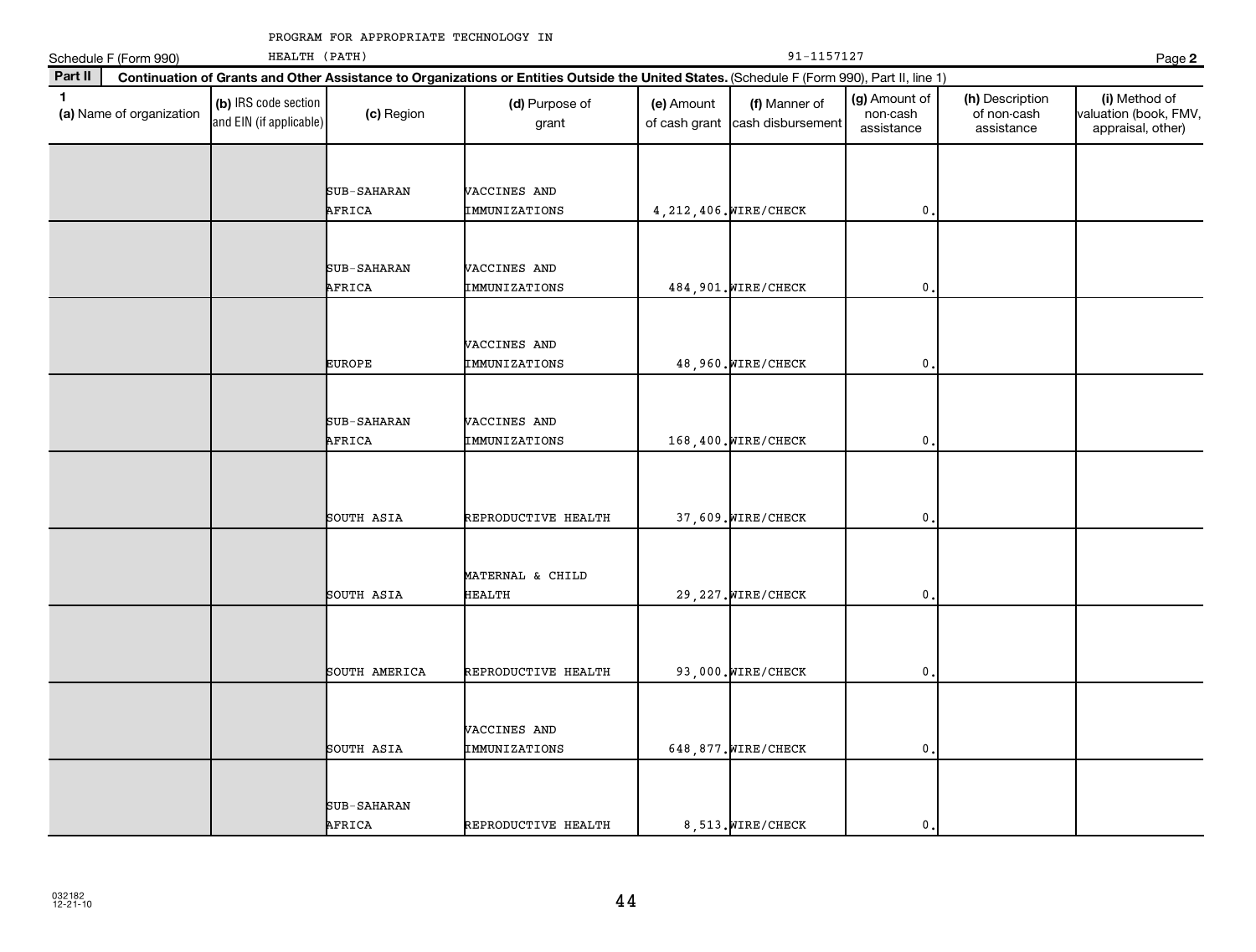|              | Schedule F (Form 990)    | HEALTH (PATH)                                   |                              |                                                                                                                                              |                             | Page 2                             |                                         |                                              |                                                             |
|--------------|--------------------------|-------------------------------------------------|------------------------------|----------------------------------------------------------------------------------------------------------------------------------------------|-----------------------------|------------------------------------|-----------------------------------------|----------------------------------------------|-------------------------------------------------------------|
| Part II      |                          |                                                 |                              | Continuation of Grants and Other Assistance to Organizations or Entities Outside the United States. (Schedule F (Form 990), Part II, line 1) |                             |                                    |                                         |                                              |                                                             |
| $\mathbf{1}$ | (a) Name of organization | (b) IRS code section<br>and EIN (if applicable) | (c) Region                   | (d) Purpose of<br>grant                                                                                                                      | (e) Amount<br>of cash grant | (f) Manner of<br>cash disbursement | (g) Amount of<br>non-cash<br>assistance | (h) Description<br>of non-cash<br>assistance | (i) Method of<br>valuation (book, FMV,<br>appraisal, other) |
|              |                          |                                                 | SOUTH ASIA                   | MATERNAL & CHILD<br>HEALTH                                                                                                                   |                             | 119,000. WIRE/CHECK                | 0                                       |                                              |                                                             |
|              |                          |                                                 | SUB-SAHARAN<br>AFRICA        | REPRODUCTIVE HEALTH                                                                                                                          |                             | 38, 413. WIRE/CHECK                | $\mathbf 0$                             |                                              |                                                             |
|              |                          |                                                 | SUB-SAHARAN<br>AFRICA        | EMERGING AND EPIDEMIC<br>DISEASES                                                                                                            |                             | 19,256. WIRE/CHECK                 | 0                                       |                                              |                                                             |
|              |                          |                                                 | SUB-SAHARAN<br>AFRICA        | EMERGING AND EPIDEMIC<br>DISEASES                                                                                                            |                             | 35, 474. WIRE/CHECK                | 0                                       |                                              |                                                             |
|              |                          |                                                 | SUB-SAHARAN<br>AFRICA        | VACCINES AND<br>IMMUNIZATIONS                                                                                                                |                             | 91,202. WIRE/CHECK                 | $\pmb{0}$                               |                                              |                                                             |
|              |                          |                                                 | <b>SUB-SAHARAN</b><br>AFRICA | EMERGING AND EPIDEMIC<br>DISEASES                                                                                                            |                             | 5,990. WIRE/CHECK                  | $\pmb{0}$                               |                                              |                                                             |
|              |                          |                                                 | SUB-SAHARAN<br>AFRICA        | EMERGING AND EPIDEMIC<br>DISEASES                                                                                                            |                             | 265,054. WIRE/CHECK                | 0                                       |                                              |                                                             |
|              |                          |                                                 | SUB-SAHARAN<br>AFRICA        | VACCINES AND<br>IMMUNIZATIONS                                                                                                                |                             | 1,060,127. WIRE/CHECK              | $\mathbf 0$                             |                                              |                                                             |
|              |                          |                                                 | <b>EUROPE</b>                | HEALTH TECHOLOGIES                                                                                                                           |                             | 50,000. WIRE/CHECK                 | $\mathbf{0}$ .                          |                                              |                                                             |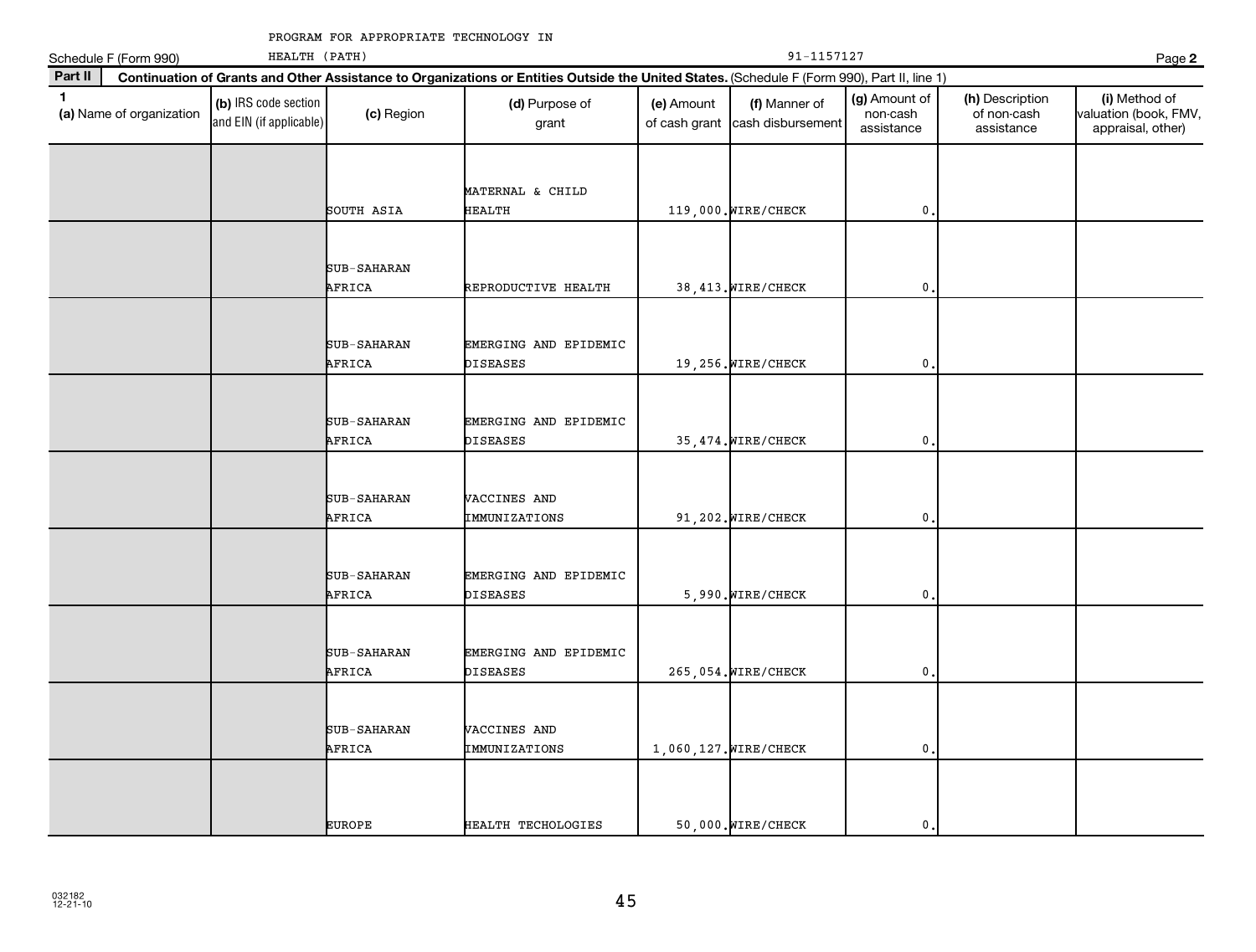|              | Schedule F (Form 990)    | HEALTH (PATH)                                   |                            |                                                                                                                                              |                             | Page 2                             |                                         |                                              |                                                             |
|--------------|--------------------------|-------------------------------------------------|----------------------------|----------------------------------------------------------------------------------------------------------------------------------------------|-----------------------------|------------------------------------|-----------------------------------------|----------------------------------------------|-------------------------------------------------------------|
| Part II      |                          |                                                 |                            | Continuation of Grants and Other Assistance to Organizations or Entities Outside the United States. (Schedule F (Form 990), Part II, line 1) |                             |                                    |                                         |                                              |                                                             |
| $\mathbf{1}$ | (a) Name of organization | (b) IRS code section<br>and EIN (if applicable) | (c) Region                 | (d) Purpose of<br>grant                                                                                                                      | (e) Amount<br>of cash grant | (f) Manner of<br>cash disbursement | (g) Amount of<br>non-cash<br>assistance | (h) Description<br>of non-cash<br>assistance | (i) Method of<br>valuation (book, FMV,<br>appraisal, other) |
|              |                          |                                                 | EAST ASIA & THE<br>PACIFIC | REPRODUCTIVE HEALTH                                                                                                                          |                             | 28, 219. WIRE/CHECK                | $\mathbf{0}$                            |                                              |                                                             |
|              |                          |                                                 | SUB-SAHARAN<br>AFRICA      | VACCINES AND<br>IMMUNIZATIONS                                                                                                                |                             | 1, 252, 699. WIRE/CHECK            | $\mathbf{0}$                            |                                              |                                                             |
|              |                          |                                                 | SUB-SAHARAN<br>AFRICA      | MATERNAL & CHILD<br>HEALTH                                                                                                                   |                             | 550,000. WIRE/CHECK                | $\mathsf{O}\,$ .                        |                                              |                                                             |
|              |                          |                                                 | SUB-SAHARAN<br>AFRICA      | VACCINES AND<br>IMMUNIZATIONS                                                                                                                |                             | 1, 111, 159. WIRE/CHECK            | $\mathbf{0}$                            |                                              |                                                             |
|              |                          |                                                 | EAST ASIA & THE<br>PACIFIC | <b>VACCINES AND</b><br>IMMUNIZATIONS                                                                                                         |                             | 625,862. WIRE/CHECK                | $\mathbf{0}$                            |                                              |                                                             |
|              |                          |                                                 | <b>EUROPE</b>              | VACCINES AND<br>IMMUNIZATIONS                                                                                                                |                             | 16,285. WIRE/CHECK                 | 0                                       |                                              |                                                             |
|              |                          |                                                 | EAST ASIA & THE<br>PACIFIC | EMERGING AND EPIDEMIC<br><b>DISEASES</b>                                                                                                     |                             | 11,551. WIRE/CHECK                 | $\mathbf{0}$                            |                                              |                                                             |
|              |                          |                                                 | EAST ASIA & THE<br>PACIFIC | REPRODUCTIVE HEALTH                                                                                                                          |                             | 8,521. WIRE/CHECK                  | $\mathbf{0}$ .                          |                                              |                                                             |
|              |                          |                                                 | <b>EUROPE</b>              | EMERGING AND EPIDEMIC<br><b>DISEASES</b>                                                                                                     |                             | 23.544. WIRE/CHECK                 | $\mathbf 0$ .                           |                                              |                                                             |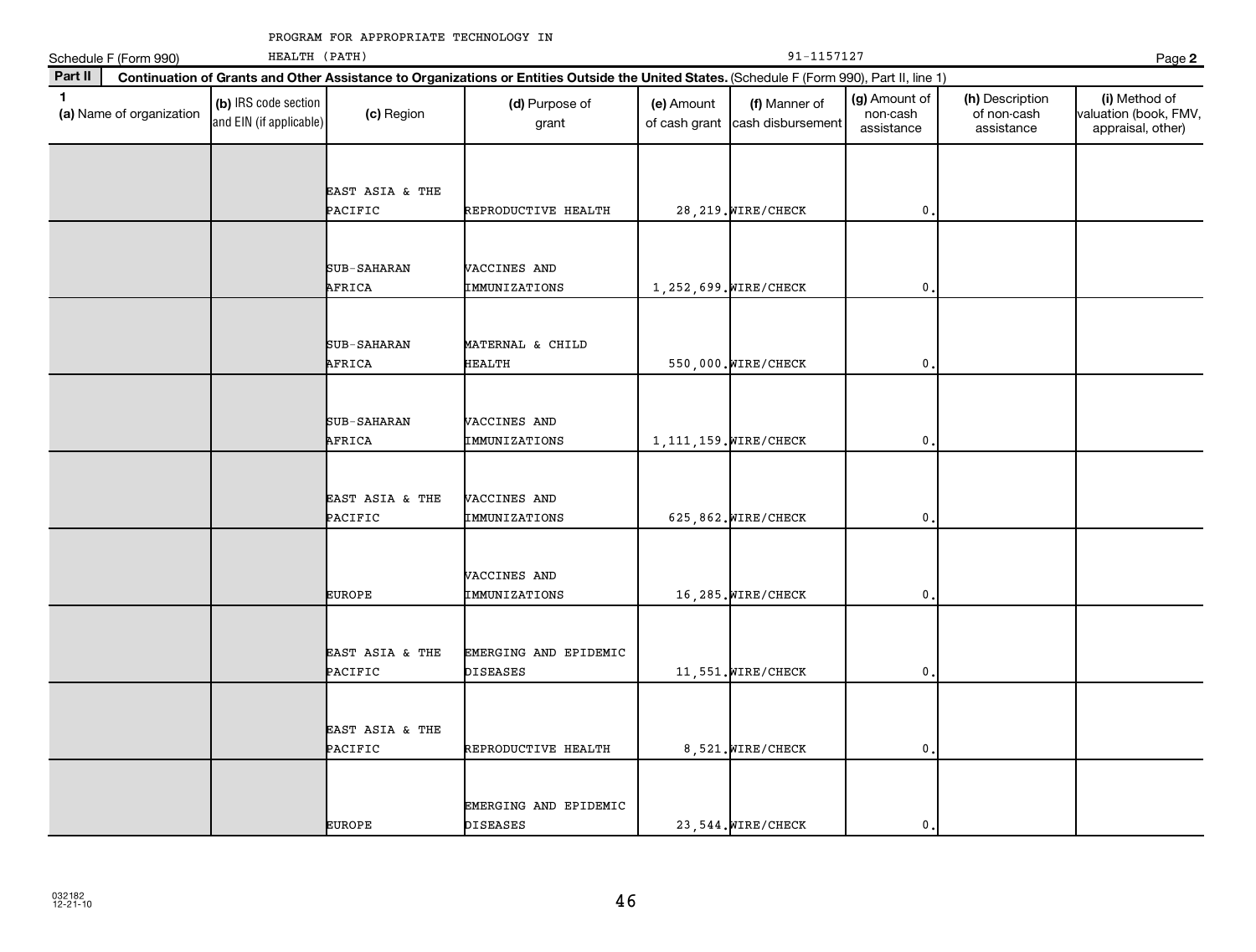|              | Schedule F (Form 990)    | HEALTH (PATH)                                   |                            |                                                                                                                                              | 91-1157127                  |                                    |                                         |                                              |                                                             |  |  |
|--------------|--------------------------|-------------------------------------------------|----------------------------|----------------------------------------------------------------------------------------------------------------------------------------------|-----------------------------|------------------------------------|-----------------------------------------|----------------------------------------------|-------------------------------------------------------------|--|--|
| Part II      |                          |                                                 |                            | Continuation of Grants and Other Assistance to Organizations or Entities Outside the United States. (Schedule F (Form 990), Part II, line 1) |                             |                                    |                                         |                                              |                                                             |  |  |
| $\mathbf{1}$ | (a) Name of organization | (b) IRS code section<br>and EIN (if applicable) | (c) Region                 | (d) Purpose of<br>grant                                                                                                                      | (e) Amount<br>of cash grant | (f) Manner of<br>cash disbursement | (g) Amount of<br>non-cash<br>assistance | (h) Description<br>of non-cash<br>assistance | (i) Method of<br>valuation (book, FMV,<br>appraisal, other) |  |  |
|              |                          |                                                 |                            |                                                                                                                                              |                             |                                    |                                         |                                              |                                                             |  |  |
|              |                          |                                                 | <b>EUROPE</b>              | HEALTH TECHOLOGIES                                                                                                                           |                             | 68,424. WIRE/CHECK                 | 0                                       |                                              |                                                             |  |  |
|              |                          |                                                 | SUB-SAHARAN<br>AFRICA      | EMERGING AND EPIDEMIC<br><b>DISEASES</b>                                                                                                     |                             | 6,329. WIRE/CHECK                  | $\mathbf 0$                             |                                              |                                                             |  |  |
|              |                          |                                                 | EAST ASIA & THE<br>PACIFIC | EMERGING AND EPIDEMIC<br><b>DISEASES</b>                                                                                                     |                             | 90,664. WIRE/CHECK                 | $\mathbf 0$                             |                                              |                                                             |  |  |
|              |                          |                                                 | SUB-SAHARAN<br>AFRICA      | REPRODUCTIVE HEALTH                                                                                                                          |                             | 184,819. WIRE/CHECK                | 0                                       |                                              |                                                             |  |  |
|              |                          |                                                 | <b>EUROPE</b>              | EMERGING AND EPIDEMIC<br><b>DISEASES</b>                                                                                                     |                             | 72,976. WIRE/CHECK                 | $\mathbf 0$                             |                                              |                                                             |  |  |
|              |                          |                                                 | SOUTH ASIA                 | REPRODUCTIVE HEALTH                                                                                                                          |                             | 16,106. WIRE/CHECK                 | 0                                       |                                              |                                                             |  |  |
|              |                          |                                                 | SUB-SAHARAN<br>AFRICA      | REPRODUCTIVE HEALTH                                                                                                                          |                             | 19,380. WIRE/CHECK                 | 0                                       |                                              |                                                             |  |  |
|              |                          |                                                 | SUB-SAHARAN<br>AFRICA      | EMERGING AND EPIDEMIC<br><b>DISEASES</b>                                                                                                     |                             | 742, 125. WIRE/CHECK               | $\mathbf{0}$                            |                                              |                                                             |  |  |
|              |                          |                                                 | SOUTH ASIA                 | REPRODUCTIVE HEALTH                                                                                                                          |                             | 12,000. WIRE/CHECK                 | $\mathbf{0}$                            |                                              |                                                             |  |  |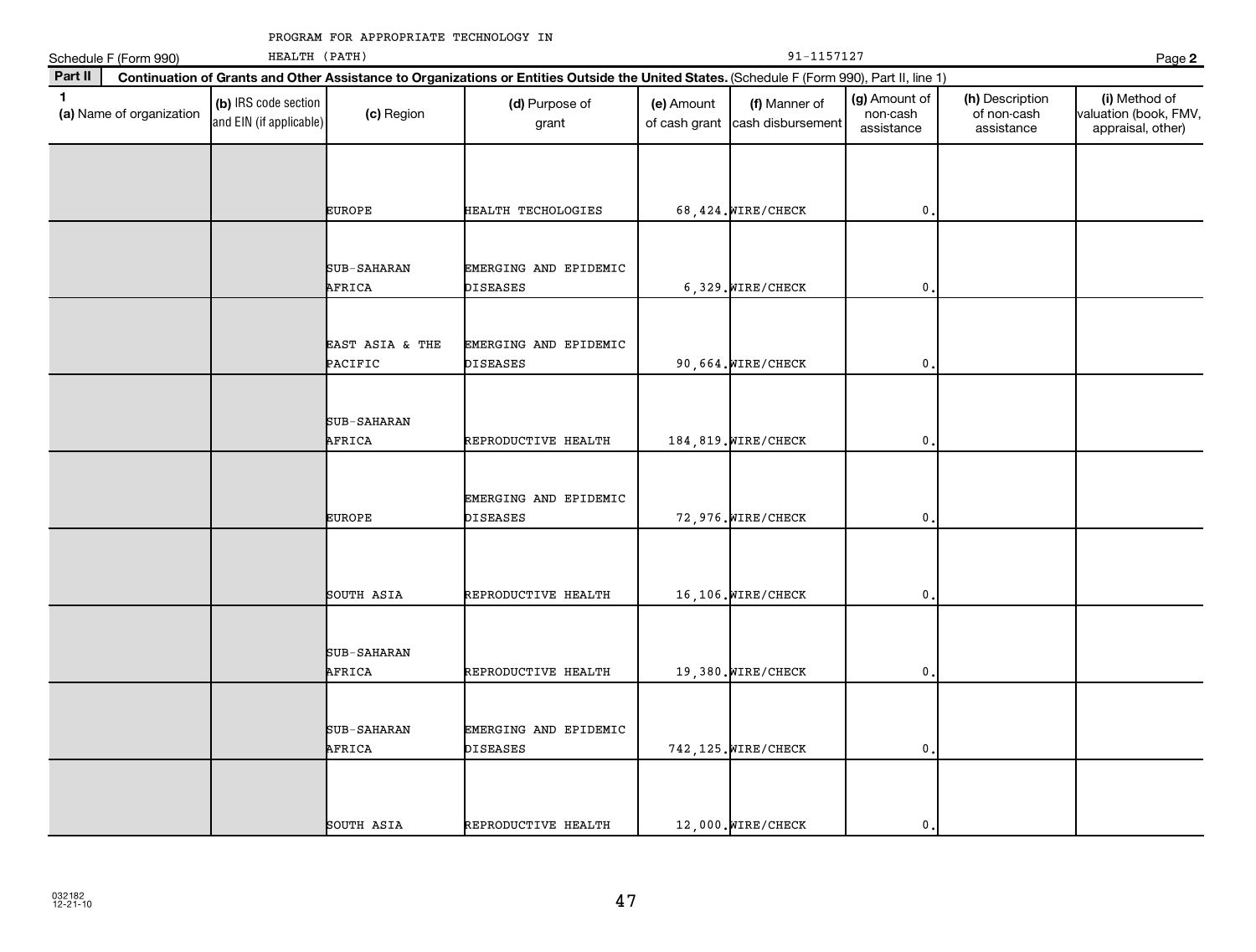|              | Schedule F (Form 990)    | HEALTH (PATH)                                   |                            |                                                                                                                                              |                             | 91-1157127                         |                                         |                                              | Page 2                                                      |
|--------------|--------------------------|-------------------------------------------------|----------------------------|----------------------------------------------------------------------------------------------------------------------------------------------|-----------------------------|------------------------------------|-----------------------------------------|----------------------------------------------|-------------------------------------------------------------|
| Part II      |                          |                                                 |                            | Continuation of Grants and Other Assistance to Organizations or Entities Outside the United States. (Schedule F (Form 990), Part II, line 1) |                             |                                    |                                         |                                              |                                                             |
| $\mathbf{1}$ | (a) Name of organization | (b) IRS code section<br>and EIN (if applicable) | (c) Region                 | (d) Purpose of<br>grant                                                                                                                      | (e) Amount<br>of cash grant | (f) Manner of<br>cash disbursement | (g) Amount of<br>non-cash<br>assistance | (h) Description<br>of non-cash<br>assistance | (i) Method of<br>valuation (book, FMV,<br>appraisal, other) |
|              |                          |                                                 | EAST ASIA & THE<br>PACIFIC | VACCINES AND<br>IMMUNIZATIONS                                                                                                                |                             | 406, 194. WIRE/CHECK               | 0                                       |                                              |                                                             |
|              |                          |                                                 | SUB-SAHARAN<br>AFRICA      | REPRODUCTIVE HEALTH                                                                                                                          |                             | 8,664. WIRE/CHECK                  | $\mathbf 0$                             |                                              |                                                             |
|              |                          |                                                 | SUB-SAHARAN<br>AFRICA      | REPRODUCTIVE HEALTH                                                                                                                          |                             | 9,089. WIRE/CHECK                  | $\mathbf 0$                             |                                              |                                                             |
|              |                          |                                                 | EAST ASIA & THE<br>PACIFIC | EMERGING AND EPIDEMIC<br><b>DISEASES</b>                                                                                                     |                             | 55, 316. WIRE/CHECK                | 0                                       |                                              |                                                             |
|              |                          |                                                 | <b>EUROPE</b>              | VACCINES AND<br>IMMUNIZATIONS                                                                                                                |                             | 28,188. WIRE/CHECK                 | 0                                       |                                              |                                                             |
|              |                          |                                                 | EAST ASIA & THE<br>PACIFIC | VACCINES AND<br>IMMUNIZATIONS                                                                                                                |                             | 8,100. WIRE/CHECK                  | 0                                       |                                              |                                                             |
|              |                          |                                                 | EAST ASIA & THE<br>PACIFIC | VACCINES AND<br>IMMUNIZATIONS                                                                                                                |                             | 87,843. WIRE/CHECK                 | $\mathbf{0}$                            |                                              |                                                             |
|              |                          |                                                 | EAST ASIA & THE<br>PACIFIC | VACCINES AND<br>IMMUNIZATIONS                                                                                                                |                             | 91,715. WIRE/CHECK                 | 0                                       |                                              |                                                             |
|              |                          |                                                 | SUB-SAHARAN<br>AFRICA      | REPRODUCTIVE HEALTH                                                                                                                          |                             | 197,824. WIRE/CHECK                | $\mathbf 0$                             |                                              |                                                             |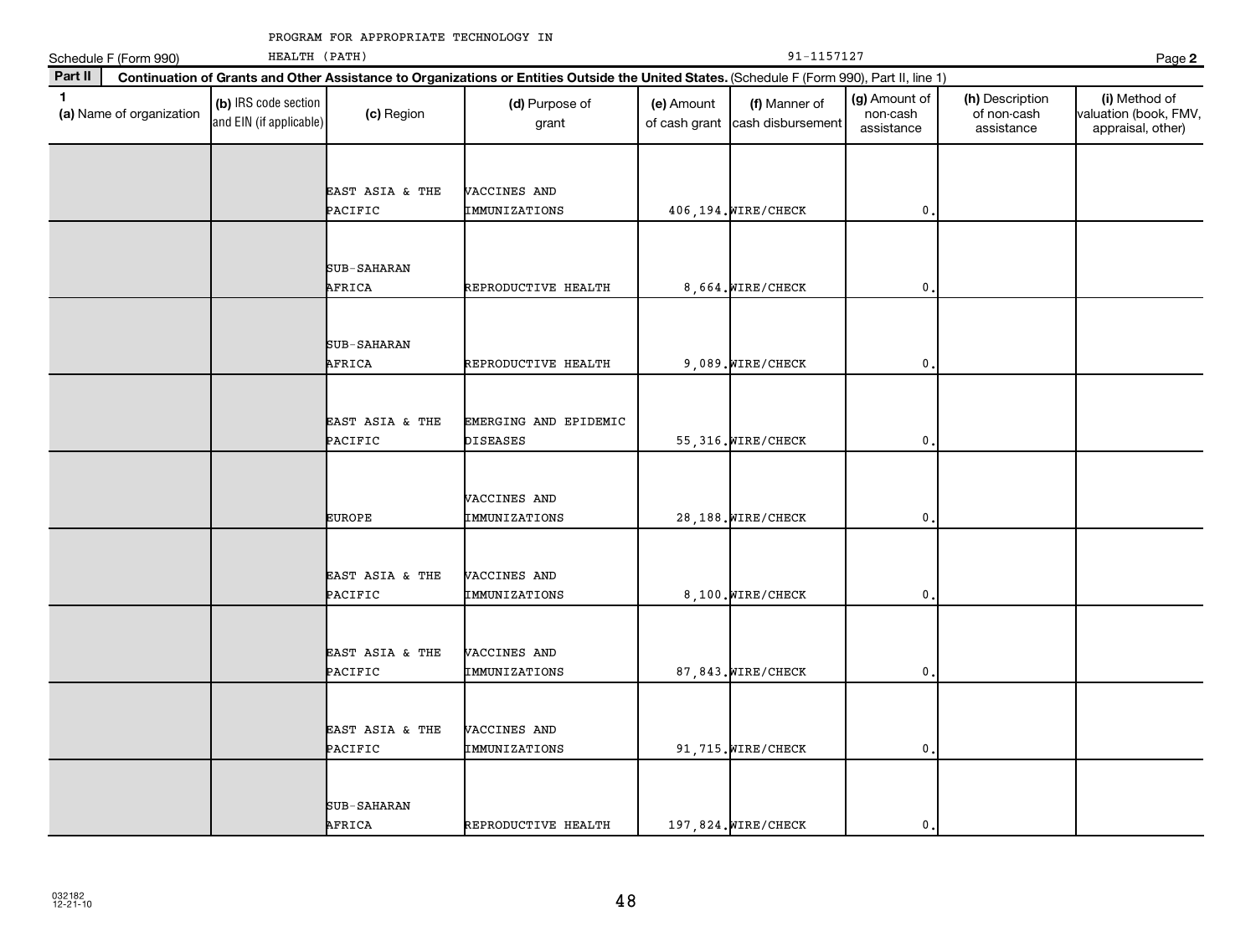|              | Schedule F (Form 990)    | HEALTH (PATH)                                   |                              |                                                                                                                                              |                             | 91-1157127                         |                                         |                                              | Page 2                                                      |
|--------------|--------------------------|-------------------------------------------------|------------------------------|----------------------------------------------------------------------------------------------------------------------------------------------|-----------------------------|------------------------------------|-----------------------------------------|----------------------------------------------|-------------------------------------------------------------|
| Part II      |                          |                                                 |                              | Continuation of Grants and Other Assistance to Organizations or Entities Outside the United States. (Schedule F (Form 990), Part II, line 1) |                             |                                    |                                         |                                              |                                                             |
| $\mathbf{1}$ | (a) Name of organization | (b) IRS code section<br>and EIN (if applicable) | (c) Region                   | (d) Purpose of<br>grant                                                                                                                      | (e) Amount<br>of cash grant | (f) Manner of<br>cash disbursement | (g) Amount of<br>non-cash<br>assistance | (h) Description<br>of non-cash<br>assistance | (i) Method of<br>valuation (book, FMV,<br>appraisal, other) |
|              |                          |                                                 | SOUTH ASIA                   | EMERGING AND EPIDEMIC<br>DISEASES                                                                                                            |                             | 121, 776. WIRE/CHECK               | 0                                       |                                              |                                                             |
|              |                          |                                                 | <b>EUROPE</b>                | MATERNAL & CHILD<br><b>HEALTH</b>                                                                                                            |                             | 272, 726. WIRE/CHECK               | $\mathbf 0$                             |                                              |                                                             |
|              |                          |                                                 | <b>SUB-SAHARAN</b><br>AFRICA | EMERGING AND EPIDEMIC<br>DISEASES                                                                                                            |                             | 115,000. WIRE/CHECK                | 0                                       |                                              |                                                             |
|              |                          |                                                 | EAST ASIA & THE<br>PACIFIC   | VACCINES AND<br>IMMUNIZATIONS                                                                                                                |                             | 117, 205. WIRE/CHECK               | 0                                       |                                              |                                                             |
|              |                          |                                                 | EAST ASIA & THE<br>PACIFIC   | EMERGING AND EPIDEMIC<br>DISEASES                                                                                                            |                             | 75,465. WIRE/CHECK                 | 0                                       |                                              |                                                             |
|              |                          |                                                 | SUB-SAHARAN<br>AFRICA        | EMERGING AND EPIDEMIC<br>DISEASES                                                                                                            |                             | 263, 910. WIRE/CHECK               | 0                                       |                                              |                                                             |
|              |                          |                                                 | SUB-SAHARAN<br>AFRICA        | EMERGING AND EPIDEMIC<br>DISEASES                                                                                                            |                             | 13,618. WIRE/CHECK                 | 0                                       |                                              |                                                             |
|              |                          |                                                 | SOUTH ASIA                   | MATERNAL & CHILD<br>HEALTH                                                                                                                   |                             | 124, 792. WIRE/CHECK               | 0                                       |                                              |                                                             |
|              |                          |                                                 | EAST ASIA & THE<br>PACIFIC   | EMERGING AND EPIDEMIC<br><b>DISEASES</b>                                                                                                     |                             | 95,605. WIRE/CHECK                 | $\mathbf{0}$ .                          |                                              |                                                             |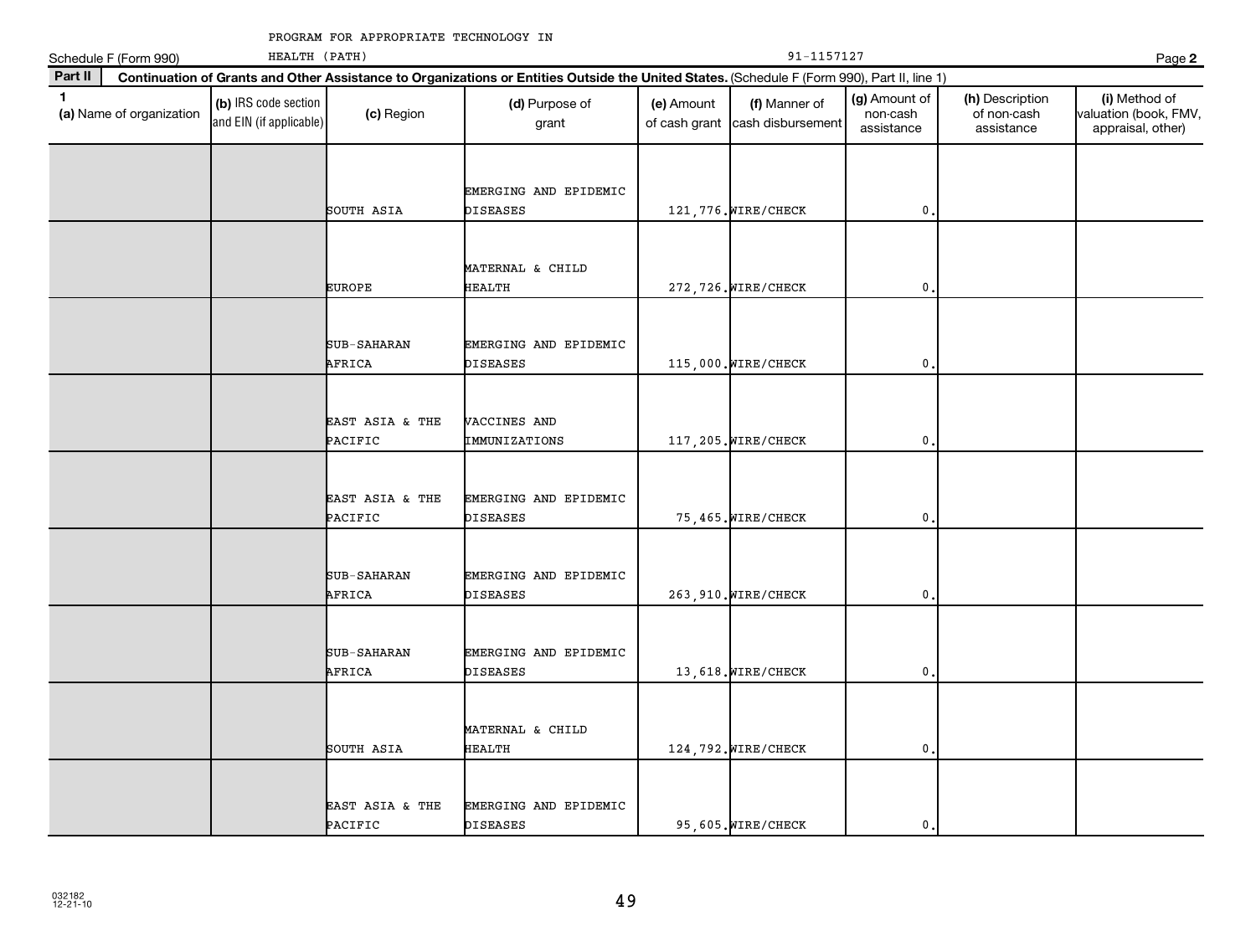|              | Schedule F (Form 990)    | HEALTH (PATH)                                   |                            |                                                                                                                                              |                             | 91-1157127                         |                                         |                                              | Page 2                                                      |
|--------------|--------------------------|-------------------------------------------------|----------------------------|----------------------------------------------------------------------------------------------------------------------------------------------|-----------------------------|------------------------------------|-----------------------------------------|----------------------------------------------|-------------------------------------------------------------|
| Part II      |                          |                                                 |                            | Continuation of Grants and Other Assistance to Organizations or Entities Outside the United States. (Schedule F (Form 990), Part II, line 1) |                             |                                    |                                         |                                              |                                                             |
| $\mathbf{1}$ | (a) Name of organization | (b) IRS code section<br>and EIN (if applicable) | (c) Region                 | (d) Purpose of<br>grant                                                                                                                      | (e) Amount<br>of cash grant | (f) Manner of<br>cash disbursement | (g) Amount of<br>non-cash<br>assistance | (h) Description<br>of non-cash<br>assistance | (i) Method of<br>valuation (book, FMV,<br>appraisal, other) |
|              |                          |                                                 |                            |                                                                                                                                              |                             |                                    |                                         |                                              |                                                             |
|              |                          |                                                 | SUB-SAHARAN<br>AFRICA      | MATERNAL & CHILD<br>HEALTH                                                                                                                   |                             | 25,033. WIRE/CHECK                 | 0                                       |                                              |                                                             |
|              |                          |                                                 |                            |                                                                                                                                              |                             |                                    |                                         |                                              |                                                             |
|              |                          |                                                 | EAST ASIA & THE<br>PACIFIC | EMERGING AND EPIDEMIC<br>DISEASES                                                                                                            |                             | 90,345. WIRE/CHECK                 | 0                                       |                                              |                                                             |
|              |                          |                                                 |                            |                                                                                                                                              |                             |                                    |                                         |                                              |                                                             |
|              |                          |                                                 | <b>EUROPE</b>              | VACCINES AND<br>IMMUNIZATIONS                                                                                                                |                             | 147, 718. WIRE/CHECK               | 0                                       |                                              |                                                             |
|              |                          |                                                 |                            |                                                                                                                                              |                             |                                    |                                         |                                              |                                                             |
|              |                          |                                                 | EAST ASIA & THE<br>PACIFIC | EMERGING AND EPIDEMIC<br><b>DISEASES</b>                                                                                                     |                             | 108,183. WIRE/CHECK                | 0                                       |                                              |                                                             |
|              |                          |                                                 |                            |                                                                                                                                              |                             |                                    |                                         |                                              |                                                             |
|              |                          |                                                 | SUB-SAHARAN<br>AFRICA      | REPRODUCTIVE HEALTH                                                                                                                          |                             | 50,000. WIRE/CHECK                 | $\mathbf{0}$                            |                                              |                                                             |
|              |                          |                                                 |                            |                                                                                                                                              |                             |                                    |                                         |                                              |                                                             |
|              |                          |                                                 | SOUTH AMERICA              | HEALTH TECHOLOGIES                                                                                                                           |                             | 15,000. WIRE/CHECK                 | 0                                       |                                              |                                                             |
|              |                          |                                                 |                            |                                                                                                                                              |                             |                                    |                                         |                                              |                                                             |
|              |                          |                                                 | EAST ASIA & THE<br>PACIFIC | MATERNAL & CHILD<br><b>HEALTH</b>                                                                                                            |                             | 175,888. WIRE/CHECK                | 0                                       |                                              |                                                             |
|              |                          |                                                 |                            |                                                                                                                                              |                             |                                    |                                         |                                              |                                                             |
|              |                          |                                                 | SUB-SAHARAN<br>AFRICA      | EMERGING AND EPIDEMIC<br>DISEASES                                                                                                            |                             | 178, 975. WIRE/CHECK               | 0                                       |                                              |                                                             |
|              |                          |                                                 |                            |                                                                                                                                              |                             |                                    |                                         |                                              |                                                             |
|              |                          |                                                 | <b>EUROPE</b>              | HEALTH TECHOLOGIES                                                                                                                           |                             | 194, 778. WIRE/CHECK               | $\mathbf{0}$                            |                                              |                                                             |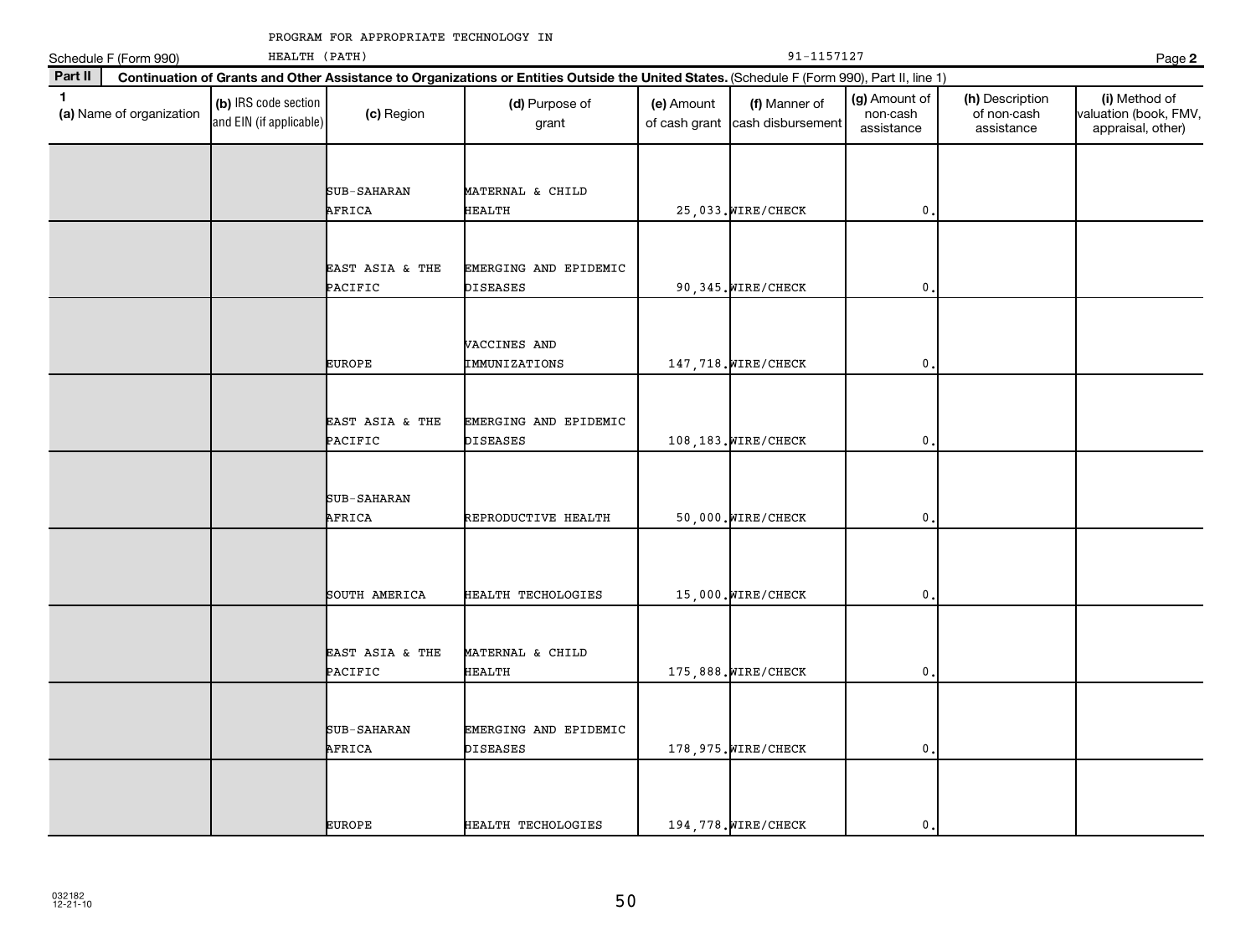|              | Schedule F (Form 990)    | HEALTH (PATH)                                   |                                    |                                                                                                                                              |                             | 91-1157127                         |                                         |                                              | Page 2                                                      |
|--------------|--------------------------|-------------------------------------------------|------------------------------------|----------------------------------------------------------------------------------------------------------------------------------------------|-----------------------------|------------------------------------|-----------------------------------------|----------------------------------------------|-------------------------------------------------------------|
| Part II      |                          |                                                 |                                    | Continuation of Grants and Other Assistance to Organizations or Entities Outside the United States. (Schedule F (Form 990), Part II, line 1) |                             |                                    |                                         |                                              |                                                             |
| $\mathbf{1}$ | (a) Name of organization | (b) IRS code section<br>and EIN (if applicable) | (c) Region                         | (d) Purpose of<br>grant                                                                                                                      | (e) Amount<br>of cash grant | (f) Manner of<br>cash disbursement | (g) Amount of<br>non-cash<br>assistance | (h) Description<br>of non-cash<br>assistance | (i) Method of<br>valuation (book, FMV,<br>appraisal, other) |
|              |                          |                                                 |                                    |                                                                                                                                              |                             |                                    |                                         |                                              |                                                             |
|              |                          |                                                 | EAST ASIA & THE<br>PACIFIC         | VACCINES AND<br>IMMUNIZATIONS                                                                                                                |                             | 24, 473. WIRE/CHECK                | 0                                       |                                              |                                                             |
|              |                          |                                                 | SUB-SAHARAN                        |                                                                                                                                              |                             |                                    |                                         |                                              |                                                             |
|              |                          |                                                 | AFRICA                             | REPRODUCTIVE HEALTH                                                                                                                          |                             | 30,394. WIRE/CHECK                 | 0                                       |                                              |                                                             |
|              |                          |                                                 | SUB-SAHARAN                        | EMERGING AND EPIDEMIC                                                                                                                        |                             |                                    |                                         |                                              |                                                             |
|              |                          |                                                 | AFRICA                             | <b>DISEASES</b>                                                                                                                              |                             | 47, 211. WIRE/CHECK                | 0                                       |                                              |                                                             |
|              |                          |                                                 |                                    |                                                                                                                                              |                             |                                    |                                         |                                              |                                                             |
|              |                          |                                                 | SOUTH ASIA                         | HEALTH TECHOLOGIES                                                                                                                           |                             | 63,083. WIRE/CHECK                 | 0                                       |                                              |                                                             |
|              |                          |                                                 |                                    |                                                                                                                                              |                             |                                    |                                         |                                              |                                                             |
|              |                          |                                                 | SUB-SAHARAN<br>AFRICA              | HEALTH TECHOLOGIES                                                                                                                           |                             | 9,000. WIRE/CHECK                  | $\mathbf 0$                             |                                              |                                                             |
|              |                          |                                                 |                                    |                                                                                                                                              |                             |                                    |                                         |                                              |                                                             |
|              |                          |                                                 | SOUTH ASIA                         | MATERNAL & CHILD<br><b>HEALTH</b>                                                                                                            |                             | 61,864. WIRE/CHECK                 | $\mathbf 0$                             |                                              |                                                             |
|              |                          |                                                 |                                    |                                                                                                                                              |                             |                                    |                                         |                                              |                                                             |
|              |                          |                                                 | SUB-SAHARAN<br>AFRICA              | EMERGING AND EPIDEMIC<br><b>DISEASES</b>                                                                                                     |                             | 7,294. WIRE/CHECK                  | 0                                       |                                              |                                                             |
|              |                          |                                                 | RUSSIA AND THE                     |                                                                                                                                              |                             |                                    |                                         |                                              |                                                             |
|              |                          |                                                 | NEWLY INDEPENDENT<br><b>STATES</b> | VACCINES AND<br>IMMUNIZATIONS                                                                                                                |                             | 58,800. WIRE/CHECK                 | $\mathbf 0$                             |                                              |                                                             |
|              |                          |                                                 |                                    |                                                                                                                                              |                             |                                    |                                         |                                              |                                                             |
|              |                          |                                                 | SOUTH ASIA                         | VACCINES AND<br>IMMUNIZATIONS                                                                                                                |                             | 152,478. WIRE/CHECK                | $\mathbf 0$                             |                                              |                                                             |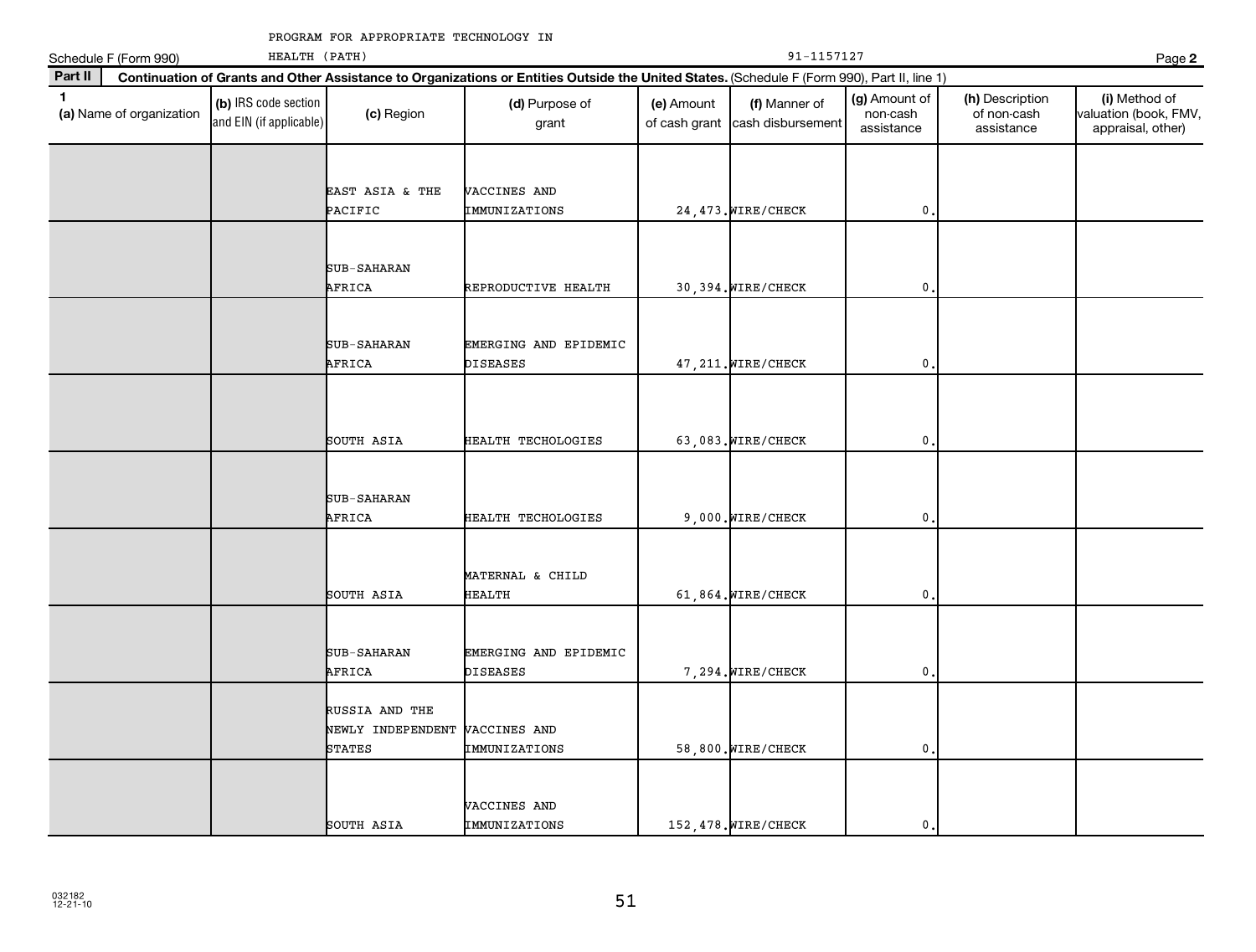| 91-1157127<br>HEALTH (PATH)<br>Schedule F (Form 990) |                          |                                                 |                              |                                                                                                                                              |            |                                                  |                                         | Page 2                                       |                                                             |
|------------------------------------------------------|--------------------------|-------------------------------------------------|------------------------------|----------------------------------------------------------------------------------------------------------------------------------------------|------------|--------------------------------------------------|-----------------------------------------|----------------------------------------------|-------------------------------------------------------------|
| Part II                                              |                          |                                                 |                              | Continuation of Grants and Other Assistance to Organizations or Entities Outside the United States. (Schedule F (Form 990), Part II, line 1) |            |                                                  |                                         |                                              |                                                             |
| $\mathbf{1}$                                         | (a) Name of organization | (b) IRS code section<br>and EIN (if applicable) | (c) Region                   | (d) Purpose of<br>grant                                                                                                                      | (e) Amount | (f) Manner of<br>of cash grant cash disbursement | (g) Amount of<br>non-cash<br>assistance | (h) Description<br>of non-cash<br>assistance | (i) Method of<br>valuation (book, FMV,<br>appraisal, other) |
|                                                      |                          |                                                 | EAST ASIA & THE<br>PACIFIC   | HEALTH TECHOLOGIES                                                                                                                           |            | 159, 247. WIRE/CHECK                             | $\mathbf{0}$                            |                                              |                                                             |
|                                                      |                          |                                                 | EAST ASIA & THE<br>PACIFIC   | HEALTH TECHOLOGIES                                                                                                                           |            | 32,741. WIRE/CHECK                               | $\mathbf{0}$                            |                                              |                                                             |
|                                                      |                          |                                                 | <b>SUB-SAHARAN</b><br>AFRICA | EMERGING AND EPIDEMIC<br>DISEASES                                                                                                            |            | 66, 243. WIRE/CHECK                              | 0                                       |                                              |                                                             |
|                                                      |                          |                                                 | SOUTH ASIA                   | MATERNAL & CHILD<br><b>HEALTH</b>                                                                                                            |            | 37, 116. WIRE/CHECK                              | $\mathbf{0}$                            |                                              |                                                             |
|                                                      |                          |                                                 | SOUTH ASIA                   | MATERNAL & CHILD<br><b>HEALTH</b>                                                                                                            |            | 130, 454. WIRE/CHECK                             | $\mathbf{0}$                            |                                              |                                                             |
|                                                      |                          |                                                 | SUB-SAHARAN<br>AFRICA        | REPRODUCTIVE HEALTH                                                                                                                          |            | 6,564. WIRE/CHECK                                | 0                                       |                                              |                                                             |
|                                                      |                          |                                                 | SOUTH ASIA                   | HEALTH TECHOLOGIES                                                                                                                           |            | 30,750. WIRE/CHECK                               | $\mathsf{0}$ .                          |                                              |                                                             |
|                                                      |                          |                                                 | <b>SUB-SAHARAN</b><br>AFRICA | EMERGING AND EPIDEMIC<br><b>DISEASES</b>                                                                                                     |            | 71,378. WIRE/CHECK                               | $\mathbf{0}$                            |                                              |                                                             |
|                                                      |                          |                                                 | SUB-SAHARAN<br>AFRICA        | EMERGING AND EPIDEMIC<br><b>DISEASES</b>                                                                                                     |            | 32,637. WIRE/CHECK                               | 0                                       |                                              |                                                             |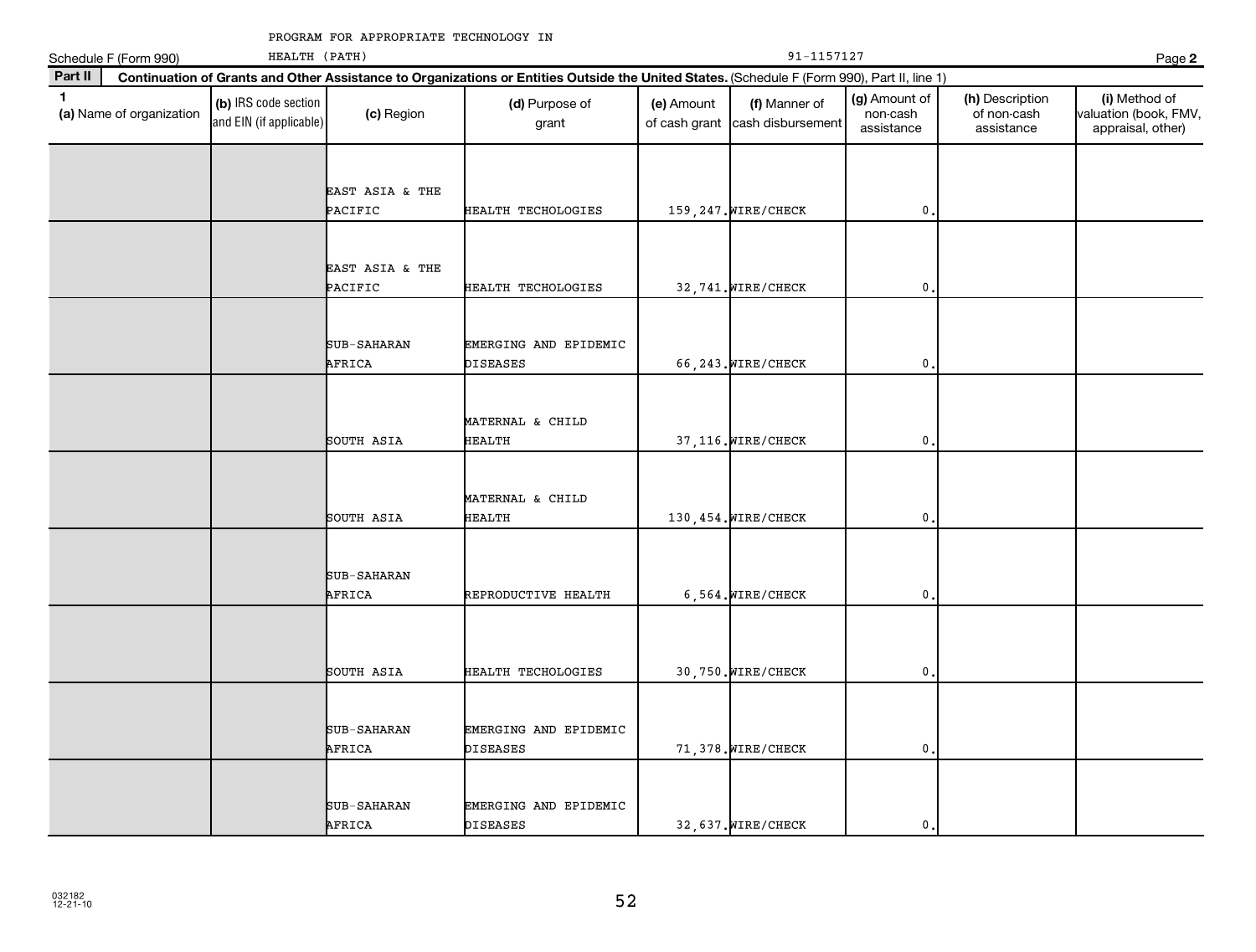|              | Schedule F (Form 990)    | HEALTH (PATH)                                   |                            |                                                                                                                                              |                             | 91-1157127                         |                                         |                                              | Page 2                                                      |
|--------------|--------------------------|-------------------------------------------------|----------------------------|----------------------------------------------------------------------------------------------------------------------------------------------|-----------------------------|------------------------------------|-----------------------------------------|----------------------------------------------|-------------------------------------------------------------|
| Part II      |                          |                                                 |                            | Continuation of Grants and Other Assistance to Organizations or Entities Outside the United States. (Schedule F (Form 990), Part II, line 1) |                             |                                    |                                         |                                              |                                                             |
| $\mathbf{1}$ | (a) Name of organization | (b) IRS code section<br>and EIN (if applicable) | (c) Region                 | (d) Purpose of<br>grant                                                                                                                      | (e) Amount<br>of cash grant | (f) Manner of<br>cash disbursement | (g) Amount of<br>non-cash<br>assistance | (h) Description<br>of non-cash<br>assistance | (i) Method of<br>valuation (book, FMV,<br>appraisal, other) |
|              |                          |                                                 |                            |                                                                                                                                              |                             |                                    |                                         |                                              |                                                             |
|              |                          |                                                 | SUB-SAHARAN                | MATERNAL & CHILD                                                                                                                             |                             |                                    |                                         |                                              |                                                             |
|              |                          |                                                 | AFRICA                     | <b>HEALTH</b>                                                                                                                                |                             | 33,879. WIRE/CHECK                 | 0                                       |                                              |                                                             |
|              |                          |                                                 |                            |                                                                                                                                              |                             |                                    |                                         |                                              |                                                             |
|              |                          |                                                 |                            | MATERNAL & CHILD                                                                                                                             |                             |                                    |                                         |                                              |                                                             |
|              |                          |                                                 | SOUTH ASIA                 | <b>HEALTH</b>                                                                                                                                |                             | 33, 472. WIRE/CHECK                | $\mathbf 0$                             |                                              |                                                             |
|              |                          |                                                 |                            |                                                                                                                                              |                             |                                    |                                         |                                              |                                                             |
|              |                          |                                                 |                            | EMERGING AND EPIDEMIC                                                                                                                        |                             |                                    |                                         |                                              |                                                             |
|              |                          |                                                 | <b>EUROPE</b>              | DISEASES                                                                                                                                     |                             | 51,518. WIRE/CHECK                 | $\pmb{0}$                               |                                              |                                                             |
|              |                          |                                                 |                            |                                                                                                                                              |                             |                                    |                                         |                                              |                                                             |
|              |                          |                                                 | EAST ASIA & THE            | EMERGING AND EPIDEMIC                                                                                                                        |                             |                                    |                                         |                                              |                                                             |
|              |                          |                                                 | PACIFIC                    | <b>DISEASES</b>                                                                                                                              |                             | 14,666. WIRE/CHECK                 | 0                                       |                                              |                                                             |
|              |                          |                                                 |                            |                                                                                                                                              |                             |                                    |                                         |                                              |                                                             |
|              |                          |                                                 |                            |                                                                                                                                              |                             |                                    |                                         |                                              |                                                             |
|              |                          |                                                 | EAST ASIA & THE<br>PACIFIC | EMERGING AND EPIDEMIC<br><b>DISEASES</b>                                                                                                     |                             | 6,764. WIRE/CHECK                  | $\mathbf 0$                             |                                              |                                                             |
|              |                          |                                                 |                            |                                                                                                                                              |                             |                                    |                                         |                                              |                                                             |
|              |                          |                                                 |                            |                                                                                                                                              |                             |                                    |                                         |                                              |                                                             |
|              |                          |                                                 | EAST ASIA & THE<br>PACIFIC | REPRODUCTIVE HEALTH                                                                                                                          |                             | 30,928. WIRE/CHECK                 | 0                                       |                                              |                                                             |
|              |                          |                                                 |                            |                                                                                                                                              |                             |                                    |                                         |                                              |                                                             |
|              |                          |                                                 |                            |                                                                                                                                              |                             |                                    |                                         |                                              |                                                             |
|              |                          |                                                 | EAST ASIA & THE<br>PACIFIC | EMERGING AND EPIDEMIC<br><b>DISEASES</b>                                                                                                     |                             | 61,399. WIRE/CHECK                 | $\mathbf 0$                             |                                              |                                                             |
|              |                          |                                                 |                            |                                                                                                                                              |                             |                                    |                                         |                                              |                                                             |
|              |                          |                                                 |                            |                                                                                                                                              |                             |                                    |                                         |                                              |                                                             |
|              |                          |                                                 | EAST ASIA & THE<br>PACIFIC | REPRODUCTIVE HEALTH                                                                                                                          |                             | 34, 275. WIRE/CHECK                | $\mathbf 0$                             |                                              |                                                             |
|              |                          |                                                 |                            |                                                                                                                                              |                             |                                    |                                         |                                              |                                                             |
|              |                          |                                                 |                            |                                                                                                                                              |                             |                                    |                                         |                                              |                                                             |
|              |                          |                                                 | SUB-SAHARAN                | EMERGING AND EPIDEMIC                                                                                                                        |                             |                                    |                                         |                                              |                                                             |
|              |                          |                                                 | AFRICA                     | <b>DISEASES</b>                                                                                                                              |                             | 112,593. WIRE/CHECK                | 0.                                      |                                              |                                                             |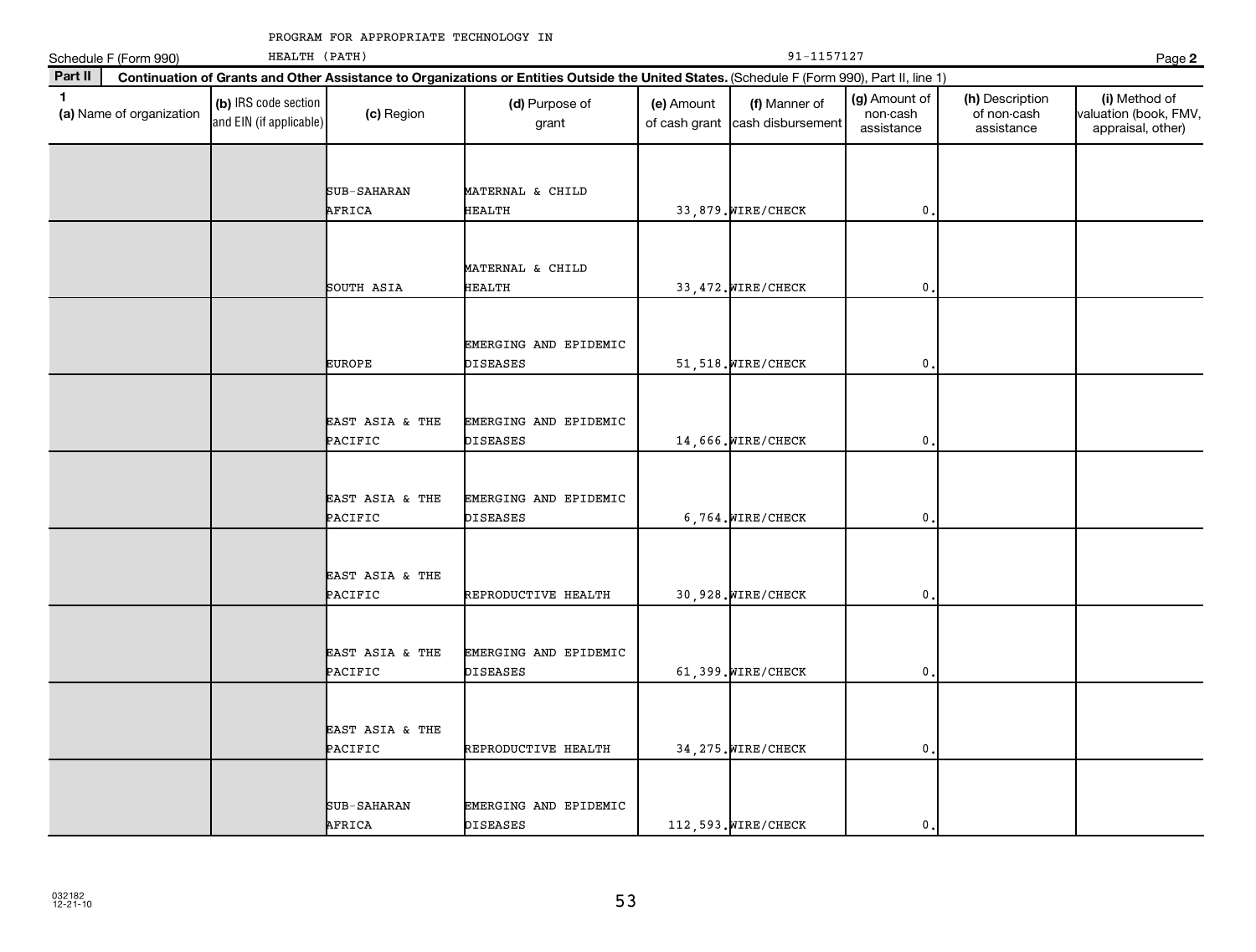| HEALTH (PATH)<br>Schedule F (Form 990) |                          |                                                 |                              |                                                                                                                                              |            | 91-1157127<br>Page 2                             |                                         |                                              |                                                             |
|----------------------------------------|--------------------------|-------------------------------------------------|------------------------------|----------------------------------------------------------------------------------------------------------------------------------------------|------------|--------------------------------------------------|-----------------------------------------|----------------------------------------------|-------------------------------------------------------------|
| Part II                                |                          |                                                 |                              | Continuation of Grants and Other Assistance to Organizations or Entities Outside the United States. (Schedule F (Form 990), Part II, line 1) |            |                                                  |                                         |                                              |                                                             |
| $\mathbf{1}$                           | (a) Name of organization | (b) IRS code section<br>and EIN (if applicable) | (c) Region                   | (d) Purpose of<br>grant                                                                                                                      | (e) Amount | (f) Manner of<br>of cash grant cash disbursement | (g) Amount of<br>non-cash<br>assistance | (h) Description<br>of non-cash<br>assistance | (i) Method of<br>valuation (book, FMV,<br>appraisal, other) |
|                                        |                          |                                                 | EAST ASIA & THE<br>PACIFIC   | EMERGING AND EPIDEMIC<br><b>DISEASES</b>                                                                                                     |            | 81,584. WIRE/CHECK                               | 0                                       |                                              |                                                             |
|                                        |                          |                                                 | SUB-SAHARAN<br>AFRICA        | EMERGING AND EPIDEMIC<br>DISEASES                                                                                                            |            | 296, 281. WIRE/CHECK                             | $\pmb{0}$                               |                                              |                                                             |
|                                        |                          |                                                 | <b>SUB-SAHARAN</b><br>AFRICA | REPRODUCTIVE HEALTH                                                                                                                          |            | 15,026. WIRE/CHECK                               | 0                                       |                                              |                                                             |
|                                        |                          |                                                 | CENTRAL AMERICA              | AND THE CARIBBEAN REPRODUCTIVE HEALTH                                                                                                        |            | 10,096. WIRE/CHECK                               | 0                                       |                                              |                                                             |
|                                        |                          |                                                 | <b>EUROPE</b>                | VACCINES AND<br>IMMUNIZATIONS                                                                                                                |            | 2,399,718. WIRE/CHECK                            | $\pmb{0}$                               |                                              |                                                             |
|                                        |                          |                                                 | SUB-SAHARAN<br>AFRICA        | HEALTH TECHOLOGIES                                                                                                                           |            | 50, 613. WIRE/CHECK                              | $\pmb{0}$                               |                                              |                                                             |
|                                        |                          |                                                 | SUB-SAHARAN<br>AFRICA        | REPRODUCTIVE HEALTH                                                                                                                          |            | 16,687. WIRE/CHECK                               | $\mathbf{0}$                            |                                              |                                                             |
|                                        |                          |                                                 | <b>EUROPE</b>                | VACCINES AND<br>IMMUNIZATIONS                                                                                                                |            | 2,000,000. WIRE/CHECK                            | 0                                       |                                              |                                                             |
|                                        |                          |                                                 | EAST ASIA & THE<br>PACIFIC   | HEALTH TECHOLOGIES                                                                                                                           |            | 33,189. WIRE/CHECK                               | $\mathbf{0}$                            |                                              |                                                             |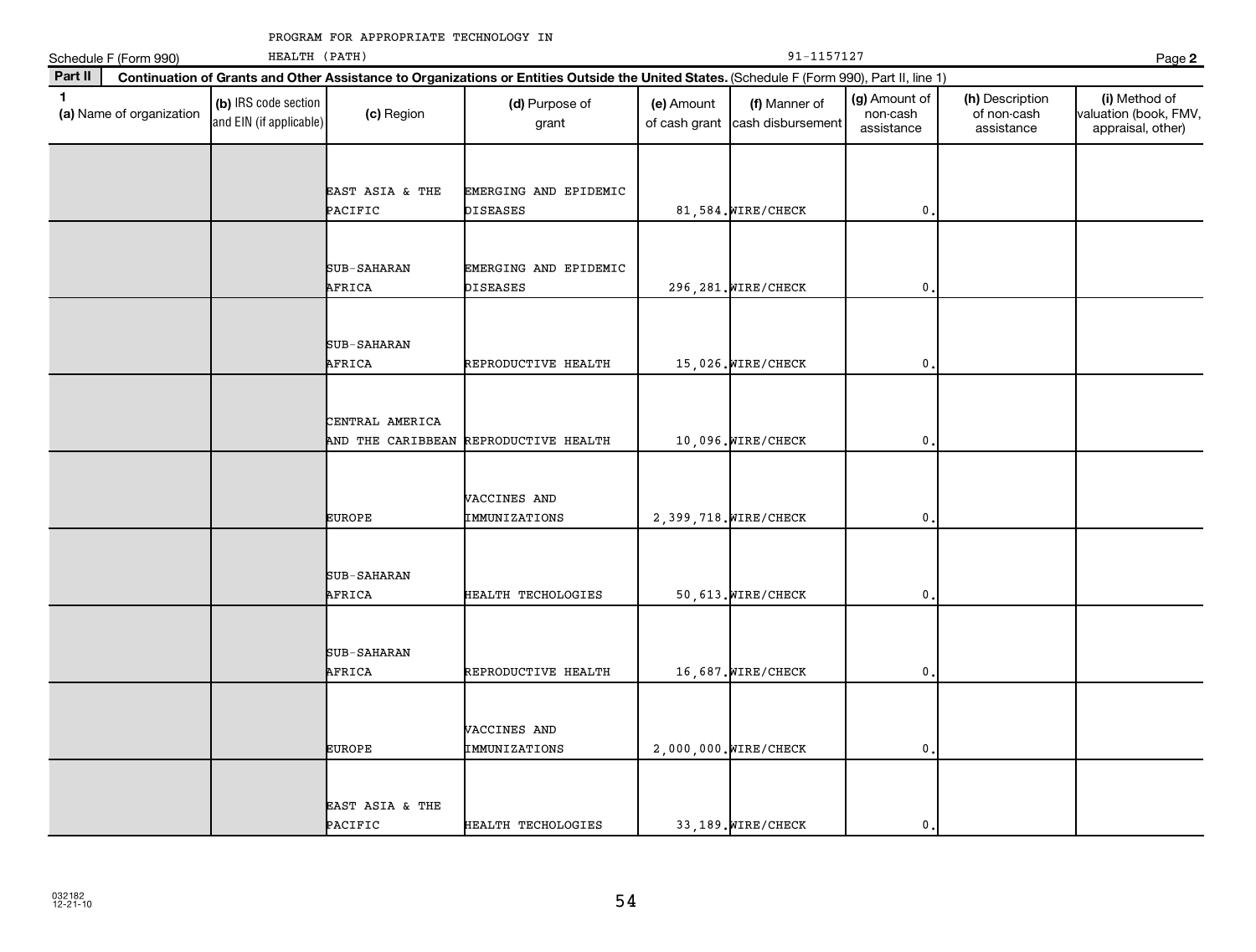|              | Schedule F (Form 990)    | HEALTH (PATH)                                   |                              |                                                                                                                                              | 91-1157127<br>Page 2        |                                    |                                         |                                              |                                                             |  |
|--------------|--------------------------|-------------------------------------------------|------------------------------|----------------------------------------------------------------------------------------------------------------------------------------------|-----------------------------|------------------------------------|-----------------------------------------|----------------------------------------------|-------------------------------------------------------------|--|
| Part II      |                          |                                                 |                              | Continuation of Grants and Other Assistance to Organizations or Entities Outside the United States. (Schedule F (Form 990), Part II, line 1) |                             |                                    |                                         |                                              |                                                             |  |
| $\mathbf{1}$ | (a) Name of organization | (b) IRS code section<br>and EIN (if applicable) | (c) Region                   | (d) Purpose of<br>grant                                                                                                                      | (e) Amount<br>of cash grant | (f) Manner of<br>cash disbursement | (g) Amount of<br>non-cash<br>assistance | (h) Description<br>of non-cash<br>assistance | (i) Method of<br>valuation (book, FMV,<br>appraisal, other) |  |
|              |                          |                                                 | SUB-SAHARAN<br>AFRICA        | VACCINES AND<br>IMMUNIZATIONS                                                                                                                |                             | 20,000. WIRE/CHECK                 | 0.                                      |                                              |                                                             |  |
|              |                          |                                                 | SUB-SAHARAN<br>AFRICA        | VACCINES AND<br>IMMUNIZATIONS                                                                                                                |                             | 977, 672. WIRE/CHECK               | $\mathbf 0$                             |                                              |                                                             |  |
|              |                          |                                                 | <b>SUB-SAHARAN</b><br>AFRICA | EMERGING AND EPIDEMIC<br>DISEASES                                                                                                            |                             | 27,485. WIRE/CHECK                 | $\mathbf{0}$                            |                                              |                                                             |  |
|              |                          |                                                 | EAST ASIA & THE<br>PACIFIC   | REPRODUCTIVE HEALTH                                                                                                                          |                             | 31,496. WIRE/CHECK                 | $\mathbf{0}$                            |                                              |                                                             |  |
|              |                          |                                                 | EAST ASIA & THE<br>PACIFIC   | EMERGING AND EPIDEMIC<br><b>DISEASES</b>                                                                                                     |                             | 70,230. WIRE/CHECK                 | $\mathbf{0}$                            |                                              |                                                             |  |
|              |                          |                                                 | EAST ASIA & THE<br>PACIFIC   | VACCINES AND<br>IMMUNIZATIONS                                                                                                                |                             | 233, 458. WIRE/CHECK               | 0                                       |                                              |                                                             |  |
|              |                          |                                                 | SUB-SAHARAN<br>AFRICA        | EMERGING AND EPIDEMIC<br><b>DISEASES</b>                                                                                                     |                             | 441, 731. WIRE/CHECK               | $\mathbf{0}$                            |                                              |                                                             |  |
|              |                          |                                                 | SUB-SAHARAN<br>AFRICA        | EMERGING AND EPIDEMIC<br><b>DISEASES</b>                                                                                                     |                             | 338, 337. WIRE/CHECK               | $\mathbf 0$ .                           |                                              |                                                             |  |
|              |                          |                                                 | <b>EUROPE</b>                | VACCINES AND<br>IMMUNIZATIONS                                                                                                                |                             | 4, 276, 951. WIRE/CHECK            | $\mathbf{0}$ .                          |                                              |                                                             |  |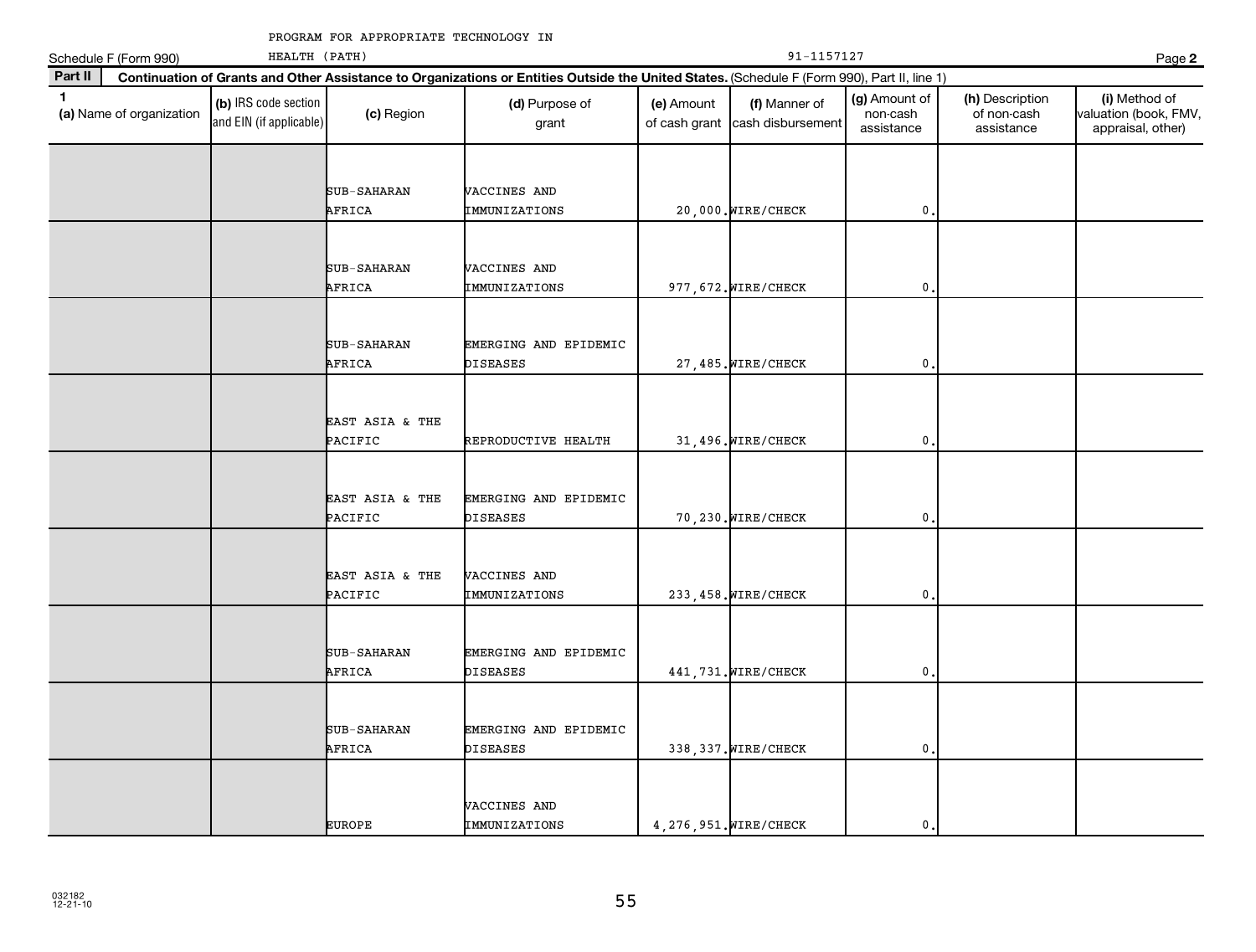|             | Schedule F (Form 990)    | $91 - 1157127$<br>HEALTH (PATH)                 |                            |                                                                                                                                              |                             |                                    |                                         |                                              |                                                             |
|-------------|--------------------------|-------------------------------------------------|----------------------------|----------------------------------------------------------------------------------------------------------------------------------------------|-----------------------------|------------------------------------|-----------------------------------------|----------------------------------------------|-------------------------------------------------------------|
| Part II     |                          |                                                 |                            | Continuation of Grants and Other Assistance to Organizations or Entities Outside the United States. (Schedule F (Form 990), Part II, line 1) |                             |                                    |                                         |                                              | Page 2                                                      |
| $\mathbf 1$ | (a) Name of organization | (b) IRS code section<br>and EIN (if applicable) | (c) Region                 | (d) Purpose of<br>grant                                                                                                                      | (e) Amount<br>of cash grant | (f) Manner of<br>cash disbursement | (g) Amount of<br>non-cash<br>assistance | (h) Description<br>of non-cash<br>assistance | (i) Method of<br>valuation (book, FMV,<br>appraisal, other) |
|             |                          |                                                 | <b>EUROPE</b>              | EMERGING AND EPIDEMIC<br>DISEASES                                                                                                            |                             | 472,400. WIRE/CHECK                | $\mathbf{0}$                            |                                              |                                                             |
|             |                          |                                                 | SUB-SAHARAN<br>AFRICA      | EMERGING AND EPIDEMIC<br>DISEASES                                                                                                            |                             | 34,440. WIRE/CHECK                 | 0                                       |                                              |                                                             |
|             |                          |                                                 | SUB-SAHARAN<br>AFRICA      | EMERGING AND EPIDEMIC<br><b>DISEASES</b>                                                                                                     |                             | 5,829. WIRE/CHECK                  | $\pmb{0}$                               |                                              |                                                             |
|             |                          |                                                 | SUB-SAHARAN<br>AFRICA      | EMERGING AND EPIDEMIC<br>DISEASES                                                                                                            |                             | 9,000. WIRE/CHECK                  | $\mathbf 0$ .                           |                                              |                                                             |
|             |                          |                                                 | SUB-SAHARAN<br>AFRICA      | EMERGING AND EPIDEMIC<br>DISEASES                                                                                                            |                             | 25,398. WIRE/CHECK                 | 0                                       |                                              |                                                             |
|             |                          |                                                 | EAST ASIA & THE<br>PACIFIC | HEALTH TECHOLOGIES                                                                                                                           |                             | 12, 195. WIRE/CHECK                | 0                                       |                                              |                                                             |
|             |                          |                                                 |                            |                                                                                                                                              |                             |                                    |                                         |                                              |                                                             |
|             |                          |                                                 |                            |                                                                                                                                              |                             |                                    |                                         |                                              |                                                             |
|             |                          |                                                 |                            |                                                                                                                                              |                             |                                    |                                         |                                              |                                                             |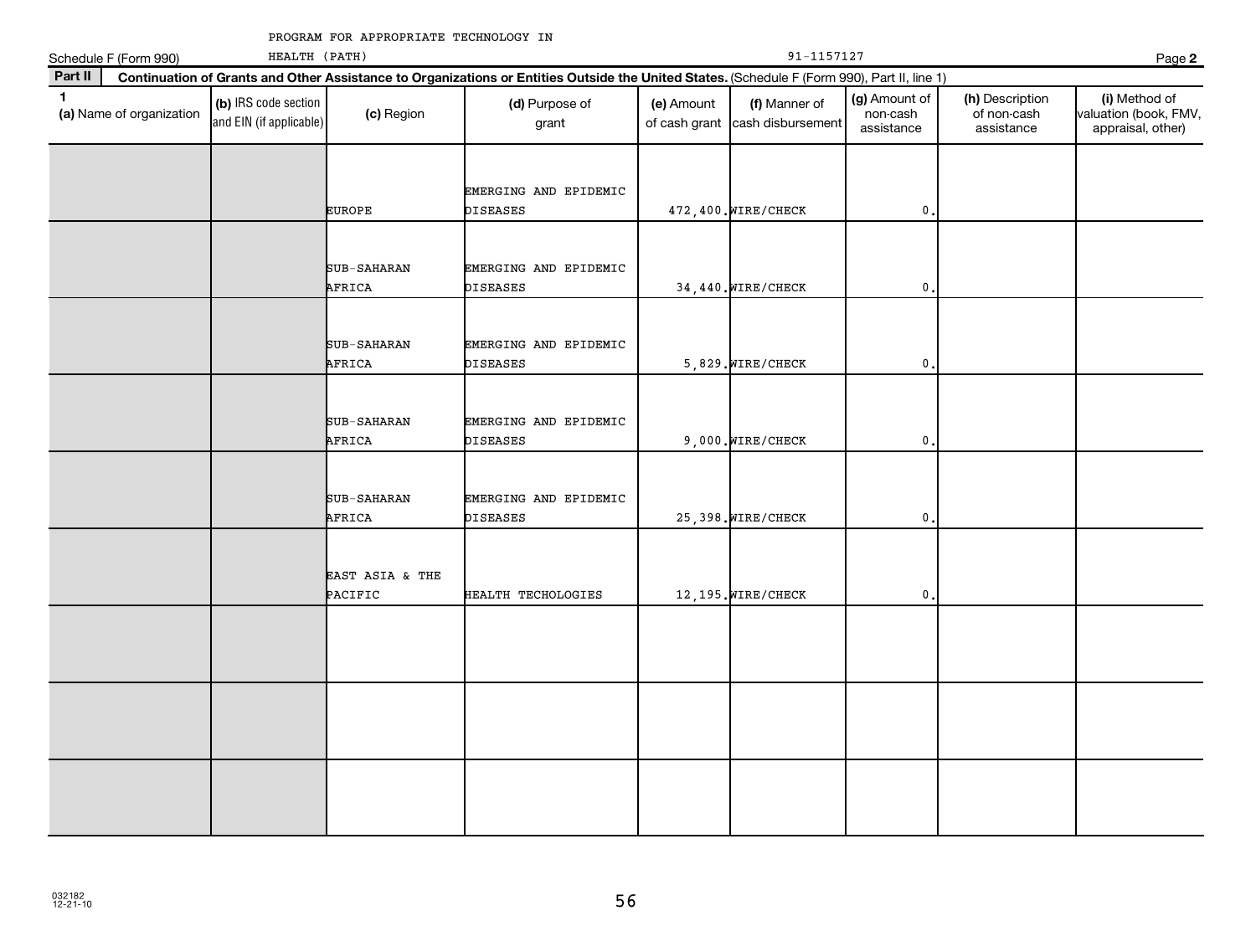|  | PROGRAM FOR APPROPRIATE TECHNOLOGY IN |  |
|--|---------------------------------------|--|
|  |                                       |  |

| Schedule F (Form 990) 2010 | (РАТН)<br>HEALTH                                          |                                                                                                                                                  | Page |
|----------------------------|-----------------------------------------------------------|--------------------------------------------------------------------------------------------------------------------------------------------------|------|
| Part III                   |                                                           | Grants and Other Assistance to Individuals Outside the United States. Complete if the organization answered "Yes" to Form 990, Part IV, line 16. |      |
|                            | Part III can be duplicated if additional space is needed. |                                                                                                                                                  |      |

| (a) Type of grant or assistance | (b) Region | (c) Number of (d) Amount of<br>recipients cash grant | (e) Manner of<br>cash disbursement | (f) Amount of<br>non-cash<br>assistance | (g) Description of<br>non-cash assistance | (h) Method of<br>valuation<br>(book, FMV,<br>appraisal, other) |
|---------------------------------|------------|------------------------------------------------------|------------------------------------|-----------------------------------------|-------------------------------------------|----------------------------------------------------------------|
|                                 |            |                                                      |                                    |                                         |                                           |                                                                |
|                                 |            |                                                      |                                    |                                         |                                           |                                                                |
|                                 |            |                                                      |                                    |                                         |                                           |                                                                |
|                                 |            |                                                      |                                    |                                         |                                           |                                                                |
|                                 |            |                                                      |                                    |                                         |                                           |                                                                |
|                                 |            |                                                      |                                    |                                         |                                           |                                                                |
|                                 |            |                                                      |                                    |                                         |                                           |                                                                |
|                                 |            |                                                      |                                    |                                         |                                           |                                                                |
|                                 |            |                                                      |                                    |                                         |                                           |                                                                |
|                                 |            |                                                      |                                    |                                         |                                           |                                                                |
|                                 |            |                                                      |                                    |                                         |                                           |                                                                |

**Schedule F (Form 990) 2010**

**3**

|  |  |  |  | 1571 |  |  |  | ⇁ |  |
|--|--|--|--|------|--|--|--|---|--|
|--|--|--|--|------|--|--|--|---|--|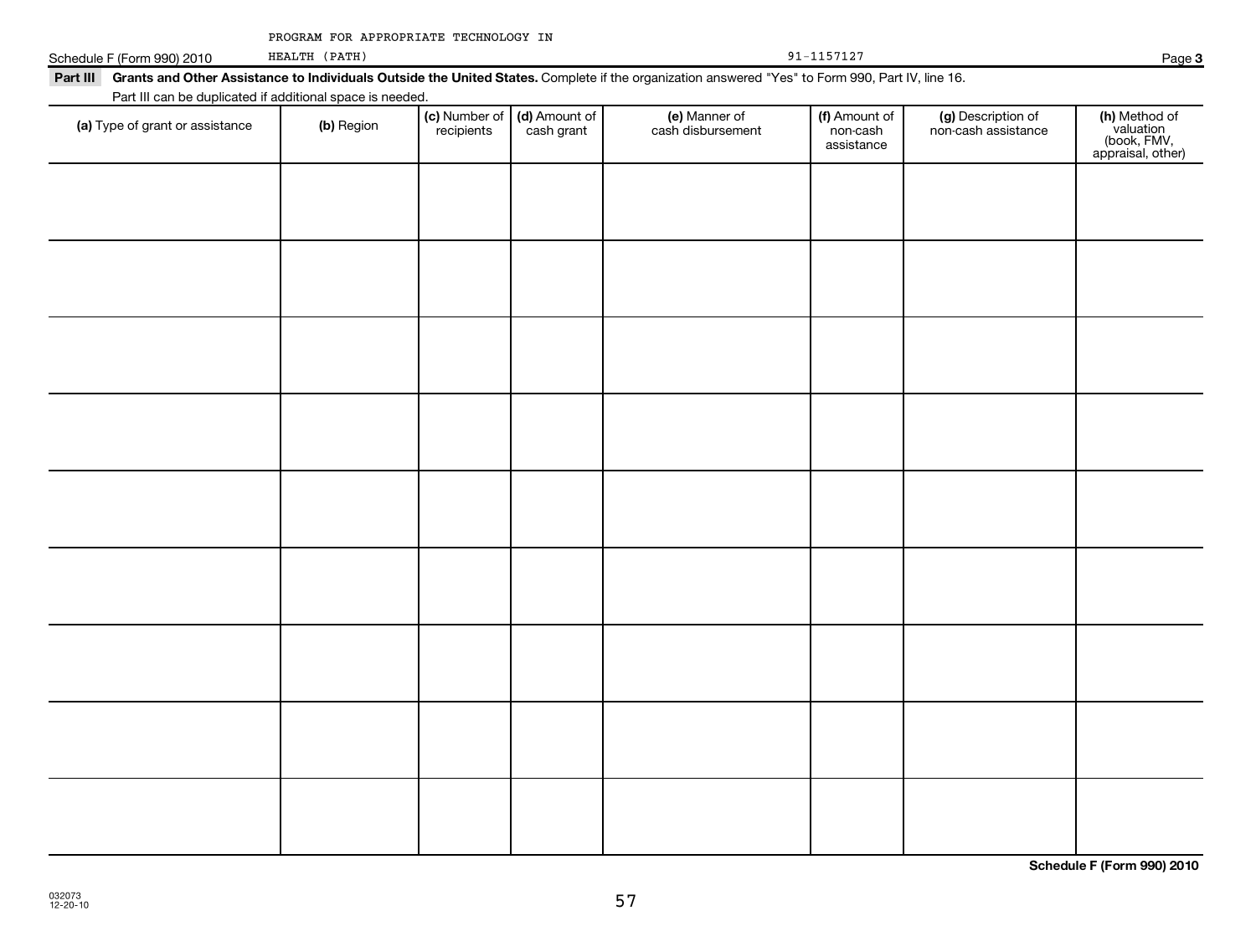|              | PROGRAM FOR APPROPRIATE TECHNOLOGY IN                                                                                                                                                                                          |            |                       |
|--------------|--------------------------------------------------------------------------------------------------------------------------------------------------------------------------------------------------------------------------------|------------|-----------------------|
|              | HEALTH (PATH)<br>Schedule F (Form 990) 2010                                                                                                                                                                                    | 91-1157127 | Page 4                |
| Part IV      | <b>Foreign Forms</b>                                                                                                                                                                                                           |            |                       |
|              |                                                                                                                                                                                                                                |            |                       |
| 1            | Was the organization a U.S. transferor of property to a foreign corporation during the tax year? If "Yes," the                                                                                                                 |            |                       |
|              | organization may be required to file Form 926, Return by a U.S. Transferor of Property to a Foreign                                                                                                                            |            |                       |
|              | Corporation (see Instructions for Form 926) [11] matter contracts and the state of the state of the state of the state of the state of the state of the state of the state of the state of the state of the state of the state | Yes        | x l<br>N <sub>0</sub> |
| $\mathbf{2}$ | Did the organization have an interest in a foreign trust during the tax year? If "Yes," the organization                                                                                                                       |            |                       |
|              | may be required to file Form 3520, Annual Return to Report Transactions with Foreign Trusts and                                                                                                                                |            |                       |
|              | Receipt of Certain Foreign Gifts, and/or Form 3520-A, Annual Information Return of Foreign Trust With                                                                                                                          |            |                       |
|              |                                                                                                                                                                                                                                | Yes        | x  <br><b>No</b>      |
| 3            | Did the organization have an ownership interest in a foreign corporation during the tax year? If "Yes,"                                                                                                                        |            |                       |
|              | the organization may be required to file Form 5471, Information Return of U.S. Persons with respect to                                                                                                                         |            |                       |
|              |                                                                                                                                                                                                                                | Yes        | $X \cup No$           |
| 4            | Was the organization a direct or indirect shareholder of a passive foreign investment company or a                                                                                                                             |            |                       |
|              | qualified electing fund during the tax year? If "Yes," the organization may be required to file Form 8621,                                                                                                                     |            |                       |
|              | Return by a Shareholder of a Passive Foreign Investment Company or Qualified Electing Fund. (see                                                                                                                               |            |                       |
|              |                                                                                                                                                                                                                                | Yes        | $X \mid N_0$          |
| 5            | Did the organization have an ownership interest in a foreign partnership during the tax year? If "Yes,"                                                                                                                        |            |                       |
|              | the organization may be required to file Form 8865, Return of U.S. Persons with respect to Certain                                                                                                                             |            |                       |
|              |                                                                                                                                                                                                                                |            | $X \cup No$           |
|              |                                                                                                                                                                                                                                | Yes        |                       |
| 6            | Did the organization have any operations in or related to any boycotting countries during the tax year? If                                                                                                                     |            |                       |
|              | "Yes," the organization may be required to file Form 5713, International Boycott Report (see Instructions                                                                                                                      |            |                       |
|              | for Form 5713)                                                                                                                                                                                                                 | Yes        | x                     |
|              |                                                                                                                                                                                                                                |            |                       |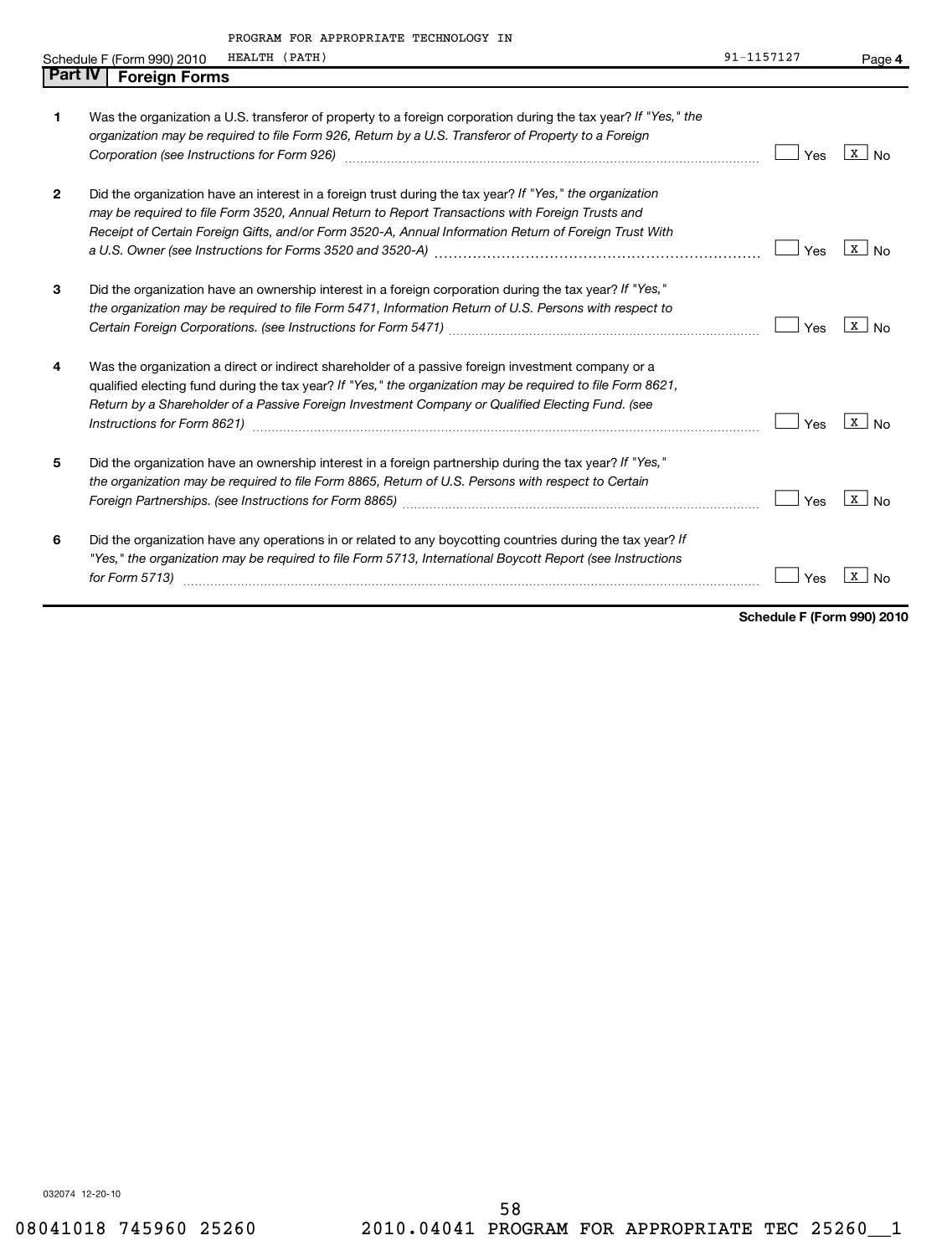|                                           | PROGRAM FOR APPROPRIATE TECHNOLOGY IN                                                                                                           |            |        |
|-------------------------------------------|-------------------------------------------------------------------------------------------------------------------------------------------------|------------|--------|
| Schedule F (Form 990) 2010                | HEALTH (PATH)                                                                                                                                   | 91-1157127 | Page 5 |
| Part V<br><b>Supplemental Information</b> |                                                                                                                                                 |            |        |
|                                           | Complete this part to provide the information required by Part I, line 2 (monitoring of funds); Part I, line 3, column (f) (accounting method); |            |        |
|                                           | Part II, line 1 (accounting method); Part III (accounting method); and Part III, column (c) (estimated number of recipients), as applicable.    |            |        |
|                                           | Also complete this part to provide any additional information.                                                                                  |            |        |
|                                           |                                                                                                                                                 |            |        |
|                                           | SCHEDULE F, PART I, LINE 2: SUBRECIPIENTS MUST SUBMIT PROGRESS REPORTS                                                                          |            |        |
|                                           | THAT ARE REVIEWED BY RESPONSIBLE PATH PROGRAM MANAGERS AND PROGRAM                                                                              |            |        |
|                                           | ADMINISTRATORS TO ENSURE THAT PROGRAM GOALS ARE ATTAINED IN ACCORDANCE                                                                          |            |        |
|                                           | WITH AGREEMENT REQUIREMENTS. THE RESPONSIBLE PROGRAM MANAGERS AND PROGRAM                                                                       |            |        |
|                                           | ADMINISTRATORS CONTACT SUBRECIPIENTS WITH QUESTIONS OR FOLLOW UP ON ANY                                                                         |            |        |
|                                           | AREA OF CONCERN. IN SOME CASES, SUBAWARD TERMS MAY REQUIRE SPECIFIED                                                                            |            |        |
|                                           | DELIVERABLES IN ADDITION TO, OR IN LIEU OF, TECHNICAL REPORTS. IN                                                                               |            |        |
|                                           | ADDITION, DISCRETIONARY ON-SITE VISITS ARE CONDUCTED TO EVALUATE BOTH                                                                           |            |        |
|                                           | COMPLIANCE WITH THE SCIENTIFIC OBJECTIVES OF THE PROJECT AND THE                                                                                |            |        |
|                                           | APPROPRIATENESS OF THE SUBRECIPIENT'S ADMINISTRATIVE SYSTEMS AND                                                                                |            |        |
|                                           | PROCESSES. PATH ALSO USES CROSS-PROGRAM INDICATORS TO TRACK OVERALL                                                                             |            |        |
|                                           | ORGANIZATIONAL PERFORMANCE AND LINK OUR WORK AND THE WORK OF                                                                                    |            |        |
|                                           | SUBRECIPIENTS TO SPECIFIC IMPROVEMENTS IN HEALTH-RELATED OUTCOMES.                                                                              |            |        |
|                                           | MONITORING THIS SET OF INDICATORS HELPS PATH SET FUTURE BENCHMARKS AND                                                                          |            |        |
|                                           | ADOPT BEST PRACTICES THAT IMPROVE PROGRAMMATIC EFFECTIVENESS OVER TIME.                                                                         |            |        |
|                                           |                                                                                                                                                 |            |        |
|                                           |                                                                                                                                                 |            |        |
|                                           |                                                                                                                                                 |            |        |
|                                           |                                                                                                                                                 |            |        |

032075 12-20-10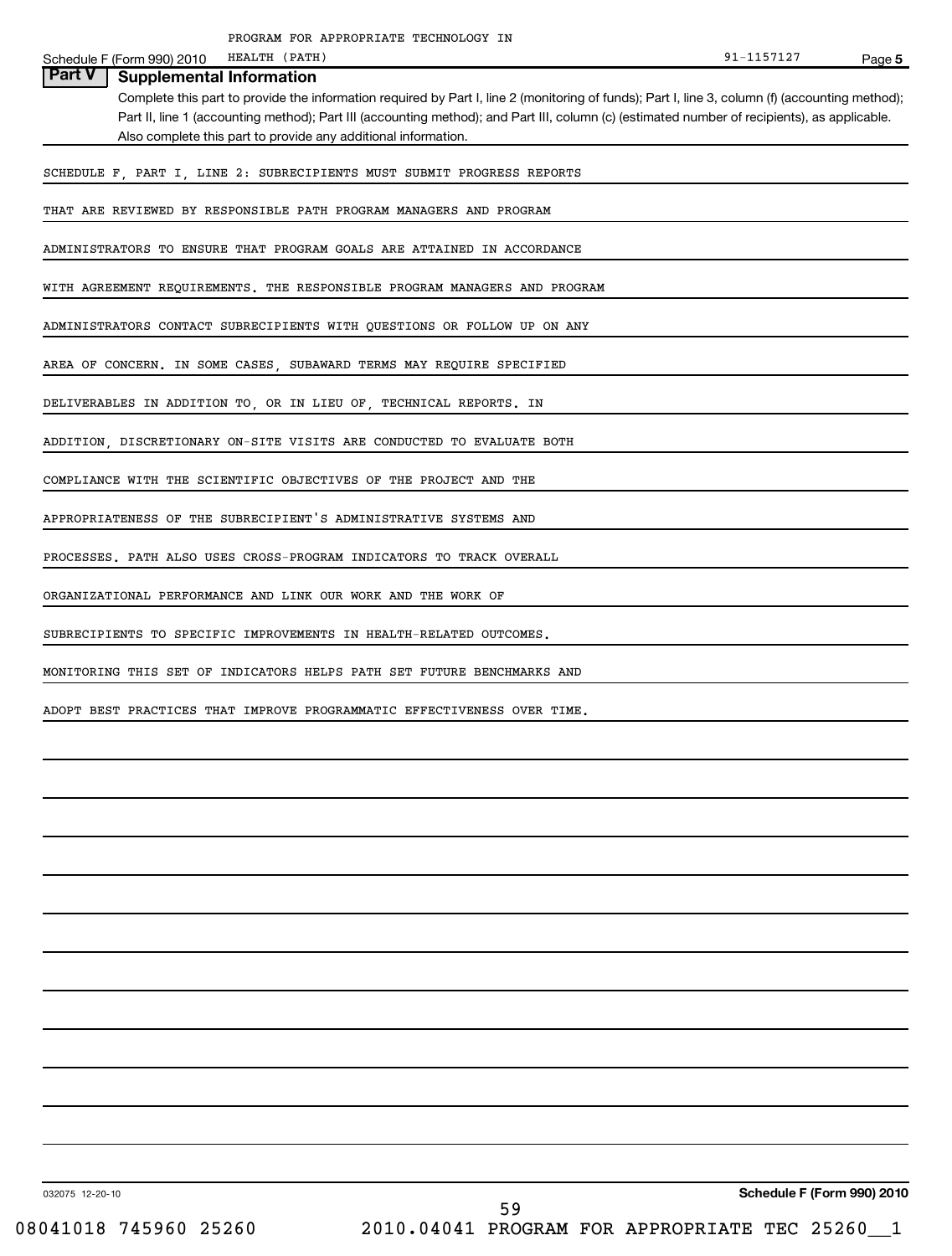| <b>SCHEDULE G</b>                                                                                                            |                                 | <b>Supplemental Information Regarding</b>                                                                                                                                                                                                                                                                                                                                                                                                                                                                                                          |     |                                                                            |                                                                            |                                                                            | OMB No. 1545-0047                                       |
|------------------------------------------------------------------------------------------------------------------------------|---------------------------------|----------------------------------------------------------------------------------------------------------------------------------------------------------------------------------------------------------------------------------------------------------------------------------------------------------------------------------------------------------------------------------------------------------------------------------------------------------------------------------------------------------------------------------------------------|-----|----------------------------------------------------------------------------|----------------------------------------------------------------------------|----------------------------------------------------------------------------|---------------------------------------------------------|
| (Form 990 or 990-EZ)                                                                                                         |                                 | <b>Fundraising or Gaming Activities</b>                                                                                                                                                                                                                                                                                                                                                                                                                                                                                                            |     |                                                                            |                                                                            |                                                                            |                                                         |
| Department of the Treasury<br>Internal Revenue Service                                                                       |                                 | Complete if the organization answered "Yes" to Form 990, Part IV, lines 17, 18, or 19,<br>or if the organization entered more than \$15,000 on Form 990-EZ, line 6a.                                                                                                                                                                                                                                                                                                                                                                               |     |                                                                            |                                                                            |                                                                            | <b>Open To Public</b><br>Inspection                     |
| Name of the organization                                                                                                     |                                 | Attach to Form 990 or Form 990-EZ. See separate instructions.<br>PROGRAM FOR APPROPRIATE TECHNOLOGY IN                                                                                                                                                                                                                                                                                                                                                                                                                                             |     |                                                                            |                                                                            |                                                                            | <b>Employer identification number</b>                   |
|                                                                                                                              | HEALTH (PATH)                   |                                                                                                                                                                                                                                                                                                                                                                                                                                                                                                                                                    |     |                                                                            |                                                                            | 91-1157127                                                                 |                                                         |
| Part I                                                                                                                       | required to complete this part. | Fundraising Activities. Complete if the organization answered "Yes" to Form 990, Part IV, line 17. Form 990-EZ filers are not                                                                                                                                                                                                                                                                                                                                                                                                                      |     |                                                                            |                                                                            |                                                                            |                                                         |
| Mail solicitations<br>a<br>Internet and email solicitations<br>b<br>Phone solicitations<br>c<br>In-person solicitations<br>d |                                 | 1 Indicate whether the organization raised funds through any of the following activities. Check all that apply.<br>e<br>f<br>Special fundraising events<br>g<br>2 a Did the organization have a written or oral agreement with any individual (including officers, directors, trustees or<br>key employees listed in Form 990, Part VII) or entity in connection with professional fundraising services?<br>b If "Yes," list the ten highest paid individuals or entities (fundraisers) pursuant to agreements under which the fundraiser is to be |     |                                                                            | Solicitation of non-government grants<br>Solicitation of government grants | Yes                                                                        | No                                                      |
| compensated at least \$5,000 by the organization.                                                                            |                                 |                                                                                                                                                                                                                                                                                                                                                                                                                                                                                                                                                    |     |                                                                            |                                                                            |                                                                            |                                                         |
| (i) Name and address of individual<br>or entity (fundraiser)                                                                 |                                 | (ii) Activity                                                                                                                                                                                                                                                                                                                                                                                                                                                                                                                                      |     | (iii) Did<br>fundraiser<br>have custody<br>or control of<br>contributions? | (iv) Gross receipts<br>from activity                                       | (v) Amount paid<br>to (or retained by)<br>fundraiser<br>listed in col. (i) | (vi) Amount paid<br>to (or retained by)<br>organization |
|                                                                                                                              |                                 |                                                                                                                                                                                                                                                                                                                                                                                                                                                                                                                                                    | Yes | No                                                                         |                                                                            |                                                                            |                                                         |
|                                                                                                                              |                                 |                                                                                                                                                                                                                                                                                                                                                                                                                                                                                                                                                    |     |                                                                            |                                                                            |                                                                            |                                                         |
|                                                                                                                              |                                 |                                                                                                                                                                                                                                                                                                                                                                                                                                                                                                                                                    |     |                                                                            |                                                                            |                                                                            |                                                         |
|                                                                                                                              |                                 |                                                                                                                                                                                                                                                                                                                                                                                                                                                                                                                                                    |     |                                                                            |                                                                            |                                                                            |                                                         |
|                                                                                                                              |                                 |                                                                                                                                                                                                                                                                                                                                                                                                                                                                                                                                                    |     |                                                                            |                                                                            |                                                                            |                                                         |
|                                                                                                                              |                                 |                                                                                                                                                                                                                                                                                                                                                                                                                                                                                                                                                    |     |                                                                            |                                                                            |                                                                            |                                                         |
|                                                                                                                              |                                 |                                                                                                                                                                                                                                                                                                                                                                                                                                                                                                                                                    |     |                                                                            |                                                                            |                                                                            |                                                         |
|                                                                                                                              |                                 |                                                                                                                                                                                                                                                                                                                                                                                                                                                                                                                                                    |     |                                                                            |                                                                            |                                                                            |                                                         |
|                                                                                                                              |                                 |                                                                                                                                                                                                                                                                                                                                                                                                                                                                                                                                                    |     |                                                                            |                                                                            |                                                                            |                                                         |
|                                                                                                                              |                                 |                                                                                                                                                                                                                                                                                                                                                                                                                                                                                                                                                    |     |                                                                            |                                                                            |                                                                            |                                                         |
| Total                                                                                                                        |                                 |                                                                                                                                                                                                                                                                                                                                                                                                                                                                                                                                                    |     |                                                                            |                                                                            |                                                                            |                                                         |
| or licensing.                                                                                                                |                                 | 3 List all states in which the organization is registered or licensed to solicit contributions or has been notified it is exempt from registration                                                                                                                                                                                                                                                                                                                                                                                                 |     |                                                                            |                                                                            |                                                                            |                                                         |
|                                                                                                                              |                                 |                                                                                                                                                                                                                                                                                                                                                                                                                                                                                                                                                    |     |                                                                            |                                                                            |                                                                            |                                                         |
|                                                                                                                              |                                 |                                                                                                                                                                                                                                                                                                                                                                                                                                                                                                                                                    |     |                                                                            |                                                                            |                                                                            |                                                         |
|                                                                                                                              |                                 |                                                                                                                                                                                                                                                                                                                                                                                                                                                                                                                                                    |     |                                                                            |                                                                            |                                                                            |                                                         |
|                                                                                                                              |                                 |                                                                                                                                                                                                                                                                                                                                                                                                                                                                                                                                                    |     |                                                                            |                                                                            |                                                                            |                                                         |
|                                                                                                                              |                                 |                                                                                                                                                                                                                                                                                                                                                                                                                                                                                                                                                    |     |                                                                            |                                                                            |                                                                            |                                                         |
|                                                                                                                              |                                 |                                                                                                                                                                                                                                                                                                                                                                                                                                                                                                                                                    |     |                                                                            |                                                                            |                                                                            |                                                         |
|                                                                                                                              |                                 |                                                                                                                                                                                                                                                                                                                                                                                                                                                                                                                                                    |     |                                                                            |                                                                            |                                                                            |                                                         |
|                                                                                                                              |                                 |                                                                                                                                                                                                                                                                                                                                                                                                                                                                                                                                                    |     |                                                                            |                                                                            |                                                                            |                                                         |
|                                                                                                                              |                                 |                                                                                                                                                                                                                                                                                                                                                                                                                                                                                                                                                    |     |                                                                            |                                                                            |                                                                            |                                                         |

**Paperwork Reduction Act Notice, see the Instructions for Form 990 or 990-EZ.** LHA

**Schedule G (Form 990 or 990-EZ) 2010**

032081 01-13-11

08041018 745960 25260 2010.04041 PROGRAM FOR APPROPRIATE TEC 25260\_\_1 60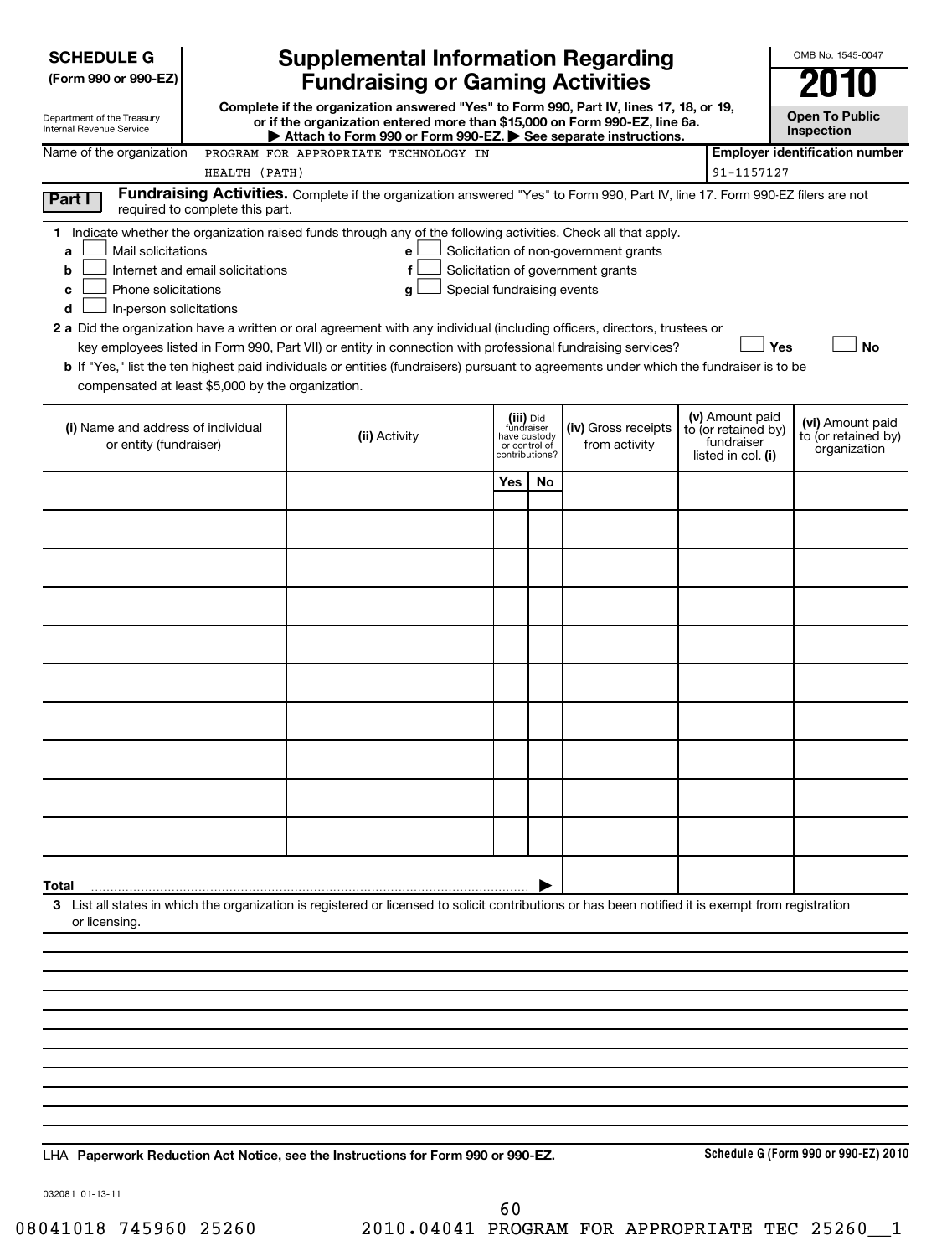|                 |    | НЕАLТН (РАТН)<br>Schedule G (Form 990 or 990-EZ) 2010                                                                                     |                                           |                                                  |                                 | 91-1157127<br>Page 2                                |
|-----------------|----|-------------------------------------------------------------------------------------------------------------------------------------------|-------------------------------------------|--------------------------------------------------|---------------------------------|-----------------------------------------------------|
| <b>Part II</b>  |    | Fundraising Events. Complete if the organization answered "Yes" to Form 990, Part IV, line 18, or reported more than \$15,000             |                                           |                                                  |                                 |                                                     |
|                 |    | of fundraising event contributions and gross income on Form 990-EZ, lines 1 and 6b. List events with gross receipts greater than \$5,000. |                                           |                                                  |                                 |                                                     |
|                 |    |                                                                                                                                           | (a) Event $#1$<br>PARTY WITH A<br>PURPOSE | $(b)$ Event #2                                   | (c) Other events<br><b>NONE</b> | (d) Total events<br>(add col. (a) through           |
|                 |    |                                                                                                                                           | (event type)                              | (event type)                                     | (total number)                  | col. (c))                                           |
| Revenue         | 1. |                                                                                                                                           | 29,475.                                   |                                                  |                                 | 29,475.                                             |
|                 |    | 2 Less: Charitable contributions                                                                                                          | 17,500.                                   |                                                  |                                 | 17,500.                                             |
|                 | 3  | Gross income (line 1 minus line 2)                                                                                                        | 11,975.                                   |                                                  |                                 | 11,975.                                             |
|                 |    |                                                                                                                                           |                                           |                                                  |                                 |                                                     |
|                 | 5  |                                                                                                                                           |                                           |                                                  |                                 |                                                     |
| Direct Expenses | 6  |                                                                                                                                           |                                           |                                                  |                                 |                                                     |
|                 | 7  |                                                                                                                                           | 12,947.                                   |                                                  |                                 | 12,947.                                             |
|                 | 8  |                                                                                                                                           |                                           |                                                  |                                 |                                                     |
|                 | 9  |                                                                                                                                           | 4,540.                                    |                                                  |                                 | 4,540.                                              |
|                 |    |                                                                                                                                           |                                           |                                                  | ▶                               | 17, 487                                             |
|                 |    |                                                                                                                                           |                                           |                                                  |                                 | $-5,512.$                                           |
| <b>Part III</b> |    | Gaming. Complete if the organization answered "Yes" to Form 990, Part IV, line 19, or reported more than                                  |                                           |                                                  |                                 |                                                     |
|                 |    | \$15,000 on Form 990-EZ, line 6a.                                                                                                         |                                           |                                                  |                                 |                                                     |
| Revenue         |    |                                                                                                                                           | (a) Bingo                                 | (b) Pull tabs/instant<br>bingo/progressive bingo | (c) Other gaming                | (d) Total gaming (add<br>col. (a) through col. (c)) |
|                 |    |                                                                                                                                           |                                           |                                                  |                                 |                                                     |
|                 |    |                                                                                                                                           |                                           |                                                  |                                 |                                                     |
| Expenses        | 3  |                                                                                                                                           |                                           |                                                  |                                 |                                                     |
| ect<br>هٔ       |    |                                                                                                                                           |                                           |                                                  |                                 |                                                     |
|                 |    |                                                                                                                                           |                                           |                                                  |                                 |                                                     |
|                 |    | 6 Volunteer labor                                                                                                                         | Yes<br>%<br>No                            | Yes<br>%<br>No                                   | Yes<br>%<br>No                  |                                                     |
|                 |    | 7 Direct expense summary. Add lines 2 through 5 in column (d) manufactured expense summanagement of                                       |                                           |                                                  | ▶                               |                                                     |
|                 | 8  |                                                                                                                                           |                                           |                                                  |                                 |                                                     |
|                 |    |                                                                                                                                           |                                           |                                                  |                                 | Yes<br><b>No</b>                                    |
|                 |    |                                                                                                                                           |                                           |                                                  |                                 |                                                     |
|                 |    | 10a Were any of the organization's gaming licenses revoked, suspended or terminated during the tax year?                                  |                                           |                                                  |                                 | Yes<br><b>No</b>                                    |
|                 |    |                                                                                                                                           |                                           |                                                  |                                 |                                                     |
|                 |    | 032082 01-13-11                                                                                                                           |                                           |                                                  |                                 | Schedule G (Form 990 or 990-EZ) 2010                |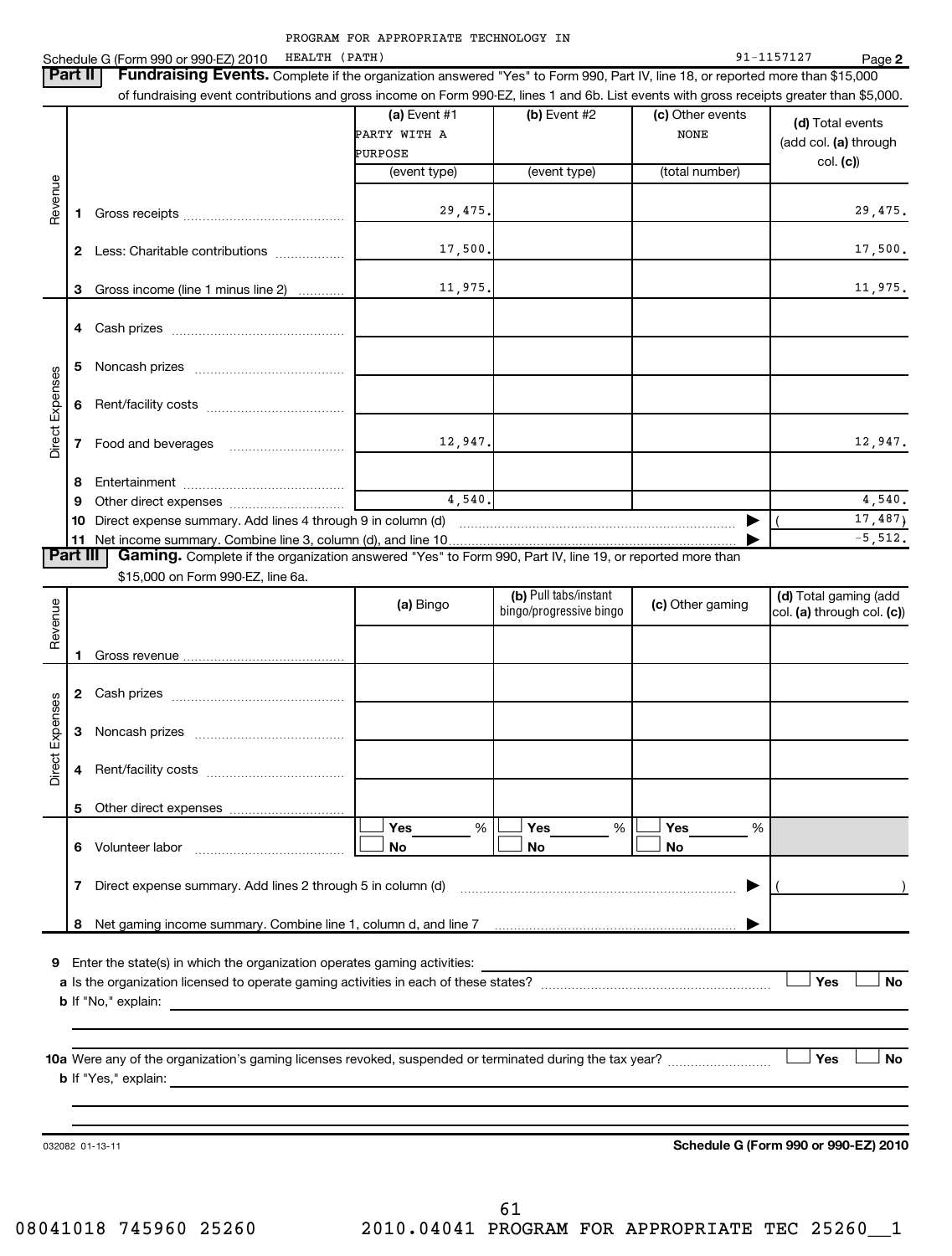| Schedule G (Form 990 or 990-EZ) 2010 HEALTH (PATH)                                                                                                                                                                  |          |                                                                                                                                                                                                                                      | 91-1157127                           |     |            | Page 3               |
|---------------------------------------------------------------------------------------------------------------------------------------------------------------------------------------------------------------------|----------|--------------------------------------------------------------------------------------------------------------------------------------------------------------------------------------------------------------------------------------|--------------------------------------|-----|------------|----------------------|
|                                                                                                                                                                                                                     |          |                                                                                                                                                                                                                                      |                                      |     | $\Box$ Yes | No                   |
| 12 Is the organization a grantor, beneficiary or trustee of a trust or a member of a partnership or other entity formed                                                                                             |          |                                                                                                                                                                                                                                      |                                      |     |            |                      |
|                                                                                                                                                                                                                     |          |                                                                                                                                                                                                                                      |                                      |     |            | <b>No</b>            |
| 13 Indicate the percentage of gaming activity operated in:                                                                                                                                                          |          |                                                                                                                                                                                                                                      |                                      |     |            |                      |
|                                                                                                                                                                                                                     |          |                                                                                                                                                                                                                                      |                                      | 13a |            | %                    |
| <b>b</b> An outside facility <i>www.communicality www.communicality.communicality www.communicality www.communicality.communicality</i>                                                                             |          |                                                                                                                                                                                                                                      |                                      | 13b |            | %                    |
| 14 Enter the name and address of the person who prepares the organization's gaming/special events books and records:                                                                                                |          |                                                                                                                                                                                                                                      |                                      |     |            |                      |
|                                                                                                                                                                                                                     |          |                                                                                                                                                                                                                                      |                                      |     |            |                      |
|                                                                                                                                                                                                                     |          |                                                                                                                                                                                                                                      |                                      |     |            |                      |
| 15a Does the organization have a contract with a third party from whom the organization receives gaming revenue?                                                                                                    |          |                                                                                                                                                                                                                                      |                                      |     | Yes        | <b>No</b>            |
|                                                                                                                                                                                                                     |          |                                                                                                                                                                                                                                      |                                      |     |            |                      |
| of gaming revenue retained by the third party $\triangleright$ \$ __________________.                                                                                                                               |          |                                                                                                                                                                                                                                      |                                      |     |            |                      |
| c If "Yes," enter name and address of the third party:                                                                                                                                                              |          |                                                                                                                                                                                                                                      |                                      |     |            |                      |
|                                                                                                                                                                                                                     |          |                                                                                                                                                                                                                                      |                                      |     |            |                      |
|                                                                                                                                                                                                                     |          | Name <b>Decision and Contract Contract Contract Contract Contract Contract Contract Contract Contract Contract Contract Contract Contract Contract Contract Contract Contract Contract Contract Contract Contract Contract Contr</b> |                                      |     |            |                      |
|                                                                                                                                                                                                                     |          |                                                                                                                                                                                                                                      |                                      |     |            |                      |
| 16 Gaming manager information:                                                                                                                                                                                      |          |                                                                                                                                                                                                                                      |                                      |     |            |                      |
|                                                                                                                                                                                                                     |          |                                                                                                                                                                                                                                      |                                      |     |            |                      |
|                                                                                                                                                                                                                     |          |                                                                                                                                                                                                                                      |                                      |     |            |                      |
|                                                                                                                                                                                                                     |          |                                                                                                                                                                                                                                      |                                      |     |            |                      |
| Gaming manager compensation > \$                                                                                                                                                                                    |          |                                                                                                                                                                                                                                      |                                      |     |            |                      |
|                                                                                                                                                                                                                     |          |                                                                                                                                                                                                                                      |                                      |     |            |                      |
|                                                                                                                                                                                                                     |          |                                                                                                                                                                                                                                      |                                      |     |            |                      |
|                                                                                                                                                                                                                     |          |                                                                                                                                                                                                                                      |                                      |     |            |                      |
|                                                                                                                                                                                                                     |          |                                                                                                                                                                                                                                      |                                      |     |            |                      |
| Director/officer                                                                                                                                                                                                    | Employee | Independent contractor                                                                                                                                                                                                               |                                      |     |            |                      |
|                                                                                                                                                                                                                     |          |                                                                                                                                                                                                                                      |                                      |     |            |                      |
| 17 Mandatory distributions:                                                                                                                                                                                         |          |                                                                                                                                                                                                                                      |                                      |     |            |                      |
| a Is the organization required under state law to make charitable distributions from the gaming proceeds to                                                                                                         |          |                                                                                                                                                                                                                                      |                                      |     |            | $\Box$ Yes $\Box$ No |
|                                                                                                                                                                                                                     |          |                                                                                                                                                                                                                                      |                                      |     |            |                      |
| <b>b</b> Enter the amount of distributions required under state law to be distributed to other exempt organizations or spent in the<br>organization's own exempt activities during the tax year $\triangleright$ \$ |          |                                                                                                                                                                                                                                      |                                      |     |            |                      |
| <b>Part IV</b>                                                                                                                                                                                                      |          | Supplemental Information. Complete this part to provide the explanations required by Part I, line 2b, columns (iii) and (v), and Part III,                                                                                           |                                      |     |            |                      |
|                                                                                                                                                                                                                     |          | lines 9, 9b, 10b, 15b, 15c, 16, and 17b, as applicable. Also complete this part to provide any additional information (see instructions).                                                                                            |                                      |     |            |                      |
|                                                                                                                                                                                                                     |          |                                                                                                                                                                                                                                      |                                      |     |            |                      |
|                                                                                                                                                                                                                     |          |                                                                                                                                                                                                                                      |                                      |     |            |                      |
|                                                                                                                                                                                                                     |          |                                                                                                                                                                                                                                      |                                      |     |            |                      |
|                                                                                                                                                                                                                     |          |                                                                                                                                                                                                                                      |                                      |     |            |                      |
|                                                                                                                                                                                                                     |          |                                                                                                                                                                                                                                      |                                      |     |            |                      |
|                                                                                                                                                                                                                     |          |                                                                                                                                                                                                                                      |                                      |     |            |                      |
|                                                                                                                                                                                                                     |          |                                                                                                                                                                                                                                      |                                      |     |            |                      |
|                                                                                                                                                                                                                     |          |                                                                                                                                                                                                                                      |                                      |     |            |                      |
|                                                                                                                                                                                                                     |          |                                                                                                                                                                                                                                      |                                      |     |            |                      |
|                                                                                                                                                                                                                     |          |                                                                                                                                                                                                                                      |                                      |     |            |                      |
|                                                                                                                                                                                                                     |          |                                                                                                                                                                                                                                      |                                      |     |            |                      |
|                                                                                                                                                                                                                     |          |                                                                                                                                                                                                                                      |                                      |     |            |                      |
| 032083 01-13-11                                                                                                                                                                                                     |          |                                                                                                                                                                                                                                      | Schedule G (Form 990 or 990-EZ) 2010 |     |            |                      |

08041018 745960 25260 2010.04041 PROGRAM FOR APPROPRIATE TEC 25260\_1 62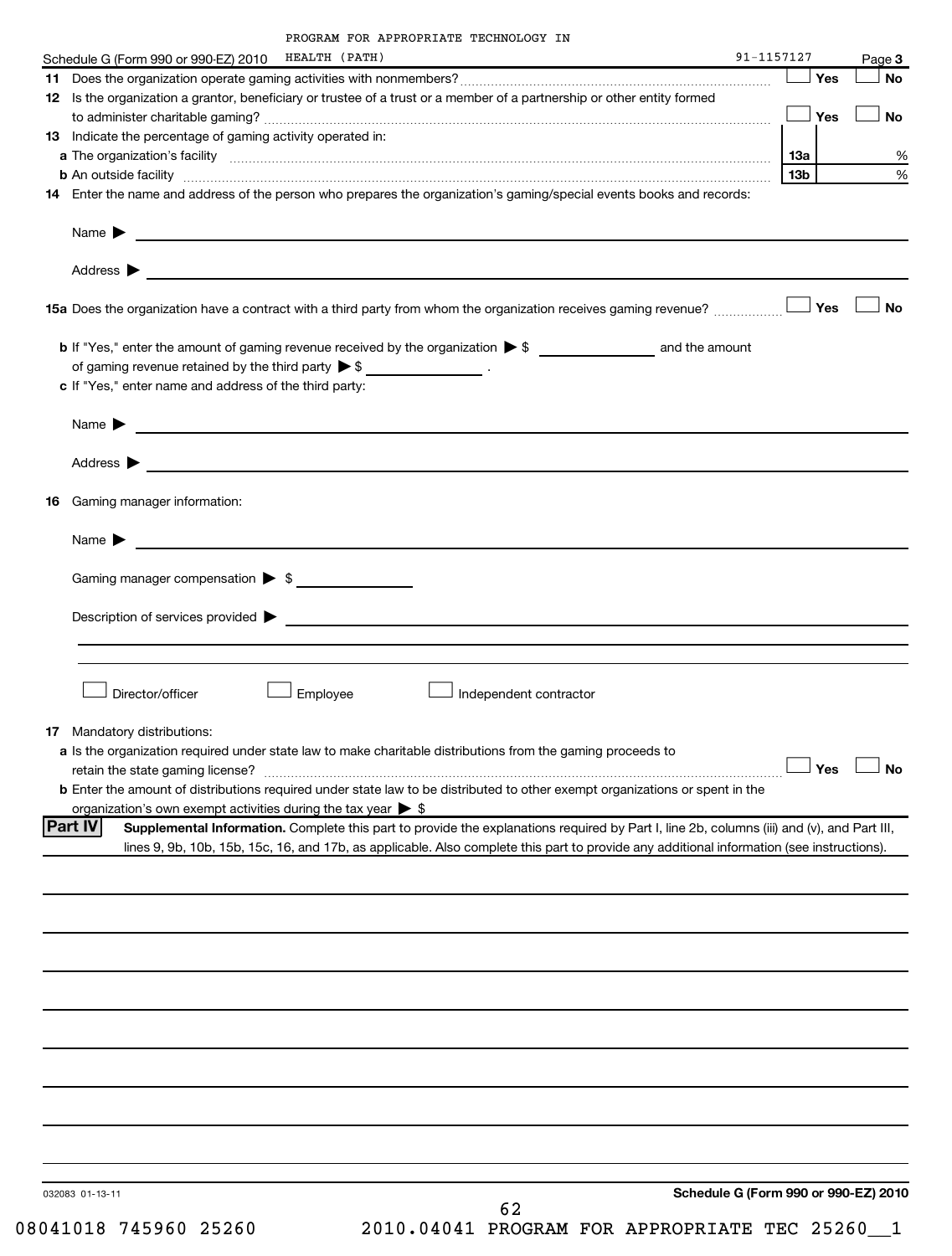| <b>SCHEDULE I</b>                                                                            |                                                                                                                                                                          |                |                                                                                  |                                                                                                    |                                         |                                                                |                                           |                               | OMB No. 1545-0047                                   |      |
|----------------------------------------------------------------------------------------------|--------------------------------------------------------------------------------------------------------------------------------------------------------------------------|----------------|----------------------------------------------------------------------------------|----------------------------------------------------------------------------------------------------|-----------------------------------------|----------------------------------------------------------------|-------------------------------------------|-------------------------------|-----------------------------------------------------|------|
| (Form 990)                                                                                   |                                                                                                                                                                          |                |                                                                                  | Grants and Other Assistance to Organizations,<br>Governments, and Individuals in the United States |                                         |                                                                |                                           |                               | 2010                                                |      |
| Department of the Treasury                                                                   |                                                                                                                                                                          |                | Complete if the organization answered "Yes" to Form 990, Part IV, line 21 or 22. |                                                                                                    |                                         |                                                                |                                           |                               | <b>Open to Public</b>                               |      |
| Internal Revenue Service                                                                     |                                                                                                                                                                          |                |                                                                                  | Attach to Form 990.                                                                                |                                         |                                                                |                                           |                               | Inspection                                          |      |
| Name of the organization                                                                     | PROGRAM FOR APPROPRIATE TECHNOLOGY IN<br>HEALTH (PATH)                                                                                                                   |                |                                                                                  |                                                                                                    |                                         |                                                                |                                           |                               | <b>Employer identification number</b><br>91-1157127 |      |
| Part I                                                                                       | <b>General Information on Grants and Assistance</b>                                                                                                                      |                |                                                                                  |                                                                                                    |                                         |                                                                |                                           |                               |                                                     |      |
| 1.                                                                                           | Does the organization maintain records to substantiate the amount of the grants or assistance, the grantees' eligibility for the grants or assistance, and the selection |                |                                                                                  |                                                                                                    |                                         |                                                                |                                           |                               |                                                     |      |
|                                                                                              |                                                                                                                                                                          |                |                                                                                  |                                                                                                    |                                         |                                                                |                                           |                               | $\sqrt{X}$ Yes                                      | l No |
| $\mathbf{2}$                                                                                 | Describe in Part IV the organization's procedures for monitoring the use of grant funds in the United States.                                                            |                |                                                                                  |                                                                                                    |                                         |                                                                |                                           |                               |                                                     |      |
| Part II                                                                                      | Grants and Other Assistance to Governments and Organizations in the United States. Complete if the organization answered "Yes" to Form 990, Part IV, line 21, for any    |                |                                                                                  |                                                                                                    |                                         |                                                                |                                           |                               |                                                     |      |
|                                                                                              | recipient that received more than \$5,000. Check this box if no one recipient received more than \$5,000. Part II can be duplicated if additional space is needed        |                |                                                                                  |                                                                                                    |                                         |                                                                |                                           |                               |                                                     |      |
|                                                                                              | <b>1 (a)</b> Name and address of organization<br>or government                                                                                                           | (b) EIN        | (c) IRC section<br>if applicable                                                 | (d) Amount of<br>cash grant                                                                        | (e) Amount of<br>non-cash<br>assistance | (f) Method of<br>valuation (book,<br>FMV, appraisal,<br>other) | (g) Description of<br>non-cash assistance |                               | (h) Purpose of grant<br>or assistance               |      |
| ABT ASSOCIATES, INC.<br>4550 MONTGOMERY AVE, SUITE 800<br>BETHESDA, MD 20814                 |                                                                                                                                                                          | $04 - 2347643$ | N/A                                                                              | 24,222                                                                                             | 0                                       |                                                                |                                           |                               | REPRODUCTIVE HEALTH                                 |      |
| ACADEMY FOR EDUCATIONAL<br>DEVELOPMENT - 1825 CONNECTICUT<br>AVE., NW - WASHINGTON, DC 20009 |                                                                                                                                                                          | 13-6110212     | 501(C)(3)                                                                        | 15,000                                                                                             | 0                                       |                                                                |                                           |                               | HEALTH TECHOLOGIES                                  |      |
| AKTIVPAK, INC.<br>4361 - 13TH STREET<br>BOULDER, CO 80304                                    |                                                                                                                                                                          | 26-3111597     | N/A                                                                              | 35,000                                                                                             | 0                                       |                                                                |                                           |                               | HEALTH TECHOLOGIES                                  |      |
| BLAIR AND COMPANY, LLC<br>602 WEST LYON FARM DRIVE<br>GREENWICH, CT 06831                    |                                                                                                                                                                          | $06 - 1515285$ | N/A                                                                              | 17,004                                                                                             | 0                                       |                                                                |                                           | VACCINES AND<br>IMMUNIZATIONS |                                                     |      |
| BOSTON UNIVERSITY, TRUSTEES OF<br>BOSTON, MA 02215                                           | OFFICE OF SPONSORED PROGRAMS, 25 B                                                                                                                                       | 04-2103547     | 501(C)(3)                                                                        | 55,436                                                                                             | $\mathbf{0}$                            |                                                                |                                           |                               | HEALTH TECHOLOGIES                                  |      |
| BROADREACH HEALTHCARE, LLC<br>2500 WILSON BLVD. SUITE 220<br>ARLINGTON, VA 22201             |                                                                                                                                                                          | 86-1052728     | N/A                                                                              | 375,050.                                                                                           | $\mathbf{0}$                            |                                                                |                                           | <b>DISEASES</b>               | EMERGING AND EPIDEMIC                               | 47.  |
| 2                                                                                            |                                                                                                                                                                          |                |                                                                                  |                                                                                                    |                                         |                                                                |                                           |                               |                                                     | 27.  |
| 3                                                                                            | LHA For Paperwork Reduction Act Notice, see the Instructions for Form 990.                                                                                               |                |                                                                                  |                                                                                                    |                                         |                                                                |                                           |                               | Schedule I (Form 990) (2010)                        |      |
|                                                                                              |                                                                                                                                                                          |                |                                                                                  |                                                                                                    |                                         |                                                                |                                           |                               |                                                     |      |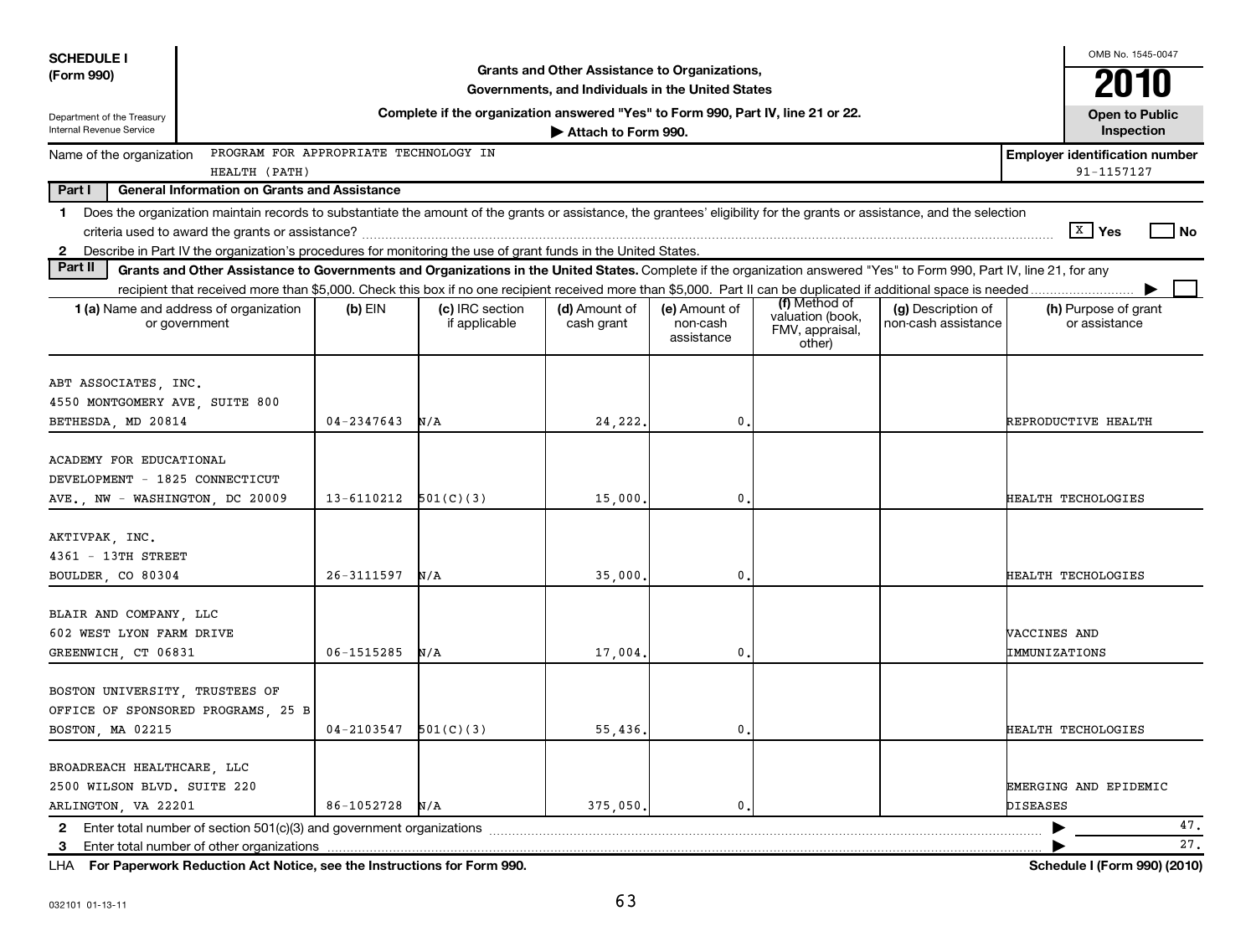Schedule I (Form 990) HEALTH (PATH) Page 1 HEALTH (PATH)

| Part II   Continuation of Grants and Other Assistance to Governments and Organizations in the United States (Schedule I (Form 990), Part II.) |                            |                                  |                             |                                         |                                                                |                                           |                                       |
|-----------------------------------------------------------------------------------------------------------------------------------------------|----------------------------|----------------------------------|-----------------------------|-----------------------------------------|----------------------------------------------------------------|-------------------------------------------|---------------------------------------|
| (a) Name and address of<br>organization or government                                                                                         | $(b)$ EIN                  | (c) IRC section<br>if applicable | (d) Amount of<br>cash grant | (e) Amount of<br>non-cash<br>assistance | (f) Method of<br>valuation<br>(book, FMV,<br>appraisal, other) | (g) Description of<br>non-cash assistance | (h) Purpose of grant<br>or assistance |
|                                                                                                                                               |                            |                                  |                             |                                         |                                                                |                                           |                                       |
| CALIFORNIA FAMILY HEALTH COUNCIL,<br>INC. - 3600 WILSHIRE BLVD, SUITE                                                                         |                            |                                  |                             |                                         |                                                                |                                           |                                       |
| 600 - LOS ANGELES, CA 90010                                                                                                                   | $95-2564024$ $501(C)(3)$   |                                  |                             | $\mathbf{0}$                            |                                                                |                                           | HEALTH TECHOLOGIES                    |
|                                                                                                                                               |                            |                                  | 42,320.                     |                                         |                                                                |                                           |                                       |
| CARE, INC.                                                                                                                                    |                            |                                  |                             |                                         |                                                                |                                           |                                       |
| 151 ELLIS STREET NE                                                                                                                           |                            |                                  |                             |                                         |                                                                |                                           |                                       |
| ATLANTA, GA 30030                                                                                                                             | 13-1685039                 | 501(C)(3)                        | 210,398.                    | $\mathbf{0}$                            |                                                                |                                           | MATERNAL & CHILD HEALTH               |
|                                                                                                                                               |                            |                                  |                             |                                         |                                                                |                                           |                                       |
| CARTER CENTER                                                                                                                                 |                            |                                  |                             |                                         |                                                                |                                           |                                       |
| ONE COPENHILL, 453 FREEDOM PARKWAY                                                                                                            |                            |                                  |                             |                                         |                                                                |                                           | EMERGING AND EPIDEMIC                 |
| ATLANTA, GA 30307                                                                                                                             | $58-1454716$ $501(C)(3)$   |                                  | 426, 423.                   | $\mathbf{0}$                            |                                                                |                                           | <b>DISEASES</b>                       |
|                                                                                                                                               |                            |                                  |                             |                                         |                                                                |                                           |                                       |
| CASCADE DESIGN, INC.                                                                                                                          |                            |                                  |                             |                                         |                                                                |                                           |                                       |
| 4000 FIRST AVENUE SOUTH                                                                                                                       |                            |                                  |                             |                                         |                                                                |                                           |                                       |
| SEATTLE, WA 98134                                                                                                                             | 91-0969695                 | N/A                              | 420,554.                    | $\mathbf{0}$                            |                                                                |                                           | HEALTH TECHOLOGIES                    |
|                                                                                                                                               |                            |                                  |                             |                                         |                                                                |                                           |                                       |
| CATHOLIC RELIEF SERVICES                                                                                                                      |                            |                                  |                             |                                         |                                                                |                                           |                                       |
| 228 W LEXINGTON ST.                                                                                                                           |                            |                                  |                             |                                         |                                                                |                                           |                                       |
| BALTIMORE, MD 21201                                                                                                                           | $13 - 5563422$ $501(C)(3)$ |                                  | 124,757.                    | $\mathbf{0}$                            |                                                                |                                           | MATERNAL & CHILD HEALTH               |
|                                                                                                                                               |                            |                                  |                             |                                         |                                                                |                                           |                                       |
| CDC FOUNDATION                                                                                                                                |                            |                                  |                             |                                         |                                                                |                                           |                                       |
| 55 PARK PLACE, SUITE 400                                                                                                                      |                            |                                  |                             |                                         |                                                                |                                           |                                       |
| ATLANTA, GA 30303                                                                                                                             | $58-2106707$ $501(C)(3)$   |                                  | 200,000,                    | $\mathbf{0}$                            |                                                                |                                           | HEALTH TECHOLOGIES                    |
|                                                                                                                                               |                            |                                  |                             |                                         |                                                                |                                           |                                       |
| CDC FOUNDATION                                                                                                                                |                            |                                  |                             |                                         |                                                                |                                           |                                       |
| 55 PARK PLACE, SUITE 400                                                                                                                      |                            |                                  |                             |                                         |                                                                |                                           | VACCINES AND                          |
| ATLANTA, GA 30303                                                                                                                             | $58 - 2106707$ $501(C)(3)$ |                                  | 58,750.                     | $\mathbf 0$ .                           |                                                                |                                           | IMMUNIZATIONS                         |
|                                                                                                                                               |                            |                                  |                             |                                         |                                                                |                                           |                                       |
| CENTERS FOR DISEASE CONTROL AND                                                                                                               |                            |                                  |                             |                                         |                                                                |                                           |                                       |
| PREVENTION - 55 PARK PLACE, SUITE                                                                                                             |                            |                                  |                             |                                         |                                                                |                                           | VACCINES AND                          |
| 400 - ATLANTA, GA 30303                                                                                                                       | 58-2106707                 | <b>GOVERNMENT</b>                | 14,898.                     | $\mathbf{0}$                            |                                                                |                                           | IMMUNIZATIONS                         |
| COOPERATIVE LEAGUE OF THE USA                                                                                                                 |                            |                                  |                             |                                         |                                                                |                                           |                                       |
| (CLUSA) - 1401 NEW YORK AVENUE,                                                                                                               |                            |                                  |                             |                                         |                                                                |                                           |                                       |
| N.W. SUITE 1100 - WASHINGTON, DC                                                                                                              |                            |                                  |                             |                                         |                                                                |                                           | EMERGING AND EPIDEMIC                 |
| 20005                                                                                                                                         | 36-2007481                 | 501(C)(3)                        | 13,582.                     | $\mathbf{0}$                            |                                                                |                                           | <b>DISEASES</b>                       |
| <b>LHA</b>                                                                                                                                    |                            |                                  |                             |                                         |                                                                |                                           | Schedule I (Form 990)                 |

032241 12-21-10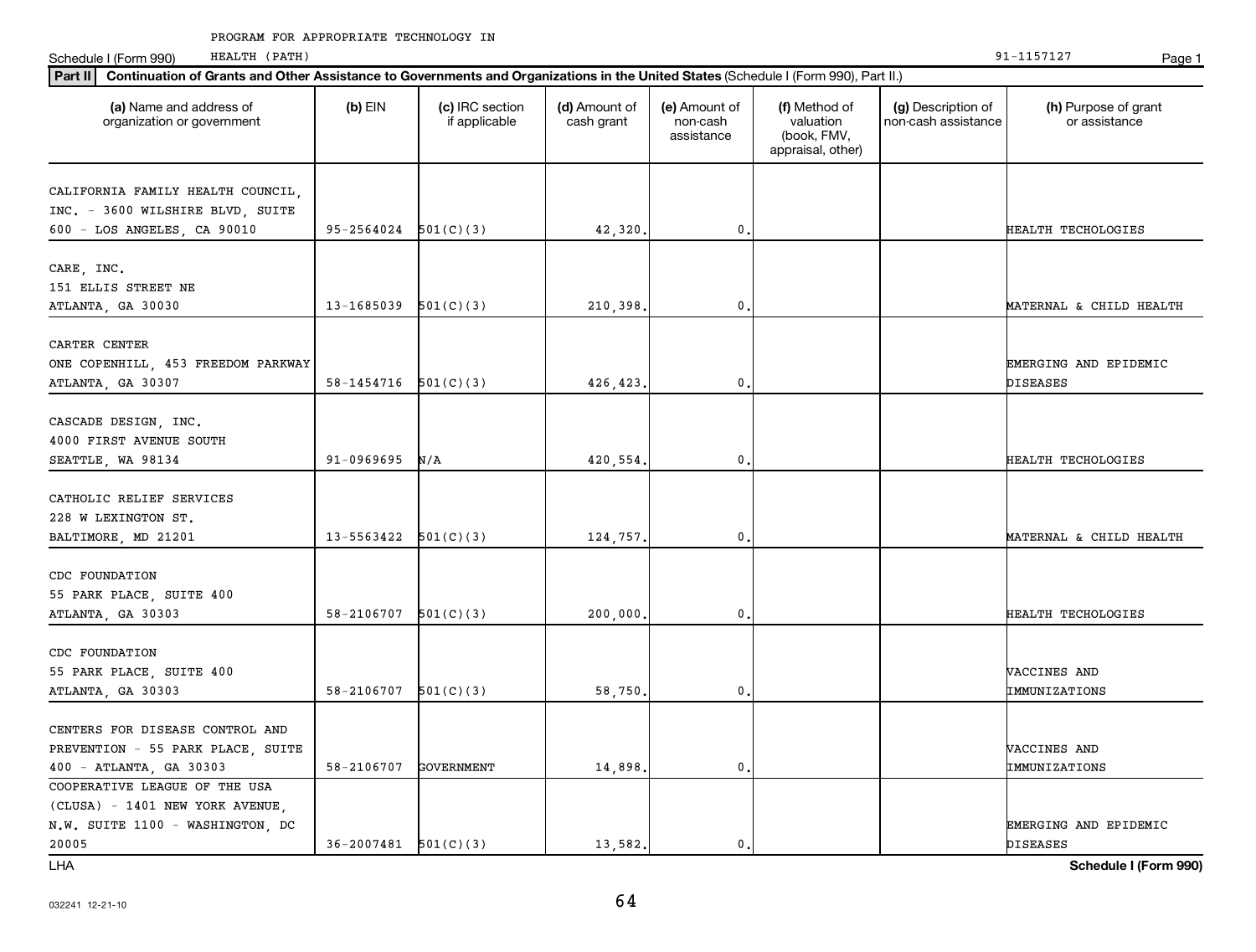Schedule I (Form 990) HEALTH (PATH) Page 1 HEALTH (PATH)

| Continuation of Grants and Other Assistance to Governments and Organizations in the United States (Schedule I (Form 990), Part II.)<br>Part II |                            |                                  |                             |                                         |                                                                |                                           |                                       |  |  |  |
|------------------------------------------------------------------------------------------------------------------------------------------------|----------------------------|----------------------------------|-----------------------------|-----------------------------------------|----------------------------------------------------------------|-------------------------------------------|---------------------------------------|--|--|--|
| (a) Name and address of<br>organization or government                                                                                          | $(b)$ EIN                  | (c) IRC section<br>if applicable | (d) Amount of<br>cash grant | (e) Amount of<br>non-cash<br>assistance | (f) Method of<br>valuation<br>(book, FMV,<br>appraisal, other) | (g) Description of<br>non-cash assistance | (h) Purpose of grant<br>or assistance |  |  |  |
| DEPT OF PUBLIC POLICY, UNIVERSITY                                                                                                              |                            |                                  |                             |                                         |                                                                |                                           |                                       |  |  |  |
| OF NORTH CAROLINA AT CHAPEL HILL                                                                                                               |                            |                                  |                             |                                         |                                                                |                                           |                                       |  |  |  |
| 217 ABERNETHY HALL CB #3435 -                                                                                                                  |                            |                                  |                             |                                         |                                                                |                                           | EMERGING AND EPIDEMIC                 |  |  |  |
| CHAPEL HILL, NC 27599                                                                                                                          | 56-6001393                 | 501(C)(3)                        | 22,260                      | 0.                                      |                                                                |                                           | <b>DISEASES</b>                       |  |  |  |
| DIAGNOSTIC CONSULTING NETWORK,<br>INC. - 6354 CORTE DEL ABETO -<br>SUITE B - CARLSBAD, CA 92011                                                | 20-5531959                 | N/A                              | 19,791                      | 0                                       |                                                                |                                           | HEALTH TECHOLOGIES                    |  |  |  |
|                                                                                                                                                |                            |                                  |                             |                                         |                                                                |                                           |                                       |  |  |  |
| ELIZABETH GLASER PEDIATRIC AIDS                                                                                                                |                            |                                  |                             |                                         |                                                                |                                           |                                       |  |  |  |
| FOUNDATION - 1140 CONNECTICUT                                                                                                                  |                            |                                  |                             |                                         |                                                                |                                           | EMERGING AND EPIDEMIC                 |  |  |  |
| AVENUE NW - WASHINGTON, DC 20036                                                                                                               | 95-4191698                 | 501(C)(3)                        | 2,936,414.                  | $\mathbf{0}$                            |                                                                |                                           | <b>DISEASES</b>                       |  |  |  |
| EMMES CORPORATION, THE<br>401 NORTH WASHINGTON STREET, SUITE<br>ROCKVILLE, MD 20850                                                            | 54-1058268                 | N/A                              | 88,639.                     | $\mathbf{0}$                            |                                                                |                                           | VACCINES AND<br>IMMUNIZATIONS         |  |  |  |
| EMORY UNIVERSITY                                                                                                                               |                            |                                  |                             |                                         |                                                                |                                           |                                       |  |  |  |
| 1599 CLIFTON RD NE, 4TH FLOOR,                                                                                                                 |                            |                                  |                             |                                         |                                                                |                                           |                                       |  |  |  |
| MAILSTOP 1499/001/BH - ATLANTA, GA                                                                                                             |                            |                                  |                             |                                         |                                                                |                                           | VACCINES AND                          |  |  |  |
| 30322                                                                                                                                          | 58-0566256                 | 501(C)(3)                        | 103,716.                    | 0                                       |                                                                |                                           | IMMUNIZATIONS                         |  |  |  |
| EPOCH BIOSCIENCES<br>370 W. 1700 S.<br>LOGAN, UT 84321                                                                                         | 87-0284733                 | N/A                              | 56,349                      | $\mathbf 0$ .                           |                                                                |                                           | HEALTH TECHOLOGIES                    |  |  |  |
|                                                                                                                                                |                            |                                  |                             |                                         |                                                                |                                           |                                       |  |  |  |
| FOOD & DRUG ADMINISTRATION (FDA)                                                                                                               |                            |                                  |                             |                                         |                                                                |                                           | VACCINES AND                          |  |  |  |
| DHHS/FDA/CDRH/OST/DMMS<br>BETHESDA, MD 20892                                                                                                   | 53-0196965                 | <b>GOVERNMENT</b>                | 440,500                     | 0.                                      |                                                                |                                           | IMMUNIZATIONS                         |  |  |  |
|                                                                                                                                                |                            |                                  |                             |                                         |                                                                |                                           |                                       |  |  |  |
| FORREST AND COMPANY, INC.                                                                                                                      |                            |                                  |                             |                                         |                                                                |                                           |                                       |  |  |  |
| PO BOX 444                                                                                                                                     |                            |                                  |                             |                                         |                                                                |                                           | VACCINES AND                          |  |  |  |
| NYACK, NY 10960                                                                                                                                | 27-1898512                 | N/A                              | 51,298                      | $\mathbf{0}$                            |                                                                |                                           | IMMUNIZATIONS                         |  |  |  |
| FRED HUTCHINSON CANCER RESEARCH                                                                                                                |                            |                                  |                             |                                         |                                                                |                                           |                                       |  |  |  |
| CENTER - 1100 FAIRVIEW AVENUE                                                                                                                  |                            |                                  |                             |                                         |                                                                |                                           |                                       |  |  |  |
| NORTH, PO BOX 19024 - SEATTLE, WA                                                                                                              |                            |                                  |                             |                                         |                                                                |                                           |                                       |  |  |  |
| 98109                                                                                                                                          | $23 - 7156071$ $501(C)(3)$ |                                  | 88,169.                     | $\mathbf{0}$ .                          |                                                                |                                           | HEALTH TECHOLOGIES                    |  |  |  |
|                                                                                                                                                |                            |                                  |                             |                                         |                                                                |                                           |                                       |  |  |  |

LHA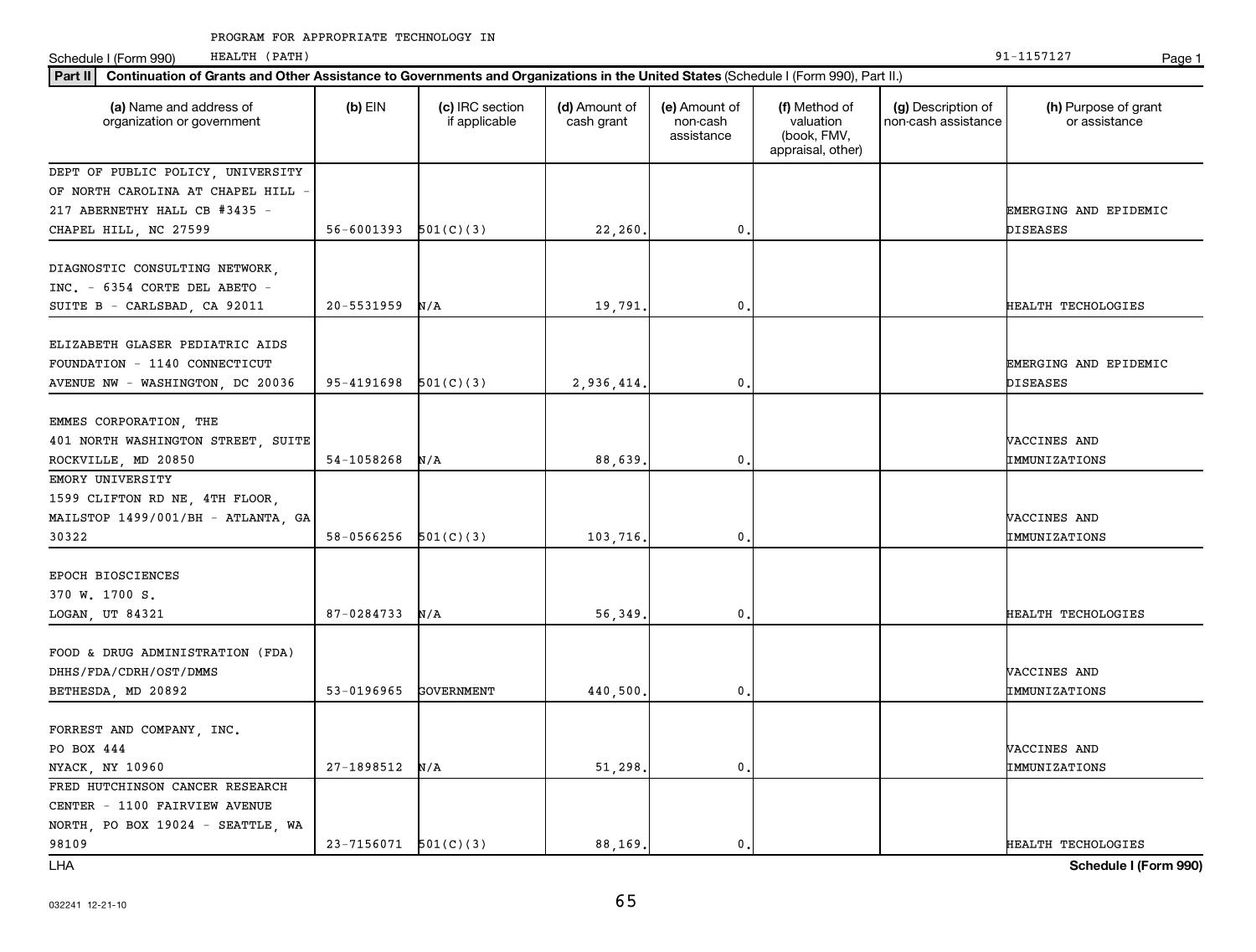Schedule I (Form 990) HEALTH (PATH) Page 1 HEALTH (PATH)

| Part II   Continuation of Grants and Other Assistance to Governments and Organizations in the United States (Schedule I (Form 990), Part II.) |                            |                                  |                             |                                         |                                                                |                                           |                                       |
|-----------------------------------------------------------------------------------------------------------------------------------------------|----------------------------|----------------------------------|-----------------------------|-----------------------------------------|----------------------------------------------------------------|-------------------------------------------|---------------------------------------|
| (a) Name and address of<br>organization or government                                                                                         | $(b)$ EIN                  | (c) IRC section<br>if applicable | (d) Amount of<br>cash grant | (e) Amount of<br>non-cash<br>assistance | (f) Method of<br>valuation<br>(book, FMV,<br>appraisal, other) | (g) Description of<br>non-cash assistance | (h) Purpose of grant<br>or assistance |
| FRED HUTCHINSON CANCER RESEARCH                                                                                                               |                            |                                  |                             |                                         |                                                                |                                           |                                       |
| CENTER - 1100 FAIRVIEW AVENUE                                                                                                                 |                            |                                  |                             |                                         |                                                                |                                           |                                       |
| NORTH, PO BOX 19024 - SEATTLE, WA                                                                                                             |                            |                                  |                             |                                         |                                                                |                                           | VACCINES AND                          |
| 98109                                                                                                                                         | $23 - 7156071$ $501(C)(3)$ |                                  | 41,270.                     | $\mathbf{0}$                            |                                                                |                                           | IMMUNIZATIONS                         |
| GENVEC, INC.                                                                                                                                  |                            |                                  |                             |                                         |                                                                |                                           |                                       |
| 65 WEST WATKINS MILL ROAD                                                                                                                     |                            |                                  |                             |                                         |                                                                |                                           | VACCINES AND                          |
| GAITHERSBURG, MD 20878                                                                                                                        | $23 - 2705690$             | N/A                              | 96,501.                     | $\mathbf{0}$                            |                                                                |                                           | IMMUNIZATIONS                         |
|                                                                                                                                               |                            |                                  |                             |                                         |                                                                |                                           |                                       |
| HALOSOURCE                                                                                                                                    |                            |                                  |                             |                                         |                                                                |                                           |                                       |
| 1631 220TH STREET SE, SUITE 100                                                                                                               |                            |                                  |                             |                                         |                                                                |                                           |                                       |
| BOTHELL, WA 98021                                                                                                                             | 91-1792092                 | N/A                              | 84,266.                     | $\mathbf{0}$                            |                                                                |                                           | HEALTH TECHOLOGIES                    |
| HARDY DIAGNOSTICS                                                                                                                             |                            |                                  |                             |                                         |                                                                |                                           |                                       |
| 1430 WEST MCCOY LANE                                                                                                                          |                            |                                  |                             |                                         |                                                                |                                           |                                       |
| SANTA MARIA, CA 93455                                                                                                                         | $77 - 0043660$             | N/A                              | 31,784.                     | $\mathbf{0}$                            |                                                                |                                           | HEALTH TECHOLOGIES                    |
|                                                                                                                                               |                            |                                  |                             |                                         |                                                                |                                           |                                       |
| HEALTH ALLIANCE INTERNATIONAL                                                                                                                 |                            |                                  |                             |                                         |                                                                |                                           |                                       |
| 4534 11TH AVE NE                                                                                                                              |                            |                                  |                             |                                         |                                                                |                                           | EMERGING AND EPIDEMIC                 |
| SEATTLE, WA 98105                                                                                                                             | 94-3047981                 | 501(C)(3)                        | 10,303.                     | $\mathbf{0}$                            |                                                                |                                           | <b>DISEASES</b>                       |
|                                                                                                                                               |                            |                                  |                             |                                         |                                                                |                                           |                                       |
| INOVIO BIOMEDICAL CORPORATION                                                                                                                 |                            |                                  |                             |                                         |                                                                |                                           |                                       |
| 450 SENTRY PARKWAY                                                                                                                            |                            |                                  |                             |                                         |                                                                |                                           | VACCINES AND                          |
| BLUE BELL, PA 19422                                                                                                                           | 33-0969592                 | N/A                              | 539,133.                    | $\mathbf{0}$                            |                                                                |                                           | IMMUNIZATIONS                         |
|                                                                                                                                               |                            |                                  |                             |                                         |                                                                |                                           |                                       |
| INVENEO INC.                                                                                                                                  |                            |                                  |                             |                                         |                                                                |                                           |                                       |
| 972 MISSION STREET, 5TH FLOOR                                                                                                                 |                            |                                  |                             |                                         |                                                                |                                           |                                       |
| SAN FRANCISCO, CA 94103                                                                                                                       | $20 - 1663266$             | N/A                              | 53,900.                     | $\mathbf{0}$                            |                                                                |                                           | HEALTH TECHOLOGIES                    |
| IQUUM, INC.                                                                                                                                   |                            |                                  |                             |                                         |                                                                |                                           |                                       |
| 700 NICKERSON ROAD                                                                                                                            |                            |                                  |                             |                                         |                                                                |                                           |                                       |
| MARLBOROUGH, MA 01752                                                                                                                         | $04 - 3471059$             | N/A                              | 43,744.                     | $\mathbf{0}$                            |                                                                |                                           | HEALTH TECHOLOGIES                    |
|                                                                                                                                               |                            |                                  |                             |                                         |                                                                |                                           |                                       |
| JHPIEGO                                                                                                                                       |                            |                                  |                             |                                         |                                                                |                                           |                                       |
| 1615 THAMES STREET, SUITE 200                                                                                                                 |                            |                                  |                             |                                         |                                                                |                                           | EMERGING AND EPIDEMIC                 |
| BALTIMORE, MD 21231                                                                                                                           | $23 - 7424444$ N/A         |                                  | 784,685.                    | $\mathbf{0}$ .                          |                                                                |                                           | <b>DISEASES</b>                       |

LHA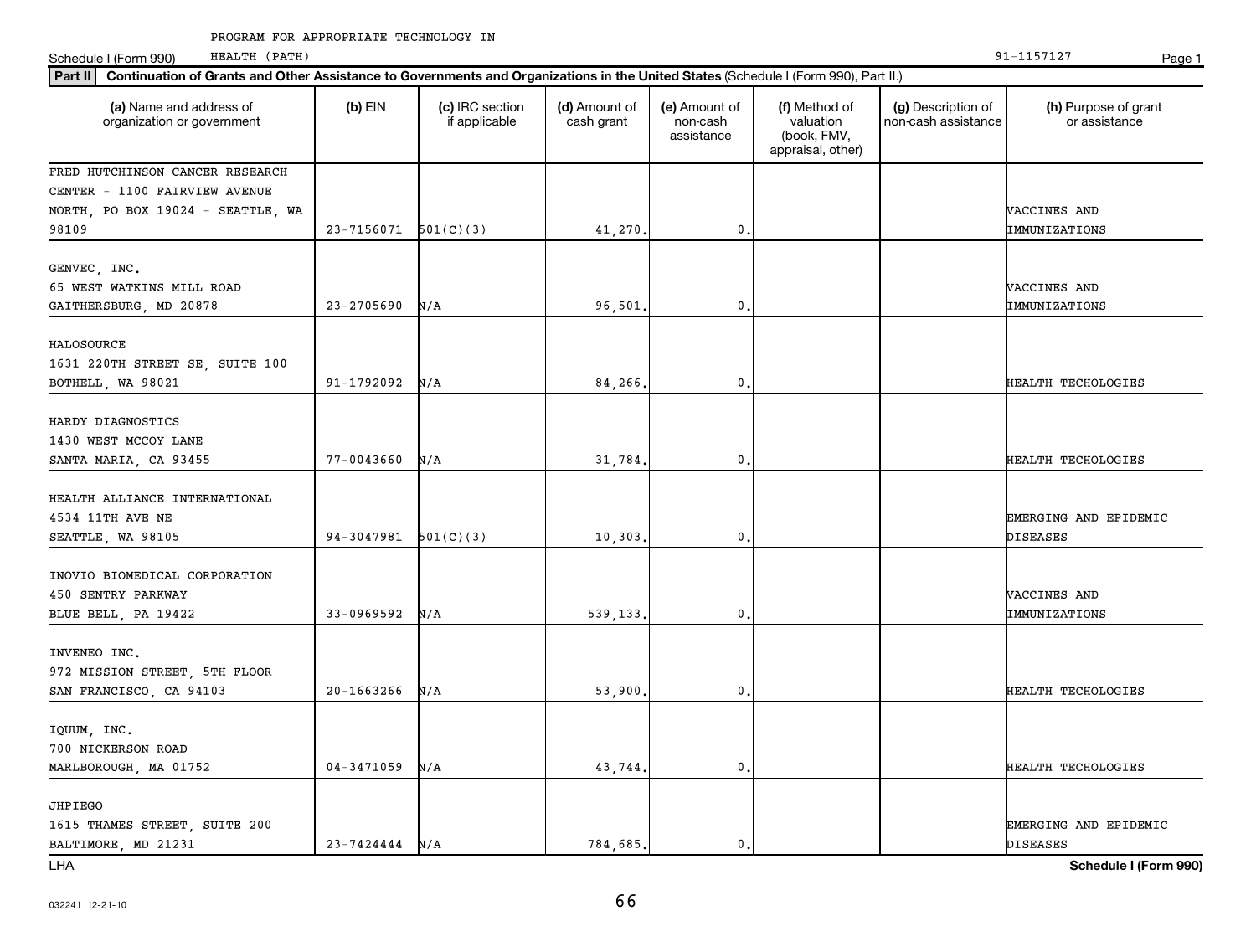Schedule I (Form 990) HEALTH (PATH) Page 1 HEALTH (PATH)

| Part II   Continuation of Grants and Other Assistance to Governments and Organizations in the United States (Schedule I (Form 990), Part II.) |                          |                                  |                             |                                         |                                                                |                                           |                                       |
|-----------------------------------------------------------------------------------------------------------------------------------------------|--------------------------|----------------------------------|-----------------------------|-----------------------------------------|----------------------------------------------------------------|-------------------------------------------|---------------------------------------|
| (a) Name and address of<br>organization or government                                                                                         | $(b)$ EIN                | (c) IRC section<br>if applicable | (d) Amount of<br>cash grant | (e) Amount of<br>non-cash<br>assistance | (f) Method of<br>valuation<br>(book, FMV,<br>appraisal, other) | (g) Description of<br>non-cash assistance | (h) Purpose of grant<br>or assistance |
|                                                                                                                                               |                          |                                  |                             |                                         |                                                                |                                           |                                       |
| JHPIEGO<br>1615 THAMES STREET                                                                                                                 |                          |                                  |                             |                                         |                                                                |                                           |                                       |
|                                                                                                                                               | 23-7424444               |                                  | 139,955.                    | $\mathbf{0}$                            |                                                                |                                           |                                       |
| BALTIMORE, MD 21231                                                                                                                           |                          | N/A                              |                             |                                         |                                                                |                                           | REPRODUCTIVE HEALTH                   |
| JOHN SNOW, INC.                                                                                                                               |                          |                                  |                             |                                         |                                                                |                                           |                                       |
| 1616 N. FORT MYER DRIVE, 11TH FLOO                                                                                                            |                          |                                  |                             |                                         |                                                                |                                           |                                       |
| ARLINGTON, VA 22209                                                                                                                           | $04 - 2578580$           | N/A                              | 91,619.                     | 0                                       |                                                                |                                           | REPRODUCTIVE HEALTH                   |
| JOHNS HOPKINS BLOOMBERG SCHOOL OF                                                                                                             |                          |                                  |                             |                                         |                                                                |                                           |                                       |
| PUBLIC HEALTH - OFFICE OF RESEARCH                                                                                                            |                          |                                  |                             |                                         |                                                                |                                           |                                       |
| ADMINISTRATION, 615 N WOLFE                                                                                                                   |                          |                                  |                             |                                         |                                                                |                                           |                                       |
| STREET, W1100 - BALTIMORE, MD                                                                                                                 | $52-0595110$ $501(C)(3)$ |                                  | 575,726.                    | $\mathbf 0$ .                           |                                                                |                                           | MATERNAL & CHILD HEALTH               |
|                                                                                                                                               |                          |                                  |                             |                                         |                                                                |                                           |                                       |
| JUVARIS BIOTHERAPEUTICS, INC.                                                                                                                 |                          |                                  |                             |                                         |                                                                |                                           |                                       |
| 863A MITTEN ROAD                                                                                                                              |                          |                                  |                             |                                         |                                                                |                                           | VACCINES AND                          |
| BURLINGAME, CA 94010                                                                                                                          | 84-1603994               | N/A                              | 55,589.                     | $\mathbf 0$ .                           |                                                                |                                           | IMMUNIZATIONS                         |
|                                                                                                                                               |                          |                                  |                             |                                         |                                                                |                                           |                                       |
| LELAND STANFORD JUNIOR UNIVERSITY                                                                                                             |                          |                                  |                             |                                         |                                                                |                                           |                                       |
| 251 CAMPUS DRIVE, MSOB-X226                                                                                                                   |                          |                                  |                             |                                         |                                                                |                                           | VACCINES AND                          |
|                                                                                                                                               | 94-1156365               | 501(C)(3)                        |                             | 0                                       |                                                                |                                           |                                       |
| PALO ALTO, CA 94305                                                                                                                           |                          |                                  | 7,301                       |                                         |                                                                |                                           | IMMUNIZATIONS                         |
| LIQUIDIA TECHNOLOGIES, INC.                                                                                                                   |                          |                                  |                             |                                         |                                                                |                                           |                                       |
| 419 DAVIS DRIVE, SUITE 100                                                                                                                    |                          |                                  |                             |                                         |                                                                |                                           | VACCINES AND                          |
|                                                                                                                                               | 20-1926605               | N/A                              |                             | $\mathbf{0}$                            |                                                                |                                           | IMMUNIZATIONS                         |
| DURHAM, NC 27713                                                                                                                              |                          |                                  | 212,718.                    |                                         |                                                                |                                           |                                       |
| MANOFF GROUP                                                                                                                                  |                          |                                  |                             |                                         |                                                                |                                           |                                       |
|                                                                                                                                               |                          |                                  |                             |                                         |                                                                |                                           |                                       |
| 4301 CONNECTICUT AVE NW, SUITE 454                                                                                                            | 04-3030192               |                                  |                             | $\mathbf{0}$                            |                                                                |                                           |                                       |
| WASHINGTON, DC 20008<br>NAT. INS. OF ALLERGY & INFECTIOUS                                                                                     |                          | N/A                              | 804,969.                    |                                         |                                                                |                                           | MATERNAL & CHILD HEALTH               |
|                                                                                                                                               |                          |                                  |                             |                                         |                                                                |                                           |                                       |
| DISEASE (NIAID) - 6610 ROCKLEDGE                                                                                                              |                          |                                  |                             |                                         |                                                                |                                           |                                       |
| DRIVE, ROOM 4071 - BETHESDA, MD                                                                                                               |                          |                                  |                             |                                         |                                                                |                                           | VACCINES AND                          |
| 20892                                                                                                                                         | 52-0858115               | <b>GOVERNMENT</b>                | 460,902.                    | $\mathbf{0}$                            |                                                                |                                           | IMMUNIZATIONS                         |
| NAVAL MEDICAL RESEARCH CENTER                                                                                                                 |                          |                                  |                             |                                         |                                                                |                                           |                                       |
|                                                                                                                                               |                          |                                  |                             |                                         |                                                                |                                           | VACCINES AND                          |
| (NMRC) - 503 ROBERT GRANT AVE -                                                                                                               | 47-0100048 GOVERNMENT    |                                  |                             | 0.                                      |                                                                |                                           |                                       |
| SILVER SPRING, MD 20910                                                                                                                       |                          |                                  | 569.020.                    |                                         |                                                                |                                           | IMMUNIZATIONS                         |

LHA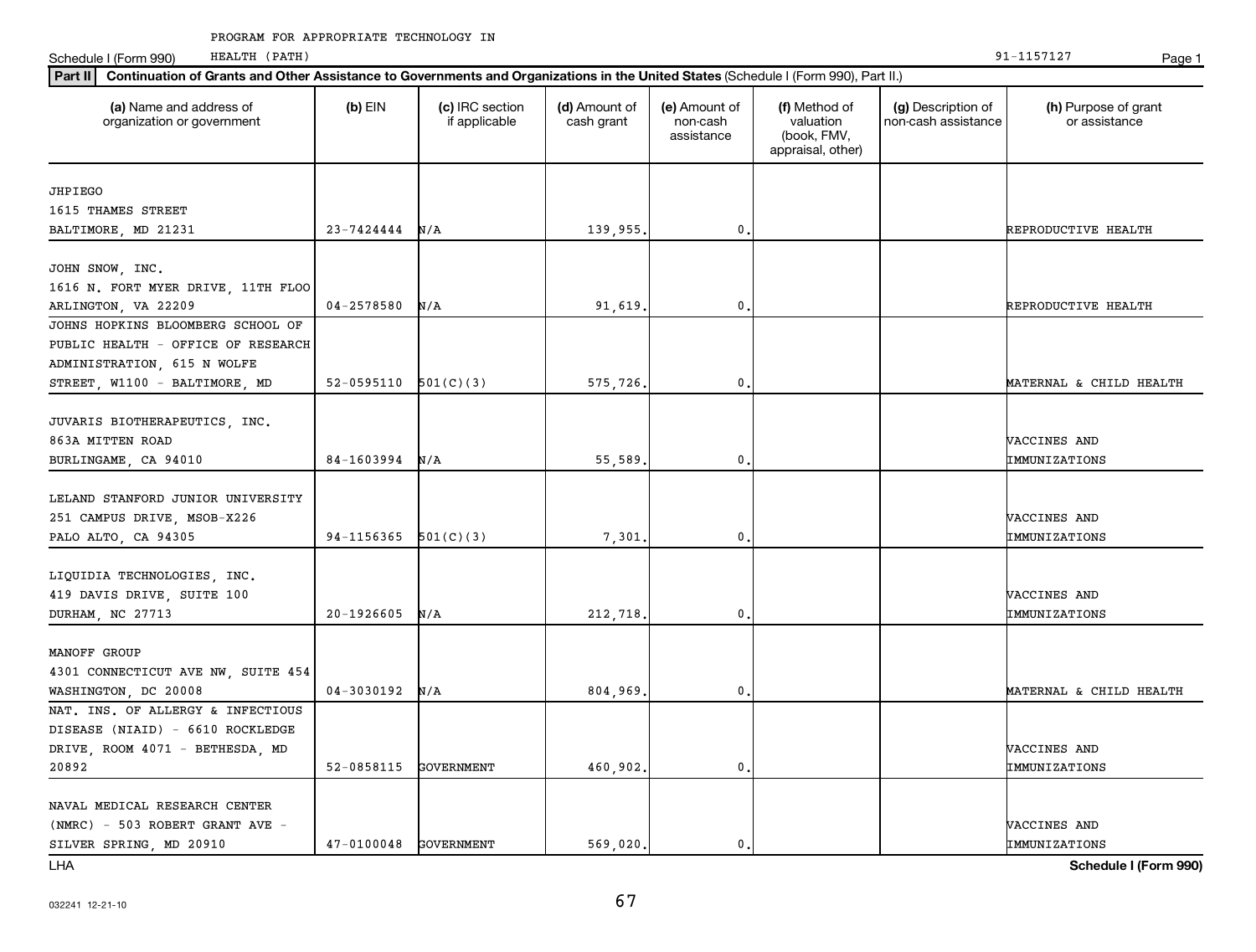Schedule I (Form 990) HEALTH (PATH) Page 1 HEALTH (PATH)

| Part II   Continuation of Grants and Other Assistance to Governments and Organizations in the United States (Schedule I (Form 990), Part II.) |                          |                                  |                             |                                         |                                                                |                                           |                                       |  |
|-----------------------------------------------------------------------------------------------------------------------------------------------|--------------------------|----------------------------------|-----------------------------|-----------------------------------------|----------------------------------------------------------------|-------------------------------------------|---------------------------------------|--|
| (a) Name and address of<br>organization or government                                                                                         | $(b)$ EIN                | (c) IRC section<br>if applicable | (d) Amount of<br>cash grant | (e) Amount of<br>non-cash<br>assistance | (f) Method of<br>valuation<br>(book, FMV,<br>appraisal, other) | (g) Description of<br>non-cash assistance | (h) Purpose of grant<br>or assistance |  |
|                                                                                                                                               |                          |                                  |                             |                                         |                                                                |                                           |                                       |  |
| NEW YORK UNIVERSITY<br>SCHOOL OF MEDICINE, 650 FIRST AVEN                                                                                     |                          |                                  |                             |                                         |                                                                |                                           | VACCINES AND                          |  |
| NEW YORK, NY 10016                                                                                                                            | 13-5562308               | 501(C)(3)                        | 167,663.                    | $\mathbf{0}$                            |                                                                |                                           | IMMUNIZATIONS                         |  |
|                                                                                                                                               |                          |                                  |                             |                                         |                                                                |                                           |                                       |  |
| NORTHWESTERN UNIVERSITY                                                                                                                       |                          |                                  |                             |                                         |                                                                |                                           |                                       |  |
| 633 CLARK STREET                                                                                                                              |                          |                                  |                             |                                         |                                                                |                                           |                                       |  |
| EVANSTON, IL 60208                                                                                                                            | 36-2167817               | 501(C)(3)                        | 5,381                       | 0                                       |                                                                |                                           | HEALTH TECHOLOGIES                    |  |
| OREGON FREEZE DRY, INC.                                                                                                                       |                          |                                  |                             |                                         |                                                                |                                           |                                       |  |
| PO BOX 1048                                                                                                                                   |                          |                                  |                             |                                         |                                                                |                                           |                                       |  |
| ALBANY, OR 97321                                                                                                                              | 43-1121507               | N/A                              | 73,000.                     | $\mathbf{0}$                            |                                                                |                                           | HEALTH TECHOLOGIES                    |  |
|                                                                                                                                               |                          |                                  |                             |                                         |                                                                |                                           |                                       |  |
| PAN AMERICAN HEALTH ORGANIZATION                                                                                                              |                          |                                  |                             |                                         |                                                                |                                           |                                       |  |
| (PAHO) - 525 TWENTY-THIRD STREET,                                                                                                             |                          |                                  |                             |                                         |                                                                |                                           |                                       |  |
| N.W. - WASHINGTON, DC 20037                                                                                                                   | 23-7072046               | 501(C)(3)                        | 85,000.                     | $\mathbf{0}$                            |                                                                |                                           | REPRODUCTIVE HEALTH                   |  |
|                                                                                                                                               |                          |                                  |                             |                                         |                                                                |                                           |                                       |  |
| PAN AMERICAN HEALTH ORGANIZATION                                                                                                              |                          |                                  |                             |                                         |                                                                |                                           |                                       |  |
| (PAHO) - 525 TWENTY-THIRD STREET,                                                                                                             | 23-7072046               | 501(C)(3)                        | 311,845.                    | $\mathbf{0}$                            |                                                                |                                           | VACCINES AND<br>IMMUNIZATIONS         |  |
| N.W. - WASHINGTON, DC 20037                                                                                                                   |                          |                                  |                             |                                         |                                                                |                                           |                                       |  |
| PARTNERS IN HEALTH                                                                                                                            |                          |                                  |                             |                                         |                                                                |                                           |                                       |  |
| 888 COMMONWEALTH AVENUE, 3RD FLOOR                                                                                                            |                          |                                  |                             |                                         |                                                                |                                           |                                       |  |
| BOSTON, MA 02215                                                                                                                              | $04-3567502$ $501(C)(3)$ |                                  | 25,000.                     | $\mathbf 0$ .                           |                                                                |                                           | REPRODUCTIVE HEALTH                   |  |
|                                                                                                                                               |                          |                                  |                             |                                         |                                                                |                                           |                                       |  |
| PATHFINDER INTERNATIONAL                                                                                                                      |                          |                                  |                             |                                         |                                                                |                                           |                                       |  |
| NINE GALEN STREET, SUITE 217                                                                                                                  |                          |                                  |                             |                                         |                                                                |                                           | EMERGING AND EPIDEMIC                 |  |
| WATERTOWN, MA 02472                                                                                                                           | 53-0235320               | 501(C)(3)                        | 333,074.                    | $\mathbf{0}$                            |                                                                |                                           | DISEASES                              |  |
|                                                                                                                                               |                          |                                  |                             |                                         |                                                                |                                           |                                       |  |
| PHARMAJET INC.                                                                                                                                |                          |                                  |                             |                                         |                                                                |                                           |                                       |  |
| 221 CORPORATE CIRCLE, SUITE D                                                                                                                 | $20 - 3058403$           | N/A                              | 14,250.                     | 0                                       |                                                                |                                           | HEALTH TECHOLOGIES                    |  |
| GOLDEN, CO 80401                                                                                                                              |                          |                                  |                             |                                         |                                                                |                                           |                                       |  |
| POPULATION ACTION INTERNATIONAL                                                                                                               |                          |                                  |                             |                                         |                                                                |                                           |                                       |  |
| 1300 19TH STREET, NW, SUITE 200                                                                                                               |                          |                                  |                             |                                         |                                                                |                                           |                                       |  |
| WASHINGTON, DC 20036                                                                                                                          | $52-0812075$ $501(C)(3)$ |                                  | 123,066.                    | $\mathbf{0}$ .                          |                                                                |                                           | REPRODUCTIVE HEALTH                   |  |
|                                                                                                                                               |                          |                                  |                             |                                         |                                                                |                                           |                                       |  |

LHA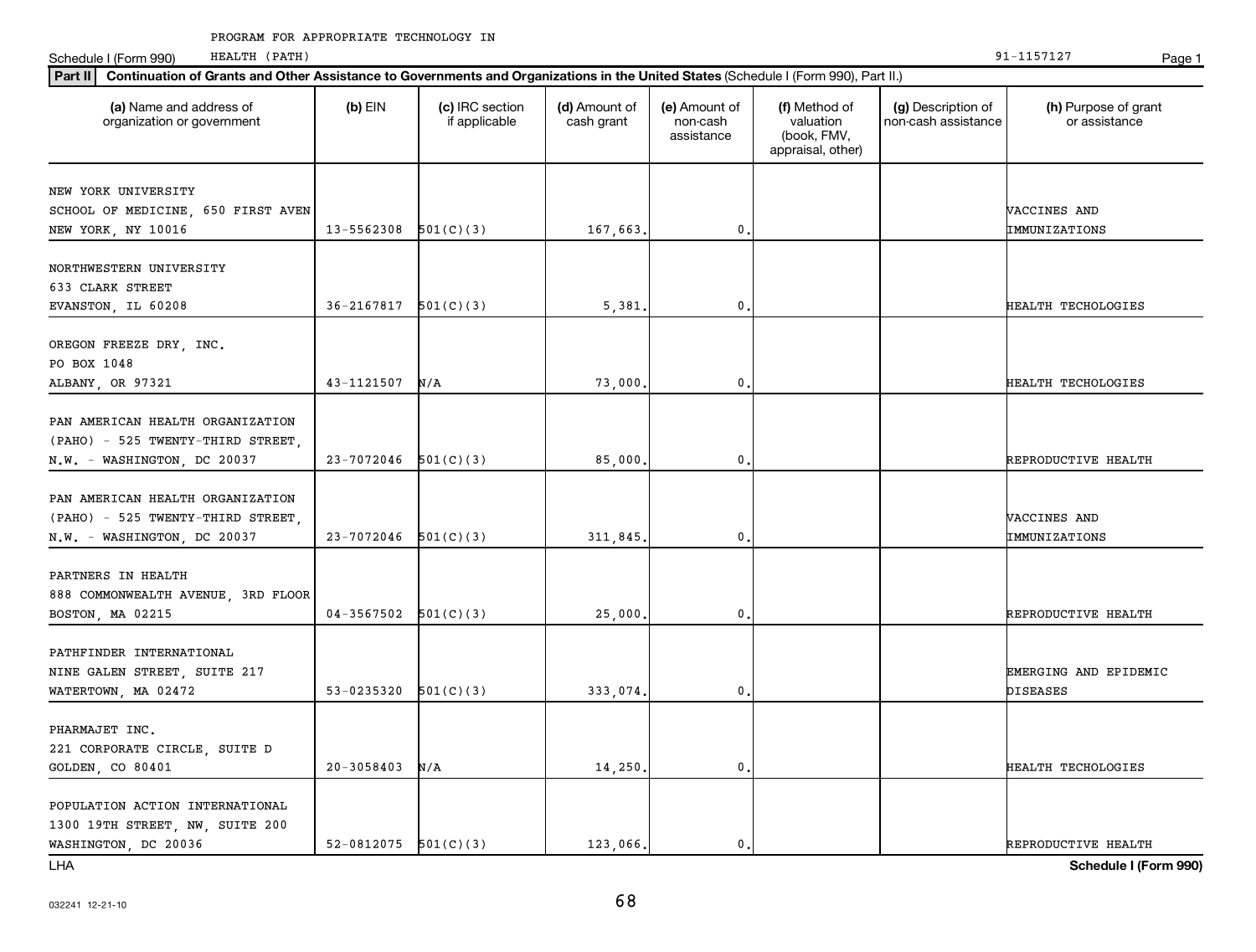Schedule I (Form 990) HEALTH (PATH) Page 1 HEALTH (PATH)

| Part II   Continuation of Grants and Other Assistance to Governments and Organizations in the United States (Schedule I (Form 990), Part II.) |                          |                                  |                             |                                         |                                                                |                                           |                                       |  |
|-----------------------------------------------------------------------------------------------------------------------------------------------|--------------------------|----------------------------------|-----------------------------|-----------------------------------------|----------------------------------------------------------------|-------------------------------------------|---------------------------------------|--|
| (a) Name and address of<br>organization or government                                                                                         | $(b)$ EIN                | (c) IRC section<br>if applicable | (d) Amount of<br>cash grant | (e) Amount of<br>non-cash<br>assistance | (f) Method of<br>valuation<br>(book, FMV,<br>appraisal, other) | (g) Description of<br>non-cash assistance | (h) Purpose of grant<br>or assistance |  |
| PROFECTUS BIOSCIENCES, INC.                                                                                                                   |                          |                                  |                             |                                         |                                                                |                                           |                                       |  |
| 6411 BECKLEY STREET, SUITE 201                                                                                                                |                          |                                  |                             |                                         |                                                                |                                           | VACCINES AND                          |  |
| BALTIMORE, MD 21224                                                                                                                           | $02 - 0579416$           | N/A                              | 101,025.                    | 0                                       |                                                                |                                           | IMMUNIZATIONS                         |  |
|                                                                                                                                               |                          |                                  |                             |                                         |                                                                |                                           |                                       |  |
| SABIN VACCINE INSTITUTE                                                                                                                       |                          |                                  |                             |                                         |                                                                |                                           |                                       |  |
| 2000 PENNSYLVANIA AVENUE, SUITE 71                                                                                                            |                          |                                  |                             |                                         |                                                                |                                           | VACCINES AND                          |  |
| WASHINGTON, DC 20006                                                                                                                          | 06-1389829               | 501(C)(3)                        | 632,634.                    | 0                                       |                                                                |                                           | IMMUNIZATIONS                         |  |
|                                                                                                                                               |                          |                                  |                             |                                         |                                                                |                                           |                                       |  |
| SANARIA INC.                                                                                                                                  |                          |                                  |                             |                                         |                                                                |                                           |                                       |  |
| 9800 MEDICAL CENTER DRIVE, SUITE A                                                                                                            |                          |                                  |                             |                                         |                                                                |                                           |                                       |  |
| ROCKVILLE, MD 20850                                                                                                                           | 56-2354362               | N/A                              | 43,070                      | $\mathbf{0}$                            |                                                                |                                           | HEALTH TECHOLOGIES                    |  |
|                                                                                                                                               |                          |                                  |                             |                                         |                                                                |                                           |                                       |  |
| SANARIA INC.                                                                                                                                  |                          |                                  |                             |                                         |                                                                |                                           |                                       |  |
| 9800 MEDICAL CENTER DRIVE, SUITE A                                                                                                            | 56-2354362               |                                  |                             | 0                                       |                                                                |                                           | VACCINES AND                          |  |
| ROCKVILLE, MD 20850                                                                                                                           |                          | N/A                              | 1,525,000.                  |                                         |                                                                |                                           | IMMUNIZATIONS                         |  |
| SEATTLE BIOMEDICAL RESEARCH                                                                                                                   |                          |                                  |                             |                                         |                                                                |                                           |                                       |  |
| INSTITUTE - 307 WESTLAKE AVE. N.,                                                                                                             |                          |                                  |                             |                                         |                                                                |                                           | VACCINES AND                          |  |
| SUITE 500 - SEATTLE, WA 98109                                                                                                                 | 91-0961784               | 501(C)(3)                        | 2,219,059.                  | 0                                       |                                                                |                                           | IMMUNIZATIONS                         |  |
|                                                                                                                                               |                          |                                  |                             |                                         |                                                                |                                           |                                       |  |
| SOUTH AFRICA PARTNERS                                                                                                                         |                          |                                  |                             |                                         |                                                                |                                           |                                       |  |
| 89 SOUTH STREET, SUITE 700                                                                                                                    |                          |                                  |                             |                                         |                                                                |                                           | EMERGING AND EPIDEMIC                 |  |
| BOSTON, MA 02111                                                                                                                              | 04-3396641               | 501(C)(3)                        | 515,647.                    | 0.                                      |                                                                |                                           | DISEASES                              |  |
| TASK FORCE FOR GLOBAL HEALTH,                                                                                                                 |                          |                                  |                             |                                         |                                                                |                                           |                                       |  |
| PUBLIC HEALTH INFOMATICS INSTITUTE                                                                                                            |                          |                                  |                             |                                         |                                                                |                                           |                                       |  |
| $(PHII) - 326$ SWANTON WAY -                                                                                                                  |                          |                                  |                             |                                         |                                                                |                                           |                                       |  |
| DECATUR, GA 30030                                                                                                                             | $58-1698648$ $501(C)(3)$ |                                  | 96,262.                     | 0                                       |                                                                |                                           | HEALTH TECHOLOGIES                    |  |
| TASK FORCE FOR GLOBAL HEALTH,                                                                                                                 |                          |                                  |                             |                                         |                                                                |                                           |                                       |  |
| PUBLIC HEALTH INFOMATICS INSTITUTE                                                                                                            |                          |                                  |                             |                                         |                                                                |                                           |                                       |  |
| $(PHII) - 326$ SWANTON WAY -                                                                                                                  |                          |                                  |                             |                                         |                                                                |                                           |                                       |  |
| DECATUR, GA 30030                                                                                                                             | 58-1698648               | 501(C)(3)                        | 78,077.                     | $\mathsf{0}$ .                          |                                                                |                                           | MATERNAL & CHILD HEALTH               |  |
| TASK FORCE FOR GLOBAL HEALTH,                                                                                                                 |                          |                                  |                             |                                         |                                                                |                                           |                                       |  |
| PUBLIC HEALTH INFOMATICS INSTITUTE                                                                                                            |                          |                                  |                             |                                         |                                                                |                                           |                                       |  |
| $(PHII) - 326$ SWANTON WAY -                                                                                                                  |                          |                                  |                             |                                         |                                                                |                                           | VACCINES AND                          |  |
| DECATUR, GA 30030                                                                                                                             | $58-1698648$ $501(C)(3)$ |                                  | 120,000,                    | $\mathbf{0}$ .                          |                                                                |                                           | IMMUNIZATIONS                         |  |

LHA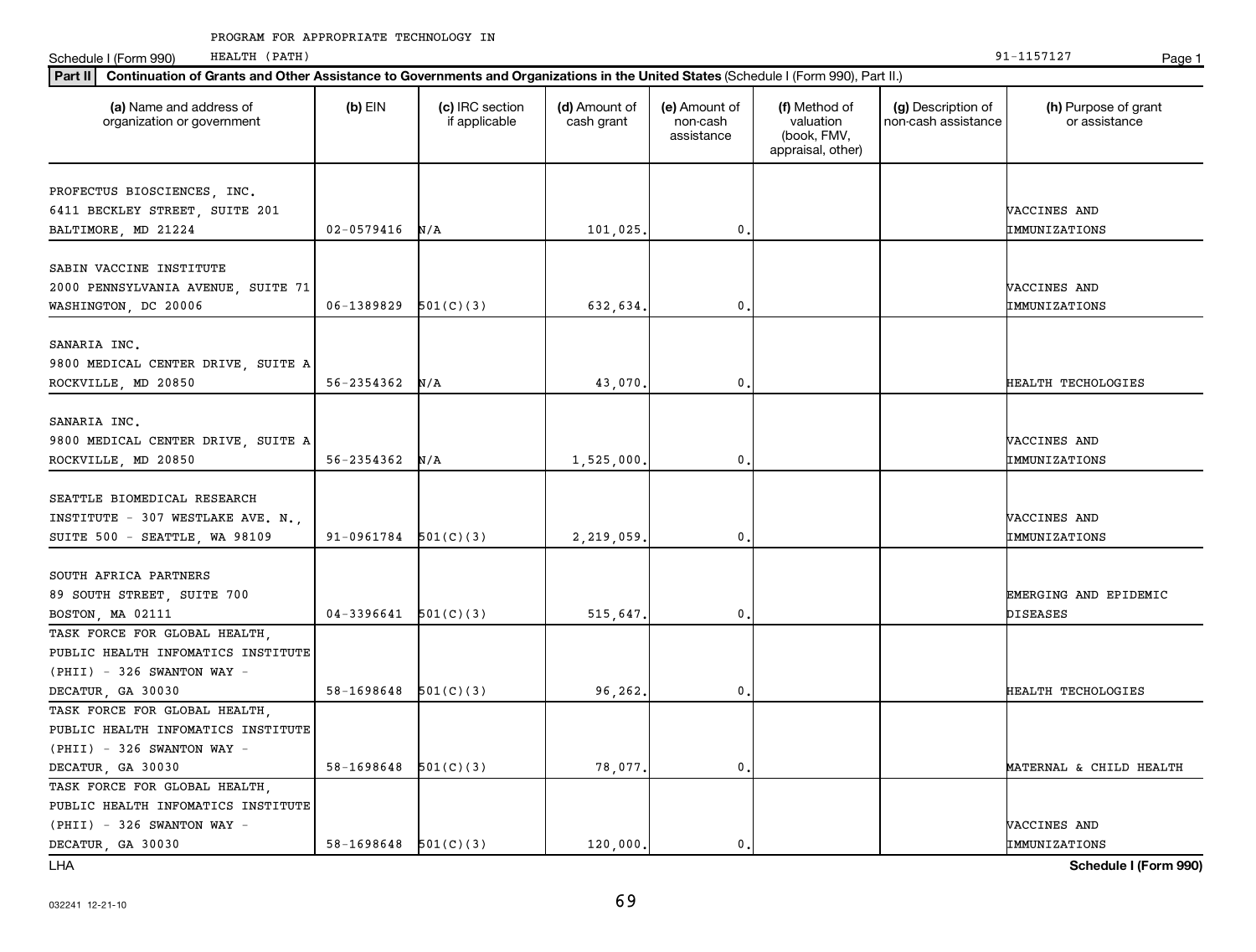Schedule I (Form 990) HEALTH (PATH) Page 1 HEALTH (PATH)

| Part II   Continuation of Grants and Other Assistance to Governments and Organizations in the United States (Schedule I (Form 990), Part II.) |                          |                                  |                             |                                         |                                                                |                                           |                                       |  |
|-----------------------------------------------------------------------------------------------------------------------------------------------|--------------------------|----------------------------------|-----------------------------|-----------------------------------------|----------------------------------------------------------------|-------------------------------------------|---------------------------------------|--|
| (a) Name and address of<br>organization or government                                                                                         | $(b)$ EIN                | (c) IRC section<br>if applicable | (d) Amount of<br>cash grant | (e) Amount of<br>non-cash<br>assistance | (f) Method of<br>valuation<br>(book, FMV,<br>appraisal, other) | (g) Description of<br>non-cash assistance | (h) Purpose of grant<br>or assistance |  |
| THE GLOBAL BUSINESS COALITION                                                                                                                 |                          |                                  |                             |                                         |                                                                |                                           |                                       |  |
| 110 WILLIAM STREET, SUITE 1800                                                                                                                |                          |                                  |                             |                                         |                                                                |                                           | EMERGING AND EPIDEMIC                 |  |
| NEW YORK, NY 10038                                                                                                                            | $13-4185520$ $501(C)(3)$ |                                  | 154,317.                    | 0                                       |                                                                |                                           | <b>DISEASES</b>                       |  |
|                                                                                                                                               |                          |                                  |                             |                                         |                                                                |                                           |                                       |  |
| THE MIRIAM HOSPITAL                                                                                                                           |                          |                                  |                             |                                         |                                                                |                                           |                                       |  |
| ONE HOPPIN STREET, SUITE 500                                                                                                                  |                          |                                  |                             |                                         |                                                                |                                           |                                       |  |
| PROVIDENCE, RI 02903<br>TRUSTEES OF UNIVERSITY OF                                                                                             | 05-0258905               | 501(C)(3)                        | 11,382.                     | 0                                       |                                                                |                                           | HEALTH TECHOLOGIES                    |  |
| PENNSYLVANIA - 3451 WALNUT ST,                                                                                                                |                          |                                  |                             |                                         |                                                                |                                           |                                       |  |
| P-221 FRANKLIN BUILDING -                                                                                                                     |                          |                                  |                             |                                         |                                                                |                                           |                                       |  |
| PHILADELPHIA, PA 19104                                                                                                                        | 23-1352685               | 501(C)(3)                        | 95,158.                     | $\mathbf{0}$                            |                                                                |                                           | HEALTH TECHOLOGIES                    |  |
|                                                                                                                                               |                          |                                  |                             |                                         |                                                                |                                           |                                       |  |
| TULANE EDUCATIONAL FUND                                                                                                                       |                          |                                  |                             |                                         |                                                                |                                           |                                       |  |
| 1430 TULANE AVENUE                                                                                                                            |                          |                                  |                             |                                         |                                                                |                                           | VACCINES AND                          |  |
| NEW ORLEANS, LA 70112                                                                                                                         | 72-0423889               | 501(C)(3)                        | 179,318.                    | 0                                       |                                                                |                                           | IMMUNIZATIONS                         |  |
|                                                                                                                                               |                          |                                  |                             |                                         |                                                                |                                           |                                       |  |
| TULANE UNIVERSITY, SCHOOL OF PUB.                                                                                                             |                          |                                  |                             |                                         |                                                                |                                           |                                       |  |
| HEALTH - 1440 CANAL ST, STE 2200                                                                                                              |                          |                                  |                             |                                         |                                                                |                                           | EMERGING AND EPIDEMIC                 |  |
| NEW ORLEANS, LA 70112                                                                                                                         | 72-0423889               | 501(C)(3)                        | 122,619.                    | 0                                       |                                                                |                                           | <b>DISEASES</b>                       |  |
|                                                                                                                                               |                          |                                  |                             |                                         |                                                                |                                           |                                       |  |
| UNIVERSITY OF COLORADO                                                                                                                        |                          |                                  |                             |                                         |                                                                |                                           |                                       |  |
| P.O. BOX 6508, MSF428<br>AURORA, CO 80045                                                                                                     | 84-6000555               | 501(C)(3)                        | 32,481.                     | 0.                                      |                                                                |                                           | HEALTH TECHOLOGIES                    |  |
|                                                                                                                                               |                          |                                  |                             |                                         |                                                                |                                           |                                       |  |
| UNIVERSITY OF KANSAS CENTER FOR                                                                                                               |                          |                                  |                             |                                         |                                                                |                                           |                                       |  |
| RESEARCH, INC. - 2385 IRVING HILL                                                                                                             |                          |                                  |                             |                                         |                                                                |                                           | VACCINES AND                          |  |
| ROAD - LAWRENCE, KS 66045                                                                                                                     | 48-0680117               | 501(C)(3)                        | 27,500.                     | $\mathbf{0}$ .                          |                                                                |                                           | IMMUNIZATIONS                         |  |
|                                                                                                                                               |                          |                                  |                             |                                         |                                                                |                                           |                                       |  |
| UNIVERSITY OF MARYLAND, BALTIMORE                                                                                                             |                          |                                  |                             |                                         |                                                                |                                           |                                       |  |
| 620 WEST LEXINGTON ST., 4TH FLOOR                                                                                                             |                          |                                  |                             |                                         |                                                                |                                           | VACCINES AND                          |  |
| BALTIMORE, MD 21201                                                                                                                           | 52-6002033               | 501(C)(3)                        | 453,616.                    | 0                                       |                                                                |                                           | IMMUNIZATIONS                         |  |
|                                                                                                                                               |                          |                                  |                             |                                         |                                                                |                                           |                                       |  |
| UNIVERSITY OF WASHINGTON                                                                                                                      |                          |                                  |                             |                                         |                                                                |                                           |                                       |  |
| 4333 BROOKLYN AVE, NE, BOX 359472                                                                                                             |                          |                                  |                             |                                         |                                                                |                                           |                                       |  |
| SEATTLE, WA 98195                                                                                                                             | $91-6001537$ $501(C)(3)$ |                                  | 658,101.                    | $\mathfrak{o}$ .                        |                                                                |                                           | HEALTH TECHOLOGIES                    |  |

LHA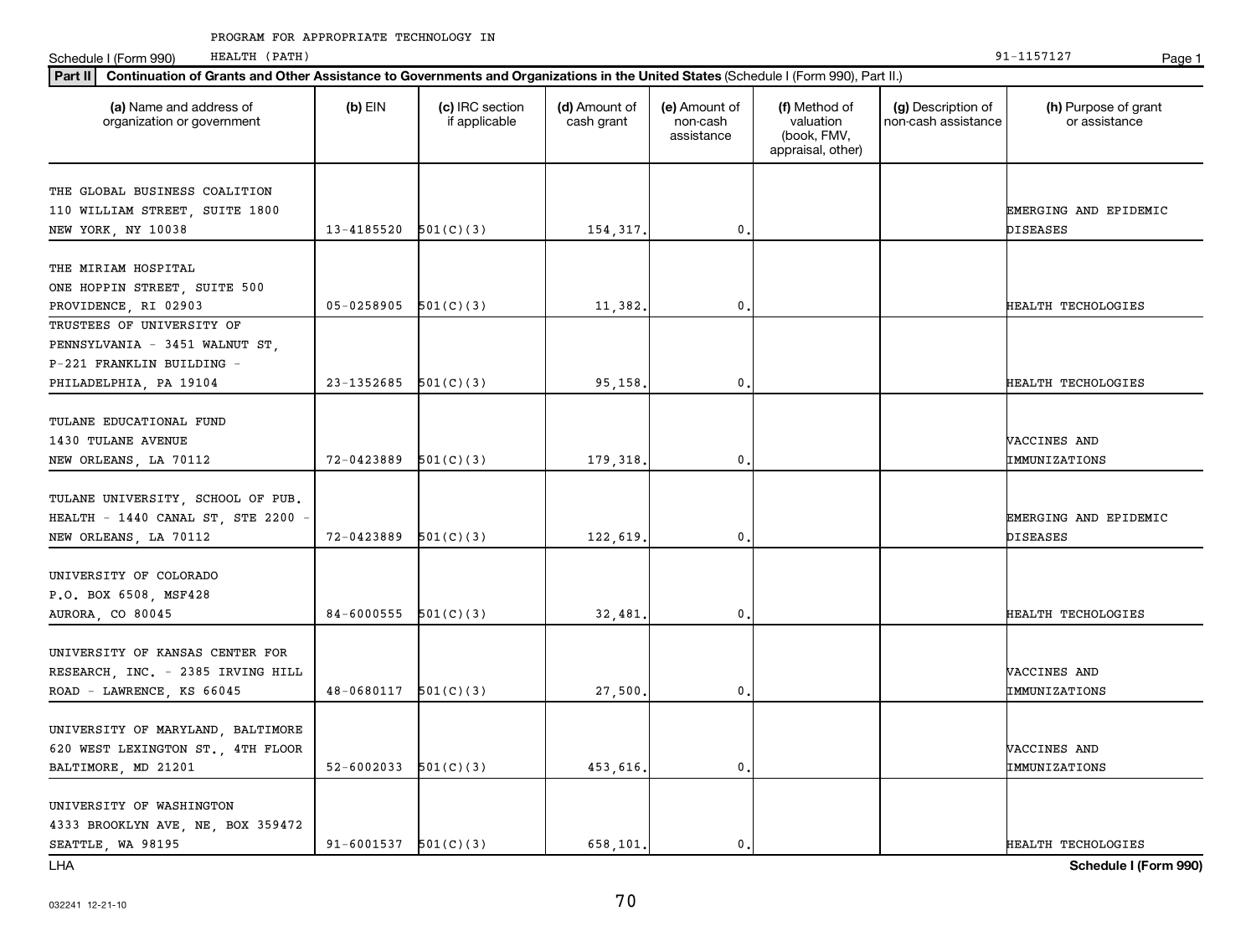Schedule I (Form 990) HEALTH (PATH) Page 1 HEALTH (PATH)

| Continuation of Grants and Other Assistance to Governments and Organizations in the United States (Schedule I (Form 990), Part II.)<br>Part II |                |                                  |                             |                                         |                                                                |                                           |                                          |  |
|------------------------------------------------------------------------------------------------------------------------------------------------|----------------|----------------------------------|-----------------------------|-----------------------------------------|----------------------------------------------------------------|-------------------------------------------|------------------------------------------|--|
| (a) Name and address of<br>organization or government                                                                                          | $(b)$ EIN      | (c) IRC section<br>if applicable | (d) Amount of<br>cash grant | (e) Amount of<br>non-cash<br>assistance | (f) Method of<br>valuation<br>(book, FMV,<br>appraisal, other) | (g) Description of<br>non-cash assistance | (h) Purpose of grant<br>or assistance    |  |
| WALTER REED ARMY INSTITUTE OF                                                                                                                  |                |                                  |                             |                                         |                                                                |                                           |                                          |  |
| RESEARCH (WRAIR) - 503 ROBERT                                                                                                                  |                |                                  |                             |                                         |                                                                |                                           |                                          |  |
| GRANT AVENUE - SILVER SPRING, MD                                                                                                               |                |                                  |                             |                                         |                                                                |                                           |                                          |  |
| 10910                                                                                                                                          | 52-0664528     | GOVERNMENT                       | 5,840.                      | $\mathbf{0}$                            |                                                                |                                           | HEALTH TECHOLOGIES                       |  |
| WALTER REED ARMY INSTITUTE OF<br>RESEARCH (WRAIR) - 503 ROBERT<br>GRANT AVENUE - SILVER SPRING, MD                                             |                |                                  |                             |                                         |                                                                |                                           | VACCINES AND                             |  |
| 10910                                                                                                                                          | 52-0664528     | GOVERNMENT                       | 2,798,302.                  | 0                                       |                                                                |                                           | IMMUNIZATIONS                            |  |
| WEST PHARMACEUTICAL SERVICES, INC.<br>101 GORDON DRIVE<br>LIONVILLE, PA 19341                                                                  | $23 - 1210010$ | N/A                              | 32,970.                     | $\mathbf{0}$                            |                                                                |                                           | HEALTH TECHOLOGIES                       |  |
|                                                                                                                                                |                |                                  |                             |                                         |                                                                |                                           |                                          |  |
| WOMEN DELIVER<br>588 BROADWAY, SUITE 5033<br>NEW YORK, NY 10012                                                                                | $26 - 4462256$ | 501(C)(3)                        | 595,650.                    | 0                                       |                                                                |                                           | REPRODUCTIVE HEALTH                      |  |
|                                                                                                                                                |                |                                  |                             |                                         |                                                                |                                           |                                          |  |
| WORLD VISION<br>P. O. BOX 9716, DEPT. W<br>FEDERAL WAY, WA 98063                                                                               | 95-1922279     | 501(C)(3)                        | 2,437,125.                  | $\mathbf{0}$                            |                                                                |                                           | EMERGING AND EPIDEMIC<br><b>DISEASES</b> |  |
|                                                                                                                                                |                |                                  |                             |                                         |                                                                |                                           |                                          |  |
|                                                                                                                                                |                |                                  |                             |                                         |                                                                |                                           |                                          |  |
|                                                                                                                                                |                |                                  |                             |                                         |                                                                |                                           |                                          |  |
|                                                                                                                                                |                |                                  |                             |                                         |                                                                |                                           |                                          |  |

LHA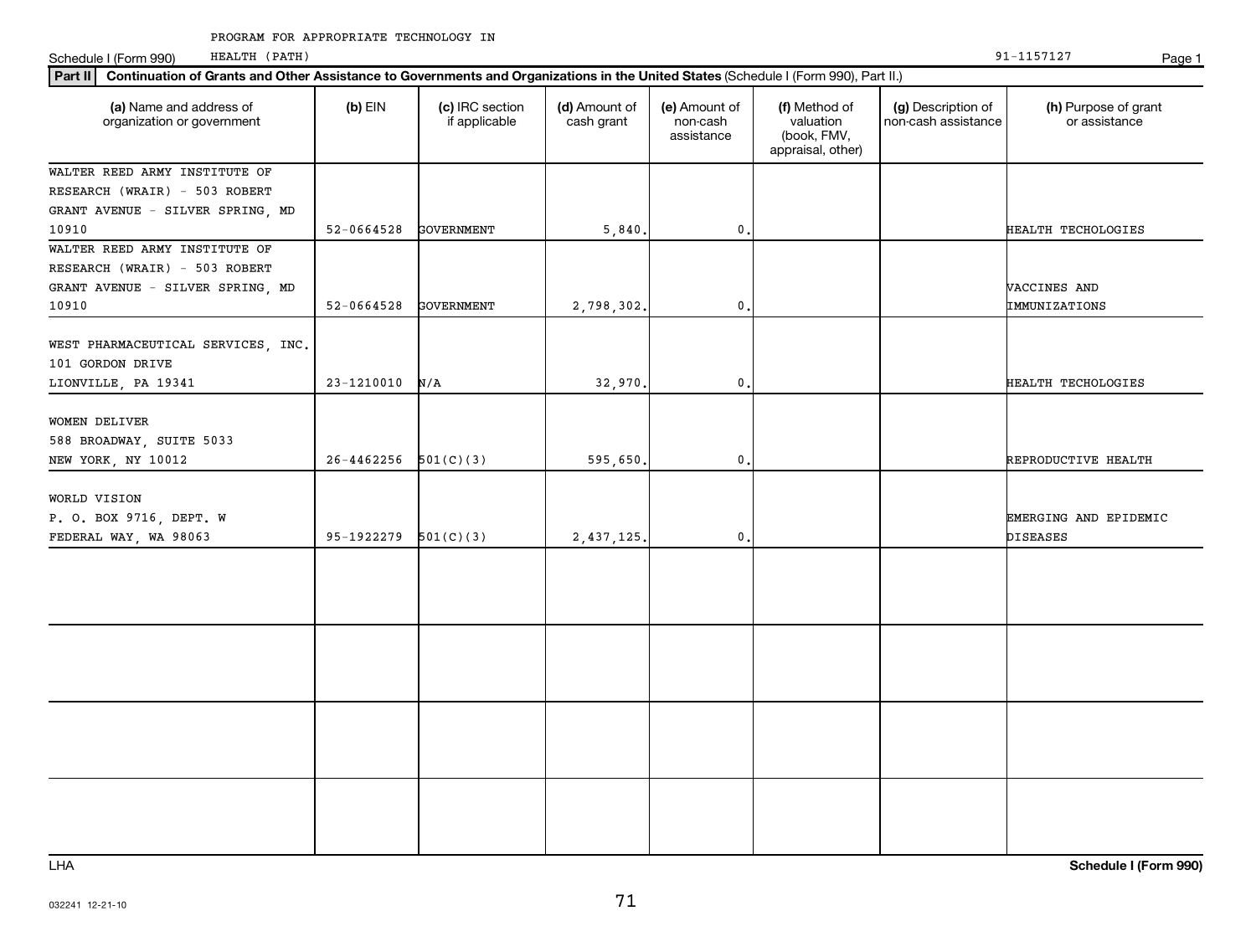#### Part III | Grants and Other Assistance to Individuals in the United States. Complete if the organization answered "Yes" to Form 990, Part IV, line 22. Schedule I (Form 990) (2010) PERALTH (PATH) PARTH (PATH) PAGE 2010 PAGE 2010 PAGE 2010 PAGE 2010 PAGE 2010 PAGE Part III can be duplicated if additional space is needed. HEALTH (PATH) 91-1157127

| (a) Type of grant or assistance | (b) Number of<br>recipients | (c) Amount of<br>cash grant | (d) Amount of non-<br>cash assistance | (e) Method of valuation<br>(book, FMV, appraisal, other) | (f) Description of non-cash assistance |
|---------------------------------|-----------------------------|-----------------------------|---------------------------------------|----------------------------------------------------------|----------------------------------------|
|                                 |                             |                             |                                       |                                                          |                                        |
|                                 |                             |                             |                                       |                                                          |                                        |
|                                 |                             |                             |                                       |                                                          |                                        |
|                                 |                             |                             |                                       |                                                          |                                        |
|                                 |                             |                             |                                       |                                                          |                                        |
|                                 |                             |                             |                                       |                                                          |                                        |
|                                 |                             |                             |                                       |                                                          |                                        |
|                                 |                             |                             |                                       |                                                          |                                        |
|                                 |                             |                             |                                       |                                                          |                                        |
|                                 |                             |                             |                                       |                                                          |                                        |
|                                 |                             |                             |                                       |                                                          |                                        |
|                                 |                             |                             |                                       |                                                          |                                        |
|                                 |                             |                             |                                       |                                                          |                                        |
|                                 |                             |                             |                                       |                                                          |                                        |
|                                 |                             |                             |                                       |                                                          |                                        |
|                                 |                             |                             |                                       |                                                          |                                        |

Part IV | Supplemental Information. Complete this part to provide the information required in Part I, line 2, and any other additional information.

SCHEDULE I, PART I, LINE 2: SUBRECIPIENTS ARE REQUIRED TO SUBMIT PROGRESS

REPORTS, WHICH ARE REVIEWED BY RESPONSIBLE PATH PROGRAM MANAGERS AND

PROGRAM ADMINISTRATORS TO ENSURE THAT PROGRAM GOALS ARE ATTAINED IN

ACCORDANCE WITH AGREEMENT REQUIREMENTS. THE RESPONSIBLE PROGRAM MANAGERS

AND PROGRAM ADMINISTRATORS CONTACT SUBRECIPIENTS WITH QUESTIONS AND FOLLOW

UP ON ANY CONCERNS. IN SOME CASES, SUBAWARD TERMS MAY REQUIRE SPECIFIED

DELIVERABLES IN ADDITION TO, OR IN LIEU OF, TECHNICAL REPORTS. IN ADDITION,

DISCRETIONARY ON-SITE VISITS ARE CONDUCTED TO EVALUATE BOTH COMPLIANCE WITH

**2**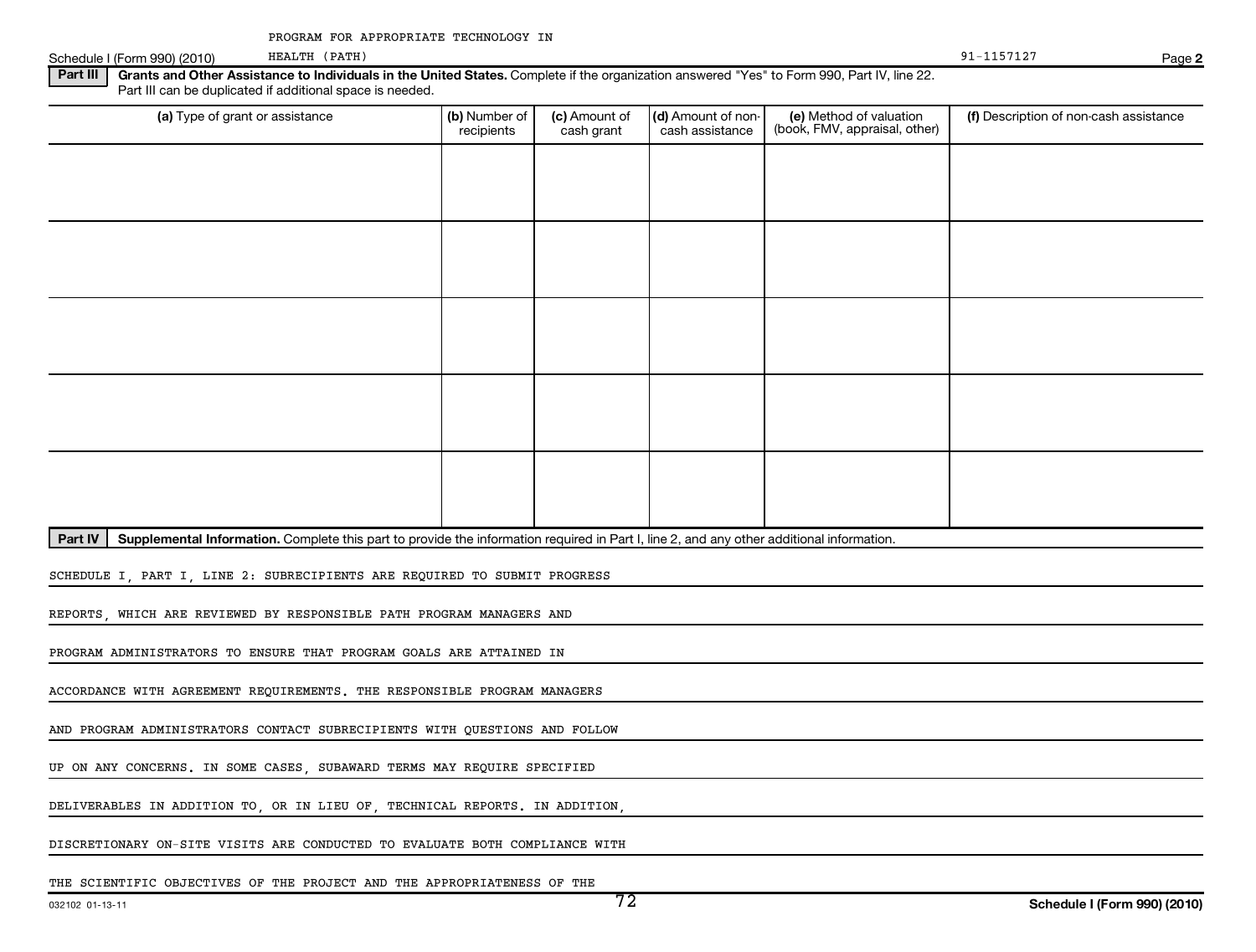**Part IV Supplemental Information** HEALTH (PATH)

SUBRECIPIENT'S ADMINISTRATIVE SYSTEMS AND PROCESSES. PATH ALSO USES

CROSS-PROGRAM INDICATORS TO TRACK OVERALL ORGANIZATIONAL PERFORMANCE AND

LINK OUR WORK AND THE WORK OF SUBRECIPIENTS TO SPECIFIC IMPROVEMENTS IN

HEALTH-RELATED OUTCOMES. MONITORING THIS SET OF INDICATORS HELPS PATH SET

FUTURE BENCHMARKS AND ADOPT BEST PRACTICES THAT IMPROVE PROGRAMMATIC

EFFECTIVENESS OVER TIME.

**Schedule I (Form 990) 2010**

032291 05-01-10

08041018 745960 25260 2010.04041 PROGRAM FOR APPROPRIATE TEC 25260\_\_1 73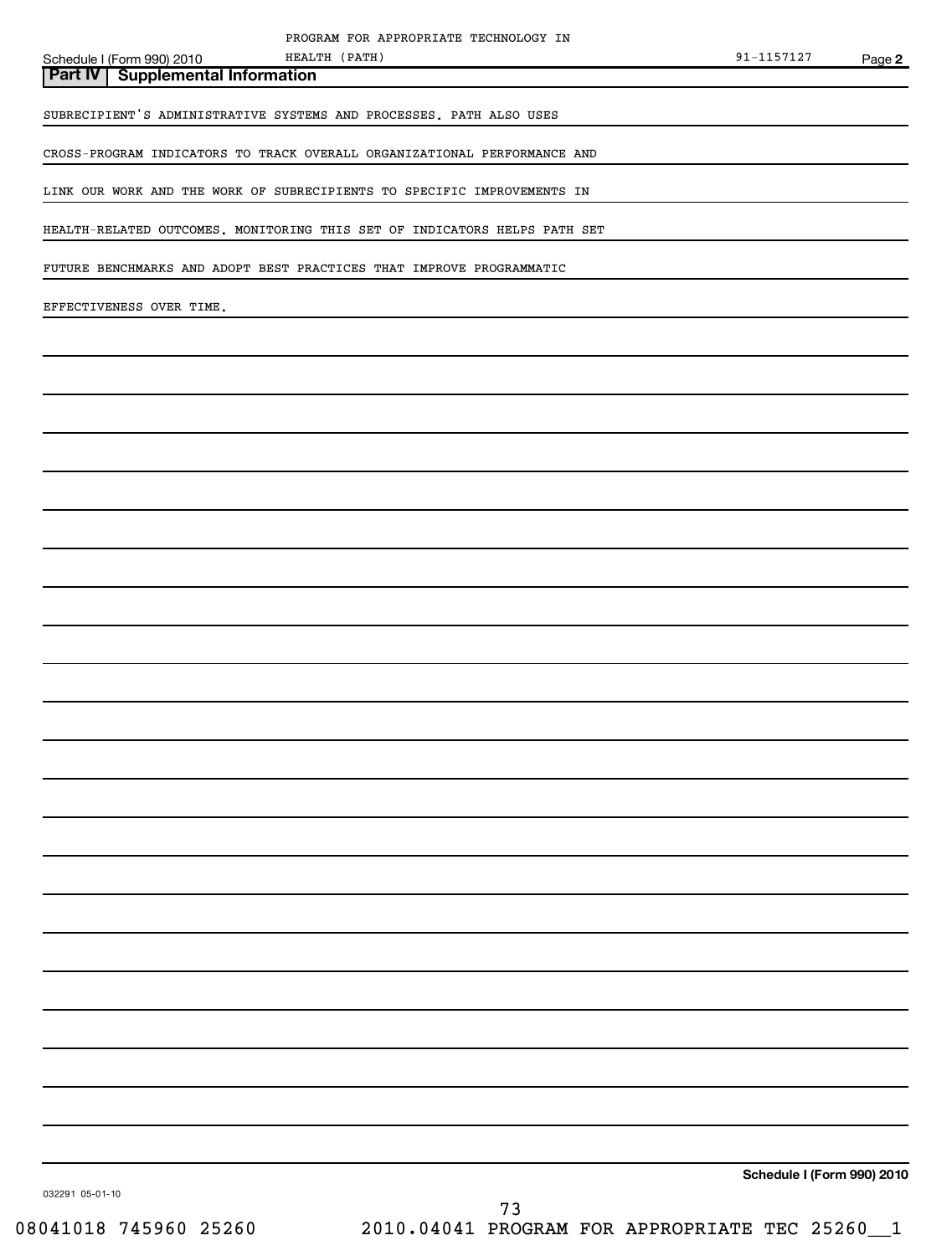|    | <b>Compensation Information</b><br><b>SCHEDULE J</b>   |                                                                                                                                                                                                                                     | OMB No. 1545-0047 |                                       |     |    |  |
|----|--------------------------------------------------------|-------------------------------------------------------------------------------------------------------------------------------------------------------------------------------------------------------------------------------------|-------------------|---------------------------------------|-----|----|--|
|    | (Form 990)                                             | For certain Officers, Directors, Trustees, Key Employees, and Highest                                                                                                                                                               |                   |                                       |     |    |  |
|    |                                                        | <b>Compensated Employees</b><br>Complete if the organization answered "Yes" to Form 990,                                                                                                                                            |                   |                                       |     |    |  |
|    | Department of the Treasury<br>Internal Revenue Service | Part IV, line 23.<br>Attach to Form 990. $\blacktriangleright$ See separate instructions.                                                                                                                                           |                   | <b>Open to Public</b><br>Inspection   |     |    |  |
|    | Name of the organization                               | PROGRAM FOR APPROPRIATE TECHNOLOGY IN                                                                                                                                                                                               |                   | <b>Employer identification number</b> |     |    |  |
|    |                                                        | HEALTH (PATH)                                                                                                                                                                                                                       | 91-1157127        |                                       |     |    |  |
|    | Part I                                                 | <b>Questions Regarding Compensation</b>                                                                                                                                                                                             |                   |                                       |     |    |  |
|    |                                                        |                                                                                                                                                                                                                                     |                   |                                       | Yes | No |  |
|    |                                                        | <b>1a</b> Check the appropriate box(es) if the organization provided any of the following to or for a person listed in Form 990,                                                                                                    |                   |                                       |     |    |  |
|    |                                                        | Part VII, Section A, line 1a. Complete Part III to provide any relevant information regarding these items.                                                                                                                          |                   |                                       |     |    |  |
|    | First-class or charter travel                          | X.<br>Housing allowance or residence for personal use                                                                                                                                                                               |                   |                                       |     |    |  |
|    | Travel for companions                                  | Payments for business use of personal residence                                                                                                                                                                                     |                   |                                       |     |    |  |
|    |                                                        | $X$ Tax indemnification and gross-up payments<br>Health or social club dues or initiation fees                                                                                                                                      |                   |                                       |     |    |  |
|    |                                                        | Discretionary spending account<br>Personal services (e.g., maid, chauffeur, chef)                                                                                                                                                   |                   |                                       |     |    |  |
|    |                                                        |                                                                                                                                                                                                                                     |                   |                                       |     |    |  |
|    |                                                        | <b>b</b> If any of the boxes on line 1a are checked, did the organization follow a written policy regarding payment or                                                                                                              |                   |                                       |     |    |  |
|    |                                                        |                                                                                                                                                                                                                                     |                   | 1b                                    | Х   |    |  |
| 2  |                                                        | Did the organization require substantiation prior to reimbursing or allowing expenses incurred by all officers, directors,                                                                                                          |                   |                                       |     |    |  |
|    |                                                        |                                                                                                                                                                                                                                     |                   | $\mathbf{2}$                          | х   |    |  |
|    |                                                        | Indicate which, if any, of the following the organization uses to establish the compensation of the organization's                                                                                                                  |                   |                                       |     |    |  |
| з  |                                                        | CEO/Executive Director. Check all that apply.                                                                                                                                                                                       |                   |                                       |     |    |  |
|    | X  <br>Compensation committee                          | Written employment contract                                                                                                                                                                                                         |                   |                                       |     |    |  |
|    | X                                                      | X<br>Compensation survey or study<br>Independent compensation consultant                                                                                                                                                            |                   |                                       |     |    |  |
|    |                                                        | X<br>Approval by the board or compensation committee<br>Form 990 of other organizations                                                                                                                                             |                   |                                       |     |    |  |
|    |                                                        |                                                                                                                                                                                                                                     |                   |                                       |     |    |  |
| 4  |                                                        | During the year, did any person listed in Form 990, Part VII, Section A, line 1a, with respect to the filing                                                                                                                        |                   |                                       |     |    |  |
|    | organization or a related organization:                |                                                                                                                                                                                                                                     |                   |                                       |     |    |  |
| а  |                                                        |                                                                                                                                                                                                                                     |                   | 4a                                    |     | x  |  |
| b  |                                                        |                                                                                                                                                                                                                                     |                   | 4b                                    |     | х  |  |
| с  |                                                        |                                                                                                                                                                                                                                     |                   | 4c                                    |     | X  |  |
|    |                                                        | If "Yes" to any of lines 4a-c, list the persons and provide the applicable amounts for each item in Part III.                                                                                                                       |                   |                                       |     |    |  |
|    |                                                        |                                                                                                                                                                                                                                     |                   |                                       |     |    |  |
|    |                                                        | Only section 501(c)(3) and 501(c)(4) organizations must complete lines 5-9.                                                                                                                                                         |                   |                                       |     |    |  |
| 5  |                                                        | For persons listed in Form 990, Part VII, Section A, line 1a, did the organization pay or accrue any compensation                                                                                                                   |                   |                                       |     |    |  |
|    | contingent on the revenues of:                         |                                                                                                                                                                                                                                     |                   |                                       |     |    |  |
|    |                                                        | a The organization? <b>Process and Construction Construction</b> and The organization?                                                                                                                                              |                   | 5a                                    |     | х  |  |
|    |                                                        |                                                                                                                                                                                                                                     |                   | 5b                                    |     | х  |  |
|    |                                                        | If "Yes" to line 5a or 5b, describe in Part III.                                                                                                                                                                                    |                   |                                       |     |    |  |
| 6  | contingent on the net earnings of:                     | For persons listed in Form 990, Part VII, Section A, line 1a, did the organization pay or accrue any compensation                                                                                                                   |                   |                                       |     |    |  |
|    |                                                        |                                                                                                                                                                                                                                     |                   | 6а                                    |     | х  |  |
|    |                                                        | a The organization? <b>contracts</b> and contracts are contracted and contract and contract and contract and contract and contract and contract and contract and contract and contract and contract and contract and contract and c |                   | 6b                                    |     | х  |  |
|    |                                                        | If "Yes" to line 6a or 6b, describe in Part III.                                                                                                                                                                                    |                   |                                       |     |    |  |
| 7. |                                                        | For persons listed in Form 990, Part VII, Section A, line 1a, did the organization provide any non-fixed payments                                                                                                                   |                   |                                       |     |    |  |
|    |                                                        |                                                                                                                                                                                                                                     |                   | 7                                     |     | х  |  |
| 8  |                                                        | Were any amounts reported in Form 990, Part VII, paid or accrued pursuant to a contract that was subject to the                                                                                                                     |                   |                                       |     |    |  |
|    |                                                        |                                                                                                                                                                                                                                     |                   | 8                                     |     | x  |  |
| 9  |                                                        | If "Yes" to line 8, did the organization also follow the rebuttable presumption procedure described in                                                                                                                              |                   |                                       |     |    |  |
|    |                                                        |                                                                                                                                                                                                                                     |                   | 9                                     |     |    |  |
|    |                                                        | LHA For Paperwork Reduction Act Notice, see the Instructions for Form 990.                                                                                                                                                          |                   | Schedule J (Form 990) 2010            |     |    |  |
|    |                                                        |                                                                                                                                                                                                                                     |                   |                                       |     |    |  |

032111 12-21-10

08041018 745960 25260 2010.04041 PROGRAM FOR APPROPRIATE TEC 25260\_1 74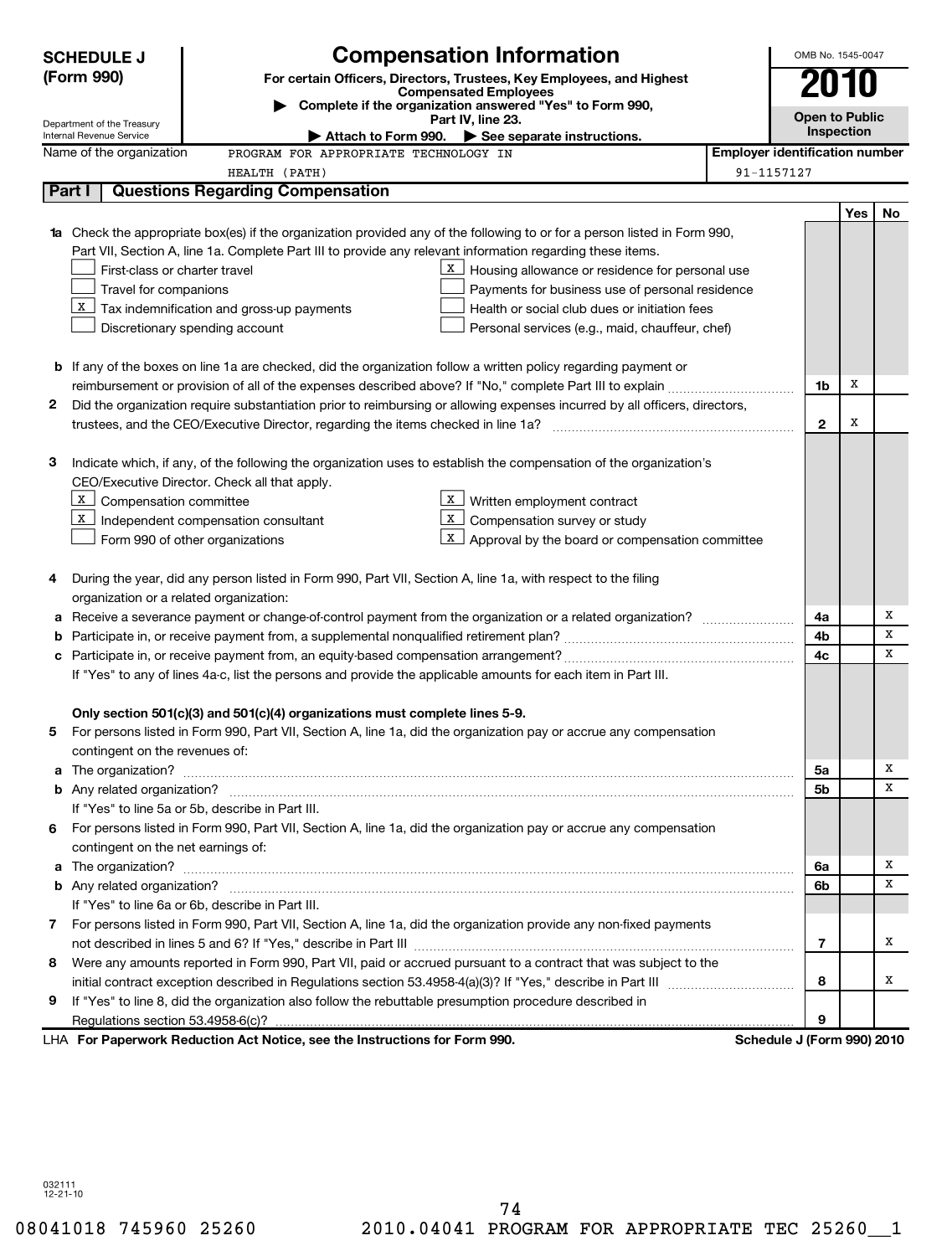PROGRAM FOR APPROPRIATE TECHNOLOGY IN

HEALTH (PATH)

Schedule J (Form 990) 2010 Page

## Part II | Officers, Directors, Trustees, Key Employees, and Highest Compensated Employees. Use duplicate copies if additional space is needed.

For each individual whose compensation must be reported in Schedule J, report compensation from the organization on row (i) and from related organizations, described in the instructions, on row (ii). Do not list any individuals that are not listed on Form 990, Part VII.

**Note.**  The sum of columns (B)(i)-(iii) must equal the applicable column (D) or column (E) amounts on Form 990, Part VII, line 1a.

| (A) Name              |      | (B) Breakdown of W-2 and/or 1099-MISC compensation |                                           |                                           | (C)                                              | (D)                       | (E)                                  | (F)                                                             |
|-----------------------|------|----------------------------------------------------|-------------------------------------------|-------------------------------------------|--------------------------------------------------|---------------------------|--------------------------------------|-----------------------------------------------------------------|
|                       |      | (i) Base<br>compensation                           | (ii) Bonus &<br>incentive<br>compensation | (iii) Other<br>reportable<br>compensation | Retirement and<br>other deferred<br>compensation | Nontaxable<br>benefits    | Total of columns<br>$(B)(i)$ - $(D)$ | Compensation<br>reported in prior<br>Form 990 or<br>Form 990-EZ |
|                       | (i)  | 399,446                                            | 117,147                                   | 300                                       | 28,828                                           | 10,566                    | 556,287                              | 0.                                                              |
| 1 CHRISTOPHER J ELIAS | (ii) | $\mathbf 0$ .                                      | 0                                         | $\mathbf{0}$                              | $\mathbf{0}$                                     | 0                         |                                      | $\mathfrak o$ .                                                 |
|                       | (i)  | 223,636                                            | 0                                         | 461                                       | 24,545                                           | 10,757                    | 259,399                              | $\mathbf 0$ .                                                   |
| 2 ERIC G WALKER       | (ii) | 0.                                                 | 0                                         | 0.                                        | $\mathbf{0}$                                     | 0                         |                                      | $\mathbf 0$ .                                                   |
|                       | (i)  | 237,644                                            | $\mathbf 0$ .                             | 0.                                        | 26,044                                           | 6,030                     | 269,718                              | $\mathbf 0$ .                                                   |
| 3 AYORINDE AJAYI      | (i)  | 0.                                                 | $\mathbf{0}$ .                            | 0.                                        | $^{\circ}$                                       | 0                         | $\mathbf{0}$                         | $\mathfrak o$ .                                                 |
|                       | (i)  | 181,040                                            | $\mathbf{0}$ .                            | 322                                       | 21,725                                           | 1,305                     | 204,392                              | $\mathfrak o$ .                                                 |
| 4 ERIK A ARNOLD       | (ii) | 0.                                                 | $\mathbf{0}$ .                            | $\mathbf{0}$                              | $\mathbf{0}$                                     | 0                         | $\mathbf{0}$                         | $\mathfrak o$ .                                                 |
|                       | (i)  | 299,833                                            | $\mathbf 0$ .                             | 216                                       | 29,400                                           | 9,578                     | 339,027                              | $\mathbf 0$ .                                                   |
| 5 JOHN W BOSLEGO      | (ii) | 0.                                                 | 0.                                        | 0.                                        | 0                                                | 0                         | 0                                    | $\mathbf 0$ .                                                   |
| CATHERINE             | (i)  | 136,429                                            | 0.                                        | 66,628                                    | 14,496                                           | 1,403                     | 218,956                              | $\mathfrak o$ .                                                 |
| 6 BROKENSHIRE-SCOTT   | (ii) | 0.                                                 | $\mathbf{0}$ .                            | 0.                                        | $\mathbf{0}$                                     | 0                         | 0                                    | $\mathbf 0$ .                                                   |
|                       | (i)  | 133, 352.                                          | $\mathbf{0}$ .                            | 62,212                                    | 14,002                                           | 10,400                    | 219,966                              | $\mathbf 0$ .                                                   |
| 7 RAMONA ANNE BYRKIT  | (ii) | 0.                                                 | 0.                                        | 0.                                        | $\mathbf{0}$                                     | 0                         | 0                                    | $\mathbf 0$ .                                                   |
|                       | (i)  | 206,615                                            | 0.                                        | 0.                                        | 24,535                                           | 9,589                     | 240,739                              | $\mathbf 0$ .                                                   |
| 8 MICHAEL J FREE      | (ii) | 0.                                                 | 0.                                        | $\mathbf{0}$                              | $\mathbf{0}$                                     | $\mathbf{0}$ .            | 0                                    | $\mathbf 0$ .                                                   |
|                       | (i)  | 126,444                                            | $\mathbf 0$ .                             | 35,380                                    | 15,173                                           | 9,559                     | 186,556                              | $\mathbf 0$ .                                                   |
| 9 MICHELLE GARDNER    | (ii) | 0.                                                 | $\mathbf 0$ .                             | 0.                                        | $\mathbf{0}$                                     | $\mathbf{0}$              | 0                                    | $\mathbf 0$ .                                                   |
|                       | (i)  | 152,546                                            | 0.                                        | $\mathbf{0}$                              | 18,305                                           | 8,945                     | 179,796                              | $\mathbf 0$ .                                                   |
| 10 JANE E HUTCHINGS   | (ii) | $\mathbf 0$ .                                      | 0                                         | $\mathbf{0}$                              | 0                                                | $\mathbf{0}$              | 0                                    | $\mathbf 0$ .                                                   |
|                       | (i)  | 226,303                                            | 0                                         | 225                                       | 21,109                                           | 10,493                    | 258,130                              | $\mathbf 0$ .                                                   |
| 11 SCOTT JACKSON      | (ii) | $\mathbf{0}$                                       | 0                                         | $\mathbf{0}$                              | 0                                                | $\Omega$                  | $\Omega$                             | $\mathbf 0$ .                                                   |
|                       | (i)  | 190,124                                            | $\mathbf{0}$ .                            | 2,242                                     | 22,815                                           | 10,380                    | 225,561                              | $\mathbf 0$ .                                                   |
| 12 MARLOW KEE         | (ii) | $\mathbf{0}$                                       | 0                                         | 0.                                        | $\mathbf{0}$                                     | 0                         |                                      | $\mathbf 0$ .                                                   |
|                       | (i)  | 211,261                                            | 0                                         | 15,557                                    | 23, 217                                          | 10,146.                   | 260,181                              | $\mathbf 0$ .                                                   |
| 13 F MARC LAFORCE     | (ii) | $\mathbf 0$ .                                      | 0                                         | 0.                                        | 0                                                | $\mathbf{0}$              |                                      | $\mathbf 0$ .                                                   |
|                       | (i)  | 208,322                                            | 0                                         | 0.                                        | 16,666                                           | 9,913                     | 234,901                              | $\mathbf 0$ .                                                   |
| 14 DAN LASTER         | (ii) | $\mathbf{0}$ .                                     | 0                                         | $\mathbf{0}$                              | $\mathbf{0}$                                     | $\Omega$                  | $\Omega$                             | $\mathbf 0$ .                                                   |
| CHRISTIAN GEORGES     | (i)  | 273,307                                            | $\mathbf 0$ .                             | 3,134                                     | 26,486                                           | 10,824                    | 313,751                              | $\mathbf 0$ .                                                   |
| 15 LOUCQ              | (ii) | $\mathbf{0}$ .                                     | $\mathbf 0$ .                             | 0.                                        | $\mathbf{0}$                                     | 0                         | 0                                    | $\mathbf 0$ .                                                   |
|                       | (i)  | 161,455                                            | $\mathbf 0$ .                             | 150                                       | 17,711                                           | 7,822                     | 187,138                              | $\mathbf 0$ .                                                   |
| 16 JULIE M PULERWITZ  | (ii) | $\mathsf{0}$ .                                     | $\mathbf 0$ .                             | 0.                                        | $\mathsf{0}$ .                                   | $\overline{\mathbf{0}}$ . | $\mathbf{0}$                         | $\mathbf 0$ .                                                   |

**Schedule J (Form 990) 2010**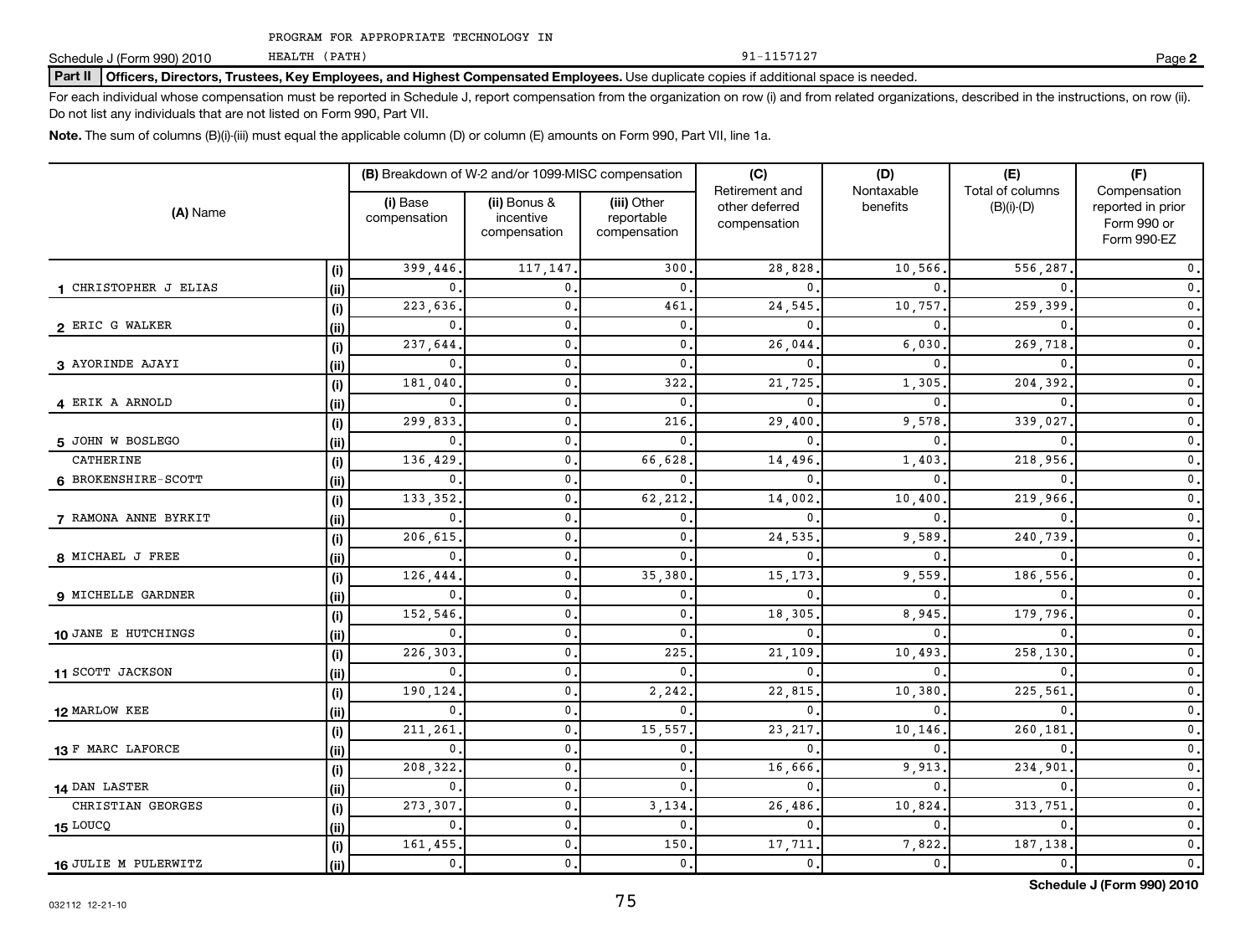PROGRAM FOR APPROPRIATE TECHNOLOGY IN

HEALTH (PATH)

Schedule J (Form 990) 2010 Page

## Part II | Officers, Directors, Trustees, Key Employees, and Highest Compensated Employees. Use duplicate copies if additional space is needed.

For each individual whose compensation must be reported in Schedule J, report compensation from the organization on row (i) and from related organizations, described in the instructions, on row (ii). Do not list any individuals that are not listed on Form 990, Part VII.

**Note.**  The sum of columns (B)(i)-(iii) must equal the applicable column (D) or column (E) amounts on Form 990, Part VII, line 1a.

| (A) Name               |            | (B) Breakdown of W-2 and/or 1099-MISC compensation |                                           |                                           | (C)                                              | (D)                    | (E)                                  | (F)                                                             |
|------------------------|------------|----------------------------------------------------|-------------------------------------------|-------------------------------------------|--------------------------------------------------|------------------------|--------------------------------------|-----------------------------------------------------------------|
|                        |            | (i) Base<br>compensation                           | (ii) Bonus &<br>incentive<br>compensation | (iii) Other<br>reportable<br>compensation | Retirement and<br>other deferred<br>compensation | Nontaxable<br>benefits | Total of columns<br>$(B)(i)$ - $(D)$ | Compensation<br>reported in prior<br>Form 990 or<br>Form 990-EZ |
|                        | (i)        | 237,644                                            | $\mathbf{0}$ .                            | 300                                       | 26,569                                           | 1,783.                 | 266,296                              | $\mathbf 0$ .                                                   |
| 1 JACQUELINE D SHERRIS | (i)        | $\mathbf{0}$ .                                     | $\mathbf{0}$                              | $\mathbf{0}$                              | $\mathbf 0$                                      | $\mathbf{0}$ .         | $\mathbf{0}$                         | $\mathfrak o$ .                                                 |
|                        | (i)        | 194,352                                            | $\mathbf 0$ .                             | $\mathbf{0}$                              | 21,300                                           | 7,824.                 | 223,476                              | $\mathfrak o$ .                                                 |
| 2 CATHERINE TAYLOR     | (i)        | $\mathbf{0}$                                       | $\mathbf{0}$                              | $\mathbf{0}$ .                            | 0                                                | $\mathbf 0$ .          | $\mathbf{0}$                         | $\mathfrak o$ .                                                 |
|                        | $(\sf{i})$ | 190,124.                                           | $\mathbf{0}$ .                            | $\mathbf{0}$                              | 18,879                                           | 7,933.                 | 216,936.                             | $\mathbf 0$ .                                                   |
| 3 SHARON THOMPSON      | (i)        | 0.                                                 | $\mathbf{0}$ .                            | $\mathbf{0}$ .                            | 0                                                | $\mathbf{0}$ .         | $\mathbf{0}$                         | $\mathbf 0$ .                                                   |
|                        | (i)        | 152,437.                                           | $\mathbf{0}$ .                            | 73,545                                    | 17,273                                           | 8,550.                 | 251,805                              | $\mathfrak o$ .                                                 |
| 4 RIKKA TRANGSRUD      | (i)        | $\mathbf 0$ .                                      | 0.                                        | $\mathbf{0}$                              | $\mathbf 0$                                      | $\mathbf{0}$ .         | $\mathbf{0}$                         | $\mathfrak o$ .                                                 |
|                        | $(\sf{i})$ | 215,656.                                           | $\mathbf{0}$ .                            | 300                                       | 25,682                                           | 11,664.                | 253,302                              | $\mathfrak o$ .                                                 |
| 5 JOHN ROBERT WECKER   | (i)        | $\mathbf{0}$ .                                     | 0.                                        | $\mathbf 0$ .                             | 0                                                | $\mathbf 0$ .          | $\mathbf{0}$                         | $\mathfrak o$ .                                                 |
|                        | (i)        | 184,743                                            | 0.                                        | 139,413                                   | 22,169                                           | 1,609                  | 347,934                              | $\mathbf 0$ .                                                   |
| 6 RICHARD STEKETEE     | (i)        | $\mathbf{0}$ .                                     | $\mathbf{0}$ .                            | $\mathbf{0}$                              | $\mathbf 0$                                      | $\mathbf{0}$ .         | $\mathbf{0}$                         | $\mathfrak o$ .                                                 |
|                        | (i)        | 165,206                                            | $\mathbf{0}$ .                            | 71,444                                    | 19,825                                           | 1,609                  | 258,084                              | $\mathfrak o$ .                                                 |
| 7 JOHN SKIBIAK         | (ii)       | $\mathbf{0}$                                       | $\mathbf{0}$ .                            | $\mathbf{0}$                              | $\mathbf 0$                                      | $\mathbf{0}$ .         | $\mathbf{0}$                         | $\mathfrak o$ .                                                 |
|                        | (i)        | 194,364                                            | $\mathbf{0}$ .                            | 34,188                                    | 23,324                                           | 4,819                  | 256,695                              | $\mathfrak o$ .                                                 |
| 8 DUNCAN OWENS EARLE   | (ii)       | $\mathbf{0}$                                       | $\mathbf{0}$                              | $\mathbf 0$ .                             | $\mathbf 0$                                      | $\mathbf{0}$ .         | $\mathbf{0}$                         | $\mathfrak o$ .                                                 |
|                        | (i)        | 212,839                                            | $\mathbf{0}$                              | $\mathbf{0}$                              | 23,326                                           | 10,380                 | 246,545                              | $\mathfrak o$ .                                                 |
| 9 GEORGE ROBERTSON     | (ii)       | $\mathbf 0$ .                                      | $\mathbf{0}$                              | $\mathbf{0}$                              | $\mathbf 0$                                      | $\mathbf{0}$ .         | $\mathbf{0}$                         | $\overline{\mathbf{0}}$ .                                       |
|                        | (i)        | 207,728.                                           | $\mathbf{0}$                              | $\mathbf{0}$                              | 23,804                                           | 10,536.                | 242,068                              | $\overline{\mathbf{0}}$ .                                       |
| 10 RICHARD WALKER      | (ii)       | $\mathbf 0$ .                                      | $\mathbf{0}$ .                            | $\mathbf{0}$ .                            | $\mathbf{0}$                                     | $\mathbf{0}$ .         | $\mathbf{0}$                         | $\mathfrak o$ .                                                 |
|                        | $(\sf{i})$ |                                                    |                                           |                                           |                                                  |                        |                                      |                                                                 |
| 11                     | (i)        |                                                    |                                           |                                           |                                                  |                        |                                      |                                                                 |
|                        | (i)        |                                                    |                                           |                                           |                                                  |                        |                                      |                                                                 |
| 12                     | (i)        |                                                    |                                           |                                           |                                                  |                        |                                      |                                                                 |
|                        | $(\sf{i})$ |                                                    |                                           |                                           |                                                  |                        |                                      |                                                                 |
| 13                     | (ii)       |                                                    |                                           |                                           |                                                  |                        |                                      |                                                                 |
|                        | (i)        |                                                    |                                           |                                           |                                                  |                        |                                      |                                                                 |
| 14                     | (ii)       |                                                    |                                           |                                           |                                                  |                        |                                      |                                                                 |
|                        | (i)        |                                                    |                                           |                                           |                                                  |                        |                                      |                                                                 |
| 15                     | (ii)       |                                                    |                                           |                                           |                                                  |                        |                                      |                                                                 |
|                        | (i)        |                                                    |                                           |                                           |                                                  |                        |                                      |                                                                 |
| 16                     | (ii)       |                                                    |                                           |                                           |                                                  |                        |                                      |                                                                 |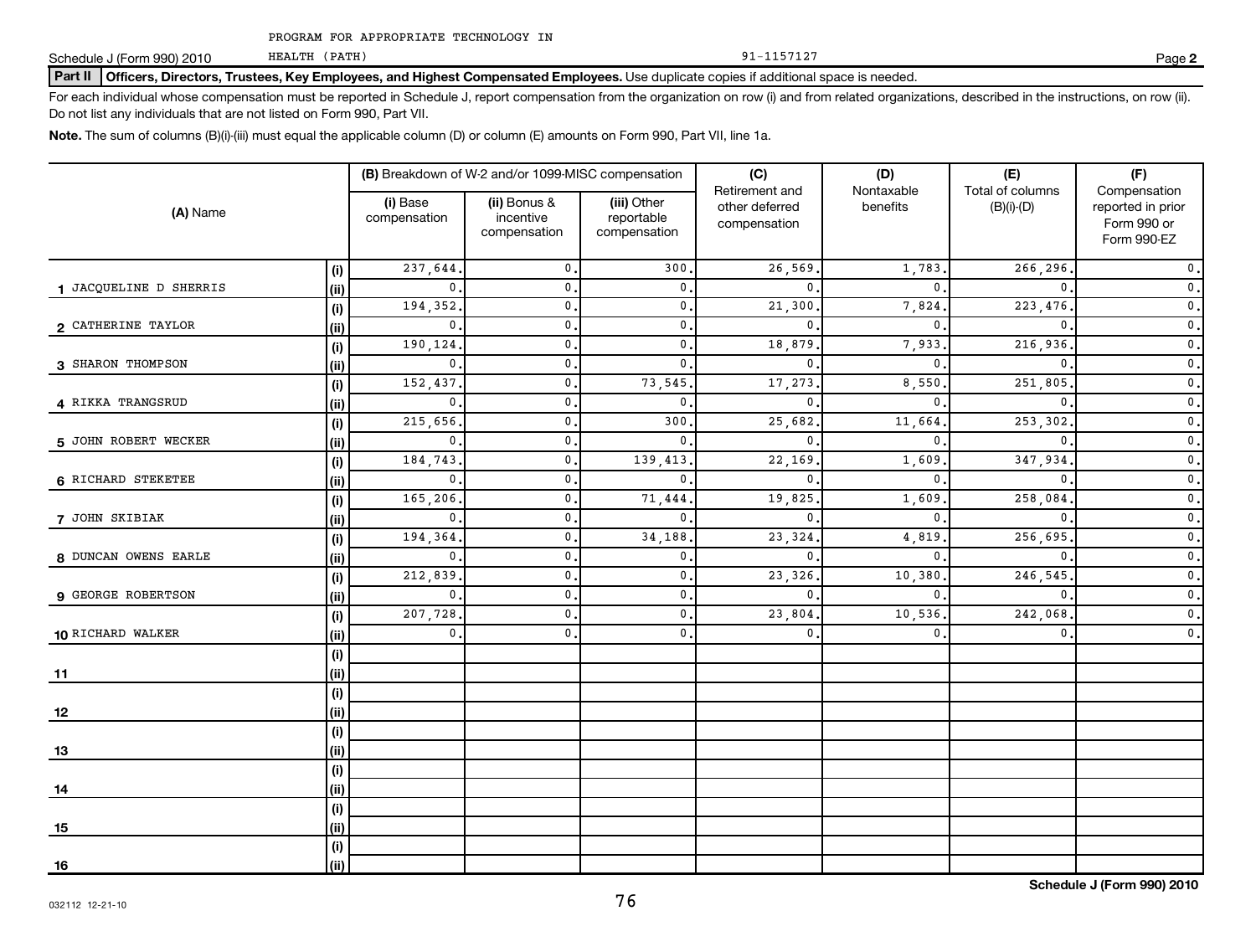Schedule J (Form 990) 2010 HEALTH (PATH) SCHEDULE 3 (PATH)

**Part III Supplemental Information**

Complete this part to provide the information, explanation, or descriptions required for Part I, lines 1a, 1b, 4c, 5a, 5b, 6a, 6b, 7, and 8. Also complete this part for any additional information.

PART I, LINE 1A: HOUSING ALLOWANCE & TAX INDEMNIFICATION ARE ONLY

PROVIDED TO THOSE INDIVIDUALS WHO ARE EXPATRIATE EMPLOYEES. ALL BENEFIT

HEALTH (PATH)

PAYMENTS ARE MADE ACCORDING TO OUR EXPATRIATE POLICY.

| <u> 1989 - Johann Stoff, amerikansk politiker (* 1908)</u>                                                            |  |                                                                                                                     |
|-----------------------------------------------------------------------------------------------------------------------|--|---------------------------------------------------------------------------------------------------------------------|
|                                                                                                                       |  |                                                                                                                     |
|                                                                                                                       |  |                                                                                                                     |
|                                                                                                                       |  |                                                                                                                     |
|                                                                                                                       |  |                                                                                                                     |
|                                                                                                                       |  |                                                                                                                     |
| <u> 1989 - Andrea Andrew Maria (h. 1989).</u><br>1905 - Johann Barn, fransk politik amerikansk politik (h. 1986).     |  | <u> 1989 - John Harry Harry Harry Harry Harry Harry Harry Harry Harry Harry Harry Harry Harry Harry Harry Harry</u> |
|                                                                                                                       |  |                                                                                                                     |
|                                                                                                                       |  |                                                                                                                     |
| <u> 1989 - Johann Harry Harry Harry Harry Harry Harry Harry Harry Harry Harry Harry Harry Harry Harry Harry Harry</u> |  |                                                                                                                     |
|                                                                                                                       |  |                                                                                                                     |
|                                                                                                                       |  |                                                                                                                     |
|                                                                                                                       |  |                                                                                                                     |
|                                                                                                                       |  |                                                                                                                     |
|                                                                                                                       |  |                                                                                                                     |
|                                                                                                                       |  |                                                                                                                     |
|                                                                                                                       |  |                                                                                                                     |
|                                                                                                                       |  |                                                                                                                     |
|                                                                                                                       |  |                                                                                                                     |
|                                                                                                                       |  |                                                                                                                     |
|                                                                                                                       |  |                                                                                                                     |
|                                                                                                                       |  |                                                                                                                     |
|                                                                                                                       |  |                                                                                                                     |
|                                                                                                                       |  |                                                                                                                     |
|                                                                                                                       |  |                                                                                                                     |
|                                                                                                                       |  |                                                                                                                     |
|                                                                                                                       |  |                                                                                                                     |
|                                                                                                                       |  |                                                                                                                     |
|                                                                                                                       |  |                                                                                                                     |
|                                                                                                                       |  |                                                                                                                     |
|                                                                                                                       |  |                                                                                                                     |
|                                                                                                                       |  |                                                                                                                     |
|                                                                                                                       |  |                                                                                                                     |
|                                                                                                                       |  |                                                                                                                     |
|                                                                                                                       |  |                                                                                                                     |

Page 3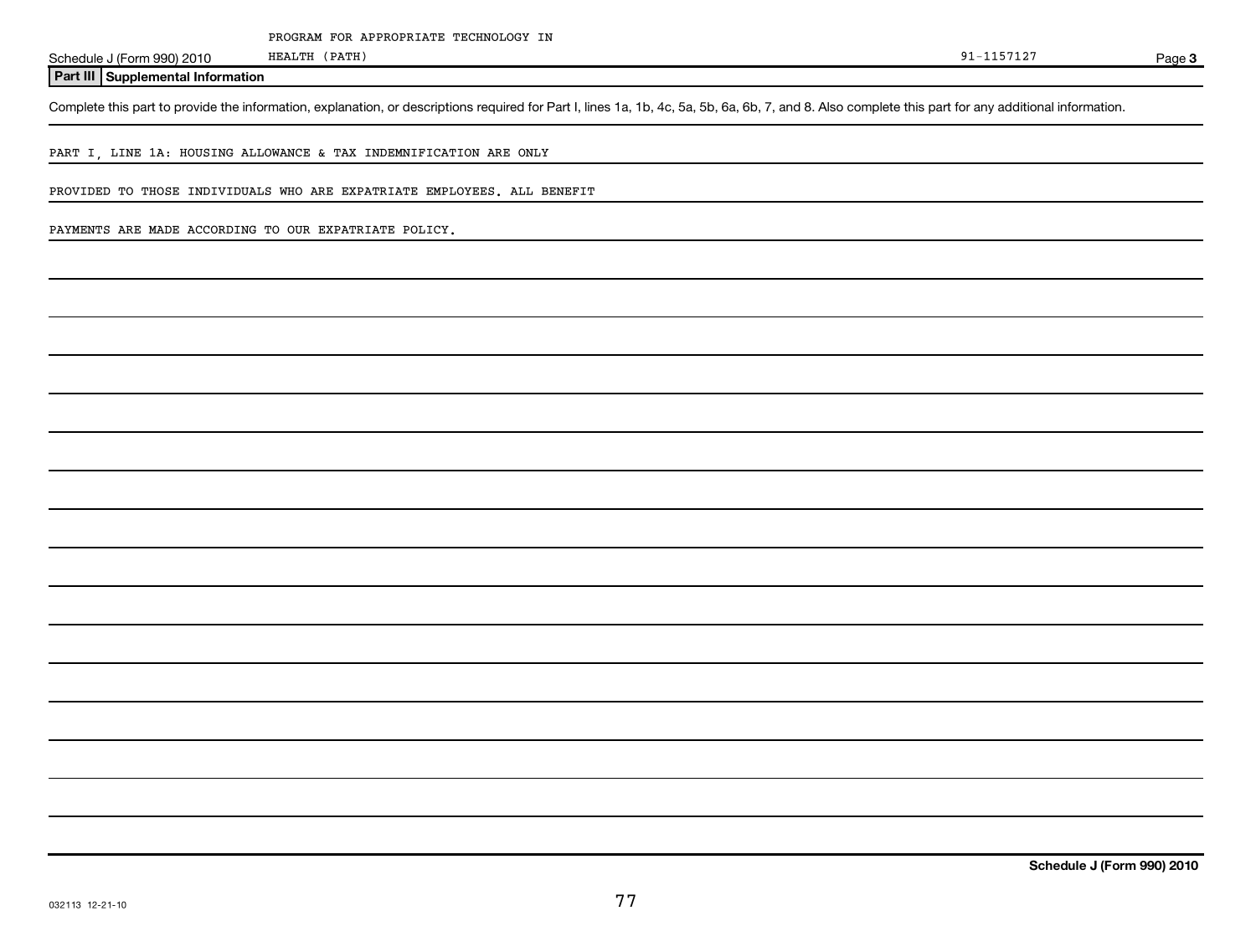## **SCHEDULE M (Form 990)**

# **Noncash Contributions**

**Complete if the organizations answered "Yes" on Form** <sup>J</sup>**2010**

Department of the Treasury Internal Revenue Service

**Inspection Inspection Inspection Inspection Inspection** 

OMB No. 1545-0047

**990, Part IV, lines 29 or 30. Open to Public Unspection**<br> **■** Attach to Form 990

Name of the organization PROGRAM FOR APPROPRIATE TECHNOLOGY IN

**Employer identification number** HEALTH (PATH) 91-1157127

|  | Tynes of Pronerty |  |
|--|-------------------|--|

| Part I   |                                                                                                                   | <b>Types of Property</b>                                                                                                            |                               |                                      |                                                    |                                                       |            |     |    |
|----------|-------------------------------------------------------------------------------------------------------------------|-------------------------------------------------------------------------------------------------------------------------------------|-------------------------------|--------------------------------------|----------------------------------------------------|-------------------------------------------------------|------------|-----|----|
|          |                                                                                                                   |                                                                                                                                     | (a)<br>Check if<br>applicable | (b)<br>Number of<br>contributions or | (c)<br>Noncash contribution<br>amounts reported on | Method of determining<br>noncash contribution amounts | (d)        |     |    |
| 1        |                                                                                                                   |                                                                                                                                     |                               |                                      | items contributed  Form 990, Part VIII, line 1g    |                                                       |            |     |    |
| 2        |                                                                                                                   |                                                                                                                                     |                               |                                      |                                                    |                                                       |            |     |    |
| З        |                                                                                                                   | Art - Fractional interests                                                                                                          |                               |                                      |                                                    |                                                       |            |     |    |
| 4        |                                                                                                                   | Books and publications                                                                                                              |                               |                                      |                                                    |                                                       |            |     |    |
| 5        |                                                                                                                   | Clothing and household goods                                                                                                        |                               |                                      |                                                    |                                                       |            |     |    |
| 6        |                                                                                                                   |                                                                                                                                     |                               |                                      |                                                    |                                                       |            |     |    |
| 7        |                                                                                                                   |                                                                                                                                     |                               |                                      |                                                    |                                                       |            |     |    |
| 8        |                                                                                                                   |                                                                                                                                     |                               |                                      |                                                    |                                                       |            |     |    |
| 9        |                                                                                                                   | Securities - Publicly traded                                                                                                        | X                             | 23                                   | 337,755.                                           | FMV                                                   |            |     |    |
| 10       |                                                                                                                   | Securities - Closely held stock                                                                                                     |                               |                                      |                                                    |                                                       |            |     |    |
| 11       |                                                                                                                   | Securities - Partnership, LLC, or                                                                                                   |                               |                                      |                                                    |                                                       |            |     |    |
|          |                                                                                                                   |                                                                                                                                     |                               |                                      |                                                    |                                                       |            |     |    |
| 12       |                                                                                                                   |                                                                                                                                     |                               |                                      |                                                    |                                                       |            |     |    |
| 13       |                                                                                                                   | Qualified conservation contribution -                                                                                               |                               |                                      |                                                    |                                                       |            |     |    |
|          |                                                                                                                   |                                                                                                                                     |                               |                                      |                                                    |                                                       |            |     |    |
| 14       |                                                                                                                   | Qualified conservation contribution - Other                                                                                         |                               |                                      |                                                    |                                                       |            |     |    |
| 15       |                                                                                                                   |                                                                                                                                     |                               |                                      |                                                    |                                                       |            |     |    |
| 16       |                                                                                                                   | Real estate - Commercial                                                                                                            |                               |                                      |                                                    |                                                       |            |     |    |
| 17       |                                                                                                                   |                                                                                                                                     |                               |                                      |                                                    |                                                       |            |     |    |
| 18       |                                                                                                                   |                                                                                                                                     |                               |                                      |                                                    |                                                       |            |     |    |
| 19       |                                                                                                                   |                                                                                                                                     |                               |                                      |                                                    |                                                       |            |     |    |
| 20       |                                                                                                                   | Drugs and medical supplies                                                                                                          | X                             |                                      | 3,544,164.                                         | COST OR SALES PRICE                                   |            |     |    |
| 21       |                                                                                                                   |                                                                                                                                     |                               |                                      |                                                    |                                                       |            |     |    |
| 22       |                                                                                                                   |                                                                                                                                     |                               |                                      |                                                    |                                                       |            |     |    |
| 23       |                                                                                                                   |                                                                                                                                     |                               |                                      |                                                    |                                                       |            |     |    |
| 24       |                                                                                                                   | SUPPLIES                                                                                                                            | х                             | 4                                    | 8,820.                                             | COST OR SALES PRICE                                   |            |     |    |
| 25<br>26 | Other<br>Other                                                                                                    | SHIRTS                                                                                                                              | X                             |                                      | 5,000.                                             | COST OR SALES PRICE                                   |            |     |    |
| 27       | Other                                                                                                             | SOFTWARE LIC.                                                                                                                       | x                             |                                      | 400.                                               | COST OR SALES PRICE                                   |            |     |    |
| 28       | Other                                                                                                             |                                                                                                                                     |                               |                                      |                                                    |                                                       |            |     |    |
| 29       |                                                                                                                   | Number of Forms 8283 received by the organization during the tax year for contributions                                             |                               |                                      |                                                    |                                                       |            |     |    |
|          |                                                                                                                   | for which the organization completed Form 8283, Part IV, Donee Acknowledgement                                                      |                               |                                      | 29                                                 |                                                       |            | 0   |    |
|          |                                                                                                                   |                                                                                                                                     |                               |                                      |                                                    |                                                       |            | Yes | No |
|          |                                                                                                                   | 30a During the year, did the organization receive by contribution any property reported in Part I, lines 1-28 that it must hold for |                               |                                      |                                                    |                                                       |            |     |    |
|          |                                                                                                                   | at least three years from the date of the initial contribution, and which is not required to be used for exempt purposes for        |                               |                                      |                                                    |                                                       |            |     |    |
|          |                                                                                                                   |                                                                                                                                     |                               |                                      |                                                    |                                                       | <b>30a</b> |     | х  |
| b        | If "Yes," describe the arrangement in Part II.                                                                    |                                                                                                                                     |                               |                                      |                                                    |                                                       |            |     |    |
| 31       | Does the organization have a gift acceptance policy that requires the review of any non-standard contributions?   |                                                                                                                                     |                               |                                      |                                                    |                                                       | 31         | х   |    |
|          | 32a Does the organization hire or use third parties or related organizations to solicit, process, or sell noncash |                                                                                                                                     |                               |                                      |                                                    |                                                       |            |     |    |
|          | contributions?                                                                                                    |                                                                                                                                     |                               |                                      |                                                    |                                                       | 32a        |     | х  |
| b        | If "Yes," describe in Part II.                                                                                    |                                                                                                                                     |                               |                                      |                                                    |                                                       |            |     |    |
| 33       |                                                                                                                   | If the organization did not report an amount in column (c) for a type of property for which column (a) is checked,                  |                               |                                      |                                                    |                                                       |            |     |    |
|          | describe in Part II.                                                                                              |                                                                                                                                     |                               |                                      |                                                    |                                                       |            |     |    |

**For Paperwork Reduction Act Notice, see the Instructions for Form 990. Schedule M (Form 990) (2010)** LHA

032141 12-23-10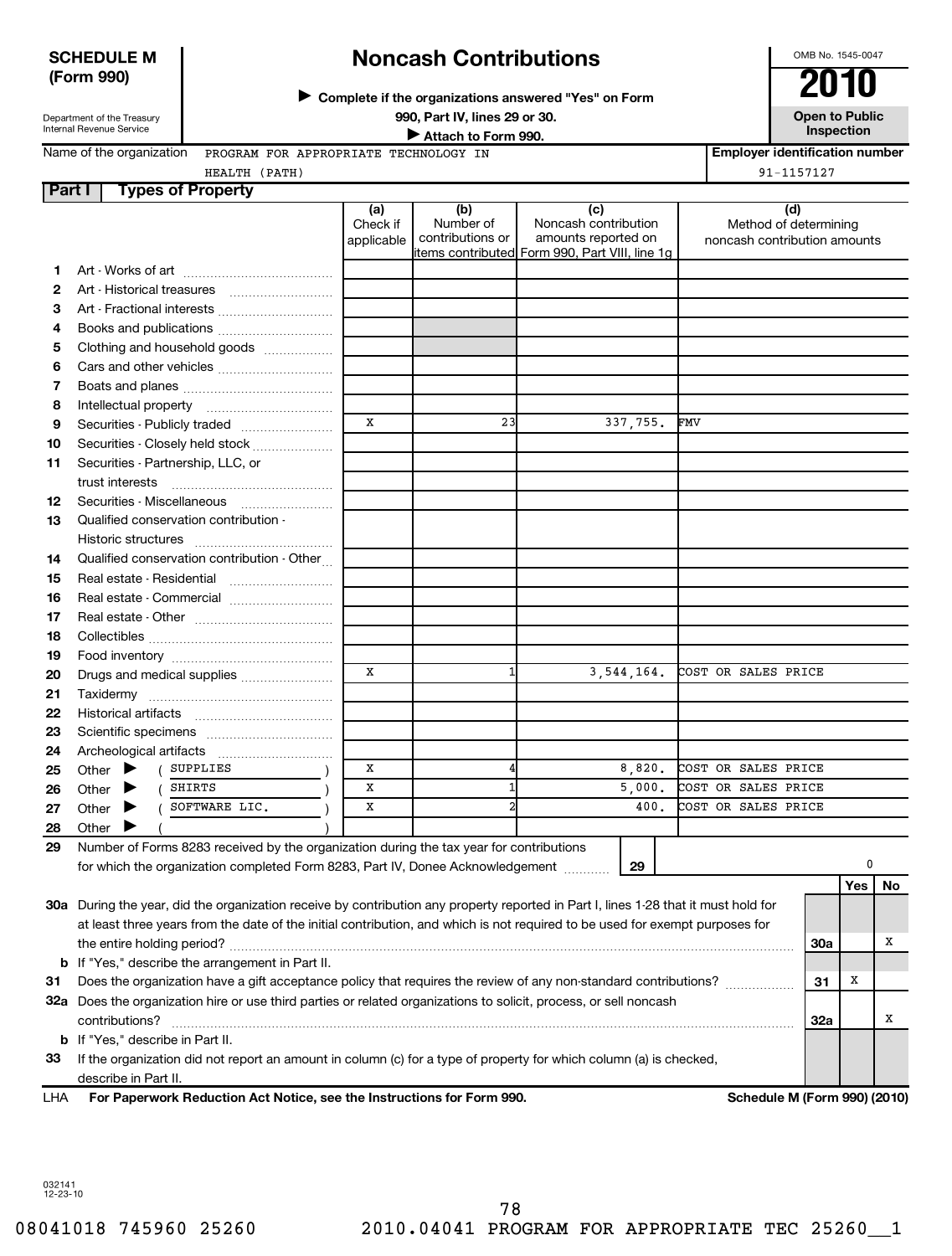| <b>SCHEDULE O</b>          |                                                                        | OMB No. 1545-004 |
|----------------------------|------------------------------------------------------------------------|------------------|
|                            | Supplemental Information to Form 990 or 990-EZ                         |                  |
| (Form 990 or 990-EZ) 1     | Complete to provide information for responses to specific questions on | 2010             |
| Department of the Treasury | Form 990 or 990-EZ or to provide any additional information.           | Open to Publ     |
| Internal Devenue Consine   | $\blacktriangleright$ Attach to Form 990 or 990-EZ.                    | Inspection       |



1ternal Revenue Service

Name of the organization

**(Form 990 or 990-EZ) Complete to provide information for responses to specific questions on Form 990 or 990-EZ or to provide any additional information. | Attach to Form 990 or 990-EZ. Open to Public**

PROGRAM FOR APPROPRIATE TECHNOLOGY IN HEALTH (PATH) 91-1157127

**Employer identification number**

FORM 990, PART III, LINE 4A, PROGRAM SERVICE ACCOMPLISHMENTS:

MENINGITIS, PANDEMIC INFLUENZA, AND PNEUMOCOCCAL DISEASE.

FOR EXAMPLE, THE MENINGITIS VACCINE PROJECT, A COLLABORATION WITH THE

WORLD HEALTH ORGANIZATION (WHO), INTRODUCED ITS NEW MENINGITIS A

VACCINE IN BURKINA FASO, MALI, AND NIGER, WHERE NEARLY 20 MILLION

PEOPLE HAVE NOW RECEIVED THE VACCINE. THE THREE COUNTRIES REPORTED THE

LOWEST NUMBER OF CONFIRMED MENINGITIS A CASES EVER RECORDED DURING AN

EPIDEMIC SEASON FOLLOWING THE VACCINE'S SUCCESSFUL INTRODUCTION.

THE ACCELERATED VACCINE INTRODUCTION INITIATIVE, WHICH AIMS TO DEVELOP

A COMMON PLATFORM FOR NEW VACCINE INTRODUCTION, HELPED BRING

PNEUMOCOCCAL CONJUGATE VACCINES TO NICARAGUA AND ROTAVIRUS VACCINES TO

GUYANA. THE INITIATIVE ALSO WORKED TO BUILD SUPPORT AMONG DONORS AND

OTHER COUNTRIES FOR FUTURE VACCINE INTRODUCTIONS.

THE OPTIMIZE PROJECT, ANOTHER PATH-WHO COLLABORATION, SUPPORTED THE

ADVANCEMENT OF 13 NOVEL COLD-CHAIN PRODUCTS THROUGH LABORATORY AND

FIELD TESTING AND ADVANCED OTHER STRATEGIES FOR IMPROVING VACCINE

DELIVERY SYSTEMS AND TECHNOLOGIES. THE ROTAVIRUS VACCINE PROGRAM

EXPANDED WORLDWIDE SURVEILLANCE NETWORKS FOR ROTAVIRUS DISEASE AND

SUPPORTED CLINICAL TRIALS TO EVALUATE VACCINE SAFETY AND EFFICACY. OUR

WORK INFORMED THE GAVI ALLIANCE'S DECISION TO SUPPORT ROTAVIRUS VACCINE

INTRODUCTION IN THE DEVELOPING WORLD.

FORM 990, PART III, LINE 4B, PROGRAM SERVICE ACCOMPLISHMENTS:

032211 01-24-11 LHA For Paperwork Reduction Act Notice, see the Instructions for Form 990 or 990-EZ. Schedule O (Form 990 or 990-EZ) (2010) 79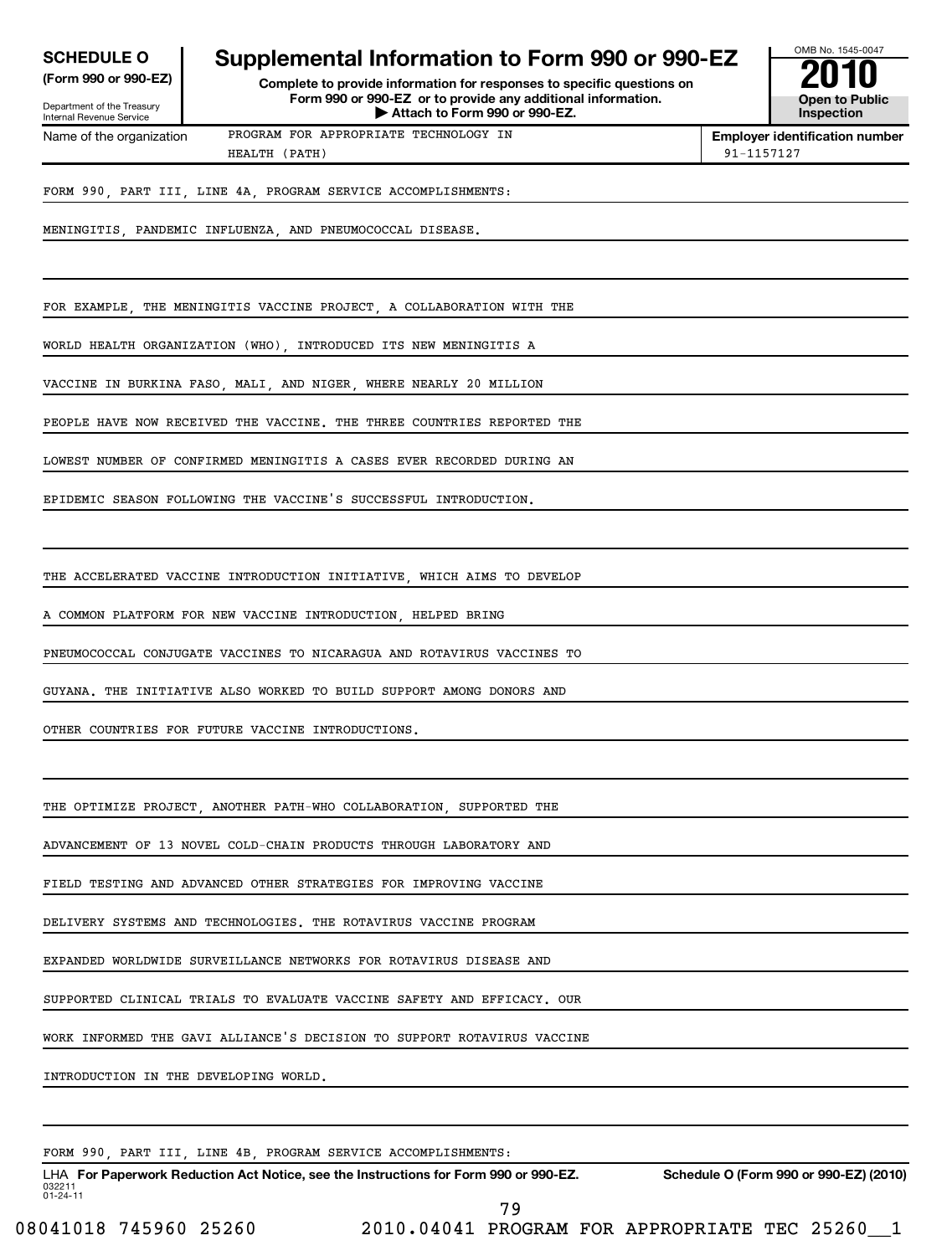| Schedule O (Form 990 or 990-EZ) (2010)                                          |                                                                         | Page 2                                              |
|---------------------------------------------------------------------------------|-------------------------------------------------------------------------|-----------------------------------------------------|
| Name of the organization PROGRAM FOR APPROPRIATE TECHNOLOGY IN<br>HEALTH (PATH) |                                                                         | <b>Employer identification number</b><br>91-1157127 |
|                                                                                 | CONTRACEPTION AMONG HIV-POSITIVE WOMEN. IN KENYA'S WESTERN PROVINCE, WE |                                                     |
| LED A PROJECT THAT PROVIDED HIV TESTING AND COUNSELING TO MORE THAN 1           |                                                                         |                                                     |
| MILLION PEOPLE.                                                                 |                                                                         |                                                     |
| THE MALARIA CONTROL AND EVALUATION PARTNERSHIP IN AFRICA (MACEPA)               |                                                                         |                                                     |
| WORKED WITH GLOBAL PARTNERS TO SUPPORT NATIONAL EFFORTS IN SUB-SAHARAN          |                                                                         |                                                     |
| AFRICAN COUNTRIES TO REVIEW MALARIA PROGRAMS, IMPLEMENT STRATEGIC               |                                                                         |                                                     |
| PLANS, COLLECT DATA, AND SEEK NEW FUNDING FOR EXPANDED MALARIA                  |                                                                         |                                                     |
| PREVENTION AND CONTROL. A REPORT CO-AUTHORED BY MACEPA FOUND THE LIVES          |                                                                         |                                                     |
| OF NEARLY 750,000 CHILDREN IN 34 AFRICAN COUNTRIES HAVE BEEN SAVED BY           |                                                                         |                                                     |
| INCREASING COVERAGE OF MALARIA PREVENTION TOOLS IN THE PAST TEN YEARS.          |                                                                         |                                                     |
| WE ADDRESSED THE URGENT NEED FOR TB CONTROL BY PROVIDING EXTENSIVE              |                                                                         |                                                     |
| TECHNICAL ASSISTANCE AND SUPPORT. DURING EPIDEMICS OF H1N1 INFLUENZA            |                                                                         |                                                     |
| AND DENGUE FEVER IN NICARAGUA, WE HELPED WORKERS USE TEXT MESSAGING TO          |                                                                         |                                                     |
| SEND REAL-TIME DISEASE SURVEILLANCE INFORMATION TO THE CENTRAL HEALTH           |                                                                         |                                                     |
| SYSTEM IN MANAGUA.                                                              |                                                                         |                                                     |
| FORM 990, PART III, LINE 4C, PROGRAM SERVICE ACCOMPLISHMENTS:                   |                                                                         |                                                     |
| OUR JET INJECTOR PROJECT, WHICH FOCUSES ON NEEDLE-FREE SYRINGES FOR             |                                                                         |                                                     |
| ADMINISTERING VACCINES, WORKED WITH MANUFACTURERS AND WHO TO SECURE             |                                                                         |                                                     |
| REGULATORY APPROVALS AND EVALUATE THE APPLICABILITY OF THE TECHNOLOGY           |                                                                         |                                                     |
| WITH DIFFERENT VACCINES. AND OUR TECHNOLOGIES FOR HEALTH PROJECT                |                                                                         |                                                     |
| FOCUSED ON ADAPTING, DESIGNING, DEVELOPING, AND ADVANCING TECHNOLOGY            |                                                                         |                                                     |
| SOLUTIONS FOR HEALTH INTERVENTIONS SUCH AS AN INJECTABLE CONTRACEPTIVE,         |                                                                         |                                                     |
| A PRODUCT FOR CLEANING UMBILICAL CORDS, AND OXYTOCIN FOR REDUCING               |                                                                         |                                                     |
| DEATHS FROM POSTPARTUM HEMORRHAGE.<br>032212                                    |                                                                         |                                                     |
| $01 - 24 - 11$                                                                  | 80                                                                      | Schedule O (Form 990 or 990-EZ) (2010)              |
| 08041018 745960 25260                                                           |                                                                         | 2010.04041 PROGRAM FOR APPROPRIATE TEC 25260        |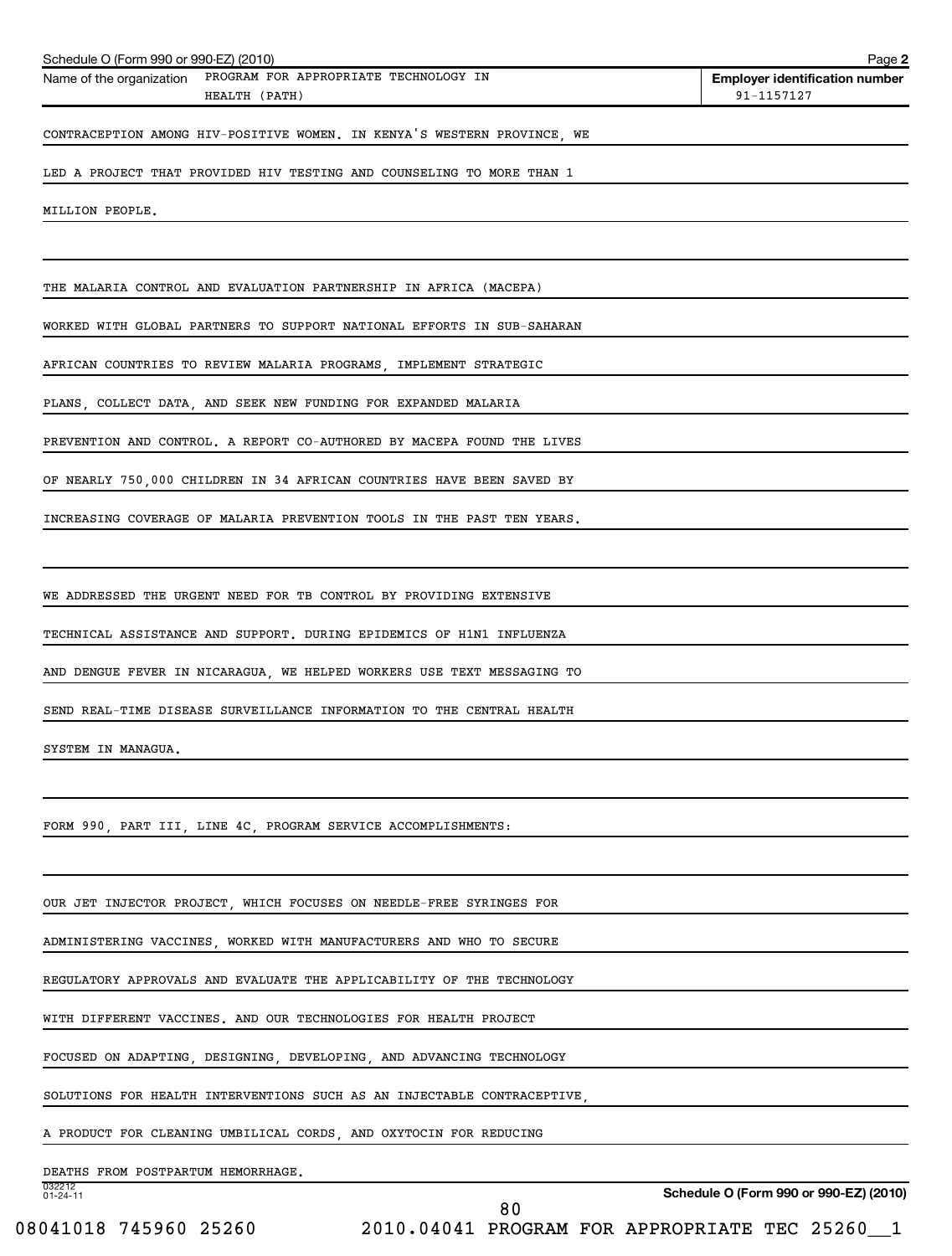| Schedule O (Form 990 or 990-EZ) (2010)                                       | Page 2                                |
|------------------------------------------------------------------------------|---------------------------------------|
| PROGRAM FOR APPROPRIATE TECHNOLOGY IN<br>Name of the organization            | <b>Employer identification number</b> |
| HEALTH (PATH)                                                                | 91-1157127                            |
|                                                                              |                                       |
| FORM 990, PART III, LINE 4D, OTHER PROGRAM SERVICES:                         |                                       |
|                                                                              |                                       |
| REPRODUCTIVE HEALTH:                                                         |                                       |
| PATH WORKS TO IMPROVE REPRODUCTIVE HEALTH BY PREVENTING CERVICAL             |                                       |
| CANCER, INTRODUCING CONTRACEPTIVE TECHNOLOGIES, ADDRESSING                   |                                       |
| FAMILY-PLANNING NEEDS, PREVENTING SEXUALLY TRANSMITTED INFECTIONS,           |                                       |
|                                                                              |                                       |
| ADVOCATING FOR SERVICES AND SUPPLIES, AND ENCOURAGING HEALTHIER              |                                       |
| BEHAVIORS.                                                                   |                                       |
|                                                                              |                                       |
|                                                                              |                                       |
| IN 2010, PATH AND OUR PARTNERS COMPLETED VACCINATION OF 57,000 GIRLS IN      |                                       |
| INDIA, PERU, UGANDA, AND VIETNAM AGAINST HUMAN PAPILLOMAVIRUS (HPV),         |                                       |
| THE MOST COMMON CAUSE OF CERVICAL CANCER, AND CONCLUDED DEMONSTRATION        |                                       |
| PROJECTS INVESTIGATING STRATEGIES FOR DELIVERING THE VACCINE.<br>IN          |                                       |
|                                                                              |                                       |
| ADDITION, WE ADVANCED RAPID, LOW-COST SCREENING TESTS FOR THE TYPES OF       |                                       |
| HPV THAT CAUSE CERVICAL CANCER, WITH FOUR CLINICAL STUDIES UNDERWAY IN       |                                       |
| INDIA, NICARAGUA, AND UGANDA. WE ALSO SERVED AS SECRETARIAT FOR THE          |                                       |
| REPRODUCTIVE HEALTH SUPPLIES COALITION, A GLOBAL PARTNERSHIP OF PUBLIC,      |                                       |
|                                                                              |                                       |
| PRIVATE AND NONGOVERNMENTAL ORGANIZATIONS WORKING TO EXPAND ACCESS TO        |                                       |
| SUPPLIES, SERVICES, AND OPTIONS FOR PREVENTING UNINTENDED PREGNANCIES        |                                       |
| AND SEXUALLY TRANSMITTED INFECTIONS.                                         |                                       |
| EXPENSES $$15,910,162$ . INCLUDING GRANTS OF $$2,443,886$ . REVENUE $$9,330$ |                                       |
|                                                                              |                                       |
|                                                                              |                                       |
| MATERNAL AND CHILD HEALTH:                                                   |                                       |
| PATH IMPROVES THE HEALTH OF WOMEN AND CHILDREN BY APPLYING PROMISING         |                                       |
| APPROACHES TO ADDRESS THE LEADING CAUSES OF MATERNAL AND CHILD DEATH IN      |                                       |
|                                                                              |                                       |
| LOW-INCOME COUNTRIES. OUR PROJECTS FOCUS ON SAFE BIRTH AND NEWBORN           |                                       |

CARE, NUTRITION, AND CONTROL OF DIARRHEAL DISEASE.

032212 01-24-11

**Schedule O (Form 990 or 990-EZ) (2010)**

08041018 745960 25260 2010.04041 PROGRAM FOR APPROPRIATE TEC 25260\_1 81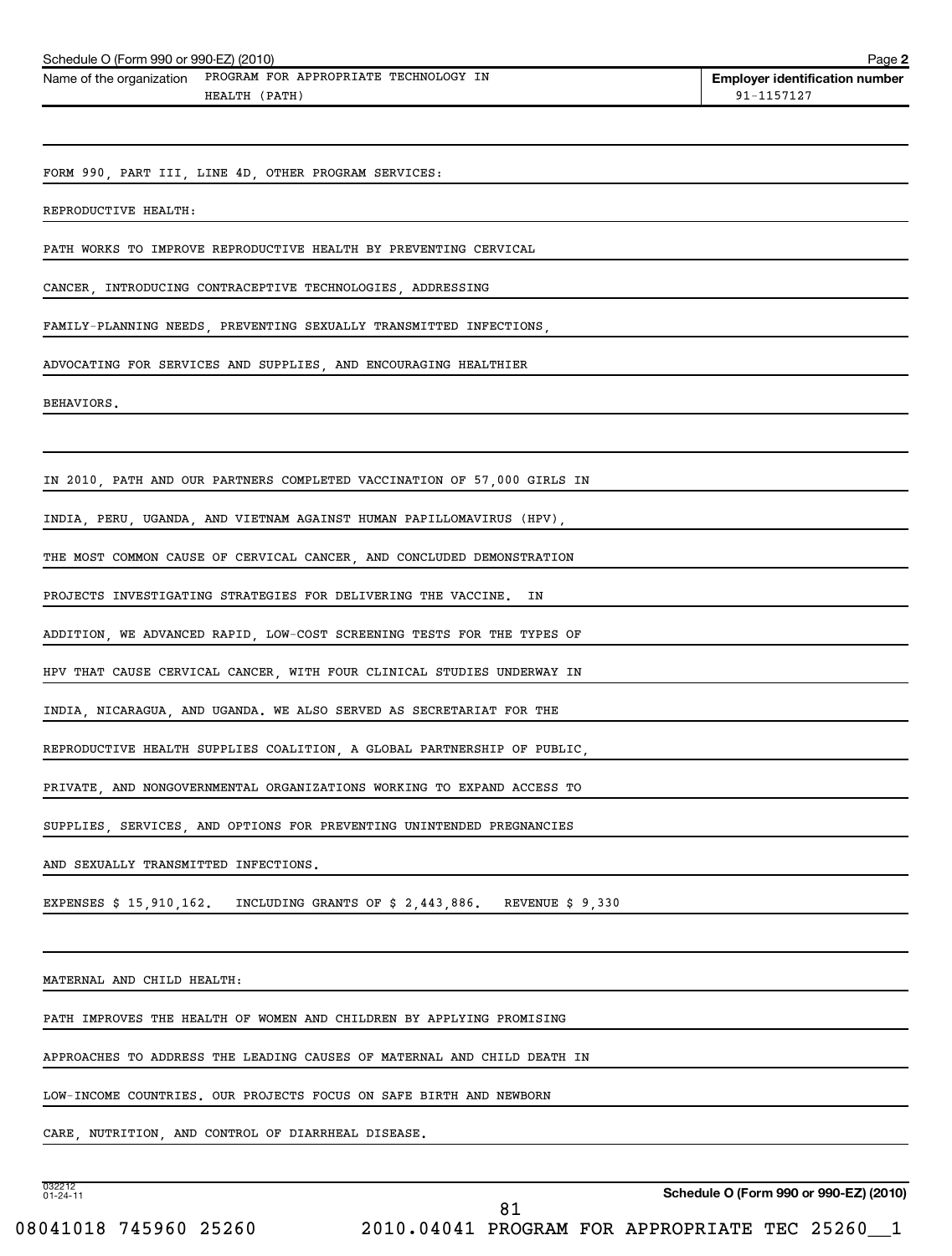| Schedule O (Form 990 or 990-EZ) (2010)<br>Name of the organization PROGRAM FOR APPROPRIATE TECHNOLOGY IN | Page 2<br><b>Employer identification number</b> |
|----------------------------------------------------------------------------------------------------------|-------------------------------------------------|
| HEALTH (PATH)                                                                                            | 91-1157127                                      |
| IN 2010, KEY PROJECTS INCLUDED THE INFANT AND YOUNG CHILD NUTRITION                                      |                                                 |
| PROJECT, WHICH WORKS TO IMPROVE NUTRITION FROM PREGNANCY THROUGH THE                                     |                                                 |
| FIRST TWO YEARS OF LIFE BY TRAINING HEALTH WORKERS, ENCOURAGING HEALTHY                                  |                                                 |
| BEHAVIORS, STRENGTHENING HEALTH SYSTEMS, AND INTEGRATING AGRICULTURE                                     |                                                 |
| AND NUTRITION. FOR EXAMPLE, AFTER HAITI'S DEVASTATING EARTHQUAKE, WE                                     |                                                 |
| WORKED WITH PARTNERS, INCLUDING UNICEF, TO TRAIN MORE THAN 300                                           |                                                 |
| EMERGENCY HEALTH WORKERS TO COUNSEL MOTHERS ON FEEDING THEIR YOUNG                                       |                                                 |
| CHILDREN IN TEMPORARY CAMPS.                                                                             |                                                 |
|                                                                                                          |                                                 |
| THE OXYTOCIN INITIATIVE WORKED IN GHANA AND INDIA TO HELP REDUCE THE                                     |                                                 |
| RISK OF EXCESSIVE BLEEDING AFTER CHILDBIRTH THROUGH THE USE OF THE DRUG                                  |                                                 |
| OXYTOCIN. SURE START WORKED IN SELECTED AREAS OF INDIA AND WITH                                          |                                                 |
| MULTIPLE PARTNERS TO REDUCE INFANT AND MATERNAL ILLNESS AND DEATH                                        |                                                 |
| THROUGH COMMUNITY EDUCATION AND IMPROVED ACCESS TO HEALTH CARE.                                          |                                                 |
| "MOTHERS' GROUPS" HAVE REACHED MORE THAN A HALF-MILLION INDIAN WOMEN                                     |                                                 |
| WITH INFORMATION ABOUT PREGNANCY, BREASTFEEDING, AND GOVERNMENT                                          |                                                 |
| PROGRAMS THAT SUPPORT HEALTH. IN KENYA, PATH AND OUR PARTNERS HELPED                                     |                                                 |
| THE GOVERNMENT RENEW NATIONAL POLICY GUIDELINES ON DIARRHEAL DISEASE TO                                  |                                                 |
| RAMP UP PROVEN INTERVENTIONS AND RAISE PUBLIC AWARENESS.                                                 |                                                 |
| EXPENSES \$ 18,263,632.<br>REVENUE \$ 0.<br>INCLUDING GRANTS OF $$4,625,245$ .                           |                                                 |
|                                                                                                          |                                                 |
| OTHER PROGRAMS                                                                                           |                                                 |
| EXPENSES $$104,728$ .<br>INCLUDING GRANTS OF \$ 0. REVENUE \$ 7,225.                                     |                                                 |
|                                                                                                          |                                                 |
| FORM 990, PART V, LINE 4B, LIST OF FOREIGN COUNTRIES:                                                    |                                                 |
| BELGIUM, CAMBODIA, CHINA, COTE D IVOIRE,                                                                 |                                                 |
| ETHIOPIA, FRANCE, GHANA, INDIA,                                                                          |                                                 |
| KENYA, NICARAGUA, PERU, SENEGAL,                                                                         |                                                 |
| 032212<br>01-24-11<br>82                                                                                 | Schedule O (Form 990 or 990-EZ) (2010)          |
| 08041018 745960 25260                                                                                    | 2010.04041 PROGRAM FOR APPROPRIATE TEC 25260_1  |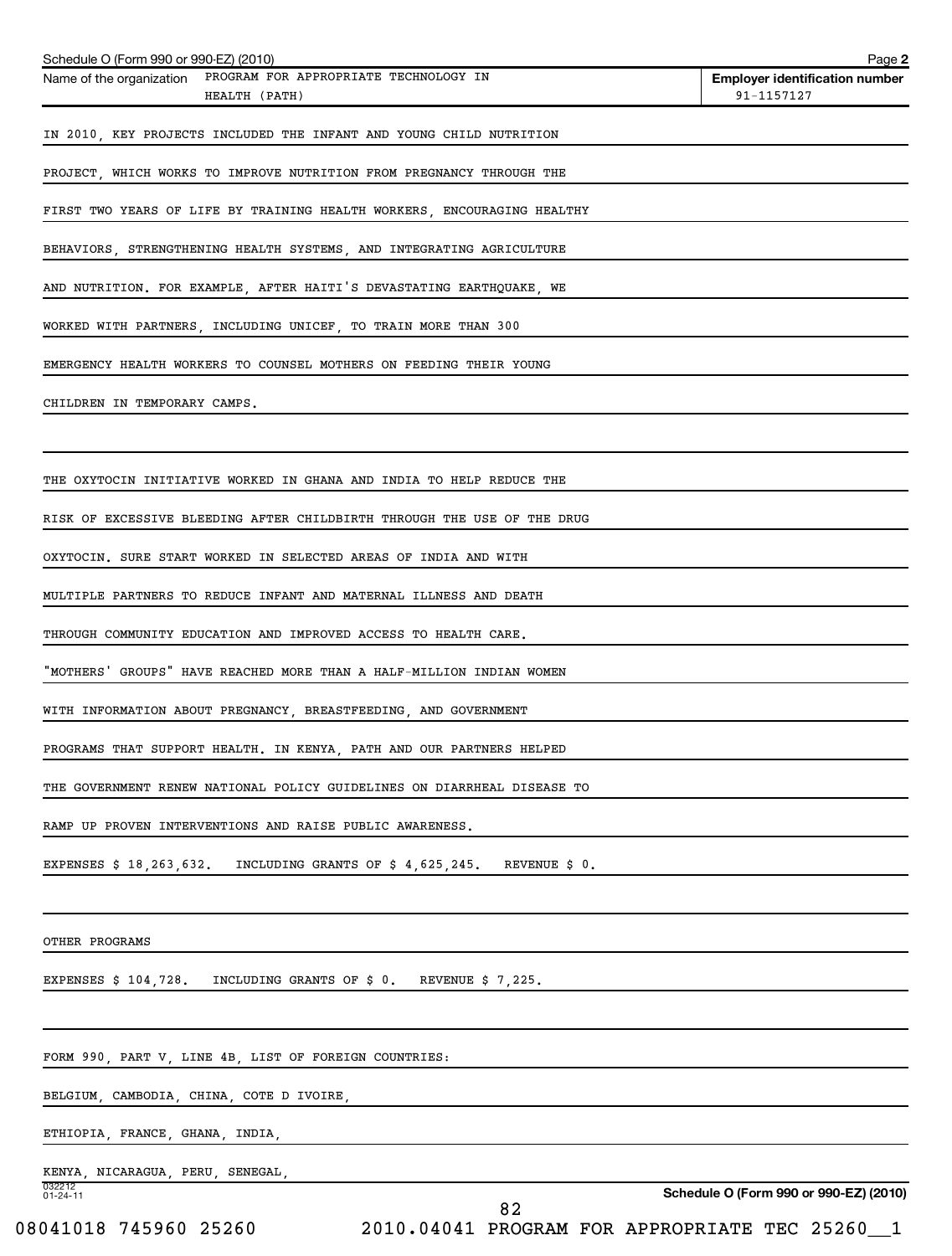|  | Schedule O (Form 990 or 990-EZ) (2010) | Page |  |
|--|----------------------------------------|------|--|
|--|----------------------------------------|------|--|

Name of the organization PROGRAM FOR APPROPRIATE TECHNOLOGY IN HEALTH (PATH) 91-1157127

**Employer identification number**

**2**

SOUTH AFRICA, TANZANIA, THAILAND, UGANDA,

UKRAINE, VIETNAM, ZAMBIA

FORM 990, PART VI, SECTION B, LINE 11: THE FORM 990 WAS PREPARED BY THE

OUTSIDE ACCOUNTING FIRM USING INFORMATION PROVIDED BY ACCOUNTING SERVICES

STAFF. THE FORM 990 WAS REVIEWED BY SENIOR MANAGEMENT. A COPY OF THE DRAFT

FORM 990 WAS SENT TO THE BOARD OF DIRECTORS FOR COMMENT. AFTER THE COMMENT

PERIOD, THE PRESIDENT AND CEO SIGNED THE RETURN.

FORM 990, PART VI, SECTION B, LINE 12C: BOARD MEMBERS, PATH MANAGEMENT,

AND ALL STAFF ABOVE A DESIGNATED LEVEL IN THE ORGANIZATION MUST COMPLETE A

CONFLICT OF INTEREST DISCLOSURE FORM EACH YEAR. ALL FORMS ARE REVIEWED AND

KEPT ON FILE. A CONFLICT MANAGEMENT PLAN IS DEVELOPED FOR ANY PERSON WITH A

SIGNIFICANT ACTUAL OR PERCEIVED CONFLICT OF INTEREST.

FORM 990, PART VI, SECTION B, LINE 15: THE BOARD'S COMPENSATION COMMITTEE

ANNUALLY REVIEWS SALARY AND BENEFITS FOR KEY EMPLOYEE POSITIONS. ANY

PROPOSALS FOR CHANGES TO SALARY AND BENEFITS MUST BE APPROVED BY THE

COMMITTEE BEFORE CONSIDERATION FOR FINAL APPROVAL BY THE BOARD OF

DIRECTORS.

THE SALARY AND BENEFITS FOR PATH'S PRESIDENT AND CEO POSITION ARE REVIEWED

AND APPROVED BY THE ENTIRE BOARD OF DIRECTORS EACH YEAR AT THE MAY BOARD

MEETING.

032212 01-24-11

PATH ROUTINELY USES THE SERVICES OF EXTERNAL FIRMS TO ASSESS AND BENCHMARK

EXECUTIVE COMPENSATION (PRESIDENT/CEO AND VICE PRESIDENTS). THE LAST MAJOR

REVIEW WAS COMPLETED IN 2008, WHEN PATH ENGAGED MERCER (A COMPENSATION,

**Schedule O (Form 990 or 990-EZ) (2010)**

08041018 745960 25260 2010.04041 PROGRAM FOR APPROPRIATE TEC 25260 1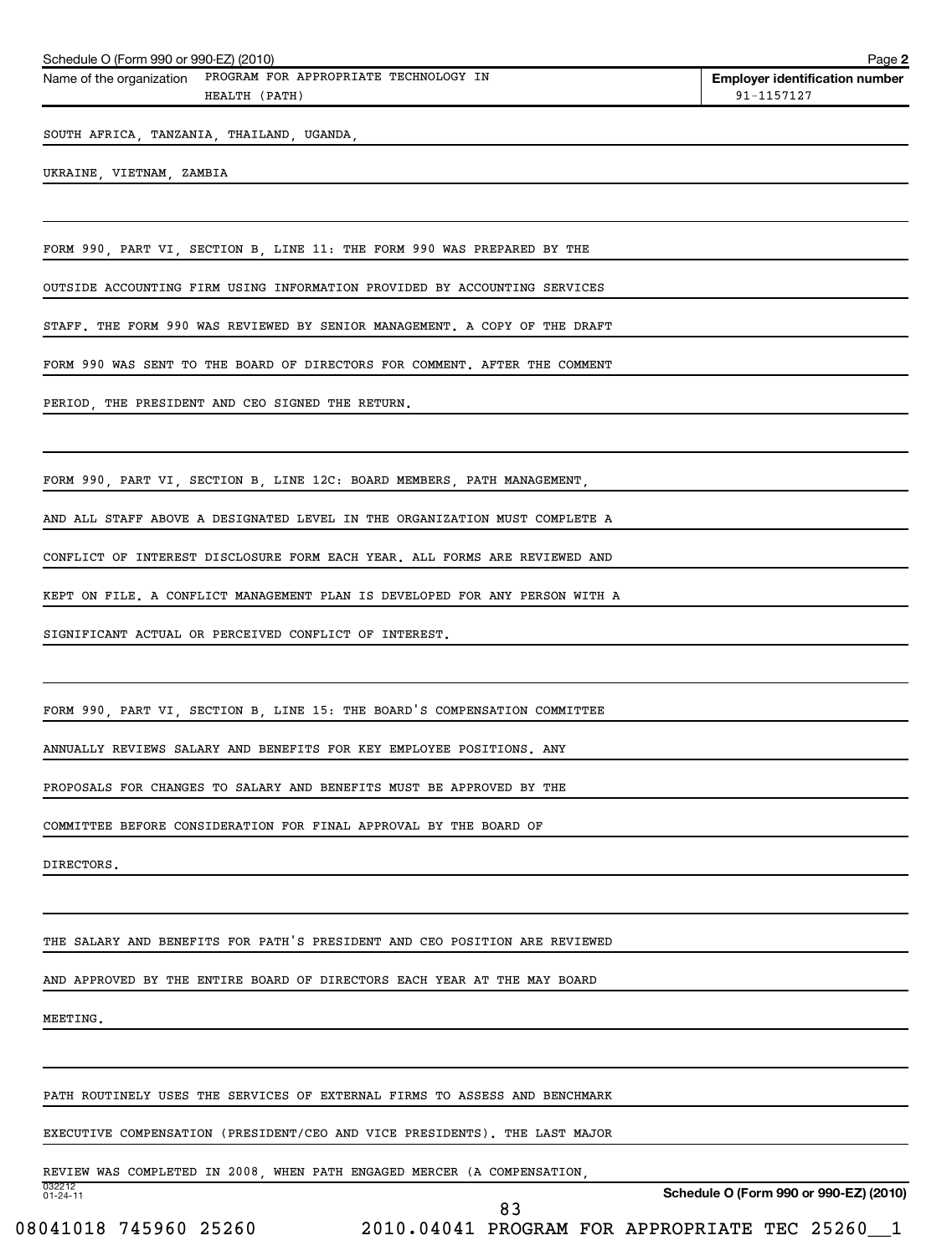| Schedule O (Form 990 or 990-EZ) (2010)                                          |                                                | Page 2                                              |
|---------------------------------------------------------------------------------|------------------------------------------------|-----------------------------------------------------|
| Name of the organization PROGRAM FOR APPROPRIATE TECHNOLOGY IN<br>HEALTH (PATH) |                                                | <b>Employer identification number</b><br>91-1157127 |
| BENEFITS, AND HUMAN RESOURCES CONSULTING FIRM) TO REVIEW CURRENT AND            |                                                |                                                     |
| PROPOSED BASE SALARIES OF PATH'S CEO AND VICE PRESIDENTS. MERCER USED DATA      |                                                |                                                     |
|                                                                                 |                                                |                                                     |
| FROM MULTIPLE SOURCES TO EVALUATE CURRENT AND PROPOSED BASE SALARIES OF THE     |                                                |                                                     |
| CEO, VICE PRESIDENTS, AND OTHER KEY EMPLOYEES. THE BOARD'S COMPENSATION         |                                                |                                                     |
| COMMITTEE REVIEWED THE MERCER REPORT AND APPROVED THE COMPENSATION PACKAGES     |                                                |                                                     |
| FOR THE VICE PRESIDENTS, WITH RATIFICATION BY THE BOARD. THE COMMITTEE ALSO     |                                                |                                                     |
| MADE A RECOMMENDATION TO THE BOARD FOR APPROVAL OF THE PRESIDENT'S              |                                                |                                                     |
| COMPENSATION PACKAGE, WHICH THE BOARD SUBSEQUENTLY APPROVED. ADDITIONALLY,      |                                                |                                                     |
| MERCER REVIEWED THE PROPOSED TOTAL COMPENSATION FOR THE PRESIDENT AND CEO       |                                                |                                                     |
| POSITION AND OBTAINED A SIGNIFICANT NUMBER OF DATA POINTS TO ASCERTAIN ITS      |                                                |                                                     |
| REASONABLENESS AND APPROPRIATENESS. THE BOARD REVIEWED MERCER'S FINDINGS        |                                                |                                                     |
| AND APPROVED THE PRESIDENT AND CEO POSITION'S COMPENSATION AND BENEFIT          |                                                |                                                     |
| PACKAGE.                                                                        |                                                |                                                     |
|                                                                                 |                                                |                                                     |
| FORM 990, PART VI, LINE 17, LIST OF STATES RECEIVING COPY OF FORM 990:          |                                                |                                                     |
| AZ, CA, CT, FL, IL, MA, MD, NJ, NY, NC, OH, OR, PA, TX, VA, VT, WA              |                                                |                                                     |
|                                                                                 |                                                |                                                     |
| FORM 990, PART VI, SECTION C, LINE 19: PATH MAKES ITS GOVERNING DOCUMENTS,      |                                                |                                                     |
| CONFLICT OF INTEREST POLICY, AND FINANCIAL STATEMENTS AVAILABLE TO THE          |                                                |                                                     |
| PUBLIC UPON REQUEST.                                                            |                                                |                                                     |
|                                                                                 |                                                |                                                     |
| FORM 990, PART XI, LINE 5, CHANGES IN NET ASSETS:                               |                                                |                                                     |
| NET UNREALIZED LOSSES ON INVESTMENTS:                                           | $-798,587.$                                    |                                                     |
| PACTEC, INC. FUND BALANCE                                                       | $-13,719.$                                     |                                                     |
| TOTAL TO FORM 990, PART XI, LINE 5                                              | $-812,306$ .                                   |                                                     |
|                                                                                 |                                                |                                                     |
| FORM 990, PART VII, SECTION A, COLUMN (B): HOURS FOR RELATED ORGANIZATIONS:     |                                                |                                                     |
| CHRISTOPHER J. ELIAS, PRESIDENT AND CEO, DEVOTES APPROXIMATELY ONE HOUR         |                                                |                                                     |
| 032212<br>01-24-11                                                              | 84                                             | Schedule O (Form 990 or 990-EZ) (2010)              |
| 08041018 745960 25260                                                           | 2010.04041 PROGRAM FOR APPROPRIATE TEC 25260_1 |                                                     |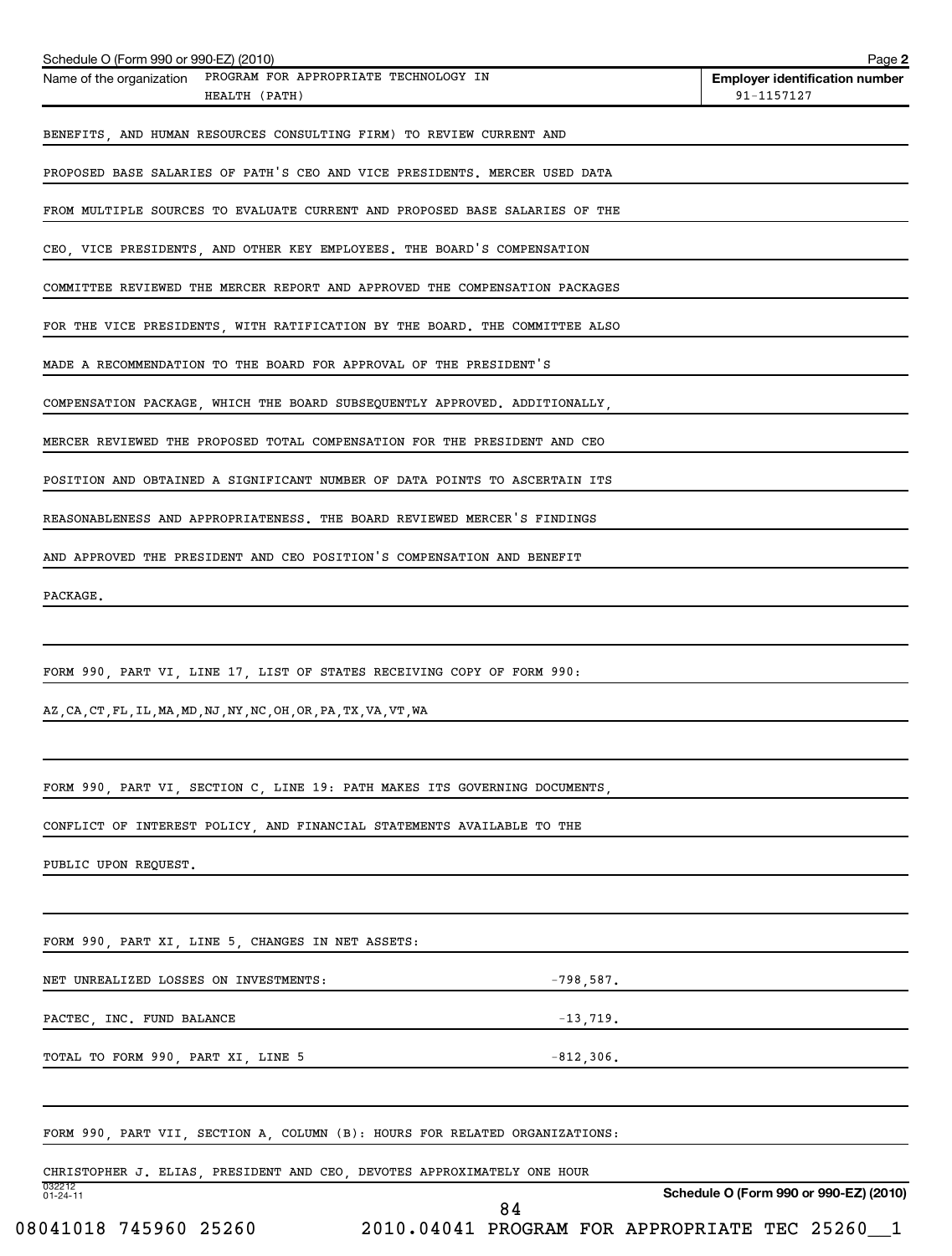| Schedule O (Form 990 or 990-EZ) (2010)<br>PROGRAM FOR APPROPRIATE TECHNOLOGY IN<br>Name of the organization<br>HEALTH (PATH) | Page 2<br><b>Employer identification number</b><br>91-1157127 |
|------------------------------------------------------------------------------------------------------------------------------|---------------------------------------------------------------|
|                                                                                                                              |                                                               |
| PER WEEK TO PATH VACCINE SOLUTIONS GOVERNANCE.                                                                               |                                                               |
| ERIC G. WALKER, VICE PRESIDENT OF CORPORATE SERVICES, DEVOTES                                                                |                                                               |
| APPROXIMATELY ONE HOUR PER WEEK TO PATH VACCINE SOLUTIONS GOVERNANCE.                                                        |                                                               |
| JACQUELINE D. SHERRIS, VICE PRESIDENT OF GLOBAL PROGRAMS, DEVOTES                                                            |                                                               |
| APPROXIMATELY ONE HOUR PER WEEK TO PATH VACCINE SOLUTIONS GOVERNANCE.                                                        |                                                               |
| DAN LASTER, GENERAL COUNSEL, DEVOTES APPROXIMATELY ONE HOUR PER WEEK TO                                                      |                                                               |
| PATH VACCINE SOLUTIONS GOVERNANCE.                                                                                           |                                                               |
|                                                                                                                              |                                                               |
|                                                                                                                              |                                                               |
|                                                                                                                              |                                                               |
|                                                                                                                              |                                                               |
|                                                                                                                              |                                                               |
|                                                                                                                              |                                                               |
|                                                                                                                              |                                                               |
|                                                                                                                              |                                                               |
|                                                                                                                              |                                                               |
|                                                                                                                              |                                                               |
|                                                                                                                              |                                                               |
|                                                                                                                              |                                                               |
|                                                                                                                              |                                                               |
|                                                                                                                              |                                                               |
|                                                                                                                              |                                                               |
|                                                                                                                              |                                                               |
|                                                                                                                              |                                                               |
|                                                                                                                              |                                                               |
|                                                                                                                              |                                                               |
|                                                                                                                              |                                                               |
|                                                                                                                              |                                                               |
|                                                                                                                              |                                                               |
| 032212<br>01-24-11                                                                                                           | Schedule O (Form 990 or 990-EZ) (2010)                        |
| 85<br>08041018 745960 25260<br>2010.04041 PROGRAM FOR APPROPRIATE TEC 25260                                                  | $\_1$                                                         |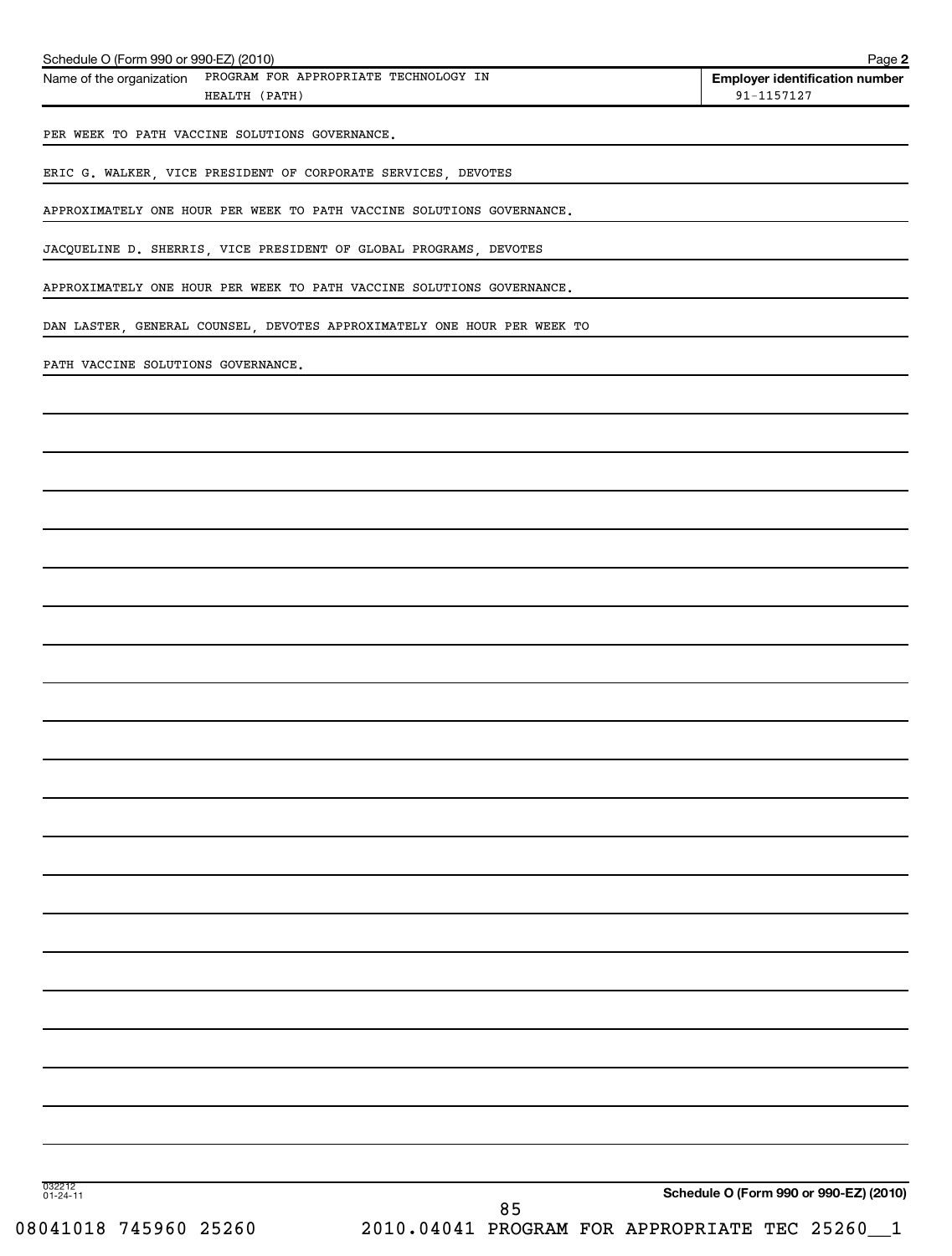| OMB No. 1545-0047<br><b>Related Organizations and Unrelated Partnerships</b><br><b>SCHEDULE R</b><br>(Form 990)<br>▶ Complete if the organization answered "Yes" to Form 990, Part IV, line 33, 34, 35, 36, or 37.<br><b>Open to Public</b><br>Department of the Treasury<br>Internal Revenue Service<br>Attach to Form 990.<br>See separate instructions. |                                                                                |                                                     |                                      |                                                          |                                     |                                                     |                                     |                                                      |  |
|------------------------------------------------------------------------------------------------------------------------------------------------------------------------------------------------------------------------------------------------------------------------------------------------------------------------------------------------------------|--------------------------------------------------------------------------------|-----------------------------------------------------|--------------------------------------|----------------------------------------------------------|-------------------------------------|-----------------------------------------------------|-------------------------------------|------------------------------------------------------|--|
| PROGRAM FOR APPROPRIATE TECHNOLOGY IN<br>Name of the organization<br>HEALTH (PATH)                                                                                                                                                                                                                                                                         |                                                                                |                                                     |                                      |                                                          |                                     | <b>Employer identification number</b><br>91-1157127 |                                     |                                                      |  |
| Identification of Disregarded Entities (Complete if the organization answered "Yes" to Form 990, Part IV, line 33.)<br>Part I                                                                                                                                                                                                                              |                                                                                |                                                     |                                      |                                                          |                                     |                                                     |                                     |                                                      |  |
| (a)<br>Name, address, and EIN<br>of disregarded entity                                                                                                                                                                                                                                                                                                     | (b)<br>Primary activity                                                        | (c)<br>Legal domicile (state or<br>foreign country) | (d)<br>Total income                  | (e)<br>End-of-year assets                                |                                     |                                                     | (f)<br>Direct controlling<br>entity |                                                      |  |
|                                                                                                                                                                                                                                                                                                                                                            |                                                                                |                                                     |                                      |                                                          |                                     |                                                     |                                     |                                                      |  |
|                                                                                                                                                                                                                                                                                                                                                            |                                                                                |                                                     |                                      |                                                          |                                     |                                                     |                                     |                                                      |  |
| Identification of Related Tax-Exempt Organizations (Complete if the organization answered "Yes" to Form 990, Part IV, line 34 because it had one or more related tax-exempt<br>Part II<br>organizations during the tax year.)                                                                                                                              |                                                                                |                                                     |                                      |                                                          |                                     |                                                     |                                     |                                                      |  |
| (a)<br>Name, address, and EIN<br>of related organization                                                                                                                                                                                                                                                                                                   | (b)<br>Primary activity                                                        | (c)<br>Legal domicile (state or<br>foreign country) | (d)<br><b>Exempt Code</b><br>section | (e)<br>Public charity<br>status (if section<br>501(c)(3) | (f)<br>Direct controlling<br>entity |                                                     |                                     | $(g)$<br>Section 512(b)(13)<br>controlled<br>entity? |  |
| PATH VACCINE SOLUTIONS<br>$-83 - 0431851$<br>2201 WESTLAKE AVENUE<br>SEATTLE, WA 98109                                                                                                                                                                                                                                                                     | <b>ADVANCE DEVELOPMENT OF</b><br>VACCINES TO IMPROVE THE<br>HEALTH OF CHILDREN | WASHINGTON                                          | 501(C)(3)                            | 11A                                                      | РАТН                                |                                                     | Yes<br>X                            | No                                                   |  |
| PACTEC INC. - 91-1293588<br>2201 WESTLAKE AVENUE<br>SEATTLE, WA 98109                                                                                                                                                                                                                                                                                      | A TITLE HOLDING<br><b>ORGANIZATION</b>                                         | WASHINGTON                                          | 501(C)(2)                            |                                                          |                                     |                                                     |                                     | X                                                    |  |
|                                                                                                                                                                                                                                                                                                                                                            |                                                                                |                                                     |                                      |                                                          |                                     |                                                     |                                     |                                                      |  |
|                                                                                                                                                                                                                                                                                                                                                            |                                                                                |                                                     |                                      |                                                          |                                     |                                                     |                                     |                                                      |  |

**For Paperwork Reduction Act Notice, see the Instructions for Form 990. Schedule R (Form 990) 2010**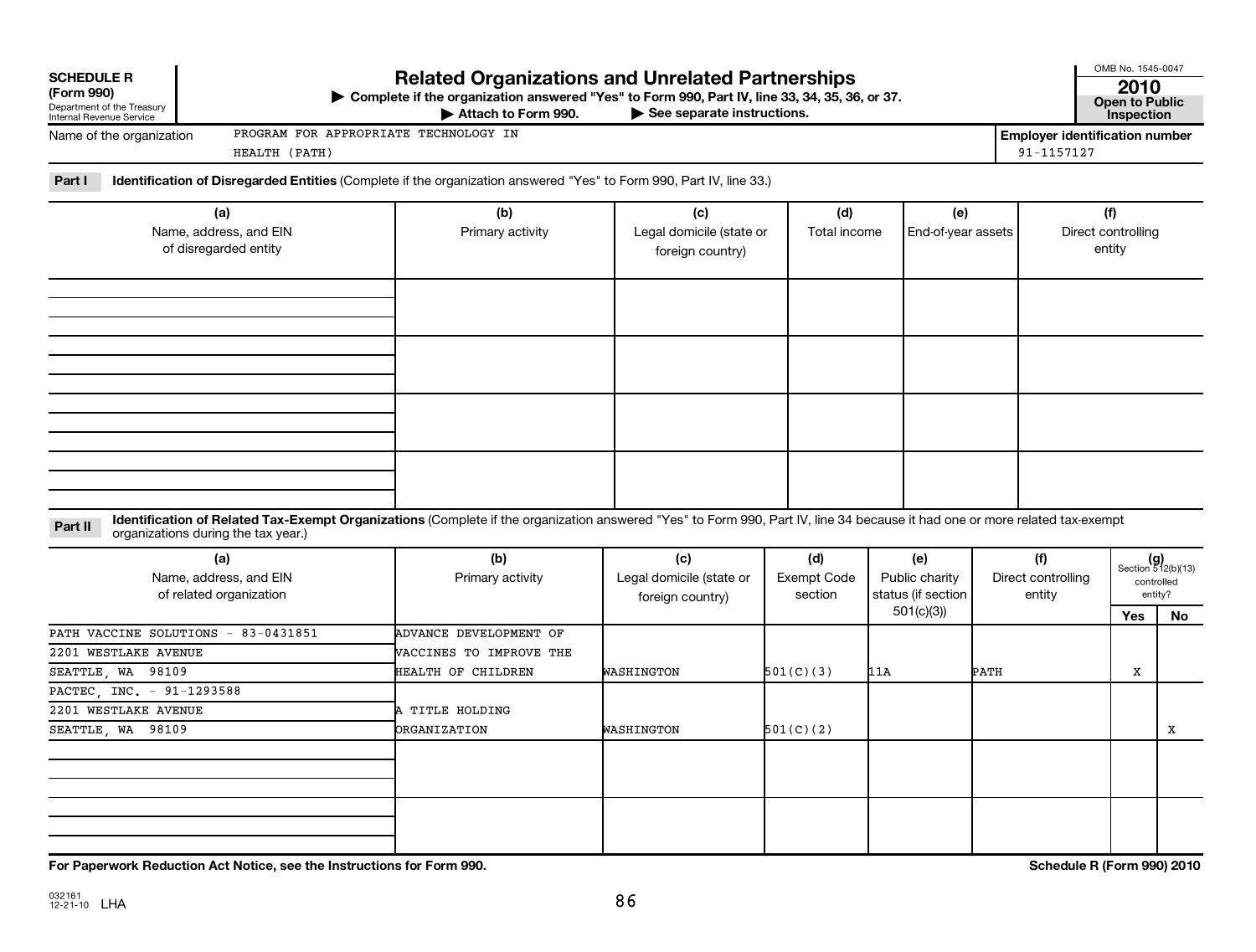Schedule R (Form 990) 2010 HEALTH (PATH) Page Page 191-1157127

| Identification of Related Organizations Taxable as a Partnership (Complete if the organization answered "Yes" to Form 990, Part IV, line 34 because it had one or more related<br>Part III<br>organizations treated as a partnership during the tax year.)                  |                         |                                       |                                     |                                                     |                                 |                                                 |     |                                           |                                                      |                                   |                             |                                           |
|-----------------------------------------------------------------------------------------------------------------------------------------------------------------------------------------------------------------------------------------------------------------------------|-------------------------|---------------------------------------|-------------------------------------|-----------------------------------------------------|---------------------------------|-------------------------------------------------|-----|-------------------------------------------|------------------------------------------------------|-----------------------------------|-----------------------------|-------------------------------------------|
| (a)<br>Name, address, and EIN<br>of related organization                                                                                                                                                                                                                    | (b)<br>Primary activity | (c)<br>Legal<br>domicile<br>(state or | (d)<br>Direct controlling<br>entity | (e)<br>Predominant income<br>reduction in the moon. | (f)<br>Share of total<br>income | (g)<br>Share of<br>end-of-year                  |     | (h)<br>Disproportion-<br>ate allocations? | (i)<br>Code V-UBI<br>amount in box<br>20 of Schedule |                                   | (i)<br>managing<br>partner? | (k)<br>General or Percentage<br>ownership |
|                                                                                                                                                                                                                                                                             |                         | foreign<br>country)                   |                                     | excluded from tax under<br>sections 512-514)        |                                 | assets                                          | Yes | No                                        | K-1 (Form 1065) Yes No                               |                                   |                             |                                           |
|                                                                                                                                                                                                                                                                             |                         |                                       |                                     |                                                     |                                 |                                                 |     |                                           |                                                      |                                   |                             |                                           |
|                                                                                                                                                                                                                                                                             |                         |                                       |                                     |                                                     |                                 |                                                 |     |                                           |                                                      |                                   |                             |                                           |
|                                                                                                                                                                                                                                                                             |                         |                                       |                                     |                                                     |                                 |                                                 |     |                                           |                                                      |                                   |                             |                                           |
|                                                                                                                                                                                                                                                                             |                         |                                       |                                     |                                                     |                                 |                                                 |     |                                           |                                                      |                                   |                             |                                           |
| Identification of Related Organizations Taxable as a Corporation or Trust (Complete if the organization answered "Yes" to Form 990, Part IV, line 34 because it had one or more related<br>Part IV<br>organizations treated as a corporation or trust during the tax year.) |                         |                                       |                                     |                                                     |                                 |                                                 |     |                                           |                                                      |                                   |                             |                                           |
| (a)                                                                                                                                                                                                                                                                         |                         |                                       | (b)                                 | (c)                                                 | (d)                             | (e)                                             |     | (f)                                       |                                                      | (g)                               |                             | (h)                                       |
| Name, address, and EIN<br>of related organization                                                                                                                                                                                                                           |                         |                                       | Primary activity                    | Legal domicile<br>(state or<br>foreign<br>country)  | Direct controlling<br>entity    | Type of entity<br>(C corp, S corp,<br>or trust) |     | Share of total<br>income                  |                                                      | Share of<br>end-of-year<br>assets |                             | Percentage<br>ownership                   |
|                                                                                                                                                                                                                                                                             |                         |                                       |                                     |                                                     |                                 |                                                 |     |                                           |                                                      |                                   |                             |                                           |
|                                                                                                                                                                                                                                                                             |                         |                                       |                                     |                                                     |                                 |                                                 |     |                                           |                                                      |                                   |                             |                                           |
|                                                                                                                                                                                                                                                                             |                         |                                       |                                     |                                                     |                                 |                                                 |     |                                           |                                                      |                                   |                             |                                           |
|                                                                                                                                                                                                                                                                             |                         |                                       |                                     |                                                     |                                 |                                                 |     |                                           |                                                      |                                   |                             |                                           |
|                                                                                                                                                                                                                                                                             |                         |                                       |                                     |                                                     |                                 |                                                 |     |                                           |                                                      |                                   |                             |                                           |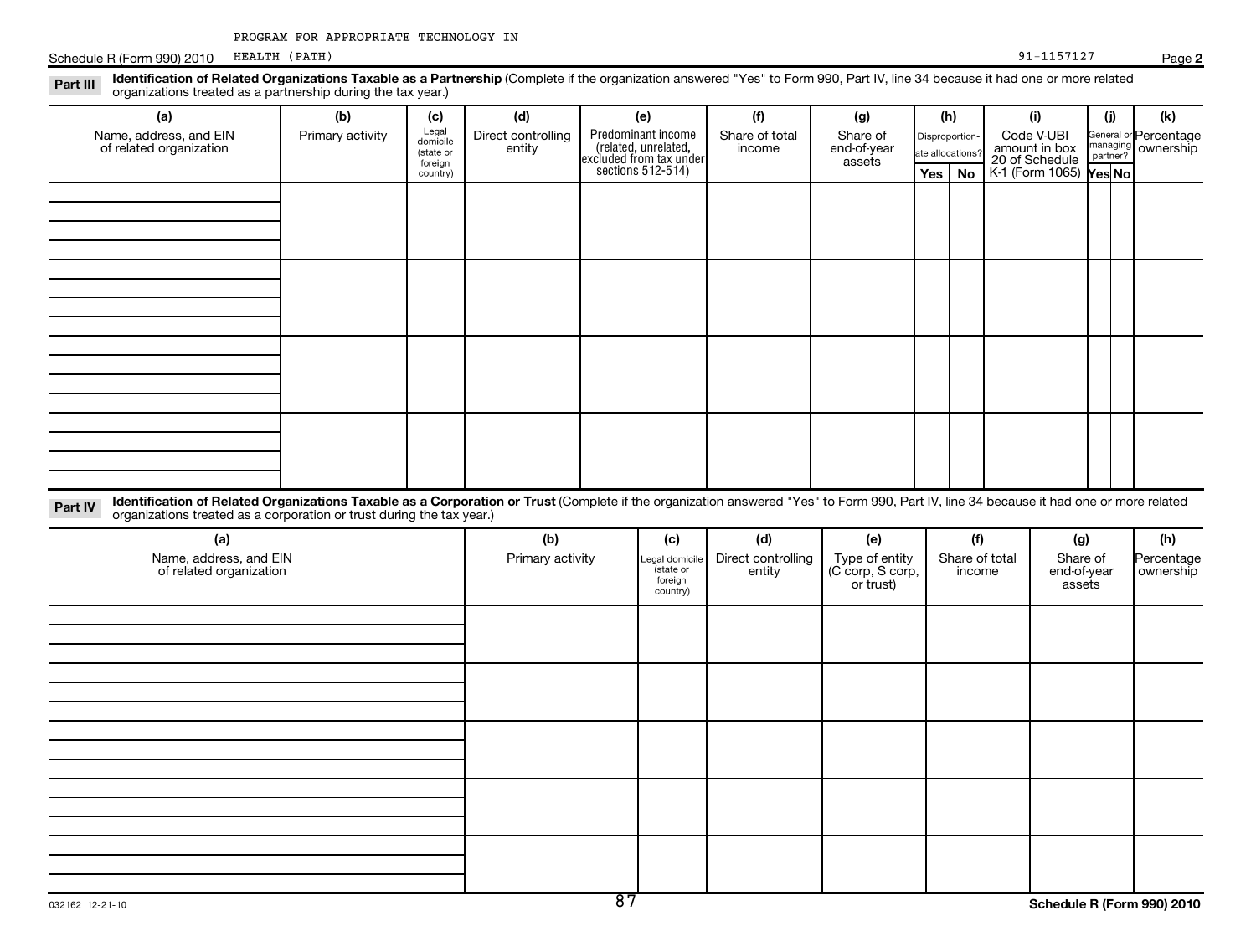PROGRAM FOR APPROPRIATE TECHNOLOGY IN

Schedule R (Form 990) 2010 HEALTH (PATH) Page Page 191-1157127

| Note. Complete line 1 if any entity is listed in Parts II, III, or IV of this schedule.<br>During the tax year, did the organization engage in any of the following transactions with one or more related organizations listed in Parts II-IV?<br>1.<br>b Gift, grant, or capital contribution to other organization(s) encourance contains an example and contribution to other organization(s) encourance contains and contribution to other organization(s) encourance contains and<br>d Loans or loan guarantees to or for other organization(s) manufactured content to content the organization (s)<br>e Loans or loan guarantees by other organization(s) manufaction contracts and an account of the contract of the contract of the contract of the contract of the contract of the contract of the contract of the contract of th | 1a<br>1 <sub>b</sub><br>1c<br>1d<br>1e | Yes<br>X | No<br>X<br>x |  |  |  |  |  |
|---------------------------------------------------------------------------------------------------------------------------------------------------------------------------------------------------------------------------------------------------------------------------------------------------------------------------------------------------------------------------------------------------------------------------------------------------------------------------------------------------------------------------------------------------------------------------------------------------------------------------------------------------------------------------------------------------------------------------------------------------------------------------------------------------------------------------------------------|----------------------------------------|----------|--------------|--|--|--|--|--|
|                                                                                                                                                                                                                                                                                                                                                                                                                                                                                                                                                                                                                                                                                                                                                                                                                                             |                                        |          |              |  |  |  |  |  |
|                                                                                                                                                                                                                                                                                                                                                                                                                                                                                                                                                                                                                                                                                                                                                                                                                                             |                                        |          |              |  |  |  |  |  |
|                                                                                                                                                                                                                                                                                                                                                                                                                                                                                                                                                                                                                                                                                                                                                                                                                                             |                                        |          |              |  |  |  |  |  |
|                                                                                                                                                                                                                                                                                                                                                                                                                                                                                                                                                                                                                                                                                                                                                                                                                                             |                                        |          |              |  |  |  |  |  |
|                                                                                                                                                                                                                                                                                                                                                                                                                                                                                                                                                                                                                                                                                                                                                                                                                                             |                                        |          | X            |  |  |  |  |  |
|                                                                                                                                                                                                                                                                                                                                                                                                                                                                                                                                                                                                                                                                                                                                                                                                                                             |                                        |          | x            |  |  |  |  |  |
|                                                                                                                                                                                                                                                                                                                                                                                                                                                                                                                                                                                                                                                                                                                                                                                                                                             |                                        |          |              |  |  |  |  |  |
| f Sale of assets to other organization(s) manufactured assemblance contract and a set of assets to other organization(s) manufactured assets to other organization(s)                                                                                                                                                                                                                                                                                                                                                                                                                                                                                                                                                                                                                                                                       | 1f                                     |          | X            |  |  |  |  |  |
| g Purchase of assets from other organization(s) material contents and content to the content of the content of the content of the content of the content of the content of the content of the content of the content of the co                                                                                                                                                                                                                                                                                                                                                                                                                                                                                                                                                                                                              | 1q                                     |          | x            |  |  |  |  |  |
| h Exchange of assets <b>with a set of a sets</b> and a set of a set of a set of a set of a set of a set of a set of a set of a set of a set of a set of a set of a set of a set of a set of a set of a set of a set of a set of a s<br>1h                                                                                                                                                                                                                                                                                                                                                                                                                                                                                                                                                                                                   |                                        |          |              |  |  |  |  |  |
| i Lease of facilities, equipment, or other assets to other organization(s) manufaction content to content the content of the content of facilities, equipment, or other assets to other organization(s) manufaction content to<br>1i.                                                                                                                                                                                                                                                                                                                                                                                                                                                                                                                                                                                                       |                                        |          |              |  |  |  |  |  |
|                                                                                                                                                                                                                                                                                                                                                                                                                                                                                                                                                                                                                                                                                                                                                                                                                                             |                                        |          |              |  |  |  |  |  |
|                                                                                                                                                                                                                                                                                                                                                                                                                                                                                                                                                                                                                                                                                                                                                                                                                                             | 1i.                                    |          | x            |  |  |  |  |  |
|                                                                                                                                                                                                                                                                                                                                                                                                                                                                                                                                                                                                                                                                                                                                                                                                                                             | 1k<br>11                               |          | x<br>X       |  |  |  |  |  |
|                                                                                                                                                                                                                                                                                                                                                                                                                                                                                                                                                                                                                                                                                                                                                                                                                                             |                                        |          |              |  |  |  |  |  |
|                                                                                                                                                                                                                                                                                                                                                                                                                                                                                                                                                                                                                                                                                                                                                                                                                                             |                                        |          |              |  |  |  |  |  |
| n Sharing of paid employees <b>www.areas and an architecture and architecture and architecture and architecture and architecture and architecture and architecture and architecture and architecture and architecture and archit</b>                                                                                                                                                                                                                                                                                                                                                                                                                                                                                                                                                                                                        | 1n                                     |          | X            |  |  |  |  |  |
|                                                                                                                                                                                                                                                                                                                                                                                                                                                                                                                                                                                                                                                                                                                                                                                                                                             | 10 <sub>o</sub>                        |          | x            |  |  |  |  |  |
|                                                                                                                                                                                                                                                                                                                                                                                                                                                                                                                                                                                                                                                                                                                                                                                                                                             |                                        |          |              |  |  |  |  |  |
|                                                                                                                                                                                                                                                                                                                                                                                                                                                                                                                                                                                                                                                                                                                                                                                                                                             | 1 <sub>p</sub>                         | x        |              |  |  |  |  |  |
| q Other transfer of cash or property to other organization(s) material contents and content to the content of the content of the content of the content of the content of the content of the content of the content of the con                                                                                                                                                                                                                                                                                                                                                                                                                                                                                                                                                                                                              | 1q                                     |          | X            |  |  |  |  |  |
|                                                                                                                                                                                                                                                                                                                                                                                                                                                                                                                                                                                                                                                                                                                                                                                                                                             | 1r                                     |          | X            |  |  |  |  |  |
| If the answer to any of the above is "Yes," see the instructions for information on who must complete this line, including covered relationships and transaction thresholds.<br>$\mathbf{2}$                                                                                                                                                                                                                                                                                                                                                                                                                                                                                                                                                                                                                                                |                                        |          |              |  |  |  |  |  |
| (a)<br>(b)<br>(c)<br>(d)<br>Name of other organization<br>Method of determining<br>Amount involved<br>Transaction<br>amount involved<br>type (a-r)                                                                                                                                                                                                                                                                                                                                                                                                                                                                                                                                                                                                                                                                                          |                                        |          |              |  |  |  |  |  |
| C<br>10,280,497.<br>(1) PATH VACCINE SOLUTIONS                                                                                                                                                                                                                                                                                                                                                                                                                                                                                                                                                                                                                                                                                                                                                                                              |                                        |          |              |  |  |  |  |  |
| (2) PATH VACCINE SOLUTIONS<br>25,640,498.<br>P                                                                                                                                                                                                                                                                                                                                                                                                                                                                                                                                                                                                                                                                                                                                                                                              |                                        |          |              |  |  |  |  |  |
| (3)                                                                                                                                                                                                                                                                                                                                                                                                                                                                                                                                                                                                                                                                                                                                                                                                                                         |                                        |          |              |  |  |  |  |  |
| (4)                                                                                                                                                                                                                                                                                                                                                                                                                                                                                                                                                                                                                                                                                                                                                                                                                                         |                                        |          |              |  |  |  |  |  |
| (5)                                                                                                                                                                                                                                                                                                                                                                                                                                                                                                                                                                                                                                                                                                                                                                                                                                         |                                        |          |              |  |  |  |  |  |

**(6)**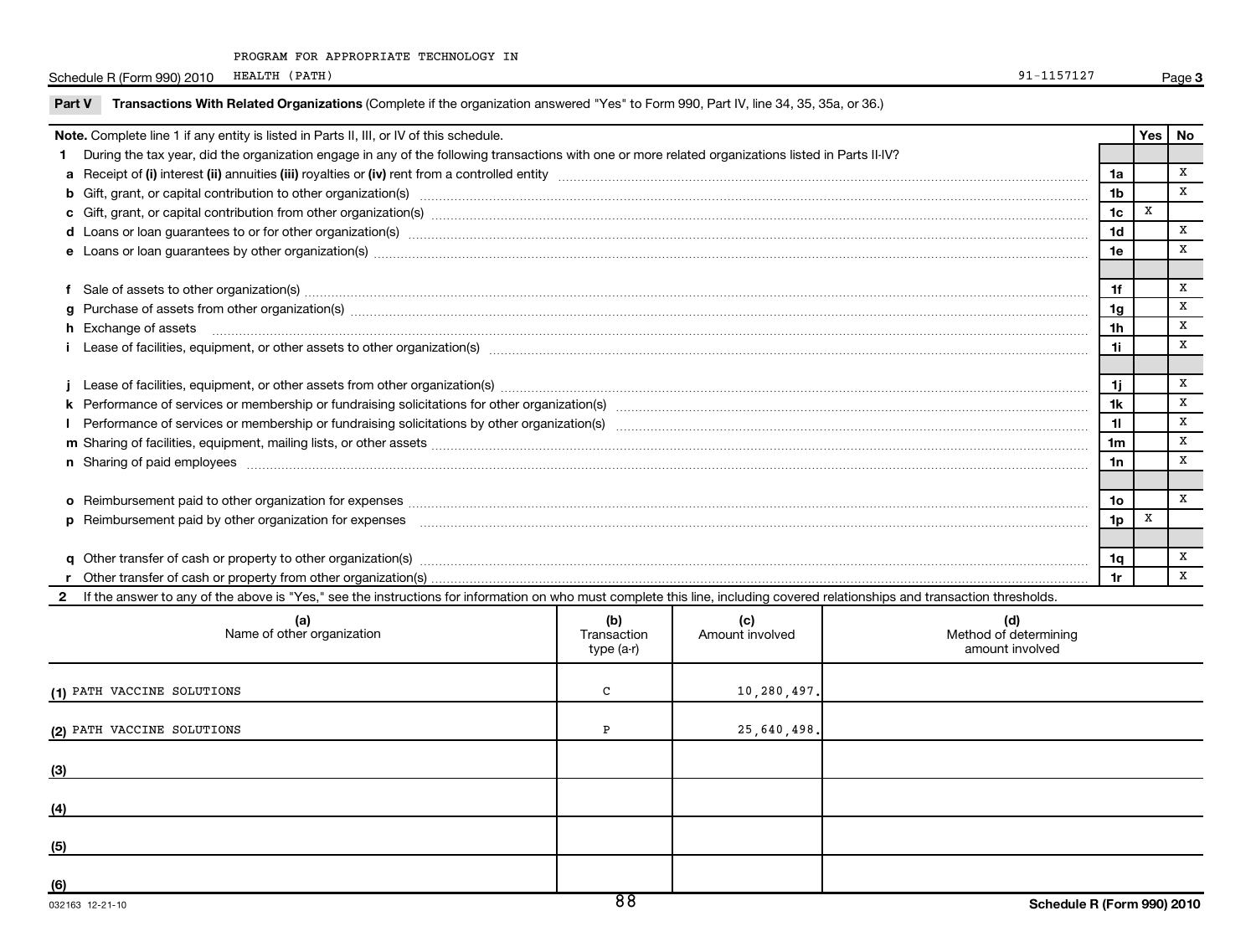Schedule R (Form 990) 2010 HEALTH (PATH) 31-1157127 HEALTH (PATH) 91-1157127

### Part VI Unrelated Organizations Taxable as a Partnership (Complete if the organization answered "Yes" to Form 990, Part IV, line 37.)

Provide the following information for each entity taxed as a partnership through which the organization conducted more than five percent of its activities (measured by total assets or gross revenue) that was not a related organization. See instructions regarding exclusion for certain investment partnerships.

| ັ<br>$\tilde{\phantom{a}}$<br>$\overline{\phantom{a}}$<br>(a)<br>Name, address, and EIN<br>of entity | (b)<br>Primary activity | (c)<br>Legal domicile<br>(state or foreign | (d)<br>Are all partners<br>section 501(c)(3)<br>organizations? |  |  |        |  |  |        |  |  | (e)<br>Share of end-of-<br>year assets |  | (f)<br>(g)<br>Dispropor-<br>Code V-UBI<br>amount in box 20<br>of Schedule K-1<br>(Form 1065)<br>tionate<br>allocations? |  | (h)<br>General or<br>managing<br>partner? |
|------------------------------------------------------------------------------------------------------|-------------------------|--------------------------------------------|----------------------------------------------------------------|--|--|--------|--|--|--------|--|--|----------------------------------------|--|-------------------------------------------------------------------------------------------------------------------------|--|-------------------------------------------|
|                                                                                                      |                         | country)                                   | Yes No                                                         |  |  | Yes No |  |  | Yes No |  |  |                                        |  |                                                                                                                         |  |                                           |
|                                                                                                      |                         |                                            |                                                                |  |  |        |  |  |        |  |  |                                        |  |                                                                                                                         |  |                                           |
|                                                                                                      |                         |                                            |                                                                |  |  |        |  |  |        |  |  |                                        |  |                                                                                                                         |  |                                           |
|                                                                                                      |                         |                                            |                                                                |  |  |        |  |  |        |  |  |                                        |  |                                                                                                                         |  |                                           |
|                                                                                                      |                         |                                            |                                                                |  |  |        |  |  |        |  |  |                                        |  |                                                                                                                         |  |                                           |
|                                                                                                      |                         |                                            |                                                                |  |  |        |  |  |        |  |  |                                        |  |                                                                                                                         |  |                                           |
|                                                                                                      |                         |                                            |                                                                |  |  |        |  |  |        |  |  |                                        |  |                                                                                                                         |  |                                           |
|                                                                                                      |                         |                                            |                                                                |  |  |        |  |  |        |  |  |                                        |  |                                                                                                                         |  |                                           |
|                                                                                                      |                         |                                            |                                                                |  |  |        |  |  |        |  |  |                                        |  |                                                                                                                         |  |                                           |

**Schedule R (Form 990) 2010**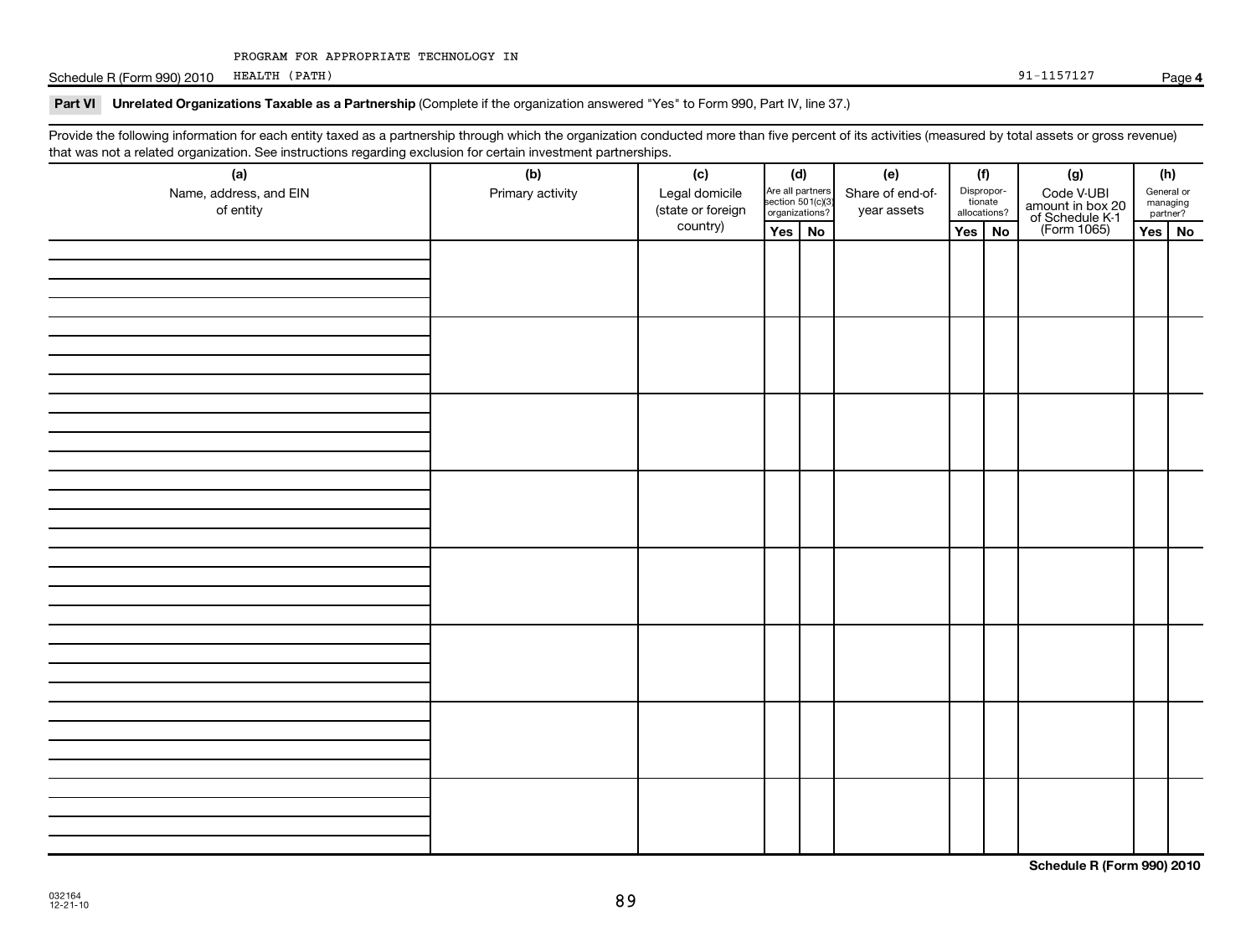| Schedule R (Form 990) 2010                                                                                                                             | HEALTH (PATH) |      | 91-1157127                                     | Page 5 |
|--------------------------------------------------------------------------------------------------------------------------------------------------------|---------------|------|------------------------------------------------|--------|
| Part VII Supplemental Information<br>Complete this part to provide additional information for responses to questions on Schedule R (see instructions). |               |      |                                                |        |
|                                                                                                                                                        |               |      |                                                |        |
|                                                                                                                                                        |               |      |                                                |        |
|                                                                                                                                                        |               |      |                                                |        |
|                                                                                                                                                        |               |      |                                                |        |
|                                                                                                                                                        |               |      |                                                |        |
|                                                                                                                                                        |               |      |                                                |        |
|                                                                                                                                                        |               |      |                                                |        |
|                                                                                                                                                        |               |      |                                                |        |
|                                                                                                                                                        |               |      |                                                |        |
|                                                                                                                                                        |               |      |                                                |        |
|                                                                                                                                                        |               |      |                                                |        |
|                                                                                                                                                        |               |      |                                                |        |
|                                                                                                                                                        |               |      |                                                |        |
|                                                                                                                                                        |               |      |                                                |        |
|                                                                                                                                                        |               |      |                                                |        |
|                                                                                                                                                        |               |      |                                                |        |
|                                                                                                                                                        |               |      |                                                |        |
|                                                                                                                                                        |               |      |                                                |        |
|                                                                                                                                                        |               |      |                                                |        |
|                                                                                                                                                        |               |      |                                                |        |
|                                                                                                                                                        |               |      |                                                |        |
|                                                                                                                                                        |               |      |                                                |        |
|                                                                                                                                                        |               |      |                                                |        |
|                                                                                                                                                        |               |      |                                                |        |
|                                                                                                                                                        |               |      |                                                |        |
|                                                                                                                                                        |               |      |                                                |        |
|                                                                                                                                                        |               |      |                                                |        |
|                                                                                                                                                        |               |      |                                                |        |
|                                                                                                                                                        |               |      |                                                |        |
|                                                                                                                                                        |               |      |                                                |        |
|                                                                                                                                                        |               |      |                                                |        |
|                                                                                                                                                        |               |      |                                                |        |
|                                                                                                                                                        |               |      |                                                |        |
|                                                                                                                                                        |               |      |                                                |        |
|                                                                                                                                                        |               |      |                                                |        |
|                                                                                                                                                        |               |      |                                                |        |
|                                                                                                                                                        |               |      |                                                |        |
|                                                                                                                                                        |               |      |                                                |        |
|                                                                                                                                                        |               |      |                                                |        |
|                                                                                                                                                        |               |      |                                                |        |
|                                                                                                                                                        |               |      |                                                |        |
|                                                                                                                                                        |               |      |                                                |        |
| 032 165<br>12-21-10                                                                                                                                    |               |      | Schedule R (Form 990) 2010                     |        |
|                                                                                                                                                        |               | $90$ |                                                |        |
| 08041018 745960 25260                                                                                                                                  |               |      | 2010.04041 PROGRAM FOR APPROPRIATE TEC 25260_1 |        |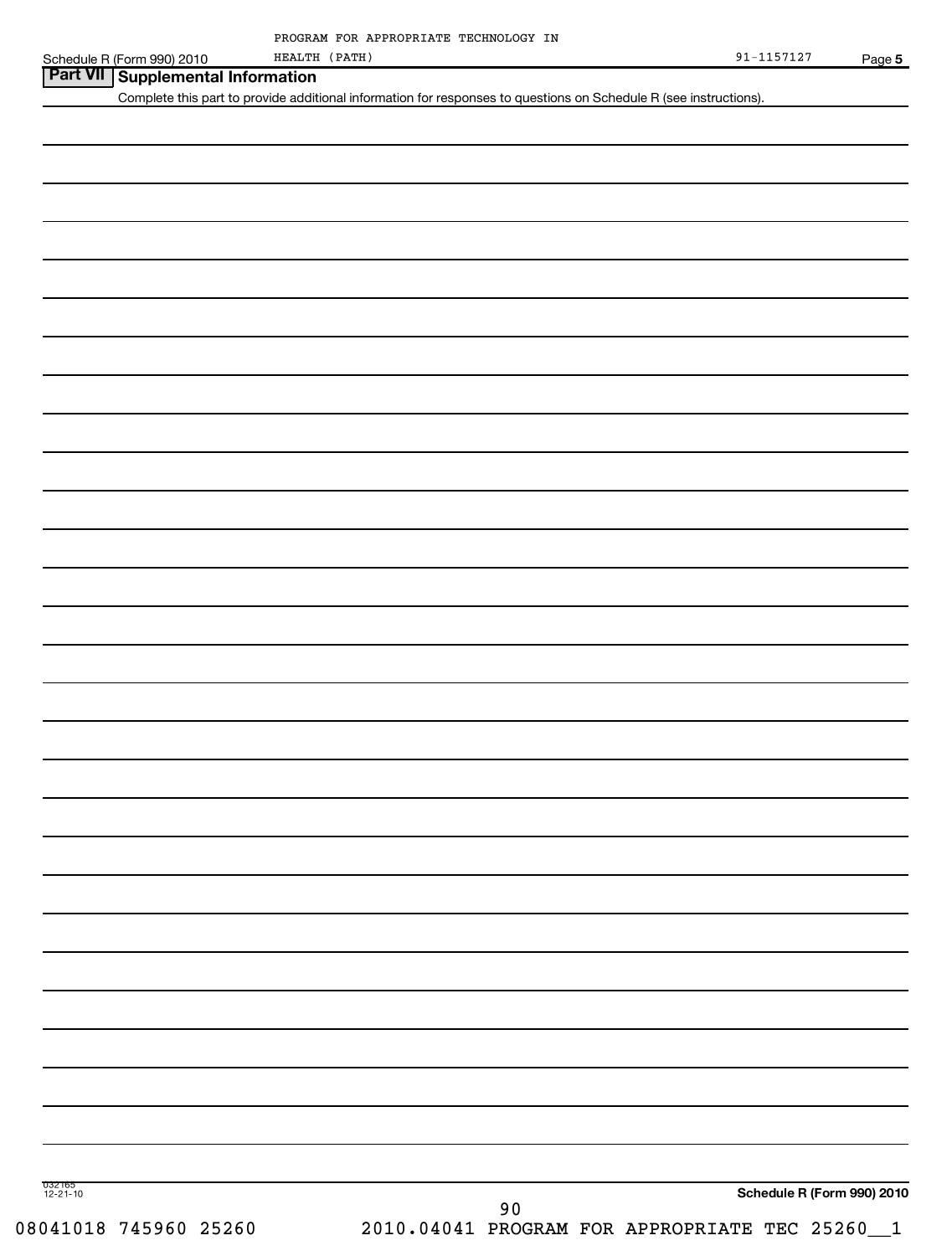|                                                        | Form 8868 (Rev. 1-2011)                                                                                                                                            |        |                                                                                |                            |                                       | Page 2         |
|--------------------------------------------------------|--------------------------------------------------------------------------------------------------------------------------------------------------------------------|--------|--------------------------------------------------------------------------------|----------------------------|---------------------------------------|----------------|
|                                                        | • If you are filing for an Additional (Not Automatic) 3-Month Extension, complete only Part II and check this box                                                  |        |                                                                                |                            |                                       | X              |
|                                                        | Note. Only complete Part II if you have already been granted an automatic 3-month extension on a previously filed Form 8868.                                       |        |                                                                                |                            |                                       |                |
|                                                        | . If you are filing for an Automatic 3-Month Extension, complete only Part I (on page 1).                                                                          |        |                                                                                |                            |                                       |                |
| Part II                                                | Additional (Not Automatic) 3-Month Extension of Time. Only file the original (no copies needed).                                                                   |        |                                                                                |                            |                                       |                |
|                                                        | Name of exempt organization                                                                                                                                        |        |                                                                                |                            | <b>Employer identification number</b> |                |
| Type or                                                | PROGRAM FOR APPROPRIATE TECHNOLOGY IN                                                                                                                              |        |                                                                                |                            |                                       |                |
| print                                                  | HEALTH (PATH)                                                                                                                                                      |        |                                                                                |                            | 91-1157127                            |                |
| File by the<br>extended                                | Number, street, and room or suite no. If a P.O. box, see instructions.                                                                                             |        |                                                                                |                            |                                       |                |
| due date for                                           | 2201 WESTLAKE AVENUE, NO. 200                                                                                                                                      |        |                                                                                |                            |                                       |                |
| filing your<br>return. See                             | City, town or post office, state, and ZIP code. For a foreign address, see instructions.                                                                           |        |                                                                                |                            |                                       |                |
| instructions.                                          | SEATTLE WA 98121                                                                                                                                                   |        |                                                                                |                            |                                       |                |
|                                                        |                                                                                                                                                                    |        |                                                                                |                            |                                       |                |
|                                                        | Enter the Return code for the return that this application is for (file a separate application for each return)                                                    |        |                                                                                |                            |                                       | 0<br>$\vert$ 1 |
|                                                        |                                                                                                                                                                    |        |                                                                                |                            |                                       |                |
| Application                                            |                                                                                                                                                                    | Return | Application                                                                    |                            |                                       | Return         |
| Is For                                                 |                                                                                                                                                                    | Code   | Is For                                                                         |                            |                                       | Code           |
| Form 990                                               |                                                                                                                                                                    | 01     |                                                                                |                            |                                       |                |
| Form 990-BL                                            |                                                                                                                                                                    | 02     | Form 1041-A                                                                    |                            |                                       | 08             |
| Form 990-EZ                                            |                                                                                                                                                                    | 03     | Form 4720                                                                      |                            |                                       | 09             |
| Form 990-PF                                            |                                                                                                                                                                    | 04     | Form 5227                                                                      |                            |                                       | 10             |
|                                                        | Form 990-T (sec. 401(a) or 408(a) trust)                                                                                                                           | 05     | Form 6069                                                                      |                            |                                       | 11             |
| 06<br>Form 8870<br>Form 990-T (trust other than above) |                                                                                                                                                                    |        |                                                                                |                            |                                       | 12             |
|                                                        | STOP! Do not complete Part II if you were not already granted an automatic 3-month extension on a previously filed Form 8868.                                      |        |                                                                                |                            |                                       |                |
|                                                        | MARLOW KEE, CHIEF FINANCIAL OFFICER                                                                                                                                |        |                                                                                |                            |                                       |                |
|                                                        | • The books are in the care of > 2201 WESTLAKE AVE., SUITE 200 - SEATTLE, WA 98121                                                                                 |        |                                                                                |                            |                                       |                |
|                                                        | Telephone No. 206-285-3500                                                                                                                                         |        | FAX No.                                                                        |                            |                                       |                |
|                                                        |                                                                                                                                                                    |        |                                                                                |                            |                                       |                |
|                                                        | If this is for a Group Return, enter the organization's four digit Group Exemption Number (GEN) [If this is for the whole group, check this                        |        |                                                                                |                            |                                       |                |
| $box \triangleright$                                   | . If it is for part of the group, check this box $\blacktriangleright$ l                                                                                           |        | and attach a list with the names and EINs of all members the extension is for. |                            |                                       |                |
| 4                                                      | I request an additional 3-month extension of time until                                                                                                            |        | NOVEMBER 15, 2011                                                              |                            |                                       |                |
| 5                                                      | For calendar year $12010$ , or other tax year beginning                                                                                                            |        | , and ending                                                                   |                            |                                       |                |
| 6                                                      | If the tax year entered in line 5 is for less than 12 months, check reason:                                                                                        |        | Initial return                                                                 | Final return               |                                       |                |
|                                                        | Change in accounting period                                                                                                                                        |        |                                                                                |                            |                                       |                |
| 7                                                      | State in detail why you need the extension                                                                                                                         |        |                                                                                |                            |                                       |                |
|                                                        | ADDITIONAL TIME IS REQUIRED TO FILE A COMPLETE AND ACCURATE RETURN.                                                                                                |        |                                                                                |                            |                                       |                |
|                                                        |                                                                                                                                                                    |        |                                                                                |                            |                                       |                |
|                                                        |                                                                                                                                                                    |        |                                                                                |                            |                                       |                |
| 8a                                                     | If this application is for Form 990-BL, 990-PF, 990-T, 4720, or 6069, enter the tentative tax, less any                                                            |        |                                                                                |                            |                                       |                |
|                                                        | nonrefundable credits. See instructions.                                                                                                                           |        |                                                                                | 8a                         | \$                                    | 0.             |
| b                                                      | If this application is for Form 990-PF, 990-T, 4720, or 6069, enter any refundable credits and estimated                                                           |        |                                                                                |                            |                                       |                |
|                                                        | tax payments made. Include any prior year overpayment allowed as a credit and any amount paid                                                                      |        |                                                                                |                            |                                       |                |
|                                                        | previously with Form 8868.                                                                                                                                         |        |                                                                                | 8b                         | \$                                    | 0.             |
| c                                                      | Balance due. Subtract line 8b from line 8a. Include your payment with this form, if required, by using                                                             |        |                                                                                |                            |                                       |                |
|                                                        | EFTPS (Electronic Federal Tax Payment System). See instructions.                                                                                                   |        |                                                                                | 8с                         | \$                                    | 0.             |
|                                                        |                                                                                                                                                                    |        | <b>Signature and Verification</b>                                              |                            |                                       |                |
|                                                        | Under penalties of perjury, I declare that I have examined this form, including accompanying schedules and statements, and to the best of my knowledge and belief, |        |                                                                                |                            |                                       |                |
|                                                        | it is true, correct, and complete, and that I am authorized to prepare this form.                                                                                  |        |                                                                                |                            |                                       |                |
| Signature $\blacktriangleright$                        | $Title \triangleright CPA$                                                                                                                                         |        |                                                                                | Date $\blacktriangleright$ |                                       |                |

Form 8868 (Rev. 1-2011)

023842 01-24-11